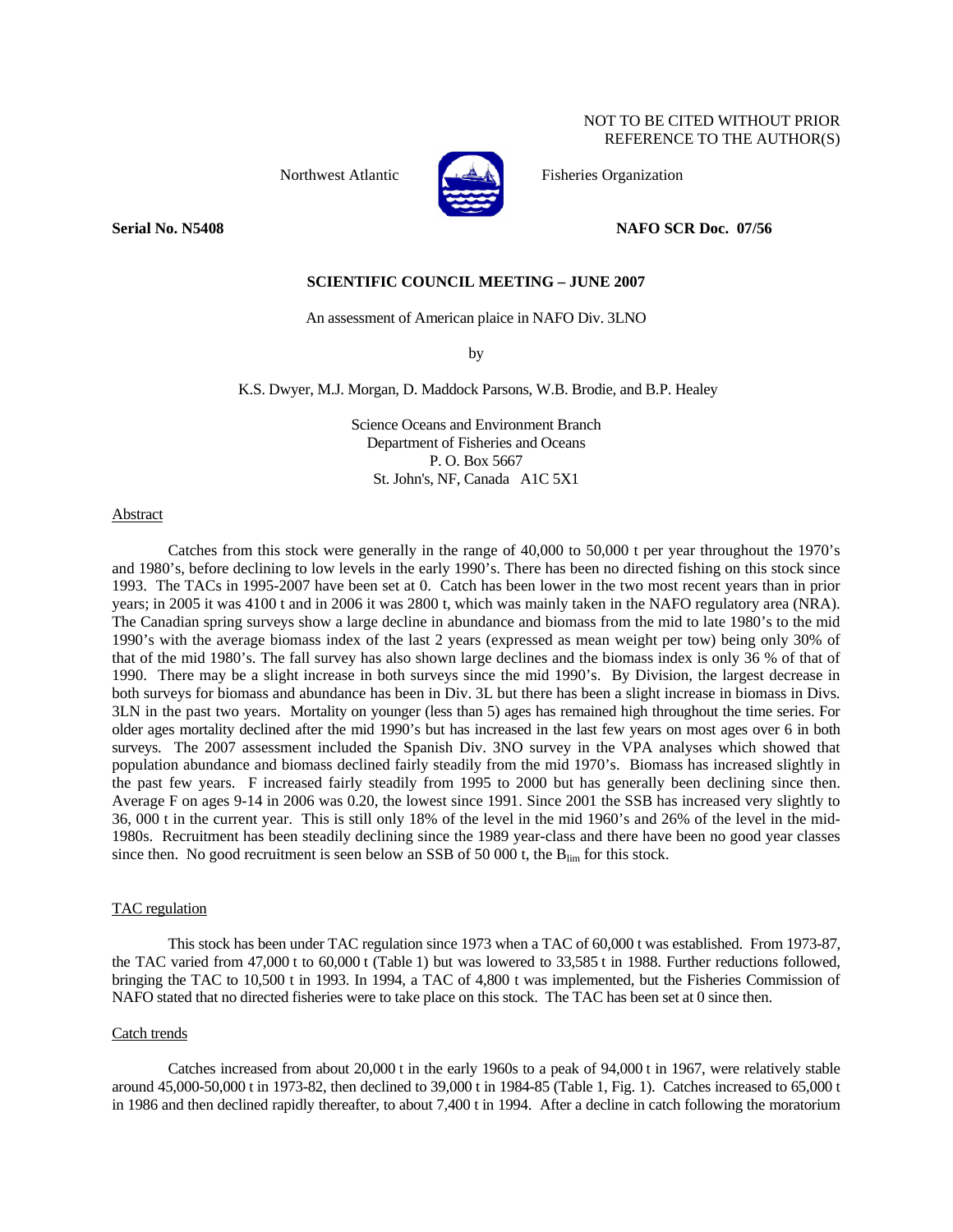in 1995 the catch declined for a couple of years but then began to increase. However in the most recent years catches are lower (4,100 t in 2005 and 2,800 t in 2006), due mainly to a lack of fishing of yellowtail flounder in 2006. In 2005, the Canadian catch totalled about 1,472 t and in 2006, it was only about 94 t. The remainder of the catch occurred as bycatch in the skate, redfish and Greenland halibut fisheries in the NRA.

 From 1977 to 1982, the catch was taken almost exclusively by Canadian vessels, but the catch by other nations increased rapidly from less than 2,000 t in 1981-82 to over 30,000 t in 1986 as new fisheries were developed in the Regulatory Area (Table 1). Considerable doubts have arisen about some nominal catches in the 1985 to 1994 period, resulting in various catch estimates being used. These include surveillance estimates, breakdowns of unspecified flounder catches by S. Korea prior to 1991 based on reported flounder catches, and any other estimates deemed by Scientific Council to be reliable. There is also some uncertainty regarding catches prior to 1973, when large amounts of unspecified flounder catches from some nations were broken down by species based on estimates of species composition. As well, estimates of discards are not available, and are believed to be substantial during some periods. In recent years there has been increasing problems in resolving catches in recent years, resulting in variation in estimates.

## Canadian research vessel surveys

#### **Poor Survey Coverage**

 During the course of the 2004 Canadian fall and 2006 Canadian spring multi-species survey, operational difficulties lead to incomplete coverage of the survey in NAFO Divisions 3LNO. In fall 2004, the incomplete coverage of the survey series in Div. 3NO were not problematic (Healey and Dwyer 2005). However, several strata not surveyed from Div. 3L were shown to have importance to American plaice. The proportion of the index originating in the missed Div. 3L strata was relatively high (20-50%) (Healey and Dwyer 2005). For Divs. 3LNO as a whole, the proportion of the biomass index sampled in the strata missed in 2004 has been variable but not insubstantial. For ages 2-11, typically between 20-50% of the index has been observed in these strata. Though the percentage of biomass found in Div. 3L has declined in recent years, it still makes up an average of 22% of the total index since 1995.

 In spring 2006, some shallow water strata and most deep water strata in Div. 3NO were not completed in the Canadian RV survey. American plaice are found in high numbers (15-30% of Div. 3NO and 13-25% of total index) in these strata. For ages 2-12 for years 2004 and 2005, about 25% of fish are found in these strata. In addition, despite the large increases in numbers, all survey results for spring 2006 are dubious. It is recommended that abundance at age in Divs. 3NO (and Divs. 3LNO combined) not be used in the 2007 assessment. There was no ageing for the spring 2006 survey.

Therefore it was decided to remove both data points from the 2007 assessment. However, because the proportion of strata in Div. 3L as a percent of the total stock area is relatively small, is it recommended that age by age abundance by strata as a percent of the entire index be examined for the 2004 fall survey for the next assessment in order to determine whether this data point should be included.

*In this paper, data is included for both data points in shaded columns in tables, in open symbols in figures, and where it is included in analyses, it is noted in the text or captions.*

## **Spring**

 Stratified-random surveys have been carried out on the Grand Bank by Canadian research vessels in the spring (April to June period) of each year from 1971 to 2004, with the exception of 1983. The stratification scheme used is shown in Figure 2. The data can be split into 3 time periods, based on the trawl used in each period: 1971-82 was Yankee 36, 1983-95 was Engel 145, and 1996-2004 was Campelen 1800 (see McCallum and Walsh (1996) for a description of the various trawls). Conversions exist for the first to second series (Gavaris and Brodie 1984), and from the second to the third (Morgan et al. 1998). However, data from the first series have not been converted to be comparable with the third series. Thus comparable data exist for 1971-95, and for 1984 to 2004. A full comparison between the Engel and Campelen data series is given in Brodie et al. (1998).

 Biomass estimates for each Division by stratum and depth for 1996 to 2006 are given in Tables 3-5. Please note the shaded columns. In 2005, the spring survey biomass estimates for 3L, 3N and 3O were 38, 000, 114, 000 and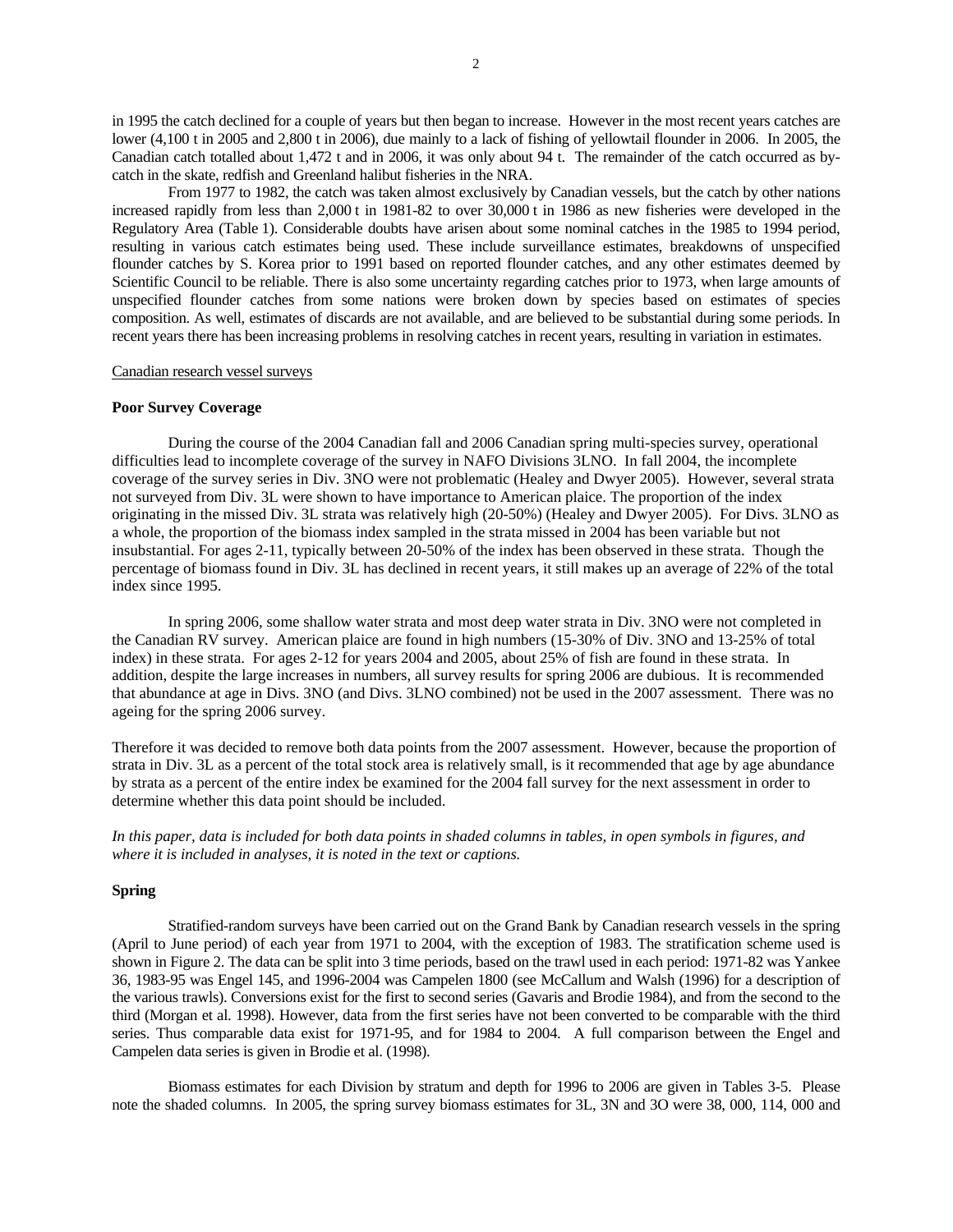53, 000 t respectively. From 1996 to 1998 the estimate for Div. 3N biomass was approximately half of the estimate for Div. 3O while from 1999 to 2004 the estimates in the two divisions are similar. However, in 2005 the biomass estimate from Div. 3N is almost double the biomass estimate from Div. 3O. The biomass estimates in Div. 3L in 2005 is the highest it has been since 1996 (please note the 2006 data point should not be considered as part of this assessment). Biomass in Div. 3LNO combined was the highest it has been since 1996 but is still only 30% of that of the mid 1980's (Fig. 3).

 In Figure 4 and 5 the biomass index is shown as mean weight per tow. In Figure 4 the index is presented by division and in Figure 5 for Div. 3LNO combined. Overall the combined index shows the same trend as the swept area estimate of biomass with a large decline in the late 1980s (which has been greatest in Div. 3L) followed by a slight increase since 1996, especially in the last 2 years. The average mean weight per tow in the last 2 years is 23% of the average of the mid 1980's. The increase in mean weight per tow in the past 2 years has been greatest in Div. 3N (Fig. 4).

 Figure 6 shows the abundance for Div. 3LNO combined from 1985 to 2006. The total abundance has fluctuated since 1996 with perhaps an increase over the period, especially in the last 2 years. Mean number per tow for Div. 3LNO combined shows the same trend (Fig. 7). As with the biomass estimate, mean number per tow has shown the greatest decline in Div. 3L (Fig. 8).

 Tables 5-8 show the abundance at age from the Canadian spring surveys by division and for Div. 3LNO combined. Ageing was not available for spring 2006, and, as mentioned the survey coverage was not adequate. Although the proportion of fish that are ages 0 to 5 was lower in 2004, in recent years has been amongst the highest in the time series. The abundance estimate in 2005 was the highest since 1991 (Table 8).

 Figures 9 and 10 show the distribution plots (kg/tow standardized to tow length) of American plaice for 2003- 2006. There appears to be an increase in the concentration of American plaice in Div. 3L in the two most recent years. Although still low compared to historic levels, the increase can be seen in the proportion of fish north of  $45^{\circ}N$  (Figure 11). The largest concentrations of plaice seem to be in Div. 3N outside the 200-mile limit (Figures 9 and 10). The lack of survey coverage can be noted in the 2006 plot.

## **Fall**

 Stratified-random surveys have been conducted in Div. 3L in the fall from 1981 to 2006, usually in October-November, but in recent years this has been occurring later. From 1990 to 2006, fall surveys were also carried out in Div. 3NO. Surveys from 1983 to 1994 were done with the Engel trawl and starting in fall 1995, a Campelen 1800 trawl was used.

 Biomass estimates by stratum and depth are given for each Division in Tables 9-11. Biomass estimates from the fall survey in 2005 were 34, 000, 128, 000 and 59, 000 t for Div. 3L, 3N and 3O respectively. In 2006, the biomass estimates for these Divisions were 58, 000, 120, 000 and 56, 000 t. Over the past number of years, there has been a large biomass estimate in Div. 3N fairly consistently, which is heavily influenced by large sets in stratum 360 (Table 10). During 1995 to 1997, Div. 3N constituted on average 40% of the Div. 3NO total while the average since 2000 has been more than 70% of the Div. 3NO total.

 The overall biomass for Div. 3LNO in the fall has shown a slight increasing trend since 1995, levelling off in the past few years (Fig. 3). The biomass index remains well below that of 1990 with the average of the 2005-06 indices representing only 36% of that of 1990. The biomass index expressed as mean weight per tow shows the same overall trend with the average of the last 3 years being 34% of the level of 1990 (Fig. 5). Mean weight per tow has shown the largest decline in Div. 3L (Fig. 12). Mean weight per tow estimates from Div. 3N have increased since 1996, while mean weight per tow in Div. 3O has remained at a low level (Fig. 12).

 Figure 6 shows the abundance for Div. 3LNO combined from 1990 to 2006. Abundance showed a substantial decline from 1990 to 1998 but has been stable since 1998. Mean numbers per tow show the same pattern (Fig. 7). By Division, the largest decline was once again in Div. 3L (Fig. 13) but increases were shown in both Division 3N and 3O. There was a large increase in mean numbers per tow in Division 3O; the 2004 value was the highest in the time series (Fig. 13).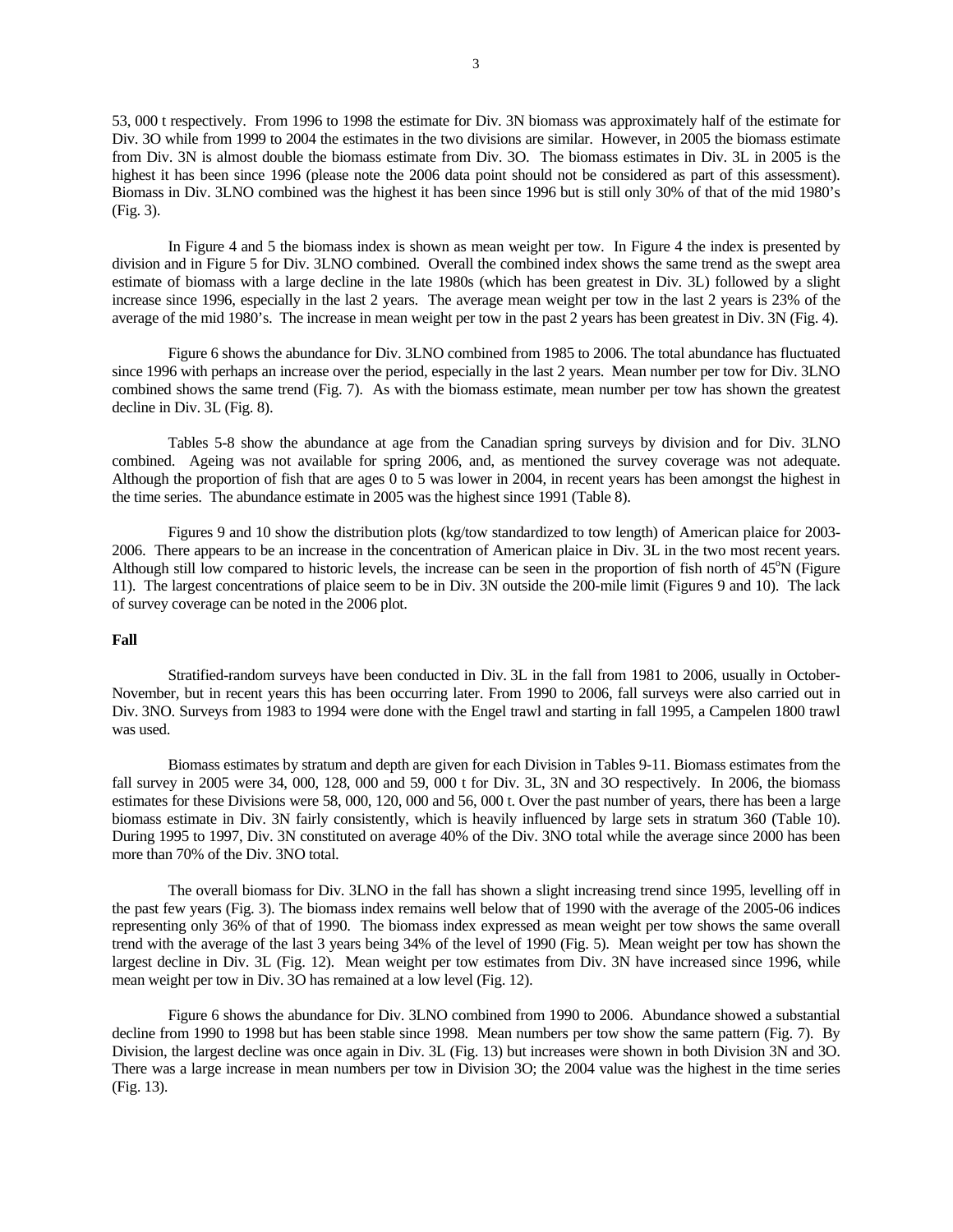4

 Tables 12-15 show the abundance by age for 1990 to 2006. Abundance in Div. 3L declined in each year since 1995 to 2000 but increased in 2001 and has remained at that level ever since (with the exception of 2004, which was poorly covered by the survey). The age composition has seen younger ages making up a higher proportion of the population in the last few years and a small increase in the number of older fish since 1999 (Table 15).

 Plots of distribution by weight (Fig. 14) for the fall surveys for 2005-2006 show that A. plaice are distributed throughout the Div. 3LNO area. However the area of highest concentration is southern 3NO, particularly on the tail of the bank in Div. 3N. Note the lack of coverage in Div. 3L in 2004.

## **Comparison of Spring and Fall Surveys**

 Biomass and abundance from the spring and fall surveys can be seen in Figures 3 and 6. In the most recent years, abundance in spring and fall show opposing trends (Figure 6), possibly due to survey timing changes and fish moving into and out of the survey area. Historically, both surveys have shown the largest decline in Div. 3L. There are some larger catches off the Grand Banks in Div. 3L in the fall but overall, distribution is also similar between the two surveys, with the majority of the fish being distributed in southern Div. 3NO (Figs. 9, 10 and 14).

#### **Catch to RV Biomass ratio**

 In 2000 STACFIS recommended that *in future catch to survey biomass plots be presented.* Therefore, as a proxy for fishing mortality on this stock, the ratio of catch to biomass from spring RV surveys was examined. Examination of the catch/biomass ratios from Campelen data from 1985 to 2006 is shown in Figure 15. The Campelen ratios were highest in the 1991-94 period, and were reduced from 1995-1999, reflecting a period of reduced catches (Table 1). The catch/biomass ratios increased substantially over the 1999 to 2004 period, but were lower again in 2005 and 2006.

### **Mortality**

 Estimates of total mortality (Z) from the Campelen or equivalent, spring and fall survey data were calculated for ages 1 to 16 (Fig. 16 and 17). A Lowess smoother with a smoothing window is plotted to help illustrate trends. The spring survey indicates an increase in mortality up to the mid 1990's for most ages. This trend is also evident in the fall data but is not as apparent. Mortality declined after the mid 1990's in both surveys but has shown some slight increase in the last few years in the spring survey, although the last estimate is lower in most ages. In the fall, there is a decreasing trend in Z in the last few years which is driven mainly by two lower points in 2004 and 2005 (ie from 2004 to 2005 and 2005 to 2006). There are no estimates for 2005 in the spring due to the incomplete coverage of the 2006 spring survey; however, the fall 2004 survey data is included.

#### **Weights and lengths at age**

 Mean weights-at-age were calculated for male and female American plaice for Div. 3LNO using spring survey data from 1990 to 2005. Mean lengths-at-age were calculated using data from 1985 to 2005. Means were calculated accounting for the length stratified sampling design. There is little indication of trend over the time period in either mean length or mean weight (Fig. 18 and 19). However, ages 6, 8 and 10 for females have shown some increase in mean length and weight since about 1999.

#### **Maturities**

 Age and length at 50% maturity were produced from spring RV data. Maturity data were collected during research vessel surveys from 1960-2006. Stratified random surveys were used where possible (1971-2006). Data from earlier years came from surveys that were conducted mainly as line transects. The coverage of a stock area would generally not be as complete as the stratified random surveys. For the period of the stratified random surveys, observed proportion mature at age was calculated according to the method of Morgan and Hoenig (1997) to account for the length stratified method of sampling. Prior to this, only data from the aged fish was used without weighting by the length frequencies. This should not have a large impact on the model estimates (Morgan and Hoenig 1997). Data from 1985-1995 were converted to Campelen equivalents.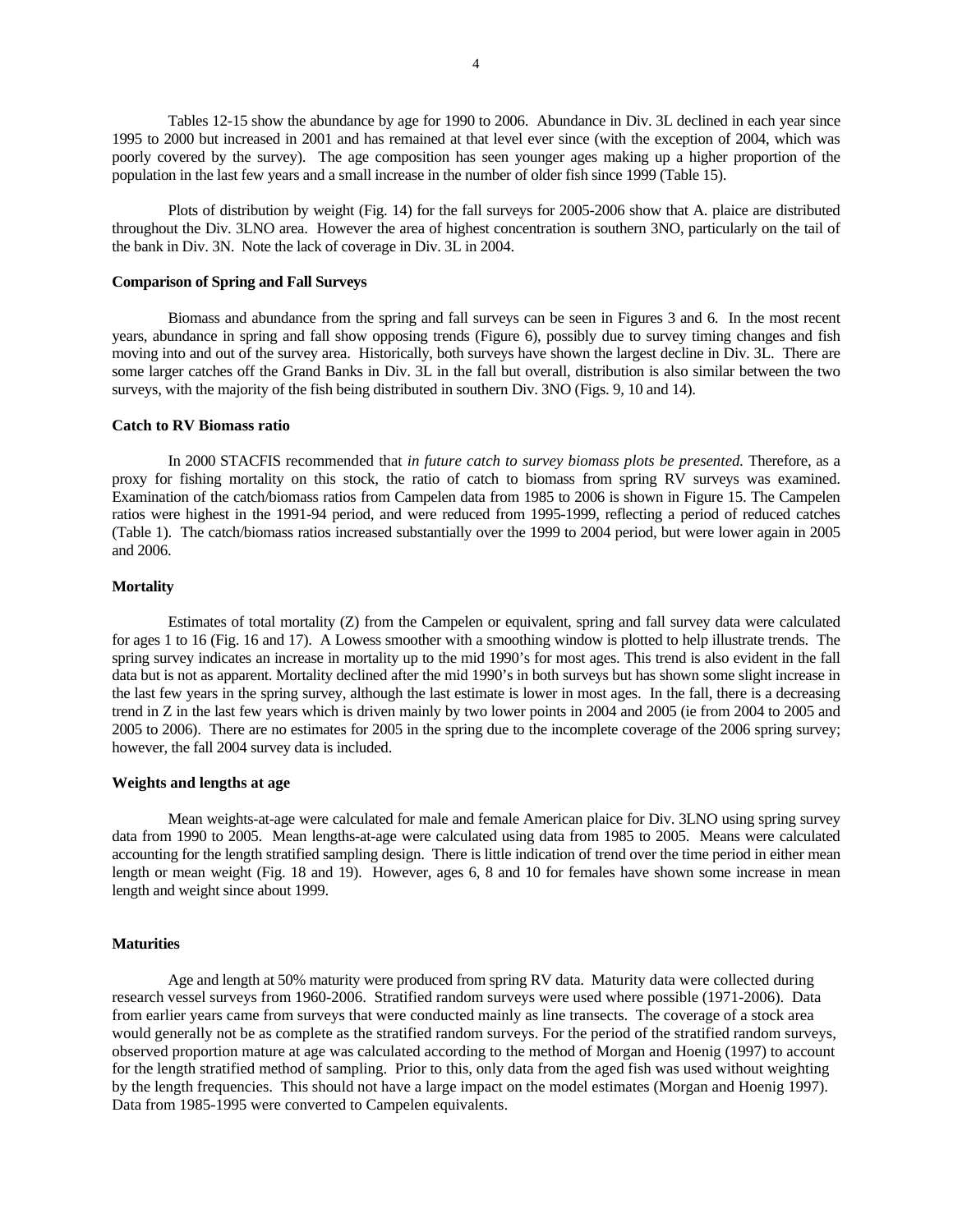Estimates were produced by cohort. For males,  $A_{50}$  were fairly stable for cohorts of the 1960's to mid 1970's, with perhaps a slight increase over that time period. Male  $A_{50}$  then began a fairly steady decline to the 1991 cohort which had an  $A_{50}$  of just over 3 years. Male  $A_{50}$  has increased somewhat but is still below the 1960's and 1970's with an  $A_{50}$  of about 4 years compared to 6 years at the beginning of the time series (Fig. 20). For females, estimates of  $A_{50}$  have shown a large, almost continuous decline, since the beginning of the time series. For females the  $A_{50}$  for recent cohorts is about 7 years compared to 11 years for cohorts at the beginning of the time series.

 Estimates of maturity at length were produced using the data described above and are presented by cohort in Figure 21.  $L_{50}$  declined for both sexes but recovered in recent cohorts. The current  $L_{50}$  for males of about 20 cm is similar to the earliest cohorts estimated. The  $L_{50}$  of most recent cohorts for females is in the range of 34-36 cm, somewhat lower than the 39 cm of the earliest cohorts.

## **Spanish Div. 3NO survey**

#### *Numbers at Age*

 Since 1995, Spain has carried out a random stratified spring bottom trawl survey in Div. 3NO of the NAFO Regulatory Area. In 2001, the trawl vessel (C/V *Playa de Menduiña*) and gear (*Pedreira*) were replaced by the R/V *Vizconde de Eza* using a *Campelen* trawl. Canadian spring RV age length keys (for Div. 3N only, as the Survey by Spanish Div. 3NO survey only covers a small portion of Div. 3O) were applied to Spanish length frequency data (separate sexes, mean number per tow) from 1997-2000 converted data and 2001-2006 Campelen data (González Tronosco et al., 2006, 2007). Combined spring Canadian ALKs from 1997-2005 were applied to the 2006 length frequencies. This data is found in Table 25 and was used in the final VPA run of 2007. The age composition for this survey was similar to the Canadian RV spring survey.

## Catch at age

Results of the catch at age calculations for American plaice catches in 1993-2006 are given in detail in Morgan et al. (1999a,b; 2001a; 2002, 2003,) and Dwyer et al (2005). In 2005 and 2006, sampling data were available from by-catch of A. plaice in Canadian fisheries targeting other species in Div. 3LNO. As has been the case since it reopened in 1998, much of the Canadian sampling data in 2005 came from observer coverage in the yellowtail fishery. In 2006, there was virtually no fishery for yellowtail, and some sampling was available from the relatively small by-catch in the fishery for 3O redfish.

Total Canadian catch of A. plaice in 3LNO in 2005 was 1464 tons, which was 169 tons higher than in 2004. Ninety-seven percent (97%) of the catch came from the directed fishery for yellowtail flounder in Div. 3LNO. In 2006, the Canadian catch of A. plaice was only 92 (actually 94 tons but calculations made to 92 t) tons, due to an almost complete halt to the Canadian yellowtail flounder fishery due to labour problems in the main harvesting company. This relatively small quantity of A. plaice came mainly as by-catch in the redfish fishery in Div. 3O.

Since the beginning of 2000, fishing for yellowtail has been permitted in Div. 3L, resulting in some bycatch of American plaice there, although most (69%) of the catch in 2005 came from Div. 3N, as in the previous years. In 2005, 53% of the Canadian catch occurred in April to June, compared to about 66% in 2004. By-catch of A.plaice in the yellowtail fishery has usually been higher in this period. Catches are lower during the summer as there has usually been a closure of the yellowtail fishery during mid June to late July, which is intended to cover the spawning period for yellowtail. Most of the small catch of A. plaice in 2006 occurred in Div. 3O in January and February (Tables 16 and 17).

Sampling of the Canadian catch of A. plaice in 2005 consisted of 27,782 length measurements, from all months except July and August, and 2127 otoliths. These sampling levels were lower than 2004 for length data and similar for otoliths, and reflect the first full year where observer coverage < 100% was allowed. (In 2004, 37,140 length measurements were collected, along with 2333 otoliths). In 2006, 1 length frequency, consisting of 282 measurements was collected, and no otoliths were taken.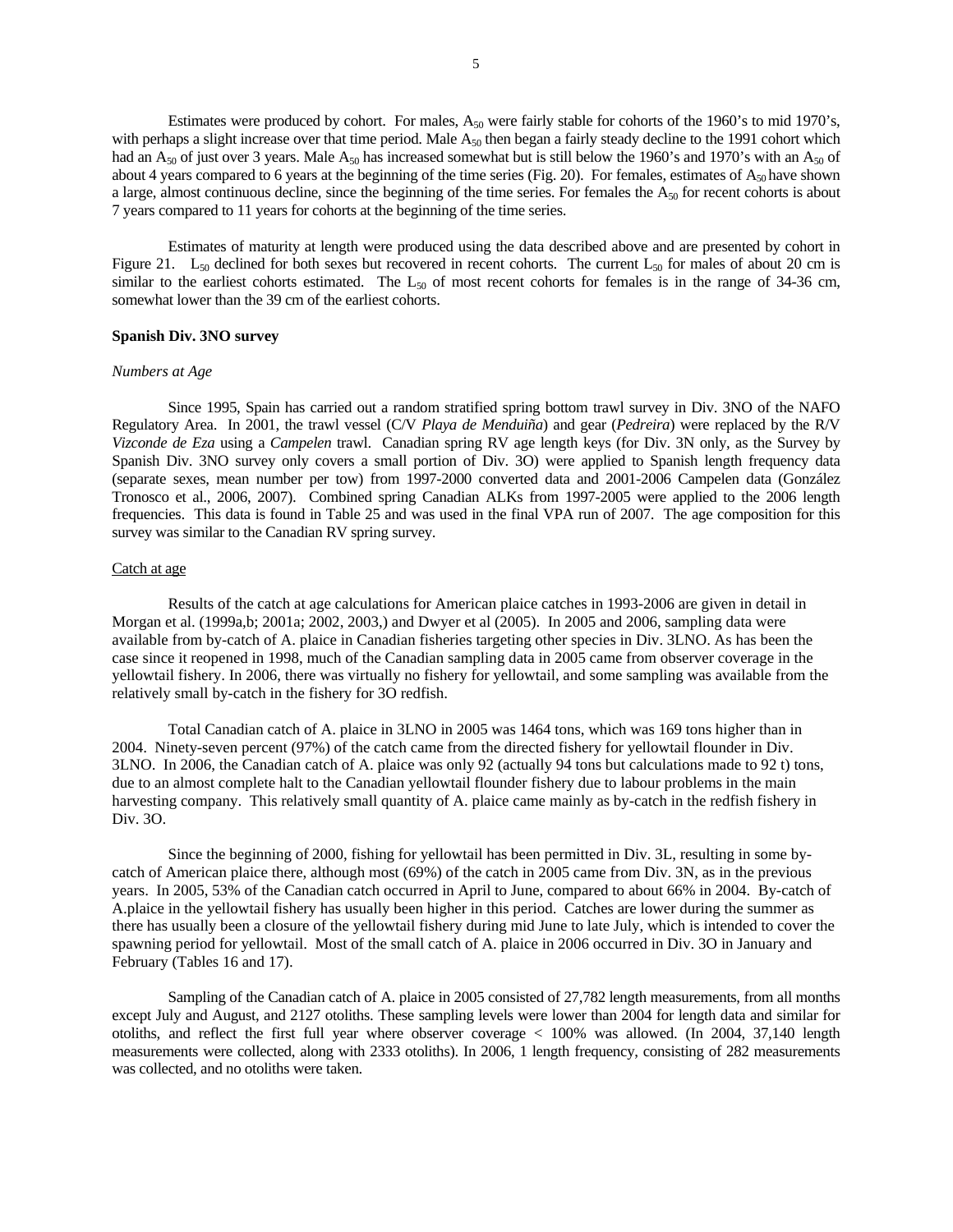The same weight-length relationship was used as in recent years (log weight  $= 3.3247 \log \mathrm{length} - 5.553$ ) and the sum of products check in 2005 was within 3% of the catch. The Canadian catch in 2005 consisted of about 1.89 million A. plaice, which was in the range of the 2003 and 2004 catch numbers. The catch ranged from age 4 to 20, and was comprised mainly of fish aged 7 to 11 years old, with a peak at age 7. The peak age in the catch numbers has declined from 9 or 10 in 1999-2001 to age 8 in 2002-03 and to age 7 in 2004-05. Age 6 comprised about 7% of the catch numbers in 2004, compared to about 20% for this age in 2004. Overall, the catch at age in 2005 was similar to that calculated for 1999-2004, as well as that from the Canadian fishery for A. plaice on the Grand Bank in the early 1990's (Brodie et al. 1994).

To allow an estimate of catch at age in 2006 to be calculated, an age length key from 2005 was applied to the length frequency data. Catch at age was similar to other years, with most of the numbers occurring at ages 7-11. However, the catch at age and weight at age for 2006 should be treated with caution, and will not be discussed here in detail.

The mean fish weight in the 2005 catch was 0.751 kg., up from 2003 and 2004 (0.713 and 0.716 kg.), and continued the increasing trend in recent years. Individual weights at age in 2005 were within the range of values observed from 2002-2004, but lower in 2005 than in 2004, thus ending an increasing trend in recent years (Tables 18 and 19).

For 2005 length frequency data were available from Russia and Spain and for 2006, length frequency data were available from Portugal, Russia and Spain. Details on the sampling levels and descriptions of the fisheries are contained in Vaskov et al. (2005, 2006), González et al. (2005, 2006) and Vargas et al. (2005, 2006). In all cases, age-length keys from the Canadian spring surveys in Div. 3LNO in 2005 (due to poor coverage from 2006 survey) was used to derive age compositions, which were then combined and adjusted to the total catch to account for all non-sampled catches. Catch at age, weight at age (using the weight-length relationship used above) and sum of products (SOP) for 2005 and 2006 are given in Table 20 and 21.

 In 2005, catch from all countries indicated a large peak at age 7 -11. In 2006, age 7 was still the most abundant age in Russian catch, but there also seemed to be some older fish in the catch, as there were also large catches made up of fish up to age 14 in other countries. Mean lengths and weights at age in the Canadian fishery were slightly higher at younger ages than in international catches, likely a result of larger mesh size used in the Canadian fishery and also the use of research vessel age-length keys for the catches of non-Canadian fleets.

## **Virtual Population Analysis (VPA)**

 STACFIS previously recommended that several exploratory analyses of the ADAPT model using alternative datasets and model formulation be evaluated as well as a further comparison of trends between the Canadian spring survey and Spanish Div. 3NO survey (NAFO, 2005). After some exploratory analyses, it was decided that shortening or splitting the tuning index does not improve the residual pattern and concluded that the Spanish Div. 3NO survey would be added to the current ADAPT model with the caveat that the inclusion of this index be examined periodically to ensure it continues to track the index especially if the status of the stock begins to improve in Div. 3L (Dwyer et al., 2007).

 Standardized age by age abundance (using mean and standard deviation of each index) was plotted using an exploratory data analysis package, Fisheries Library in R (FLR; www.flr-project.org) for all Canadian surveys (Engels and Campelen) and compared with Spanish Div. 3NO survey (Dwyer et al., 2007; Fig. 22). Surveys seemed to show the same trends in abundance at age, somewhat less at older ages. The Spanish Div. 3NO survey showed slightly higher estimates of the 1998 cohort at ages 5 and 6, relative to estimates of these cohorts in the Canadian surveys at these ages.

 A formulation of ADAPT using the same base structure that was used in the accepted VPA since the 2001 assessment (Morgan et al 2001a, 2002, 2003; Dwyer et al., 2005) was run. The ADAPT used catch–at-age for ages 5 to 14 with an age 15 plus group which included all catch from ages 15 to 21 (Table 23). The ratio of F on the plus group to F on the last true age was set at 1.0. M was set at 0.2 except at 0.53 for all ages from 1989 to 1996 (Morgan and Brodie, 2001). Beginning of the year weights-at-age and maturities-at-age are given in Tables 24 and 25. The calibration matrix consisted of the following: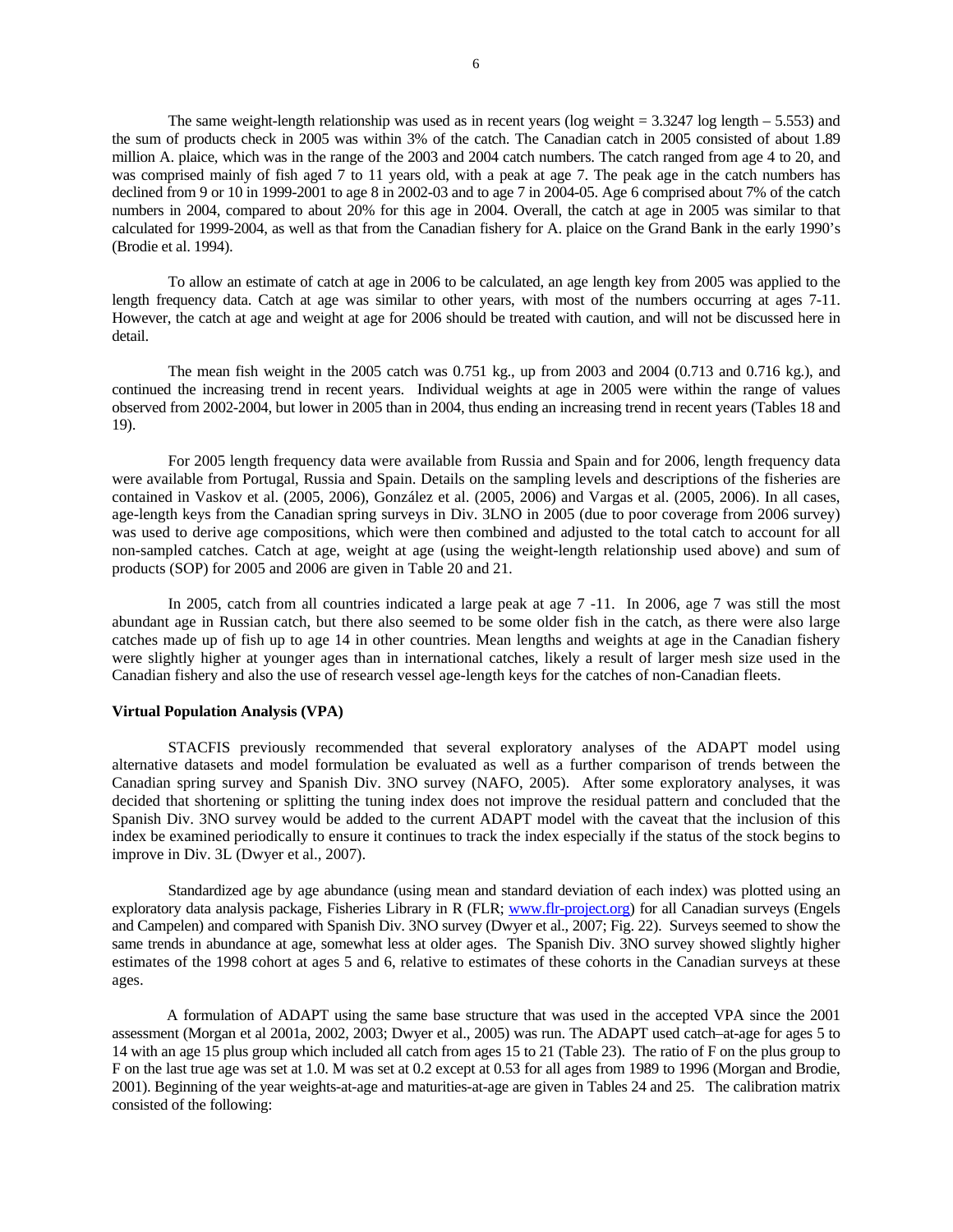- Canadian spring RV survey (1985-2005) abundance at age (ages 5-14);
- Canadian autumn RV survey (1990-2003) abundance at age (ages 5-14);
- Canadian autumn RV survey (2005-2006) abundance at age (ages 5-14); and
- Spanish Div. 3NO survey (1998-2006) MNPT (ages 5-14) (Table 22a, b, c).

 A small error in abundance at age was discovered in the Canadian RV spring 2003 and 2004 estimates for Divs. 3LNO as well as an error in 2003 in Canadian RV fall survey. The errors were slight and when a comparative run (with the 2005 assessment numbers) was attempted with ADAPT differences were minimal. The assessment using the correct numbers gives a somewhat higher estimate of recruitment (36612 vs. 31112 t in most recent year).

 The results of an ADAPT run using the formulation described above are given in Table 26 and Figures 23- 26. The model provides a good fit to the data. The mean square of the residuals was 0.28. Relative errors on the population estimates ranged from 0.19 to 0.34. The relative errors on the catchabilities (q) were all less than 0.2. The residuals from the Canadian spring survey showed an increasing trend in more recent years; the Canadian fall survey showed no major patterns. The residuals from the Spanish Div. 3NO survey were smaller than the residuals from the other two surveys with little pattern (Fig. 23). There is some tendency for there to be a lag between the predicted and observed survey estimates at age for the fall survey but a better fit for the spring survey. The fit of predicted and observed survey estimates is not a good fit for the Spanish Div. 3NO survey (Fig. 24). Residuals are larger for the older ages in the fall survey but are fairly low overall (Fig 25). Survey qs showed that q is lower for the youngest fish and also older fish but is fairly constant across age (Fig. 26). Qs from the Spanish Div. 3NO survey show a different pattern than the other surveys and may catch a larger proportion of older fish.

 Population numbers and F from this run are shown in Tables 27 and 28. Biomass was calculated by multiplying the population numbers at age by the beginning of the year weights at age. The VPA analyses showed that population abundance and biomass declined fairly steadily from the mid 1970's. Biomass has been relatively stable over the last number of years (Fig. 27), increasing slightly in the last three years. Average F on ages 9 to 14 and ages 11 to 14 showed an increasing trend from about 1965 to 1985. There was a large peak in F in 1993, which may be an artifact. F since 1995 has been generally lower than in the earlier period but increased fairly steadily from 1995 to 2000. F has been slightly lower since then. Average F on ages 9-14 in 2005 was 0.32 and in 2006 was 0.24 (Table 28, Fig. 27).

 Spawning stock biomass was calculated by multiplying the biomass at age by the female maturity ogive (Table 25). SSB has shown 2 peaks, one in the mid 1960's and another in the early to mid 1980's. Since then it declined to a very low level (less than 10 000 t) in 1994 and 1995 (Figure 28, Table 29). Since 2001 the SSB has increased slightly to 36, 000 t in the current year. This is still only 18% of the level in the mid 1960's and 26% of the level in the mid-1980s. The stock recruit scatter is also shown in Figure 28. Recruitment has been steadily declining since the 1986 year-class and there have been no good year classes since then. An examination of the stock recruit scatter shows that there has been only good recruitment observed above 155 000 t and no good recruitment observed at SSB below 50 000 tons (Fig. 28). This level of 50 000 tons has been taken as a  $B_{lim}$  for this stock. The most recent cohort still falls below this level.

A retrospective analysis was conducted by sequentially removing one year of data from the most recent year to 2003 for a comparison of 5 years. The results of this analysis are shown in Figures 29 to 31 and Tables 30 and 31. The magnitude of the retrospective revisions in the current assessments has increased compared to past assessments. There is evidence of a retrospective pattern when examined for population abundance in total (Fig. 29) especially in the younger ages when examined on an age by age basis (Fig. 31). A retrospective pattern is also evident for average F estimates starting in 1995 (Fig. 30). The retrospective pattern may be due in part to higher estimates of the 1998 cohort from the Spanish Div. 3NO survey at ages 5 and 6, relative to estimates of these cohorts in the Canadian surveys at these ages. This can also be seen in the retrospective matrix (Tables 30 and 31) in the ratios for the 1998 cohort that are different than +/- 10%.

## **Medium Term Projections**

Deterministic projections were carried out for 5 years to examine the trajectory of the spawning stock biomass under 2 scenarios of fishing mortality:  $F = 0$ ,  $F = F_{current}$ . For these deterministic projections the results of the VPA were used. F<sub>current</sub> was set as the average F on ages 9-14 over the last 3 years and was 0.31. PR and weights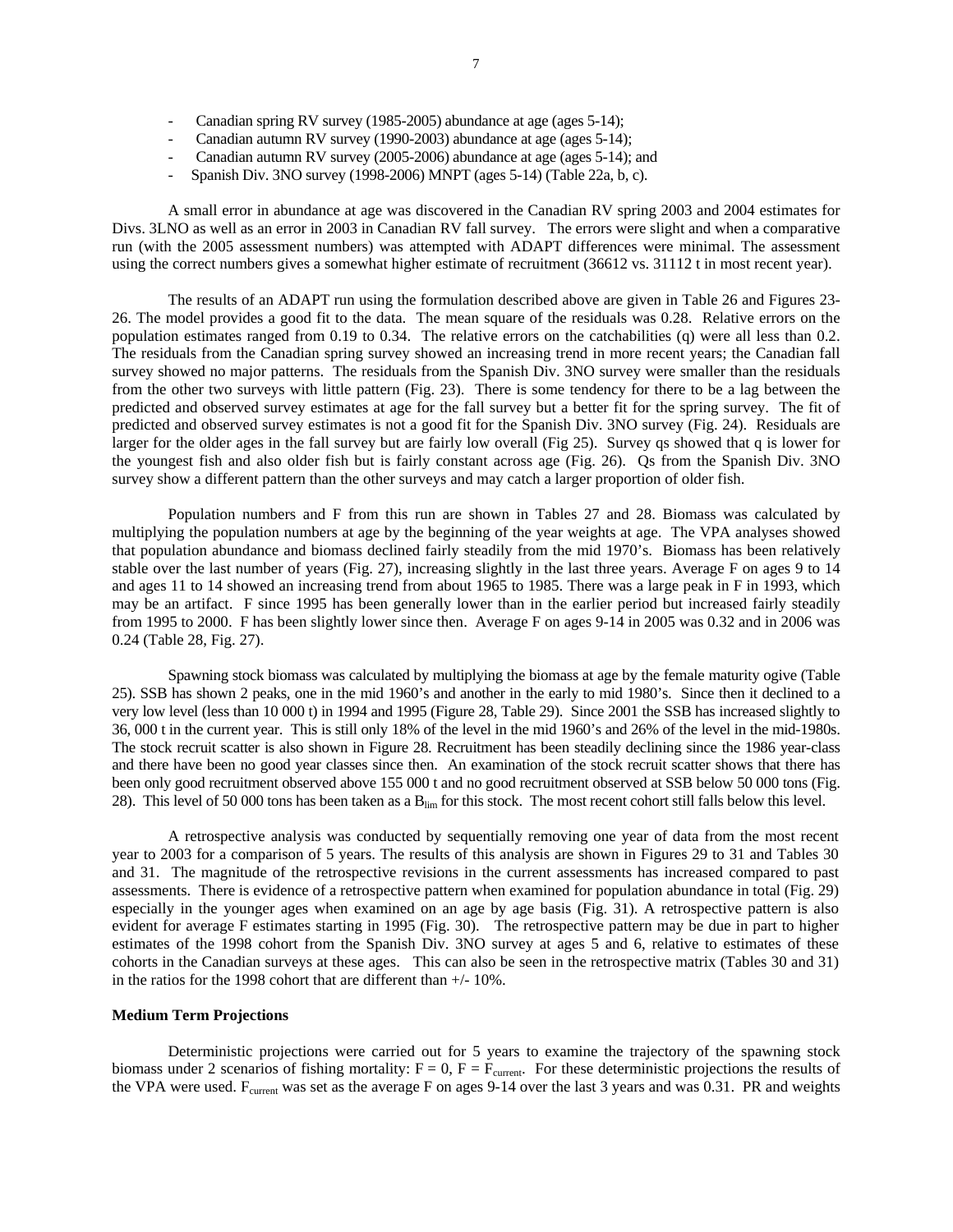| Age               |      |      |      |      |      | 10   |      | 12   | 13   | 14 15+ |      |
|-------------------|------|------|------|------|------|------|------|------|------|--------|------|
| M                 | 0.20 | 0.20 | 0.20 | 0.20 | 0.20 | 0.20 | 0.20 | 0.20 | 0.20 | 0.20   | 0.20 |
| <b>PR</b>         | 0.01 | 0.06 | 0.16 | 0.34 | 0.69 | 0.87 | 1.00 | 0.94 | 0.93 | 0.85   | 0.85 |
| Stock Weight      | 0.15 | 0.26 | 0.38 | 0.48 | 0.58 | 0.70 | 0.86 | 0.99 | 1.21 | .50    | 1.93 |
| <b>Maturities</b> | 0.03 | 0.15 | 0.46 | 0.81 | 0.95 | 1.00 | 1.00 | 1.00 | 1.00 | 1.00   | 1.00 |

were averaged over the last 3 years. Recruitment was the average R/S for the last 3 year-classes and was equal to 2.43. In addition the following values were used for 2008-2012:

The stock is estimated to increase under both  $F = F_{\text{current}}$  and  $F = 0$ , with the increase in SSB at F=0 double that at current F. The increase under current conditions of F is only about 12 000 tons over the 5 year period and the stock does not exceed  $B_{lim}$ . The spawning stock reaches the  $B_{lim}$  of 50 000 tons by 2009 and 83 000 tons by 2012 with  $F = 0$  (Fig. 32).

## **References**

Brodie, W.B., M.J. Morgan, and D.Power. 1994. An assessment of the American plaice stock in Divisions 3LNO. NAFO SCR Doc. 94/55, Ser. No. N2426, 43 p.

Brodie, W.B., W.R. Bowering, D. Orr, D. Maddock Parsons, and M.J. Morgan. 1998. An assessment update for American plaice in NAFO Div. 3LNO. NAFO SCR Doc. 98/69, Ser. No. 3061, 30p.

Dwyer, K. S., M. J. Morgan, D. Maddock Parsons, W. B. Brodie, B. P. Healey, P.A. Shelton and H. Murua. 2005. An assessment of American plaice in NAFO Divisions 3LNO. NAFO SCR Doc. 05/61, Ser. No. N5147.

Dwyer, K.S., B. P. Healey and M. J. Morgan. 2007. Part I of American plaice in NAFO Divisions 3LNO research recommendations: data explorations with ADAPT analyses. NAFO SCR Doc. 07/62, Ser. No. N5416.

## FLR; www.flr-project.org

Gavaris, S. and W.B. Brodie. 1984. Results of comparative fishing between the *A.T. Cameron* and the *Wilfred Templeman* during July-August 1983. CAFSAC Res. Doc. 84/41, 16p.

González, F., J.L. del Río, A. Vázquez, H. Murua, E. Román, M. Casas and G. Ramilo. 2006. Spanish research report for 2005. NAFO SCS Doc. 06/9, Ser. No. N5232, 25p.

González, F., J.L. del Río, A. Vázquez, E. Román, M. Casas and G. Ramilo. 2007. Spanish research report for 2006. NAFO SCS Doc. 07/8, Ser. No. N5355, 22p.

Gonzalez Troncoso, D., E. Román and X. Paz. 2006. Results for Greenland halibut and American plaice of the Spanish survey in NAFO Divisions 3NO: biomass, length distribution and age distribution for the period 1997-2005. NAFO SCR Doc. 06/12, Ser. No. N5227, 43p.

Gonzalez Troncoso, D., E. Román and X. Paz. 2007. Results for Greenland halibut and American plaice of the Spanish survey in NAFO Divisions 3NO: biomass, length distribution and age distribution for the period 1997-2006. NAFO SCR Doc. 07/35, Ser. No. N5387, 41p.

Healey, B. P. and K. S. Dwyer. 2005. A simple examination of Canadian autumn survey trends in NAFO Divisions 3LNO for Greenland halibut and American plaice: the impact of incomplete coverage of this survey in 2004. NAFO SCR Doc. 05/34, Ser. No. N5117.

McCallum, B.R. and S.J. Walsh. 1996. Groundfish Survey trawls used at the Northwest Atlantic Fisheries Centre, 1971-present. NAFO SCR Doc. 96/50, Ser No. N2726, 18p.

Morgan, M. J., and J. M. Hoenig. 1997. Estimating maturity-at-age from length stratified sampling. J. Northw. Atl. Fish. Sci., 21: 51-63.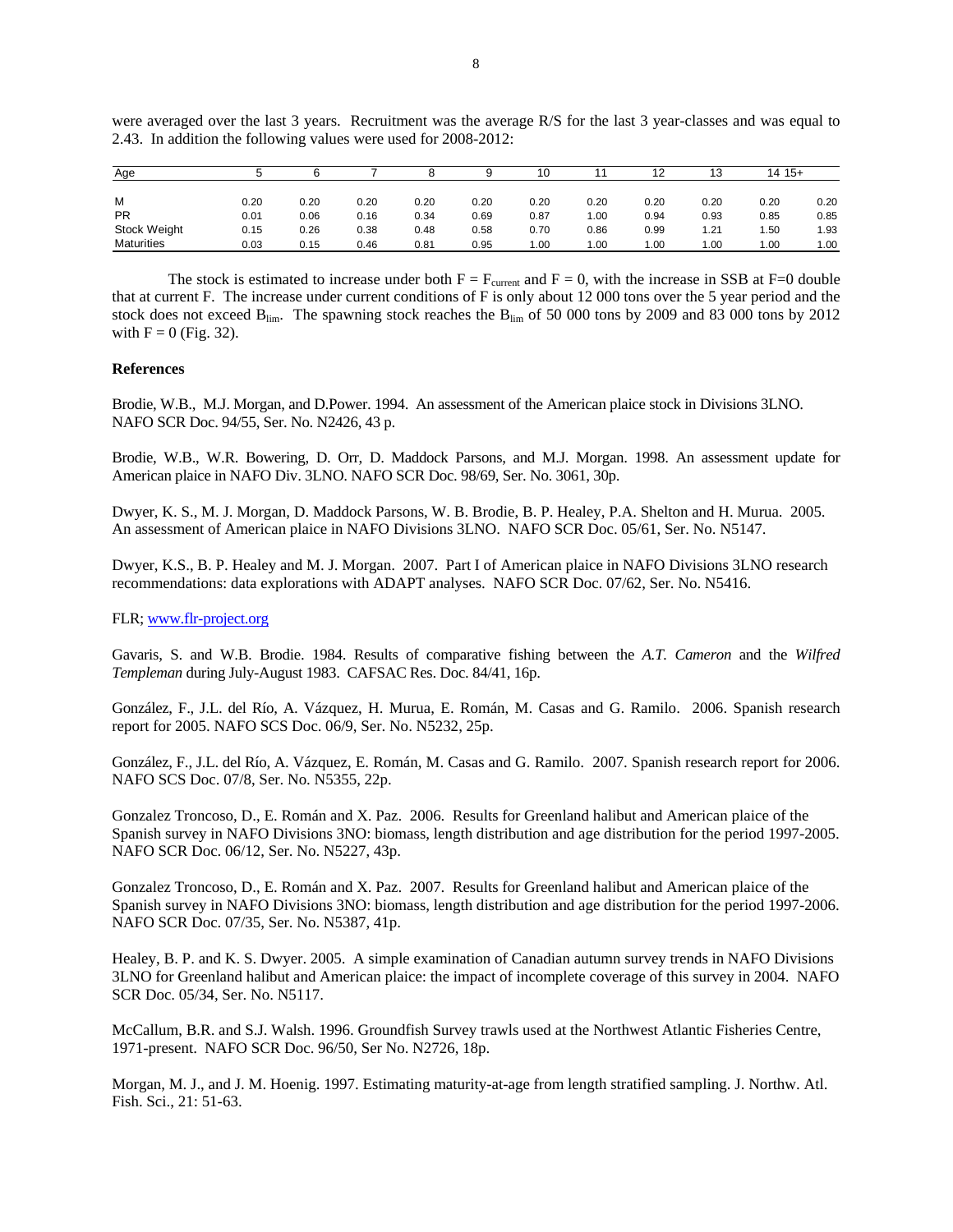Morgan, M.J., W.B. Brodie, W.R. Bowering, D.Maddock Parsons, and D.C. Orr. 1998. Results of Data Conversions for American plaice in Div. 3LNO from Comparative Fishing Trials between the Engel Otter Trawl and the Campelen 1800 Shrimp Trawl. NAFO SCR Doc. 98/70, Ser. No. N3062, 10p.

Morgan, M.J., W.B. Brodie, and W.R. Bowering. 1999a. An assessment of American plaice in NAFO Divisions 3LNO. NAFO SCR Doc. 99/40, Ser. No. N4099.

Morgan, M.J., W.B. Brodie, and D. Maddock Parsons. 1999b. Virtual population analyses of the American plaice stock in Div. 3LNO from 1975 to 1997. NAFO SCR Doc. 99/58, Ser. No. N4117, 36p.

Morgan, M.J., W.B. Brodie, B.P. Healey, D Maddock Parsons, D. Stansbury, and D. Power. 2001. An assessment of American plaice in NAFO Divisions 3LNO. NAFO SCR Doc. 01/59, Ser. No. N4437, 70p.

Morgan, M. J., and W. B. Brodie. 2001. An exploration of virtual population analyses for Div. 3LNO American plaice. NAFO SCR Doc. 01/4, Ser. No. N4368, 20p.

Morgan, M.J., W.B. Brodie, B.P. Healey, D. Maddock Parsons, K.S.Dwyer and D. Power. MS 2002. An assessment of American plaice in NAFO Divisions 3LNO. NAFO SCR Doc. 02/70, Ser. No. N4683, 68p.

Morgan, M. J., W. B. Brodie, D. Maddock Parsons and B. P. Healey. 2003. An assessment of American plaice in NAFO Divisions 3LNO. NAFO SCR Doc. 03/56, Ser. No. N4874.

Vargas, J, R. Alpoim, E. Santos and A.M. Ávila de Melo. 2006. Portuguese research report for 2005. NAFO SCS Doc. 06/6, Ser. No. N5222, 12p.

Vargas, J, R. Alpoim, E. Santos and A.M. Ávila de Melo. 2007. Portuguese research report for 2006. NAFO SCS Doc. 07/9, Ser. No. N5357, 54p.

Vaskov, A. A, K. V. Gorchinsky, T. M. Igashov, S. P. Melnikov, I. K. Sigaev, and V. A. Rikhter. 2006. Russian research report for 2005. NAFO SCS Doc. 06/7, Ser. No. N5244, 24p.

Vaskov, A. A, K. V. Gorchinsky, S. F. Lisovsky, M.V. Pochtar, I. K. Sigaev, and V. A. Rikhter. 2007. Russian research report for 2006. NAFO SCS Doc. 07/6, Ser. No. N5350, 26p.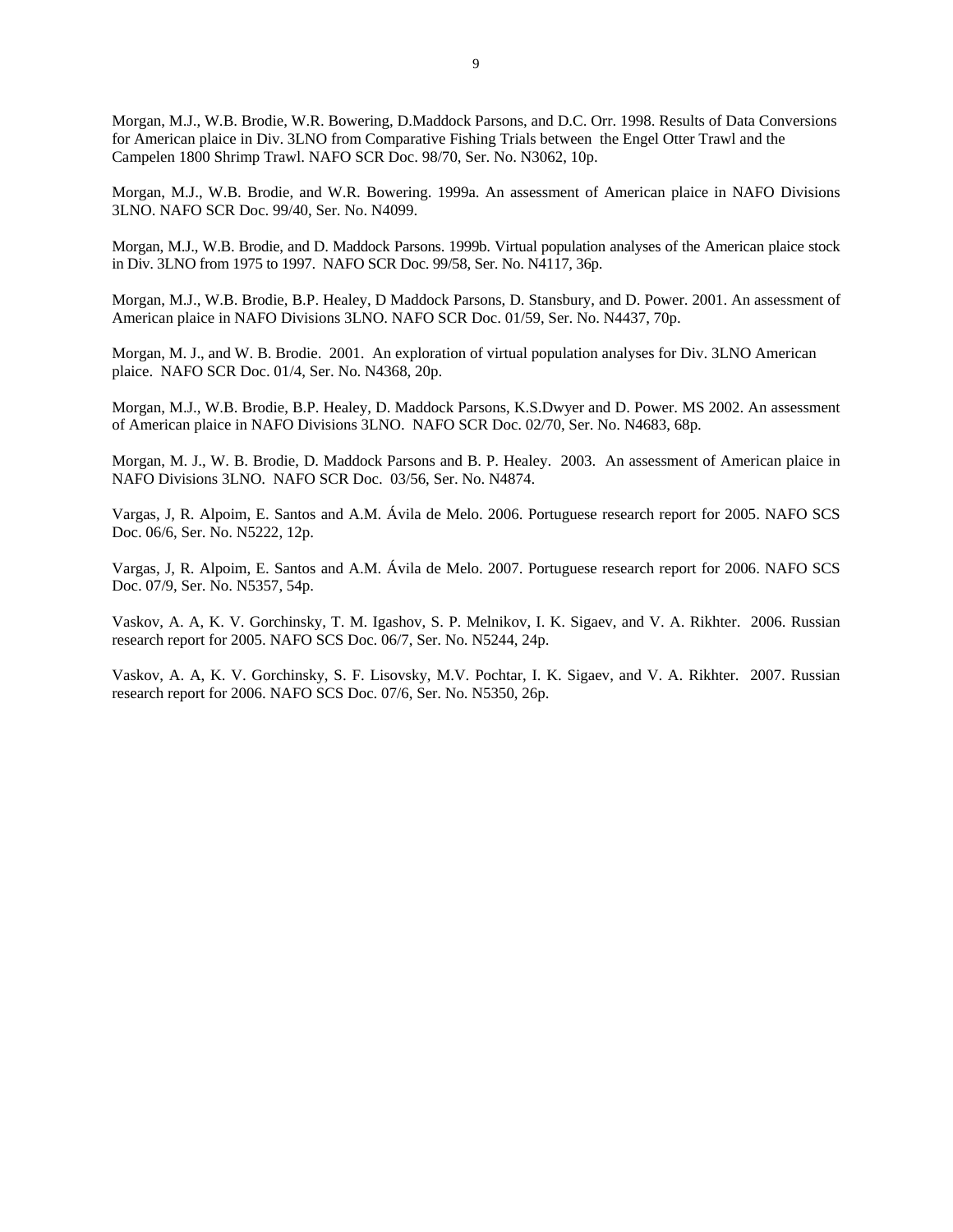| Year              | Canada | Other  | Total  | STACFIS <sup>ª</sup> | TAC                |
|-------------------|--------|--------|--------|----------------------|--------------------|
| 1960              | 21,353 | 20     | 21,373 |                      |                    |
| 1961              | 14,897 | 1,476  | 16,373 |                      |                    |
| 1962              | 15,210 | 982    | 16,192 |                      |                    |
| 1963              | 24,591 | 1,594  | 25,719 |                      |                    |
| 1964              | 35,474 | 3,773  | 38,567 |                      |                    |
| 1965              | 45,365 | 12,440 | 53,261 |                      |                    |
| 1966              | 51,225 | 25,270 | 65,011 |                      |                    |
| 1967              | 54,190 | 75,362 | 94,413 |                      |                    |
| 1968              | 48,674 | 48,244 | 73,167 |                      |                    |
| 1969              | 64,815 | 29,115 | 79,437 |                      |                    |
| 1970              | 54,929 | 21,956 | 66,653 |                      |                    |
| 1971              | 49,394 | 36,105 | 67,888 |                      |                    |
| 1972              | 41,605 | 32,175 | 59,361 |                      |                    |
| 1973              | 38,586 | 26,773 | 52,843 |                      | 60,000             |
| 1974              | 35,101 | 21,270 | 46,297 |                      | 60,000             |
| 1975              | 34,015 | 17,317 | 43,221 |                      | 60,000             |
| 1976              | 47,806 | 7,726  | 51,824 |                      | 47,000             |
| 1977              | 42,579 | 2,700  | 43,981 |                      | 47,000             |
| 1978              | 48,634 | 2,491  | 50,021 |                      | 47,000             |
| 1979              | 47,131 | 2,752  | 48,568 |                      | 47,000             |
| 1980              | 48,296 | 1,391  | 49,086 |                      | 47,000             |
| 1981              | 48,177 | 3,723  | 50,158 |                      | 55,000             |
| 1982              | 49,620 | 1,253  | 50,337 |                      | 55,000             |
| 1983              | 35,907 | 3,582  | 37,720 |                      | 55,000             |
| 1984              | 33,756 | 4,363  | 36,028 |                      | 55,000             |
| 1985              | 40,024 | 13,600 | 48,018 | 54,212               | 49,000             |
| 1986              | 33,409 | 45,350 | 57,449 | 64,570               | 55,000             |
| 1987              | 33,967 | 36,529 | 53,457 | 55,012               | 48,000             |
| 1988              | 26,832 | 22,080 | 38,925 | 40,835               | $33,585^\circ$     |
| 1989              | 27,901 | 24,803 | 41,206 | 43,369               | 30,300             |
| 1990              | 22,600 | 2,073  | 24,006 | 32,501               | 24,900             |
| 1991              | 22,510 | 4,026  | 25,503 | 34,681               | 25,800             |
| 1992              | 9,663  | 1,808  | 10,870 | 13,350               | 25,800             |
| 1993 <sup>b</sup> | 7,454  | 761    | 7,916  | 17,122               | 10,500             |
| 1994              | 73     | 973    | 560    | 7,378                | 4,800 <sup>d</sup> |
| 1995              | 67     | 962    | 548    | 637                  | 0                  |
| 1996              | 49     | 1,641  | 875    | 913                  | 0                  |
| 1997              | 75     | 2,573  | 1,365  | 1,401                | 0                  |
| 1998              | 227    | 2,640  | 1,560  | 1,618                | 0                  |
| 1999              | 323    | 4,203  | 2,436  | 2,565                | 0                  |
| $2000^{\circ}$    | 623    | 3,932  | 2,600  | 5,176                | 0                  |
| 2001              | 1,618  | 2,753  | 2,998  | 5,739                | 0                  |
| 2002              | 1,343  | 3,452  | 3,117  | 4,870                | 0                  |
| $2003^e$          | 1,607  | 2,215  | 3,822  | 8,727                | 0                  |
| 2004              | 1,295  | 1,563  | 2,858  | 6,158                | 0                  |
| 2005              | 1,472  | 2,638  | 4,110  | 4,110                | 0                  |
| 2006              | 94     | 2,734  | 2,828  | 2,828                | 0                  |

Table 1. Nominal catches (t) of American plaice for NAFO Divisions 3LNO, 1960-2003 and TACs from 1973 to 2006.

Values for countries back to 2000 are provisional.

aMay include some catch estimated from surveillance reports or miscellaneous information. See text for details.

<sup>b</sup> Catch may have been as high as 19,400.

<sup>c</sup> Effective TAC.

d No directed fishing.

<sup>e</sup> STACFIS unable to determine precise estimates because of discrepancies between various sources.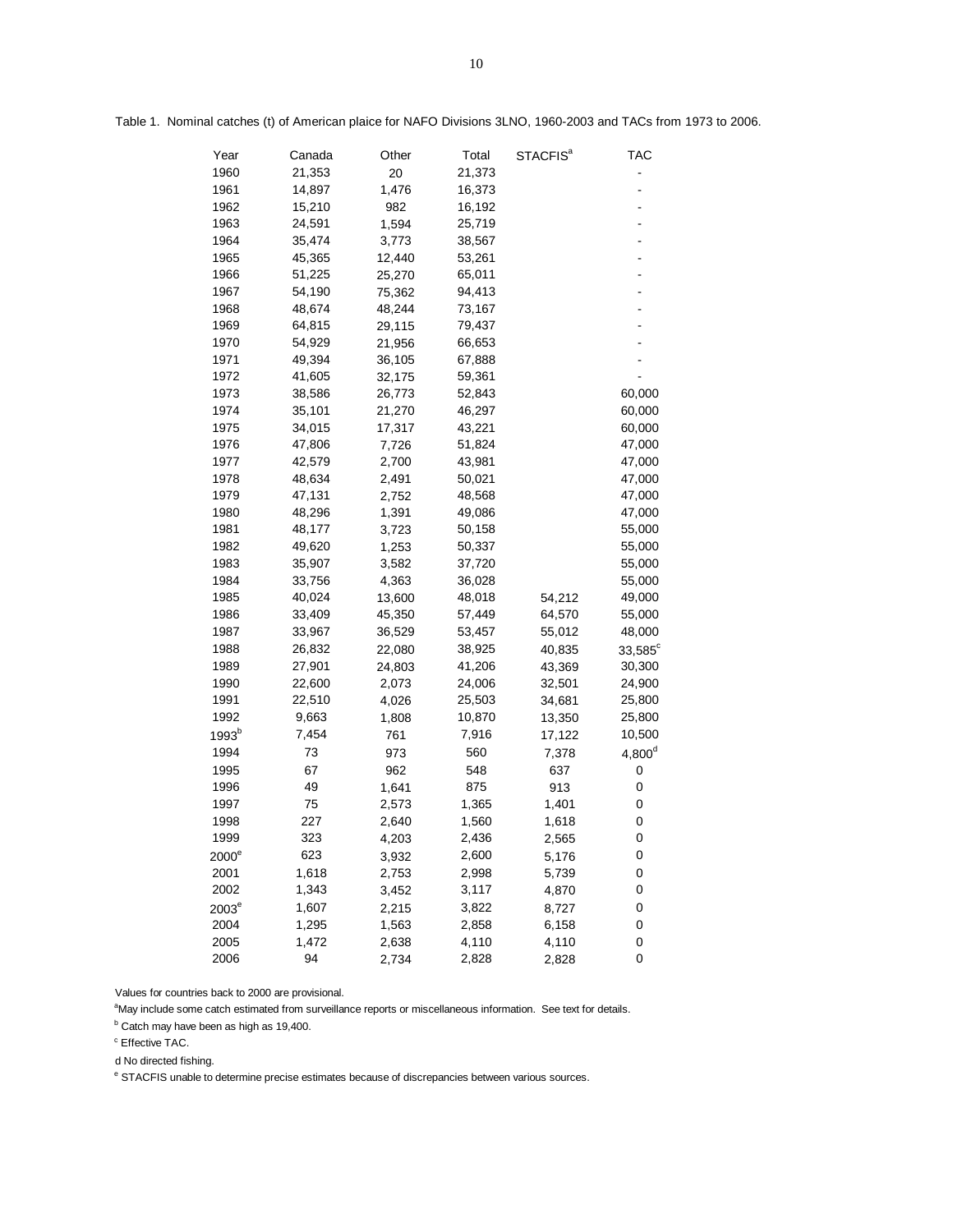| Depth<br>30-56 | Stratum<br>784 | 1996                                       | 1997                     | 1998<br>0.2                   | 1999<br>$\ddot{}$                       | 2000                                       | 2001<br>$\ddot{}$                                    | 2002<br>0.0                             | 2003                                  | 2004                                    | 2005                                    | 2006                                                 |
|----------------|----------------|--------------------------------------------|--------------------------|-------------------------------|-----------------------------------------|--------------------------------------------|------------------------------------------------------|-----------------------------------------|---------------------------------------|-----------------------------------------|-----------------------------------------|------------------------------------------------------|
|                | Total          | $\overline{\phantom{a}}$                   | ÷,                       | 0.2                           | $\ddot{}$                               | $\overline{\phantom{a}}$                   | $\ddot{}$                                            | 0.0                                     | ÷,                                    | $\overline{a}$                          | ÷,                                      | $\overline{\phantom{a}}$                             |
| 57-92          | 350            | 0.6                                        | 0.3                      | 0.3                           | 6.1                                     | 1.8                                        | 0.4                                                  | 0.2                                     | 0.7                                   | 0.7                                     | 1.2                                     | 1.7                                                  |
|                | 363<br>371     | 2.3<br>0.9                                 | 0.8<br>0.2               | 0.0<br>0.1                    | 3.2<br>2.4                              | 6.2<br>0.9                                 | 0.6<br>0.1                                           | 0.1<br>$\begin{array}{c} + \end{array}$ | 3.4<br>0.2                            | 2.1<br>0.5                              | 4.1<br>1.3                              | 4.5<br>1.3                                           |
|                | 372<br>384     | 1.4<br>0.7                                 | 0.8<br>0.9               | 1.3<br>0.2                    | 2.7<br>0.8                              | 3.7<br>1.2                                 | 1.2<br>0.3                                           | 0.3<br>0.4                              | 2.2<br>0.3                            | 1.2<br>0.5                              | 1.8<br>0.9                              | 2.5<br>1.6                                           |
|                | 785            | $\overline{\phantom{a}}$                   | $\overline{\phantom{a}}$ | 0.2                           | 0.5                                     | $\overline{\phantom{a}}$                   | 0.7                                                  | $\ddot{}$                               | ٠                                     | $\ddot{}$                               | $\overline{\phantom{a}}$                | $\overline{\phantom{a}}$                             |
|                | Total          | 5.9                                        | 3.0                      | 2.1                           | 15.7                                    | 13.8                                       | 3.3                                                  | 1.0                                     | 6.9                                   | 5.0                                     | 9.2                                     | 11.5                                                 |
| 93-183         | 328<br>341     | 0.5<br>1.8                                 | 0.5<br>0.5               | 0.1<br>0.7                    | 2.4<br>4.5                              | 0.9<br>0.8                                 | 1.3<br>1.5                                           | 0.5<br>0.2                              | 0.2<br>0.6                            | 0.6<br>0.6                              | 3.6<br>2.3                              | 1.6<br>1.7                                           |
|                | 342            | 0.1                                        | 0.1                      | 0.4                           | 0.4                                     | 0.2                                        | 0.1                                                  | $\begin{array}{c} + \end{array}$        | 0.1                                   | $\ddot{}$                               | 0.1                                     | 0.6                                                  |
|                | 343<br>348     | 0.3<br>1.4                                 | 0.0<br>0.8               | $\ddot{}$<br>1.2              | 0.6<br>2.8                              | 0.2<br>1.5                                 | $\ddot{}$<br>0.4                                     | $\begin{array}{c} + \end{array}$<br>0.3 | 0.1<br>0.4                            | $\ddot{}$<br>1.3                        | 0.1<br>1.5                              | 0.3<br>7.0                                           |
|                | 349<br>364     | 0.8<br>$\overline{2}$                      | 0.3<br>1.0               | 0.2<br>0.9                    | 4.4<br>5.6                              | 1.3<br>1.3                                 | 0.5<br>1.5                                           | 0.3<br>1.2                              | 0.6<br>0.7                            | 1.1<br>1.7                              | 1.1<br>5.8                              | 3.6<br>7.5                                           |
|                | 365            | 1.1                                        | 0.5                      | 0.9                           | 1.4                                     | $1.2$                                      | 0.3                                                  | 0.6                                     | 0.6                                   | 0.5                                     | 1.3                                     | 6.2                                                  |
|                | 370<br>385     | 1.3<br>5.6                                 | 0.6<br>0.9               | 1.6<br>0.5                    | 2.4<br>2.5                              | 1.9<br>1.9                                 | 0.9<br>1.4                                           | 0.6<br>0.7                              | 0.5<br>0.4                            | 1.1<br>1.4                              | 4.0<br>2.4                              | 5.1<br>4.0                                           |
|                | 390            | 0.6                                        | 0.4                      | 0.5                           | 0.3                                     | 0.3                                        | 0.4                                                  | 1.0                                     | 0.3                                   | 0.2                                     | 0.9                                     | 0.9                                                  |
|                | 786<br>787     | $\overline{\phantom{a}}$                   | ÷,                       | 0.3<br>0.5                    | 0.5<br>0.8                              | $\overline{\phantom{a}}$                   | 0.4<br>0.1                                           | ÷,                                      | ÷,                                    | 0.1<br>$\begin{array}{c} + \end{array}$ | ÷,                                      | $\overline{a}$<br>$\overline{\phantom{a}}$           |
|                | 788<br>790     | $\overline{a}$<br>ä,                       | ÷,<br>Ĭ.                 | ł,<br>×,                      | 0.3                                     | $\overline{a}$<br>Ĭ.                       | $\overline{\phantom{a}}$                             | ÷,<br>÷.                                | ÷,<br>Ĭ.                              | Ĭ.<br>Ĭ.                                | ÷,<br>J.                                | $\overline{\phantom{a}}$<br>$\overline{\phantom{a}}$ |
|                | 793            | $\overline{a}$                             | Ĭ.                       | ÷,                            | $\ddot{}$<br>$\ddot{}$                  | $\overline{a}$                             | $\overline{\phantom{a}}$                             |                                         | ł,                                    | Ĭ.                                      | Ĭ.                                      | $\overline{a}$                                       |
|                | 794<br>797     | $\overline{a}$<br>$\overline{\phantom{a}}$ | ÷,<br>÷,                 | ÷,<br>÷,                      | $\ddot{}$<br>$\ddot{}$                  | $\overline{a}$                             | $\overline{a}$<br>$\overline{a}$                     | ÷,<br>÷,                                | $\ddot{}$<br>$\ddot{}$                | Ĭ.                                      | ÷<br>$\overline{\phantom{a}}$           | $\overline{\phantom{a}}$<br>$\overline{\phantom{a}}$ |
|                | 799            | $\overline{a}$                             | ÷,                       | ÷,                            | $\overline{\phantom{a}}$                | $\overline{a}$                             | $\overline{\phantom{a}}$                             | ÷,                                      | Ĭ.                                    | $\ddot{}$                               | $\overline{\phantom{a}}$                | $\overline{\phantom{a}}$                             |
|                | Total          | 15.5                                       | 5.5                      | 7.8                           | 28.9                                    | 11.5                                       | 8.8                                                  | 5.4                                     | 4.5                                   | 8.6                                     | 23.2                                    | 38.5                                                 |
| 184-274        | 344            | 1                                          | 0.3                      | 0.8                           | 1.8                                     | 0.5                                        | 0.3                                                  | 0.2                                     | 0.3                                   | 0.3                                     | 1.7                                     | 2.9                                                  |
|                | 347<br>366     | 0.6<br>0.4                                 | 0.2<br>0.3               | 0.6<br>0.3                    | 0.6<br>0.5                              | 0.2<br>0.7                                 | 0.4<br>0.7                                           | 0.1<br>0.9                              | 0.5<br>0.6                            | 0.3<br>0.6                              | 1.7<br>1.3                              | 1.7<br>3.0                                           |
|                | 369<br>386     | 0.3<br>0.5                                 | 0.2<br>0.2               | 0.2<br>0.4                    | 1.2<br>1.4                              | 0.7<br>1.7                                 | 0.9<br>0.4                                           | 0.8<br>0.5                              | 0.4<br>0.4                            | 0.5<br>0.5                              | 2.8<br>2.0                              | 4.4<br>2.6                                           |
|                | 389            | 0.4                                        | 0.2                      | 0.4                           | 0.6                                     | 0.8                                        | 0.8                                                  | 0.3                                     | 0.4                                   | 0.7                                     | 0.4                                     | 1.1                                                  |
|                | 391<br>789     | 0.3                                        | 0.1                      | 0.2                           | 0.1<br>0.5                              | $\ddot{}$                                  | 0.2                                                  | 0.2                                     | 0.2<br>$\ddot{}$                      | 0.1                                     | 0.1                                     | 0.1<br>$\overline{a}$                                |
|                | 791*           | $\overline{a}$                             | ÷,                       | ÷,                            | 0.3                                     | ÷,                                         | ÷,                                                   | ÷,                                      | Ĭ.                                    | 0.1                                     | $\overline{\phantom{a}}$                | $\overline{\phantom{a}}$                             |
|                | 795<br>798     | $\overline{\phantom{a}}$<br>÷,             | ÷,<br>÷,                 | ÷,<br>÷,                      | 0.1<br>0.1                              | $\overline{\phantom{a}}$<br>Ĭ.             | $\overline{\phantom{a}}$<br>$\overline{\phantom{a}}$ | ÷,<br>÷,                                | $\overline{\phantom{a}}$<br>$\ddot{}$ | $\blacksquare$                          | ÷,<br>$\overline{\phantom{a}}$          | $\overline{\phantom{a}}$<br>$\overline{\phantom{a}}$ |
|                | Total          | 3.5                                        | 1.5                      | 2.9                           | 7.2                                     | 4.6                                        | 3.7                                                  | 3.0                                     | 2.8                                   | 3.0                                     | 10.0                                    | 15.8                                                 |
| 275-366        | 345            | 0.5                                        | 0.2                      | 0.3                           | 1.5                                     | 0.5                                        | 0.7                                                  | 0.7                                     | 0.2                                   | 0.4                                     | 2.9                                     | 1.4                                                  |
|                | 346<br>368     | 0.4<br>0.3                                 | 0.3<br>0.0               | 0.2<br>0.1                    | 0.2<br>0.3                              | 0.5<br>0.4                                 | 0.1<br>0.2                                           | 0.8<br>0.2                              | 0.8<br>0.2                            | 0.9<br>0.2                              | 1.6<br>0.1                              | 0.7<br>0.1                                           |
|                | 387            | 0.6                                        | 0.6                      | 0.8                           | 0.4                                     | 1.6                                        | 0.8                                                  | 0.1                                     | 0.4                                   | 0.4                                     | 0.7                                     | 0.6                                                  |
|                | 388<br>392     | 0.6<br>0.5                                 | 0.2<br>0.1               | 0.2<br>0.4                    | 0.8<br>0.2                              | 0.3<br>0.1                                 | 0.4<br>0.1                                           | 0.1<br>0.3                              | 0.1<br>0.1                            | 0.1<br>0.2                              | 0.1<br>$\begin{array}{c} + \end{array}$ | 0.1<br>$\pmb{0}$                                     |
|                | 792<br>796     | $\overline{\phantom{a}}$<br>$\overline{a}$ | ٠<br>÷,                  | ٠<br>$\overline{\phantom{a}}$ | $\begin{array}{c} + \end{array}$<br>0.1 | $\overline{\phantom{a}}$<br>$\overline{a}$ | 0.1<br>$\overline{\phantom{a}}$                      | $\overline{\phantom{a}}$<br>÷,          | 0.1<br>0.1                            | ٠<br>$\blacksquare$                     | ٠                                       | $\overline{\phantom{a}}$<br>$\overline{\phantom{a}}$ |
|                | 800            | $\overline{a}$                             | ÷,                       | ÷,                            | 0.2                                     | $\overline{a}$                             | $\overline{\phantom{a}}$                             | ÷,                                      | $\overline{\phantom{a}}$              | 0.1                                     | ÷,                                      | $\overline{\phantom{a}}$                             |
|                | Total          | 2.9                                        | 1.4                      | 2.0                           | 3.7                                     | 3.4                                        | 2.4                                                  | 2.2                                     | 1.8                                   | 2.4                                     | 5.5                                     | 2.9                                                  |
| 367-549        | 729<br>731     | 0.2<br>0.5                                 | 0.6<br>0.1               | 2.2<br>$\ddot{}$              | 0.1<br>0.1                              | 1.3<br>1.2                                 | 1.1<br>0.3                                           | 1.3<br>0.2                              | 1.2<br>0.1                            | $\begin{array}{c} + \end{array}$<br>0.1 | $\ddot{}$<br>0.0                        | 0.0<br>0.0                                           |
|                | 733            | 0.7                                        | 0.0                      | 0.3                           | $\mathbf{1}$                            | 0.1                                        | 2.3                                                  | 0.5                                     | 2.1                                   | 0.3                                     | $\ddot{}$                               | 0.1                                                  |
|                | 735<br>Total   | 1.4<br>2.8                                 | 1.6<br>2.4               | 1.2<br>3.7                    | 0.6<br>1.8                              | 1.2<br>3.8                                 | 2.1<br>5.8                                           | 1.2<br>3.2                              | 4.9<br>8.3                            | $\overline{\phantom{a}}$<br>0.4         | $\ddot{}$<br>0.0                        | $\begin{array}{c} + \end{array}$<br>0.1              |
| 550-731        | 730            | $\ddot{}$                                  | 0.0                      | 0.2                           | $\begin{array}{c} + \end{array}$        | 0.1                                        | 0.1                                                  | 0.3                                     | $\ddot{}$                             | $\ddot{}$                               | 0.0                                     | ä,                                                   |
|                | 732            | $\ddot{}$                                  | 0.0                      | 0.0                           | $\ddot{}$                               | 0.3                                        | 3.4                                                  | 0.6                                     | 0.6                                   | 0.0                                     | 0.0                                     | ÷,                                                   |
|                | 734<br>736     | $\ddot{}$                                  | 0.0<br>0.1               | 0.1<br>0.0                    | 0<br>$\ddot{}$                          | 0<br>$\ddot{}$                             | 0.1<br>$\ddot{}$                                     | 0.9<br>0.5                              | 0.5<br>0.1                            | 0.0<br>$\ddot{}$                        | 0.0<br>$\ddot{}$                        |                                                      |
|                | Total          | 0.1                                        | 0.1                      | 0.3                           | ÷                                       | 0.4                                        | 3.6                                                  | 2.3                                     | 1.2                                   | 0.0                                     | 0.0                                     | 0.1                                                  |
| 732-914        | 737            |                                            |                          |                               |                                         |                                            |                                                      |                                         |                                       |                                         |                                         |                                                      |
|                | 741<br>745     |                                            |                          |                               |                                         |                                            |                                                      |                                         |                                       |                                         |                                         |                                                      |
|                | 748            |                                            |                          |                               |                                         |                                            |                                                      |                                         |                                       |                                         |                                         |                                                      |
|                | Total          |                                            |                          | J.                            |                                         |                                            |                                                      |                                         |                                       |                                         |                                         |                                                      |
| 915-1097       | 738            |                                            |                          |                               |                                         |                                            |                                                      |                                         |                                       |                                         |                                         |                                                      |
|                | 742<br>746     |                                            |                          |                               |                                         |                                            |                                                      |                                         |                                       |                                         |                                         | J.                                                   |
|                | 749            |                                            |                          |                               |                                         |                                            |                                                      |                                         |                                       |                                         |                                         |                                                      |
|                | Total          |                                            |                          |                               |                                         |                                            |                                                      |                                         |                                       |                                         |                                         |                                                      |
| 1098-1280      | 739            |                                            |                          | ٠                             |                                         |                                            |                                                      |                                         |                                       |                                         |                                         |                                                      |
|                | 743<br>747     |                                            |                          | ٠                             |                                         |                                            |                                                      |                                         |                                       |                                         |                                         | ä,<br>ä,                                             |
|                | 750            |                                            |                          | ٠                             |                                         |                                            |                                                      |                                         |                                       |                                         |                                         |                                                      |
|                | Total          |                                            |                          |                               |                                         |                                            |                                                      |                                         |                                       |                                         |                                         |                                                      |
| 1281-1463      | 740<br>744     |                                            |                          |                               |                                         |                                            |                                                      |                                         |                                       |                                         |                                         |                                                      |
|                | 751            |                                            |                          |                               |                                         |                                            |                                                      |                                         |                                       |                                         |                                         |                                                      |
|                |                |                                            |                          |                               |                                         |                                            |                                                      |                                         |                                       |                                         |                                         |                                                      |
|                | Total          |                                            |                          | J.                            |                                         |                                            |                                                      |                                         |                                       |                                         |                                         |                                                      |

11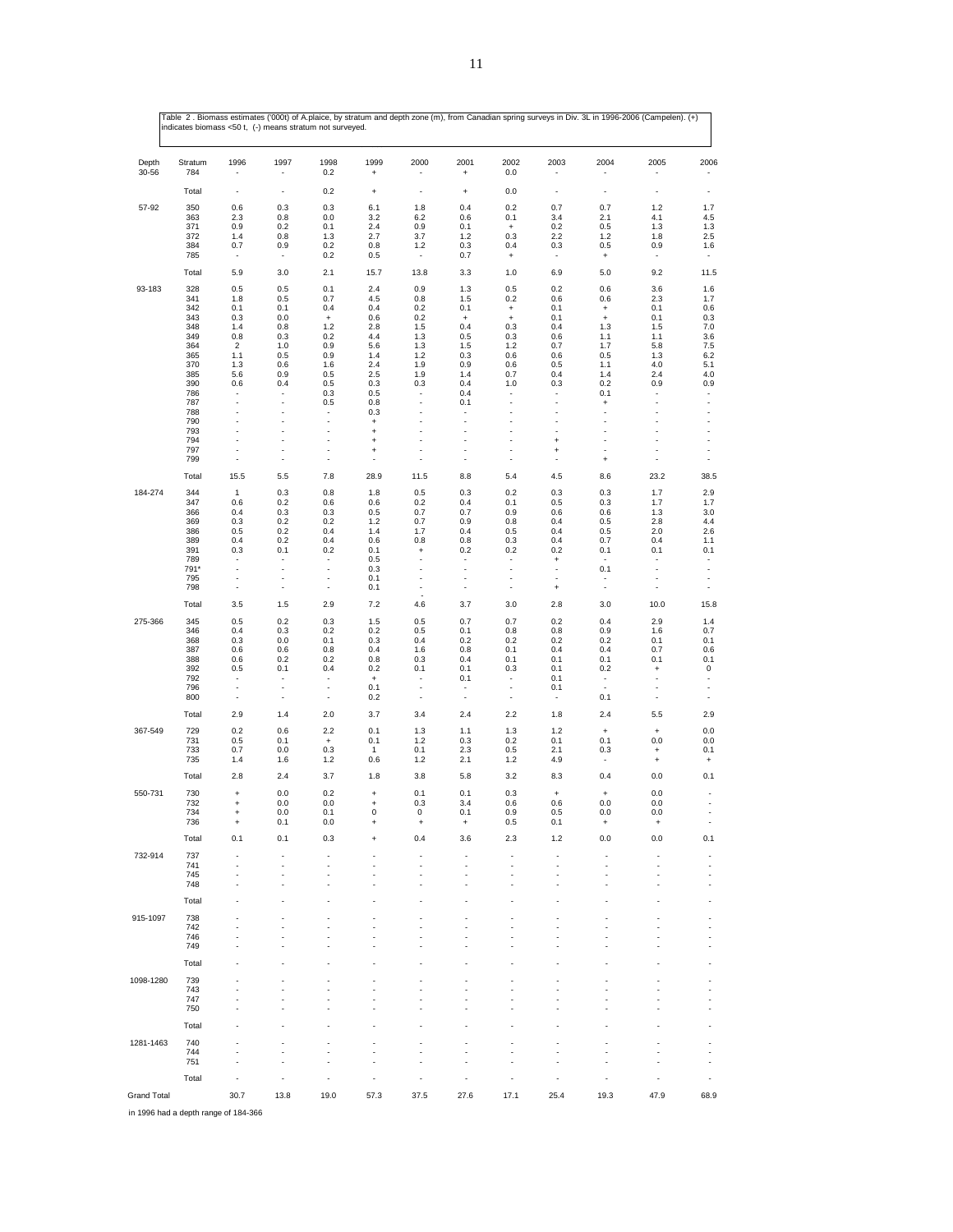|                    |         |           | Table 3. Biomass estimates ('000t) of A.plaice, by stratum and depth zone (m), from Canadian spring<br>surveys in Div. 3N in 1996-2006 (Campelen). (+) indicates biomass <50 t, (-) means stratum not surveyed. |                                  |                                  |           |           |                                  |           |           |                |      |
|--------------------|---------|-----------|-----------------------------------------------------------------------------------------------------------------------------------------------------------------------------------------------------------------|----------------------------------|----------------------------------|-----------|-----------|----------------------------------|-----------|-----------|----------------|------|
|                    |         |           |                                                                                                                                                                                                                 |                                  | <b>Biomass</b>                   |           |           |                                  |           |           |                |      |
| Depth              | Stratum | 1996      | 1997                                                                                                                                                                                                            | 1998                             | 1999                             | 2000      | 2001      | 2002                             | 2003      | 2004      | 2005           | 2006 |
| $\leq 56$          | 375     | 2.9       | 2.2                                                                                                                                                                                                             | 1.1                              | 1.8                              | 5.1       | 2.1       | 3.9                              | 2.1       | 2.3       | 0.6            | 4.5  |
|                    | 376     | 0.8       | 1.8                                                                                                                                                                                                             | 2.0                              | 3.2                              | 5.1       | 9.3       | 8.6                              | 9.6       | 11.7      | 37.2           | 32.1 |
|                    | Total   | 3.7       | 4.0                                                                                                                                                                                                             | 3.1                              | 5.0                              | 10.2      | 11.4      | 12.5                             | 11.8      | 14.1      | 37.8           | 36.5 |
| 57-92              | 360     | 8.8       | 8.6                                                                                                                                                                                                             | 7.9                              | 27.4                             | 22.8      | 50.3      | 28.0                             | 29.6      | 29.2      | 37.5           | 54.2 |
|                    | 361     | 3.8       | 1.9                                                                                                                                                                                                             | 2.0                              | 5.5                              | 4.2       | 9.0       | 6.0                              | 9.3       | 8.3       | 4.7            | 3.8  |
|                    | 362     | 2.8       | 5.5                                                                                                                                                                                                             | 4.0                              | 4.6                              | 6.6       | 7.0       | 2.7                              | 4.7       | 2.5       | 5.7            | 4.5  |
|                    | 373     | 1.6       | 0.5                                                                                                                                                                                                             | 0.9                              | 8.3                              | 3.2       | 2.5       | 0.4                              | 2.7       | 1.1       | 2.7            |      |
|                    | 374     | 1.1       | 0.4                                                                                                                                                                                                             | 0.3                              | 1.7                              | 0.9       | 1.0       | 0.6                              | 3.2       | 2.1       | 3.5            | 0.1  |
|                    | 383     | 0.5       | 0.1                                                                                                                                                                                                             | $\begin{array}{c} + \end{array}$ | 1.0                              | 0.2       | 0.1       | $\begin{array}{c} + \end{array}$ | 0.3       | 0.5       | 1.8            |      |
|                    | Total   | 18.6      | 17.0                                                                                                                                                                                                            | 15.1                             | 48.5                             | 37.9      | 69.9      | 37.7                             | 49.7      | 43.7      | 55.7           | 62.6 |
|                    |         |           |                                                                                                                                                                                                                 |                                  |                                  |           |           |                                  |           |           |                |      |
| 93-183             | 359     | 1.1       | 1.1                                                                                                                                                                                                             | 1.6                              | 3.3                              | 5.1       | 5.1       | 0.6                              | 7.0       | 3.7       | 15.3           |      |
|                    | 377     | 0.2       | 0.1                                                                                                                                                                                                             | $\ddot{}$                        | 0.2                              | $\ddot{}$ | 0.9       | 0.1                              | 0.2       | 0.2       | 0.4            |      |
|                    | 382     | 0.1       | 0.1                                                                                                                                                                                                             | 0.7                              | 0.2                              | 0.4       | 0.1       | 0.1                              | 0.1       | 0.1       | 3.9            |      |
|                    | Total   | 1.4       | 1.3                                                                                                                                                                                                             | 2.3                              | 3.7                              | 5.5       | 6.1       | 0.8                              | 7.3       | 4.0       | 19.6           |      |
|                    |         |           |                                                                                                                                                                                                                 |                                  |                                  |           |           |                                  |           |           |                |      |
| 184-274            | 358     | 0.1       | 0.1                                                                                                                                                                                                             | 1.4                              | 0.3                              | 0.6       | 0.5       | 0.1                              | 0.3       | 0.3       | 0.4            |      |
|                    | 378     | 0.1       | 0.2                                                                                                                                                                                                             | 0.2                              | 0.9                              | $\ddot{}$ | 0.1       | 0.1                              | 0.5       | 0.4       | 0.1            |      |
|                    | 381     | 0.3       | 0.1                                                                                                                                                                                                             | 0.1                              | 0.2                              | 0.1       | 0.1       | 0.1                              | 0.2       | 0.8       | 0.1            |      |
|                    | Total   | 0.5       | 0.4                                                                                                                                                                                                             | 1.7                              | 1.4                              | 0.7       | 0.7       | 0.3                              | 1.0       | 1.5       | 0.6            |      |
| 275-366            | 357     | 0.1       | 0.1                                                                                                                                                                                                             | 0.1                              | $\begin{array}{c} + \end{array}$ | 0.1       | 0.1       | 0.1                              | 0.1       | 0.1       | 0.1            |      |
|                    | 379     | $\ddot{}$ | 0.1                                                                                                                                                                                                             | 0.1                              | 0.1                              | 0.1       | 0.1       | 0.1                              | 0.3       | $\ddot{}$ | $\overline{1}$ |      |
|                    | 380     | 0.2       | 0.8                                                                                                                                                                                                             | 0.1                              | 0.2                              | $\ddot{}$ | 0.1       | $\ddot{}$                        | 0.4       | 0.2       | 0.0            |      |
|                    | Total   | 0.3       | 1.0                                                                                                                                                                                                             | 0.3                              | 0.3                              | 0.2       | 0.3       | 0.2                              | 0.9       | 0.3       | 0.1            |      |
| 367-549            | 723     | 0.2       | 0.4                                                                                                                                                                                                             | 0.3                              | $\begin{array}{c} + \end{array}$ | 0.0       | 0.1       | 0.3                              | 1.1       | 0.1       | 0.1            |      |
|                    | 725     | 0.1       | 0.5                                                                                                                                                                                                             | 0.2                              | $\ddot{}$                        | 0.4       | 0.1       | $\begin{array}{c} + \end{array}$ | 0.3       | $\ddot{}$ | $\ddot{}$      |      |
|                    | 727     | 0.5       | 2.2                                                                                                                                                                                                             | 2.0                              | 0.4                              | 1.2       | 2.5       | 0.1                              | 0.5       | 0.4       | $\ddot{}$      |      |
|                    | Total   | 0.8       | 3.1                                                                                                                                                                                                             | 2.5                              | 0.4                              | 1.6       | 2.7       | 0.4                              | 1.8       | 0.6       | 0.1            |      |
| 550-731            | 724     | 0.2       | 0.5                                                                                                                                                                                                             | 0.2                              | $\ddot{}$                        | 0.1       | 0.1       | 0.5                              | 0.1       | $\ddot{}$ | 0.1            |      |
|                    | 726     | $\ddot{}$ | 0.1                                                                                                                                                                                                             | $\overline{1}$                   | $\ddot{}$                        | 0.1       | $\ddot{}$ | $\ddot{}$                        | $\ddot{}$ | $\ddot{}$ | 0.0            |      |
|                    | 728     | 0.5       | $\sim$                                                                                                                                                                                                          | 0.3                              | 0.2                              | 0.5       | 1.0       | 0.4                              | 0.1       | $\ddot{}$ | 0.1            |      |
|                    | Total   | 0.7       | 0.5                                                                                                                                                                                                             | 0.5                              | 0.2                              | 0.7       | 1.1       | 0.9                              | 0.3       | $\ddot{}$ | 0.2            |      |
| 732-914            | 752     |           |                                                                                                                                                                                                                 |                                  | ä,                               | ä,        | ä,        |                                  | ä,        | . —       | ä,             |      |
|                    | 756     | ×         | ä,                                                                                                                                                                                                              | ×                                | ä,                               | ä,        | ä,        | ÷.                               | ×,        | ×         | ÷.             |      |
|                    | 760     |           | ä,                                                                                                                                                                                                              |                                  |                                  |           | ä,        | ٠                                | ł.        |           | ä,             |      |
|                    | Total   |           |                                                                                                                                                                                                                 |                                  |                                  |           |           |                                  |           |           |                |      |
| 915-1097           | 753     |           |                                                                                                                                                                                                                 |                                  |                                  |           |           |                                  |           |           |                |      |
|                    | 757     |           |                                                                                                                                                                                                                 |                                  |                                  |           |           |                                  |           |           | ä,             |      |
|                    | 761     |           |                                                                                                                                                                                                                 |                                  |                                  |           |           |                                  |           |           |                |      |
|                    | Total   |           |                                                                                                                                                                                                                 |                                  |                                  |           |           |                                  |           |           |                |      |
|                    |         |           |                                                                                                                                                                                                                 |                                  |                                  |           |           |                                  |           |           |                |      |
| 1098-1280          | 754     |           |                                                                                                                                                                                                                 |                                  |                                  |           |           |                                  |           |           |                |      |
|                    | 758     |           |                                                                                                                                                                                                                 |                                  |                                  |           |           |                                  |           |           | ä,             |      |
|                    | Total   |           |                                                                                                                                                                                                                 |                                  |                                  |           |           |                                  |           |           |                |      |
| 1281-1463          | 755     |           |                                                                                                                                                                                                                 |                                  |                                  |           |           |                                  |           |           |                |      |
|                    | 759     |           |                                                                                                                                                                                                                 |                                  |                                  |           |           |                                  |           |           |                |      |
|                    | Total   |           |                                                                                                                                                                                                                 |                                  |                                  |           |           |                                  |           |           |                |      |
| <b>Grand Total</b> |         | 26.0      | 27.4                                                                                                                                                                                                            | 25.5                             | 59.5                             | 56.8      | 92.1      | 52.8                             | 72.7      | 64.1      | 114.2          | 99.1 |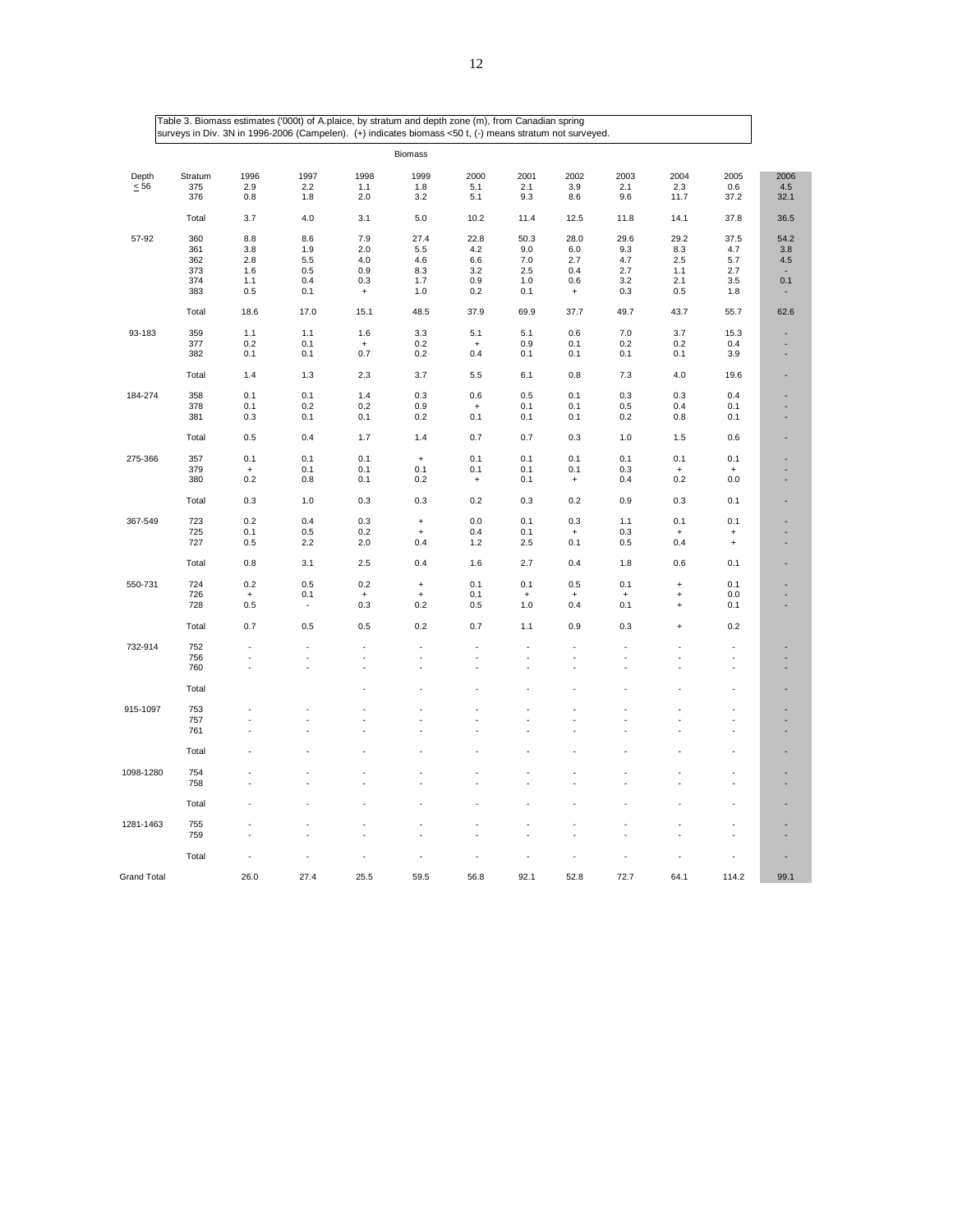|                    |            |                                  |                                  |           |                                  | <b>Biomass</b>                   |                                  |           |           |                                  |                                  |                          |
|--------------------|------------|----------------------------------|----------------------------------|-----------|----------------------------------|----------------------------------|----------------------------------|-----------|-----------|----------------------------------|----------------------------------|--------------------------|
| Depth              | Stratum    | 1996                             | 1997                             | 1998      | 1999                             | 2000                             | 2001                             | 2002      | 2003      | 2004                             | 2005                             | 2006                     |
| 57-92              | 330        | 3.8                              | 0.8                              | 6.9       | 3.5                              | 5.9                              | 4.2                              | 2.1       | 1.3       | 2.9                              | 6.5                              | 4.9                      |
|                    | 331        | 1.4                              | 0.3                              | 0.3       | 2.7                              | 2.3                              | 2.6                              | 2.2       | 2.6       | 0.8                              | 0.9                              |                          |
|                    | 338        | 6.0                              | 5.7                              | 6.0       | 4.0                              | 2.3                              | 6.0                              | 3.1       | 5.0       | 4.3                              | 4.5                              | 6.4                      |
|                    | 340        | 2.2                              | 1.7                              | 1.8       | 2.9                              | 1.9                              | 1.7                              | 0.5       | 1.5       | 0.7                              | 1.7                              | 1.4                      |
|                    | 351        | 2.9                              | 4.4                              |           |                                  |                                  |                                  |           | 2.4       | 3.5                              | 4.5                              | 3.2                      |
|                    | 352        |                                  |                                  | 3.8       | 4.6                              | 3.4                              | 6.5                              | 3.2       |           |                                  |                                  |                          |
|                    | 353        | 9.1                              | 13.8                             | 10.6      | 14.2                             | 13.4                             | 17.5                             | 18.6      | 10.1      | 10.0                             | 13.2                             | 10.7                     |
|                    |            | 7.8                              | 8.3                              | 10.9      | 21.5                             | 21.1                             | 20.6                             | 14.8      | 25.2      | 21.2                             | 10.1                             | 15.9                     |
|                    | Total      | 33.2                             | 34.9                             | 40.3      | 53.4                             | 50.3                             | 59.1                             | 44.5      | 48.0      | 43.4                             | 41.3                             | 42.5                     |
| 93-183             | 329        | 1.6                              | 1.4                              | 4.4       | 4.7                              | 3.9                              | 1.9                              | 1.4       | 1.8       | 3.1                              | 2.3                              | ٠                        |
|                    | 332        | 3.9                              | 2.5                              | 3.8       | 2.2                              | 0.9                              | 2.2                              | 3.1       | 1.4       | 1.9                              | 2.2                              | ÷                        |
|                    | 337        | 4.6                              | 1.9                              | 3.2       | 2.7                              | 1.5                              | 1.2                              | 1.4       | 1.4       | 1.6                              | 2.5                              | ×,                       |
|                    | 339        | 1.4                              | 0.8                              | 0.8       | 2.1                              | 2.1                              | 2.6                              | 0.9       | 0.9       | 0.7                              | 1.7                              | 1.2                      |
|                    | 354        | 1.6                              | 1.1                              | 5.0       | 9.0                              | 1.3                              | 1.6                              | 6.4       | 5.3       | 8.1                              | 1.9                              |                          |
|                    | Total      | 13.1                             | 7.8                              | 17.2      | 20.7                             | 9.7                              | 9.5                              | 13.2      | 10.9      | 15.3                             | 10.7                             | 1.2                      |
| 184-274            | 333        | $\begin{array}{c} + \end{array}$ | 0.3                              | 0.1       | 0.1                              | $\begin{array}{c} + \end{array}$ | $\bf{+}$                         | 0.3       | $\ddot{}$ | $\begin{array}{c} + \end{array}$ | 0.2                              | $\overline{\phantom{a}}$ |
|                    | 336        | 0.2                              | 0.3                              | $\ddot{}$ | 0.2                              | $\ddot{}$                        | 0.1                              | $\ddot{}$ | $\ddot{}$ | $\begin{array}{c} + \end{array}$ | 0.1                              |                          |
|                    | 355        | 0.5                              | 0.3                              | 0.1       | 0.1                              | 0.1                              | 0.4                              | 0.4       | 0.6       | 0.3                              | 0.2                              | ٠                        |
|                    | Total      | 0.7                              | 0.9                              | 0.2       | 0.4                              | 0.1                              | 0.5                              | 0.7       | 0.6       | 0.3                              | 0.5                              | 0.0                      |
| 275-366            | 334        | 0.2                              | 0.8                              | 0.0       | 0.1                              | $\ddot{}$                        | $\ddag$                          | 0.2       | 0.2       | $\ddot{}$                        | $\ddot{}$                        |                          |
|                    | 335        | 0.2                              | 0.2                              | 0.0       | $\qquad \qquad +$                | $\ddot{}$                        | $\ddot{}$                        | $\ddot{}$ | $\ddag$   | $\begin{array}{c} + \end{array}$ | $\begin{array}{c} + \end{array}$ |                          |
|                    | 356        | 0.1                              | $\begin{array}{c} + \end{array}$ | $\ddot{}$ | 0.1                              | $\ddot{}$                        | $\begin{array}{c} + \end{array}$ | $\ddot{}$ | 0.4       | $\begin{array}{c} + \end{array}$ | $\begin{array}{c} + \end{array}$ |                          |
|                    | Total      | 0.5                              | 1.0                              | $\ddot{}$ | 0.2                              | $\ddot{}$                        | $\begin{array}{c} + \end{array}$ | 0.2       | 0.5       | $\begin{array}{c} + \end{array}$ | 0.1                              | 0.0                      |
| 367-549            | 717        | 0.2                              | 1.7                              | $\ddot{}$ | 0.1                              | 0.0                              | $\pmb{+}$                        | 0.4       | 0.2       | 0.0                              | 0.1                              |                          |
|                    | 719        | 0.1                              | 0.5                              | $\ddot{}$ | $\begin{array}{c} + \end{array}$ | 0.0                              | $\begin{array}{c} + \end{array}$ | $\ddot{}$ | $\bf{+}$  | $\begin{array}{c} + \end{array}$ | $\begin{array}{c} + \end{array}$ |                          |
|                    | 721        | 0.2                              | 0.1                              | $\ddot{}$ | 0.1                              | $\ddot{}$                        | 0.2                              | $\ddot{}$ | 0.1       | 0.0                              | $\begin{array}{c} + \end{array}$ |                          |
|                    | Total      | 0.5                              | 2.2                              | $\ddot{}$ | 0.2                              | $\begin{array}{c} + \end{array}$ | 0.2                              | 0.4       | 0.3       | 0.0                              | 0.1                              |                          |
| 550-731            | 718        | $\ddot{}$                        | 0.1                              | $\ddot{}$ | $\ddot{}$                        | 0.0                              | $\bf{+}$                         | $\,$ +    | 0.3       | 0.0                              | 0.0                              |                          |
|                    | 720        | $\ddot{}$                        | 0.1                              | $\ddot{}$ | $\ddot{}$                        | 0.0                              | 0.1                              | 0.0       | $\ddot{}$ | 0.0                              | 0.0                              |                          |
|                    | 722        | 1.0                              | 4.2                              | 0.0       | 0.2                              | 0.1                              | 0.2                              | 0.1       | 0.2       | 0.0                              | 0.0                              |                          |
|                    | Total      | 1.0                              | 4.4                              | $\ddot{}$ | 0.2                              | 0.1                              | 0.2                              | 0.1       | 0.2       | 0.0                              | 0.0                              |                          |
| 732-914            | 764        |                                  |                                  |           |                                  | ä,                               |                                  | ÷,        | ÷.        | ÷.                               | ÷.                               |                          |
|                    | 768        |                                  |                                  |           | ÷.                               | ä,                               | ÷.                               | ÷.        |           | ÷.                               | ä,                               |                          |
|                    | 772        | ÷.                               |                                  |           |                                  |                                  | ÷.                               | J.        |           |                                  |                                  |                          |
|                    | Total      |                                  |                                  |           |                                  |                                  |                                  |           |           |                                  |                                  |                          |
|                    |            |                                  |                                  |           |                                  |                                  |                                  |           |           |                                  |                                  |                          |
| 915-1097           | 765<br>769 |                                  |                                  |           | ä,                               | ä,                               |                                  | ä,        |           |                                  |                                  |                          |
|                    | 773        |                                  |                                  |           |                                  |                                  |                                  |           |           |                                  | ÷,                               |                          |
|                    |            |                                  |                                  |           |                                  |                                  |                                  |           |           |                                  | ä,                               |                          |
|                    | Total      |                                  |                                  |           |                                  |                                  |                                  |           |           |                                  | ä,                               |                          |
| <b>Grand Total</b> |            | 49.0                             | 51.2                             | 57.7      | 75.1                             | 60.2                             | 69.5                             | 59.1      | 60.5      | 59.0                             | 52.6                             | 43.7                     |

13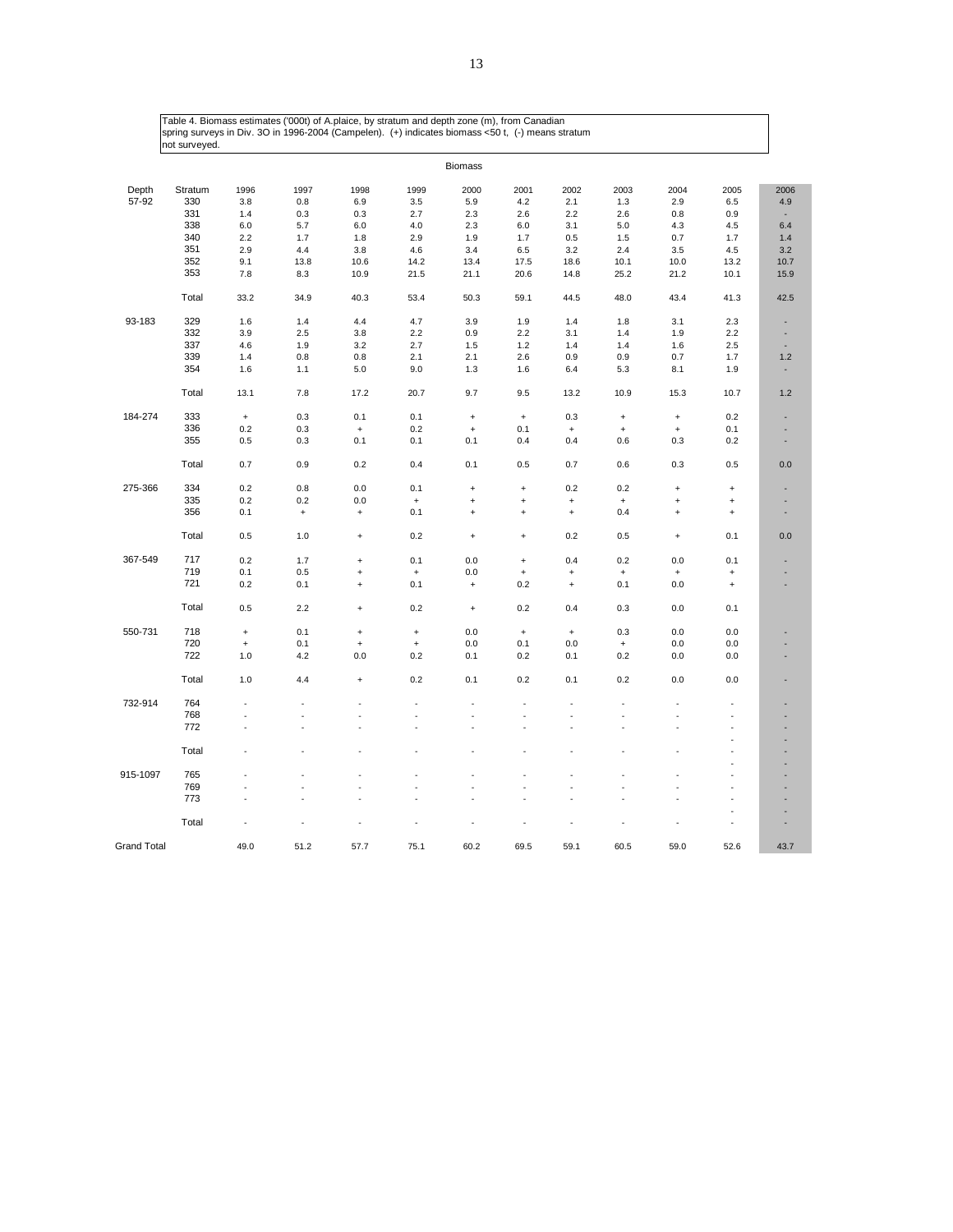Table 5. Abundance index at age (millions) for American plaice in NAFO Div. 3L from Canadian spring surveys from 1985 to 2005. Table 5. Abundance index at age (millions) for American plaice in NAFO Div. 3L from Canadian spring surveys from 1985 to 2005.

|  | unk1<br>Ages 6+<br>Ages 9+<br>Ages 12+<br>Ages 12+ |  |  |  |  |  |  |                                                                                                                                                                                                                                     |  |  |  |  | Age/Year |
|--|----------------------------------------------------|--|--|--|--|--|--|-------------------------------------------------------------------------------------------------------------------------------------------------------------------------------------------------------------------------------------|--|--|--|--|----------|
|  |                                                    |  |  |  |  |  |  | ទី និង ស្ថិត ស្ថិត ស្ថិត ស្ថិត ស្ថិត ស្ថិត ស្ថិត ស្ថិត ស្ថិត ស្ថិត ស្ថិត ស្ថិត ស្ថិត ស្ថិត ស្ថិត ស្ថិត ស្ថិត<br>ស្ថិត ស្ថិត ស្ថិត ស្ថិត ស្ថិត ស្ថិត ស្ថិត ស្ថិត ស្ថិត ស្ថិត ស្ថិត ស្ថិត ស្ថិត ស្ថិត ស្ថិត ស្ថិត ស្ថិត ស្ថិត ស្<br>ស |  |  |  |  |          |
|  |                                                    |  |  |  |  |  |  | ្រាប់<br>បានបានបង្កាត់ បានបង្កាត់ បានបង្កាត់ បានបង្កាត់<br>ក្នុង ក្នុង ក្នុង ក្នុង ក្នុង ក្នុង ក្នុង ក្នុង ក្នុង ក្នុង ក្នុង ក្នុង ក្នុង ក្នុង ក្នុង ក្នុង ក្នុង ក្នុង ក្                                                           |  |  |  |  |          |
|  |                                                    |  |  |  |  |  |  | ទី និង ស្ថិត ស្ថិត ស្ថិត ស្ថិត ស្ថិត ស្ថិត ស្ថិត ស្ថិត ស្ថិត ស្ថិត ស្ថិត ស្ថិត ស្ថិត ស្ថិត ស្ថិត ស្ថិត ស្ថិត ស<br>ស្ថិត ស្ថិត ស្ថិត ស្ថិត ស្ថិត ស្ថិត ស្ថិត ស្ថិត ស្ថិត ស្ថិត ស្ថិត ស្ថិត ស្ថិត ស្ថិត ស្ថិត ស្ថិត ស្ថិត ស្ថិត ស្    |  |  |  |  |          |
|  |                                                    |  |  |  |  |  |  |                                                                                                                                                                                                                                     |  |  |  |  |          |
|  |                                                    |  |  |  |  |  |  |                                                                                                                                                                                                                                     |  |  |  |  |          |
|  |                                                    |  |  |  |  |  |  |                                                                                                                                                                                                                                     |  |  |  |  |          |
|  |                                                    |  |  |  |  |  |  |                                                                                                                                                                                                                                     |  |  |  |  |          |
|  |                                                    |  |  |  |  |  |  |                                                                                                                                                                                                                                     |  |  |  |  |          |
|  |                                                    |  |  |  |  |  |  | ្រី<br>១០០០ ២ ជីង ជីង ជីង ជីង ជីង ជីង ខែ ១០០០០០ ក្នុង ប្តី<br>១០០០ ២ ជីង ជីង ជីង ជីង និង បាន បាន បាន បាន បាន ប                                                                                                                      |  |  |  |  |          |
|  |                                                    |  |  |  |  |  |  |                                                                                                                                                                                                                                     |  |  |  |  |          |
|  |                                                    |  |  |  |  |  |  |                                                                                                                                                                                                                                     |  |  |  |  |          |
|  |                                                    |  |  |  |  |  |  |                                                                                                                                                                                                                                     |  |  |  |  |          |
|  |                                                    |  |  |  |  |  |  |                                                                                                                                                                                                                                     |  |  |  |  |          |
|  |                                                    |  |  |  |  |  |  |                                                                                                                                                                                                                                     |  |  |  |  |          |
|  |                                                    |  |  |  |  |  |  | ្រួល ១០០០០០០០០០០០០០០០០០០០០ គីស្តី ។<br>១៩០០០០០០០០០០០០០០០០០០ និង ។<br>១៩១៩ ភេស្តី និង និង និង និង និង និង និង និង និង                                                                                                                |  |  |  |  |          |
|  |                                                    |  |  |  |  |  |  |                                                                                                                                                                                                                                     |  |  |  |  |          |
|  |                                                    |  |  |  |  |  |  |                                                                                                                                                                                                                                     |  |  |  |  |          |
|  |                                                    |  |  |  |  |  |  |                                                                                                                                                                                                                                     |  |  |  |  |          |
|  |                                                    |  |  |  |  |  |  |                                                                                                                                                                                                                                     |  |  |  |  |          |
|  |                                                    |  |  |  |  |  |  |                                                                                                                                                                                                                                     |  |  |  |  |          |
|  |                                                    |  |  |  |  |  |  |                                                                                                                                                                                                                                     |  |  |  |  |          |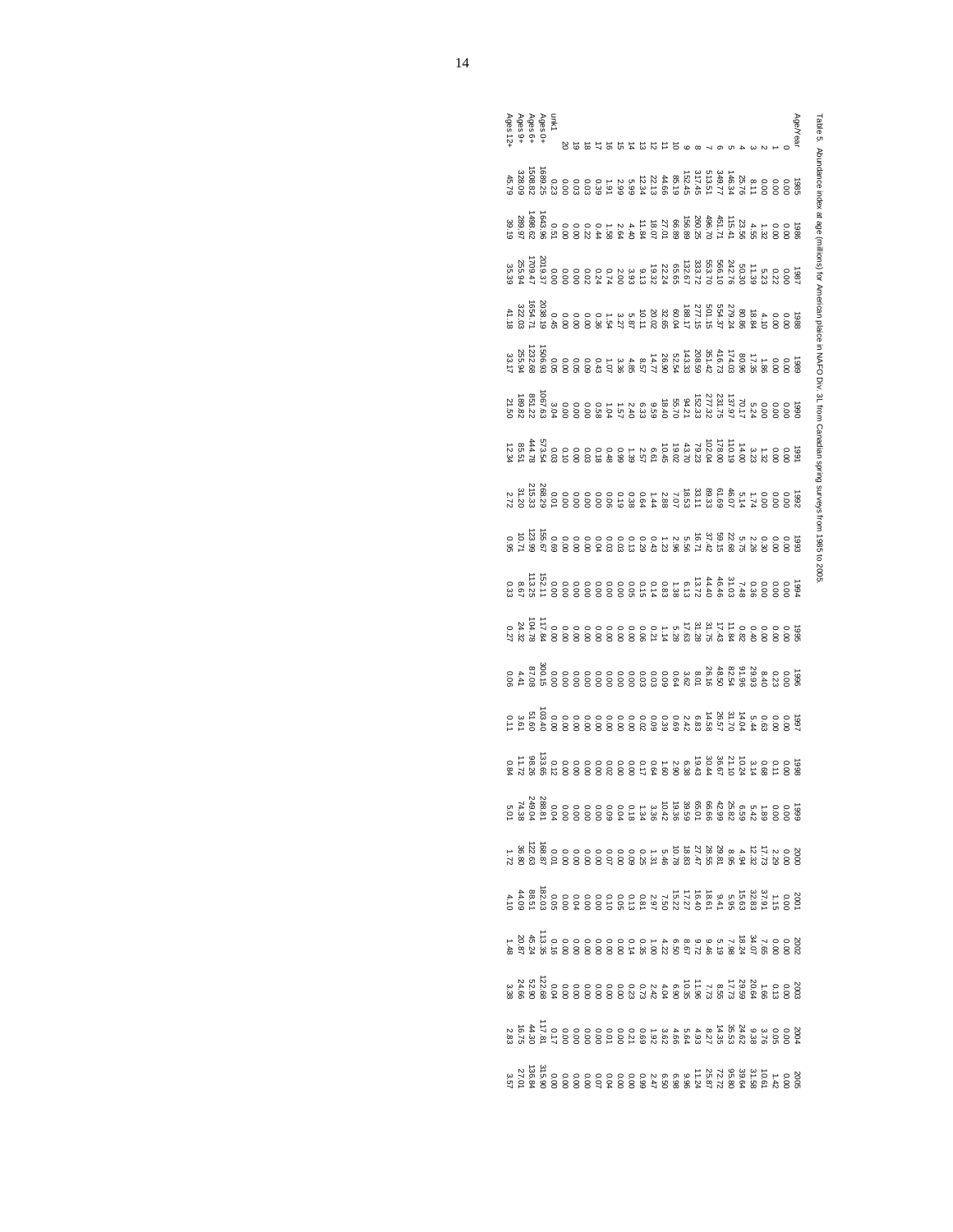Table 6. Abundance index at age (millions) for American plaice in NAFO Div. 3N from Canadian spring surveys from 1985 to 2005. Table 6. Abundance index at age (millions) for American plaice in NAFO Div. 3N from Canadian spring surveys from 1985 to 2005.

|  | unk1<br>Ages 6+<br>Ages 9+<br>Ages 12-<br>Ages 12- |  |  |  |  |  |                                                                                                                                                                                                                                  |  |  |  |  |  |  | Age/Year |
|--|----------------------------------------------------|--|--|--|--|--|----------------------------------------------------------------------------------------------------------------------------------------------------------------------------------------------------------------------------------|--|--|--|--|--|--|----------|
|  |                                                    |  |  |  |  |  |                                                                                                                                                                                                                                  |  |  |  |  |  |  |          |
|  |                                                    |  |  |  |  |  | ្រួច ០០ សុក្ស ស្តី ស្តី ស្តី ជូន ដែល ស្ថិត ស្ថិត ស្ថិត ស្ថិត ស្ថិត ស្ថិត ស្ថិត ស្ថិត ស្ថិត ស្ថិត ស្ថិត ស្ថិត ស<br>ស្ថិត ស្ថិត ស្ថិត ស្ថិត ស្ថិត ស្ថិត ស្ថិត ស្ថិត ស្ថិត ស្ថិត ស្ថិត ស្ថិត ស្ថិត ស្ថិត ស្ថិត ស្ថិត ស្ថិត ស្ថិត ស្ |  |  |  |  |  |  |          |
|  |                                                    |  |  |  |  |  |                                                                                                                                                                                                                                  |  |  |  |  |  |  |          |
|  |                                                    |  |  |  |  |  |                                                                                                                                                                                                                                  |  |  |  |  |  |  |          |
|  |                                                    |  |  |  |  |  |                                                                                                                                                                                                                                  |  |  |  |  |  |  |          |
|  |                                                    |  |  |  |  |  |                                                                                                                                                                                                                                  |  |  |  |  |  |  |          |
|  |                                                    |  |  |  |  |  | មិន<br>ក្នុង ក្នុង ក្នុង ក្នុង ក្នុង ក្នុង ក្នុង ក្នុង ក្នុង ក្នុង ក្នុង ក្នុង ក្នុង ក្នុង ក្នុង ក្នុង ក្នុង ក្នុ<br>ក្នុង ក្នុង ក្នុង ក្នុង ក្នុង ក្នុង ក្នុង ក្នុង ក្នុង ក្នុង ក្នុង                                           |  |  |  |  |  |  |          |
|  |                                                    |  |  |  |  |  |                                                                                                                                                                                                                                  |  |  |  |  |  |  |          |
|  |                                                    |  |  |  |  |  |                                                                                                                                                                                                                                  |  |  |  |  |  |  |          |
|  |                                                    |  |  |  |  |  |                                                                                                                                                                                                                                  |  |  |  |  |  |  |          |
|  |                                                    |  |  |  |  |  |                                                                                                                                                                                                                                  |  |  |  |  |  |  |          |
|  |                                                    |  |  |  |  |  |                                                                                                                                                                                                                                  |  |  |  |  |  |  |          |
|  |                                                    |  |  |  |  |  |                                                                                                                                                                                                                                  |  |  |  |  |  |  |          |
|  |                                                    |  |  |  |  |  |                                                                                                                                                                                                                                  |  |  |  |  |  |  |          |
|  |                                                    |  |  |  |  |  |                                                                                                                                                                                                                                  |  |  |  |  |  |  |          |
|  |                                                    |  |  |  |  |  |                                                                                                                                                                                                                                  |  |  |  |  |  |  |          |
|  |                                                    |  |  |  |  |  |                                                                                                                                                                                                                                  |  |  |  |  |  |  |          |
|  |                                                    |  |  |  |  |  |                                                                                                                                                                                                                                  |  |  |  |  |  |  |          |
|  |                                                    |  |  |  |  |  |                                                                                                                                                                                                                                  |  |  |  |  |  |  |          |
|  |                                                    |  |  |  |  |  |                                                                                                                                                                                                                                  |  |  |  |  |  |  |          |
|  |                                                    |  |  |  |  |  |                                                                                                                                                                                                                                  |  |  |  |  |  |  |          |

20.13

7.69

2.23

3.14

0.05

0.79

8.28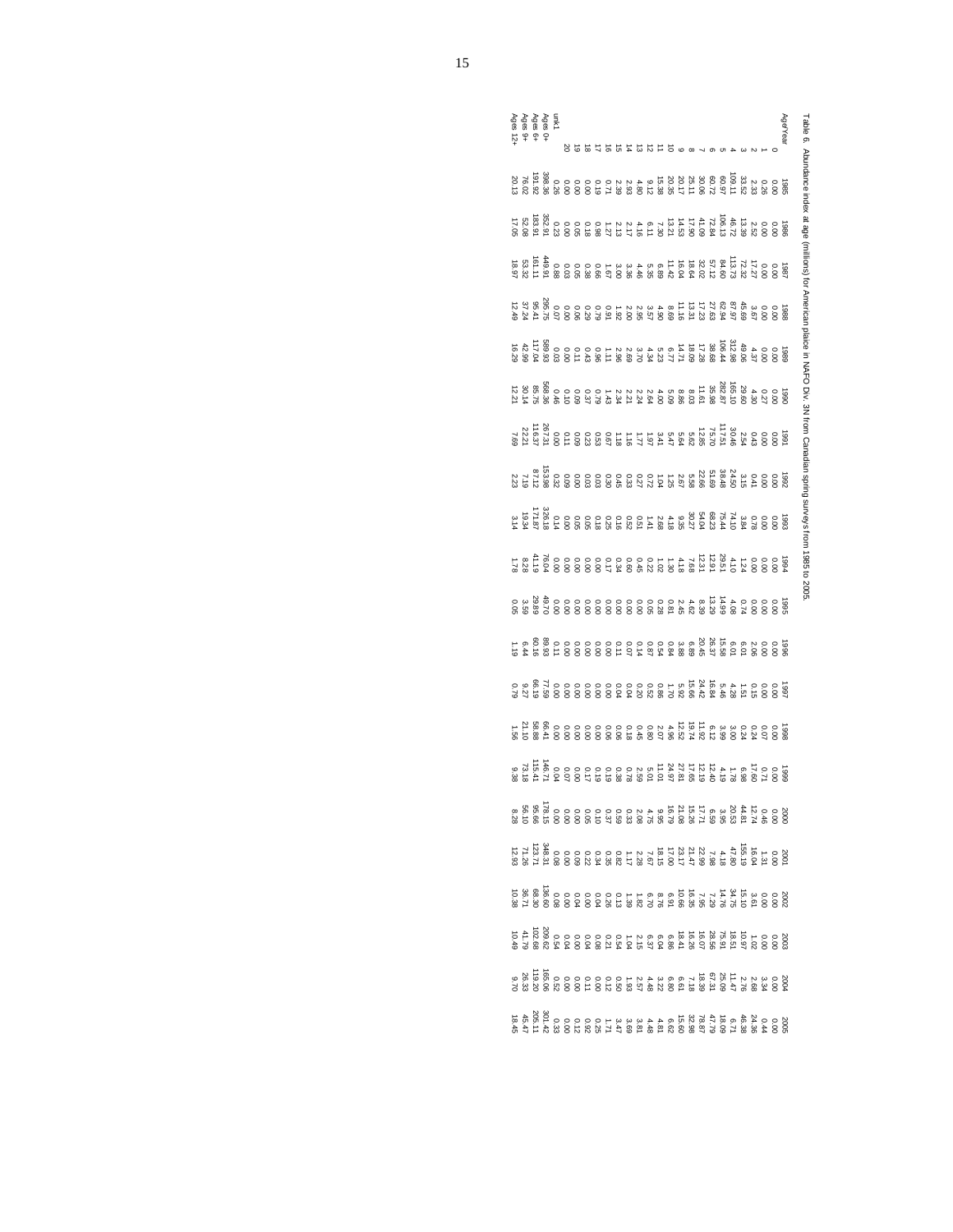| Ages 0+<br>Ages 9+<br>Ages 9+<br>Ages 12+ |  | mk1                                                                                                                                                                                                                                                                                                                                                            | ㅎㅎ ង |  | おおはあ |  |  | ੱ | $\infty$ |  |  |  |  | Age/Year | Table 7. Abundance index at age (millions) for American plaice in NAFO Div. 30 from Canadian spring surveys from 1985 to 2005 |
|-------------------------------------------|--|----------------------------------------------------------------------------------------------------------------------------------------------------------------------------------------------------------------------------------------------------------------------------------------------------------------------------------------------------------------|------|--|------|--|--|---|----------|--|--|--|--|----------|-------------------------------------------------------------------------------------------------------------------------------|
|                                           |  | ច្ដួន ១៩ និង ជីង អ្នក ដែលមាន ១៩ និង មី និង<br>ស្រុក ស្រុក ស្រុក ស្រុក ស្រុក ស្រុក ស្រុក ស្រុក ស្រុក ស្រុក ស្រុក ស្រុក ស្រុក ស្រុក ស្រុក ស្រុក ស្រុក ស្រុក ស្<br>ស្រុក ស្រុក ស្រុក ស្រុក ស្រុក ស្រុក ស្រុក ស្រុក ស្រុក ស្រុក ស្រុក ស                                                                                                                            |      |  |      |  |  |   |          |  |  |  |  |          |                                                                                                                               |
|                                           |  | ្ដែក ១០ ជា អ្នក អ្នក មាន ក្នុង មាន ស្រុក មាន ស្រុក មាន<br>មាន ស្រុក មាន អ្នក ស្រុក មាន ស្រុក មាន ស្រុក មាន ស្រុក មាន ស្រុក មាន ស្រុក មាន អ្នក ស្រុក មាន អ្នក ស្រុក មាន អ<br>ស្រុក មាន អ្នក ស្រុក មាន អ្នក ស្រុក មាន អ្នក ស្រុក មាន                                                                                                                             |      |  |      |  |  |   |          |  |  |  |  |          |                                                                                                                               |
|                                           |  |                                                                                                                                                                                                                                                                                                                                                                |      |  |      |  |  |   |          |  |  |  |  |          |                                                                                                                               |
|                                           |  |                                                                                                                                                                                                                                                                                                                                                                |      |  |      |  |  |   |          |  |  |  |  |          |                                                                                                                               |
|                                           |  |                                                                                                                                                                                                                                                                                                                                                                |      |  |      |  |  |   |          |  |  |  |  |          |                                                                                                                               |
|                                           |  | $\begin{array}{l} 22.34 & 24.35 \\ 25.4 & 26.37 \\ 26.4 & 27.47 \\ 27.4 & 28.47 \\ 28.4 & 29.47 \\ 29.4 & 29.47 \\ 20.4 & 29.47 \\ 21.4 & 29.47 \\ 22.4 & 29.47 \\ 23.4 & 29.47 \\ 24.4 & 29.47 \\ 25.4 & 29.47 \\ 26.4 & 29.47 \\ 27.4 & 29.47 \\ 28.4 & 29.47 \\ 29.4 & 29.47 \\ 20.$                                                                        |      |  |      |  |  |   |          |  |  |  |  |          |                                                                                                                               |
|                                           |  |                                                                                                                                                                                                                                                                                                                                                                |      |  |      |  |  |   |          |  |  |  |  |          |                                                                                                                               |
|                                           |  |                                                                                                                                                                                                                                                                                                                                                                |      |  |      |  |  |   |          |  |  |  |  |          |                                                                                                                               |
|                                           |  |                                                                                                                                                                                                                                                                                                                                                                |      |  |      |  |  |   |          |  |  |  |  |          |                                                                                                                               |
|                                           |  |                                                                                                                                                                                                                                                                                                                                                                |      |  |      |  |  |   |          |  |  |  |  |          |                                                                                                                               |
|                                           |  |                                                                                                                                                                                                                                                                                                                                                                |      |  |      |  |  |   |          |  |  |  |  |          |                                                                                                                               |
|                                           |  |                                                                                                                                                                                                                                                                                                                                                                |      |  |      |  |  |   |          |  |  |  |  |          |                                                                                                                               |
|                                           |  |                                                                                                                                                                                                                                                                                                                                                                |      |  |      |  |  |   |          |  |  |  |  |          |                                                                                                                               |
|                                           |  | ្រួច ១៩ ភូមិ អ្នក ស្រុក ស្រុក ស្រុក ស្រុក ស្រុក ស្រុក<br>ទី១៩ ស្រុក ស្រុក ស្រុក ស្រុក ស្រុក ស្រុក ស្រុក ស្រុក ស្រុក ស្រុក ស្រុក ស្រុក ស្រុក ស្រុក ស្រុក ស្រុក ស្រុក ស្រ<br>ស្រុក ស្រុក ស្រុក ស្រុក ស្រុក ស្រុក ស្រុក ស្រុក ស្រុក ស្                                                                                                                            |      |  |      |  |  |   |          |  |  |  |  |          |                                                                                                                               |
| 0 88.54<br>0 86.75<br>0 86.75 86          |  |                                                                                                                                                                                                                                                                                                                                                                |      |  |      |  |  |   |          |  |  |  |  |          |                                                                                                                               |
|                                           |  |                                                                                                                                                                                                                                                                                                                                                                |      |  |      |  |  |   |          |  |  |  |  |          |                                                                                                                               |
|                                           |  |                                                                                                                                                                                                                                                                                                                                                                |      |  |      |  |  |   |          |  |  |  |  |          |                                                                                                                               |
|                                           |  |                                                                                                                                                                                                                                                                                                                                                                |      |  |      |  |  |   |          |  |  |  |  |          |                                                                                                                               |
|                                           |  | $\begin{array}{l} {5\hskip-2pt} {2\hskip-2pt} {2\hskip-2pt} {2\hskip-2pt} {2\hskip-2pt} {2\hskip-2pt} {2\hskip-2pt} {2\hskip-2pt} {2\hskip-2pt} {2\hskip-2pt} {2\hskip-2pt} {2\hskip-2pt} {2\hskip-2pt} {2\hskip-2pt} {2\hskip-2pt} {2\hskip-2pt} {2\hskip-2pt} {2\hskip-2pt} {2\hskip-2pt} {2\hskip-2pt} {2\hskip-2pt} {2\hskip-2pt} {2\hskip-2pt} {2\hskip-$ |      |  |      |  |  |   |          |  |  |  |  |          |                                                                                                                               |
|                                           |  |                                                                                                                                                                                                                                                                                                                                                                |      |  |      |  |  |   |          |  |  |  |  |          |                                                                                                                               |
|                                           |  |                                                                                                                                                                                                                                                                                                                                                                |      |  |      |  |  |   |          |  |  |  |  |          |                                                                                                                               |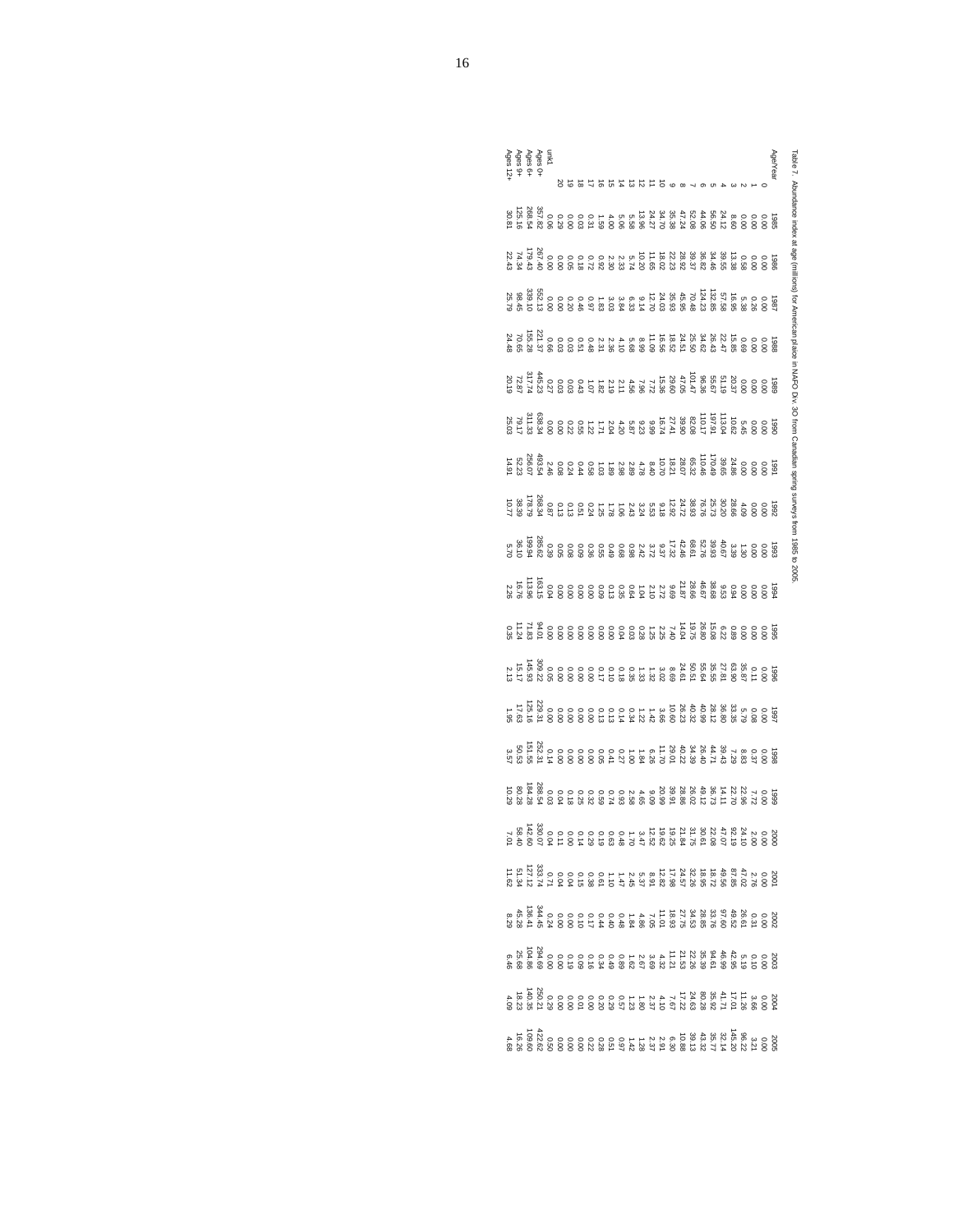Age/Yearproportion 9+proportion 0 to 5unk1<br>Ages 6+<br>Ages 9+<br>Ages 12+<br>Ages 12+ Table 8. Abundance Table 8. Abundance index at age (millions) for American plaice in NAFO Div. 3LNO from Canadian spring surveys from 1985 to 2005. 2019181716151413121110ຜ œ  $\overline{\phantom{a}}$ ග ርክ 4دە w index at age 1969.<br>1968.79<br>1972 1972<br>1972 2445.43 208.01 389.80 0.29 0.03 0.06 0.89 4.20 9.37 13.98 22.72 45.20 84.30 140.24 0.55158.98<br>263.81<br>454.55 595.65 50.221<br>88 0.01 0.36<br>88 0.36 (millions) for 1861.97<br>116.36<br>116.39<br>118 118 2264.271966 193.65 307.65 308.65 307.65 307.65<br>193.65 31.32 31.32 31.32 31.32 31.32 31.32 31.32 31.38 31.38 31.38 31.38 31.38 31.38 31.38 31.38 31.38 31.38 3<br>193.65 31.38 31.38 31.38 31.38 31.38 31.38 31.38 31.38 31.38 31.38 31. American plaice in NAFO Div. 3LNO 1987 184.64 308.64 308.64 308.64 308.64 308.64 308.64 308.64 308.64 31.62 100.65 27.84 8.03 100.65 0.03 101.12<br>2000 101.14 19.93 33.80 33.80 33.80 33.80 33.80 33.80 33.80 33.80 3021.11<br>2000 101.10 33.80 30.14 50.14 50.14 2209.691905.39<br>429.92<br>429.92.17<br>0.17 2555.32 1988 217.85 314.97 543.88 616.62 368.61 191.29 80.37 8.47 0.00 0.00 0.03 0.10 0.79 1.63 4.76 7.56 11.97 18.75 32.58 48.63 85.29 1.191667.46<br>371.80<br>371.80<br>0.15 2542.09 1989 187.64 273.73 470.17 551.77 336.14 445.13 86.77 6.23 0.00 0.00 0.03 0.18 0.94 2.45 3.99 8.51 9.65 16.83 27.07 39.84 74.68 0.35from Canadian spring 1248.30<br>2008.13 0.13<br>2009.13 13<br>0.13 0.13 2274.331990 130.48 389.31.26 378.31 38.31 38.31 38.31 38.31 38.31 38.39 77.46 9.74 31.43 21.43 21.43 21.45 3.50 8.46 <br>190.45 348.31 31.43 31.44 31.44 31.44 31.43 31.46 3.50 7.52 3.50 8.81 14.45 3.50 8.81 14.45 3.50 8.46 3.50 8.5 1991 67.54 112.92 180.21 364.16 398.19 84.11 30.62 1.75 0.00 0.00 0.29 0.33 0.70 1.28 2.18 4.05 5.53 7.22 13.36 22.26 35.19 1334.39 2.50 817.22 0.12 0.39 34.95 159.94reys from 1992 34.12 63.40 150.92 190.14 110.28 59.84 33.55 4.50 0.00 0.00 0.22 0.13 0.54 0.27 1.61 2.42 1.77 3.34 5.40 9.45 17.50 690.61 1.20 481.25 0.11 0.30 15.72 76.791985 to 2009 1993 32.23 80.15 160.06 120.53 8.50 120.53 9.50 120.53 9.50 120.53 9.50 120.5<br>190.53 9.50 1.33 1.59 0.59 0.50 1.4 1.4 1.50 0.05 0.000 0.000 0.000 0.000<br>190.51 1.42 5.51 1.42 5.79 6.79 66.15 9.79 66.15 9.79 66.15 9.79 66.15 19.99 19.99 43.27 85.37 85.37 85.37 85.37 85.37 85.37 85.37 85.37 85.37 85.37 85.37 85.37 85.39 85.37 85.37 85<br>200 0.00 1.00 1.40 3.95 5.40 391.30 0.00 0.00 0.000 0.000 0.00<br>30.31 33.71 33.71 33.71 33.71 33.71 33.71 33.71 1995 27.48 57.52 58.94 58.94 58.94 59.94 59.94 59.94 59.94 59.94 59.94 59.94 59.94 59.94 59.94 59.94 59.94 59.<br>1995 27.54 58.56 8.54 59.50 0.00 0.00 0.00 0.00 0.000 0.000 0.000 0.00 0.00 0.00 0.00 0.00 0.00 0.00<br>1995 27.56 1996 16.19 39.51 97.12 130.51 133.68 125.79 99.84 46.33 0.35 0.00 0.00 0.00 0.00 0.00 0.17 0.21 0.25 0.52 2.23 1.94 4.50 699.29 0.16 293.16 0.04 0.58 3.38 26.021997 18.94 56.72 79.31 84.40 65.28 56.31 84.57 84.57 84.57 84.57 84.57 84.51 84.5<br>1998 1999 1909 100 0.000 0.000 0.000 0.000 0.000 0.000 0.000 0.000 0.000 0.00<br>1999 100 100 100 100 100 24.94 30.51 0.07 0.07 0.07 0.07 0.07 1998 50.59<br>1998 50.67 50.67 50.67 50.67 50.67 50.67 50.67 50.67 50.68 9.93 5.93 5.9<br>1998 50.62 5.62 5.28 9.93 5.47 5.96 83.48 9.94 5.96 83.48 5.96 9.96 9.96 1999 107.31 107.31 107.487 107.52 108.51 108.51 108.51 108.52<br>1990 108.46 51 108.51 12.51 12.51 12.51 12.52 52.51 12.51 12.02 52.52<br>1990 108.52 52.52 52.52 52.52 65.52 52.52 52.52 52.52 2000 59.57 78.02.57 78.01 59.54 78.56 54.56 54.56 54.56 54.56 54.56 54.56 54.56 54.56 54.54 550.54 560.54 560.<br>2000 50.54 56.54 56.54 56.54 56.54 56.54 56.54 56.54 560.89 560.89 560.89 560.89 0.22 0.47 17.02 0.47 17.02 17  $2000$ <br>2002 58.68 56.36 56.35 100.97 5.22 0.22 0.375.88 100.97 5.37 0.37 0.37 5.37 0.37 0.37 0.37 5.4 16.57 5.4 16.0<br>2003 58.87 5.54 16.02 34.57 5.54 16.02 34.57 5.54 16.57 5.54 166.69<br>2003 5.54 166.69 166.69 166.69 166.6 2002 38.58.50 150.59 98.69 98.69 150.59 98.69 98.69 98.69 98.69 98.69 98.69 98.69 98.69 98.69 98.69 98.69 98.6<br>2003 38.68 38.68 38.56 20.03 24.56 20.03 24.56 20.03 24.42 594.42 594.40 249.56 102.86 21.58 20.16 10.58 20.16 2003 39.97 49.75 46.06 72.50 188.24 95.08 74.56 7.86 0.22 0.00 0.04 0.19 0.13 0.25 0.55 1.03 2.17 4.51 11.46 13.76 18.07 626.9 0.589 260.44 0.15 0.58 20.33 92.13 2004 19.92 29.34 51.28 161.94 96.53 77.80 29.15 17.71 7.05 0.00 0.00 0.00 0.12 0.00 0.33 0.78 2.71 4.49 8.20 9.21 15.56 0.98 533.08303.86 0.12 0.43 16.63 61.311039.95<br>0.56<br>0.95<br>0.95<br>0.95  $2005$ <br>  $2005$ <br>  $2005$ <br>  $2005$ <br>  $2005$ <br>  $2005$ <br>  $2005$ <br>  $2005$ <br>  $2005$ <br>  $2005$ <br>  $2005$ <br>  $2005$ <br>  $2005$ <br>  $2005$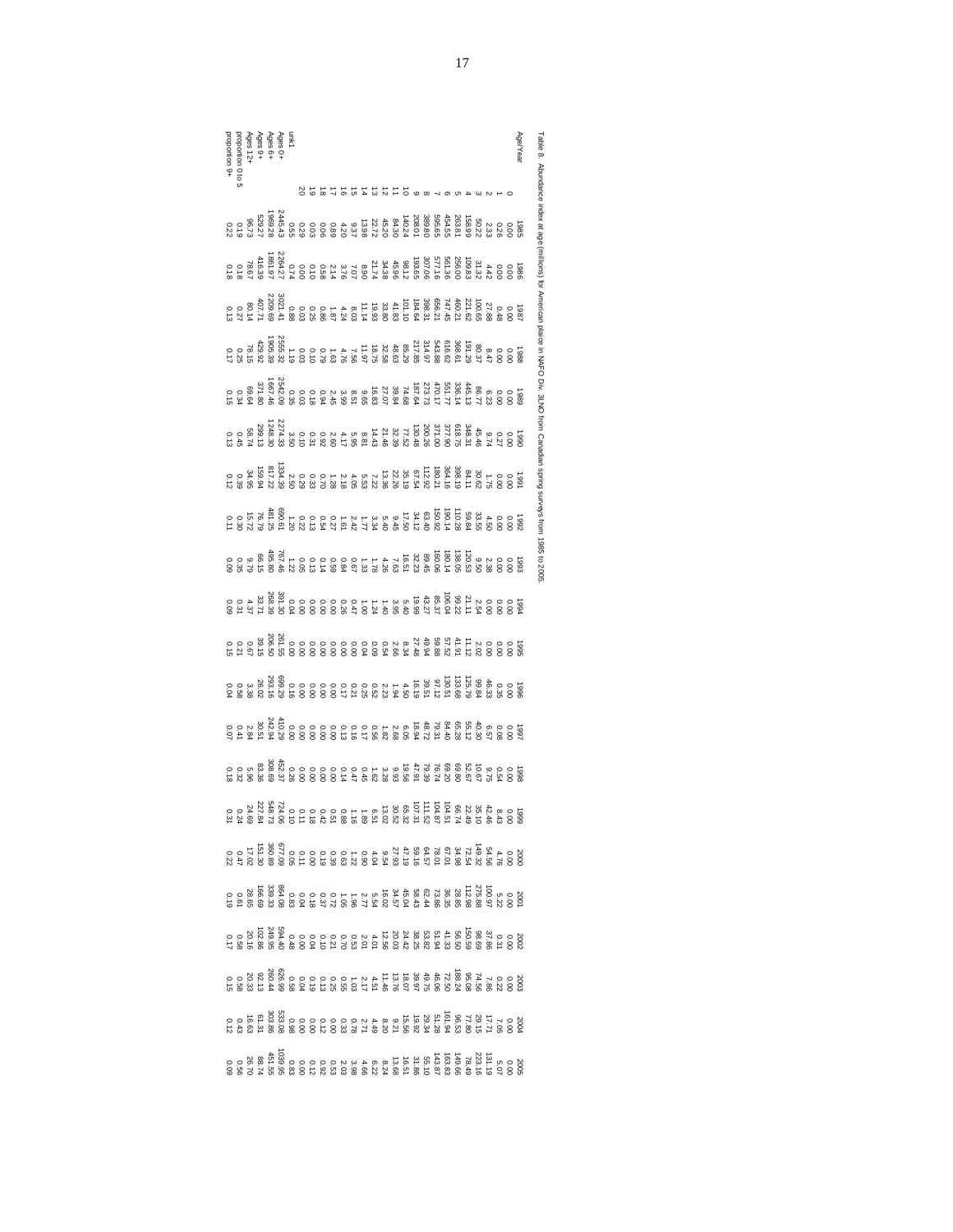|                    | <50 t, (-) means stratum not surveyed. |                          |                                         |                     |                                  |                                         |                             |                      |                        |                        |                                         |                          |                                 |
|--------------------|----------------------------------------|--------------------------|-----------------------------------------|---------------------|----------------------------------|-----------------------------------------|-----------------------------|----------------------|------------------------|------------------------|-----------------------------------------|--------------------------|---------------------------------|
|                    |                                        |                          |                                         |                     | <b>Biomass</b>                   |                                         |                             |                      |                        |                        |                                         |                          |                                 |
| Depth              | Stratum                                | 1995                     | 1996                                    | 1997                | 1998                             | 1999                                    | 2000                        | 2001                 | 2002                   | 2003                   | 2004                                    | 2005                     | 2006                            |
| 30-56              | 784                                    |                          | $\ddot{}$                               | $\ddot{}$           | 0.0                              |                                         | $\ddot{}$                   | $\ddot{\phantom{1}}$ | $\ddot{}$              | $\ddot{}$              | $\ddot{}$                               | $0.0\,$                  |                                 |
|                    | Total                                  | ÷,                       | $\ddot{}$                               | $\ddot{}$           | 0.0                              |                                         | $\overline{1}$              | $\ddot{}$            | $\ddot{}$              | $\ddot{}$              | $\ddot{}$                               | 0.0                      | ٠                               |
| 57-92              | 350                                    | 0.8                      | 0.9                                     | 0.5                 | 1.1                              | 1.0                                     | 0.5                         | 7.7                  | 0.5                    | 0.2                    | 0.4                                     | $0.0\,$                  | 0.7                             |
|                    | 363<br>371                             | 3.1<br>1.2               | 2.0<br>1.1                              | 1.4<br>0.2          | 2.1<br>0.5                       | 1.9<br>0.4                              | 2.3<br>0.8                  | 3.7<br>0.8           | 0.7<br>1.8             | 0.3<br>0.3             | 0.5<br>0.2                              | 0.0<br>0.0               | 2.3<br>0.1                      |
|                    | 372                                    | 1.4                      | 1.6                                     | 1.5                 | 0.3                              | 1.7                                     | 0.6                         | 2.5                  | 0.9                    | 1.1                    | 0.4                                     | 0.0                      | 0.9                             |
|                    | 384                                    | 1.6                      | 1.6                                     | 0.5                 | 0.2                              | 1.5                                     | 0.1                         | 1.3                  | 2.2                    | 0.1                    | 0.1                                     | 0.0                      | 0.6                             |
|                    | 785                                    |                          | $\begin{array}{c} + \end{array}$        | $\ddot{}$           | $\begin{array}{c} + \end{array}$ |                                         | $\ddot{}$                   | 0.1                  | 0.1                    | 0.1                    | $\begin{array}{c} + \end{array}$        | 0.3                      |                                 |
|                    | Total                                  | 8.1                      | 7.2                                     | 4.0                 | 4.2                              | 6.5                                     | 4.3                         | 16.1                 | 6.2                    | 2.2                    | 1.5                                     | 0.3                      | 4.6                             |
| 93-183             | 328                                    | 3.0                      | 1.6                                     | 0.9                 | 0.5                              | 2.0                                     | 0.8                         | 1.6                  | 7.3                    | 0.7                    | 1.1                                     | 2.5                      | 2.9                             |
|                    | 341                                    | 1.6                      | 2.8                                     | 0.8                 | 2.1                              | 0.6                                     | 0.7                         | 0.9                  | 0.8                    | 0.4                    | 0.3                                     | 2.1                      | 2.2                             |
|                    | 342                                    | $0.6\,$                  | $\ddot{}$                               | 0.4                 | 0.2                              | $\overline{\phantom{a}}$<br>÷,          | 0.2                         | 0.1                  | 0.1                    | 0.2                    | 0.1                                     | 0.0                      | $0.2\,$<br>0.1                  |
|                    | 343<br>348                             | 0.7<br>3.1               | 0.1<br>1.8                              | 0.0<br>1.3          | 0.1<br>1.5                       | 1.4                                     | $\ddot{}$<br>0.4            | 0.1<br>0.6           | 0.1<br>1.0             | 0.1<br>0.6             | $\begin{array}{c} + \end{array}$<br>1.0 | 0.1<br>1.9               | 2.0                             |
|                    | 349                                    | 3.4                      | 1.4                                     | 1.5                 | 0.8                              | 0.4                                     | 0.3                         | 0.6                  | 0.1                    | 0.7                    | 1.3                                     | 3.2                      | 2.7                             |
|                    | 364                                    | 2.8                      | 3.6                                     | 2.8                 | 5.2                              | 1.2                                     | 1.8                         | 2.9                  | 2.1                    | 1.0                    | 0.7                                     | 2.4                      | 5.1                             |
|                    | 365                                    | 1.7                      | 1.1                                     | 1.0                 | 1.4                              | 1.0                                     |                             | 0.4                  | 0.6                    | 0.5                    |                                         | $3.2\,$                  | 2.1                             |
|                    | 370<br>385                             | 2.0<br>3.9               | 6.3<br>7.6                              | 1.3<br>1.9          | 4.6<br>4.0                       | 3.9<br>2.9                              | 1.1<br>0.8                  | 2.2<br>3.5           | 3.7<br>5.4             | 0.8<br>3.3             | 6.5                                     | 0.0<br>0.0               | 2.4<br>3.2                      |
|                    | 390                                    | 1.7                      | 1.6                                     | 2.2                 | 3.3                              | 2.1                                     | 0.7                         | 3.1                  | 1.0                    | 0.5                    | 0.6                                     | 0.0                      | 0.7                             |
|                    | 786                                    |                          | 0.3                                     | 0.1                 | 0.1                              |                                         | 0.1                         | 0.2                  | 0.1                    | 0.1                    | 0.1                                     | 0.3                      | ٠                               |
|                    | 787                                    | ٠                        | 0.4                                     | 0.5                 | 0.1                              |                                         | 0.1                         | 0.1                  | 0.1                    | 0.1                    | 0.1                                     | 0.2                      | 0.2                             |
|                    | 788                                    |                          | 0.3                                     | 0.3                 | 0.1                              |                                         | 0.1                         | $\ddot{}$            | 0.3                    | $\ddot{}$              | 0.2                                     | 0.3                      | 0.4                             |
|                    | 790<br>793                             |                          | 0.2<br>0.1                              | 0.2<br>0.1          | $\ddot{}$<br>0.1                 |                                         | $\ddot{}$<br>$\ddot{}$      | $\ddot{}$<br>0.1     | $\ddot{}$<br>$\ddot{}$ | $\ddot{}$<br>$\ddot{}$ | 0.1<br>0.1                              | $\ddot{}$<br>0.1         | ÷                               |
|                    | 794                                    | ÷,                       | $\overline{1}$                          | 0.1                 | $\overline{1}$                   |                                         | $\overline{\phantom{a}}$    | $\ddot{}$            | $\ddot{}$              | $\ddot{}$              | $\ddot{}$                               | 0.1                      | 0.1                             |
|                    | 797                                    |                          | 0.1                                     | 0.1                 | $\ddot{}$                        |                                         | $\ddot{}$                   | $\ddot{}$            | 0.1                    | $\ddot{}$              | $\ddot{}$                               | 0.1                      | 0.1                             |
|                    | 799                                    |                          | 0.1                                     | 0.1                 | $\ddot{}$                        |                                         | $\ddot{}$                   | $\ddot{}$            | 0.4                    | $\ddot{}$              | $\ddot{}$                               | 0.1                      | 0.1                             |
|                    | Total                                  | 24.5                     | 29.4                                    | 15.6                | 24.1                             | 15.5                                    | 7.1                         | 16.4                 | 23.2                   | 9.1                    | 12.1                                    | 16.7                     | 24.4                            |
| 184-274            | 344                                    | 1.0                      | 1.1                                     | 0.1                 | 0.5                              | 0.5                                     | 0.4                         | 0.6                  | 0.7                    | 0.3                    | 0.8                                     | 1.8                      | $1.2$                           |
|                    | 347                                    | 1.8                      | 0.7                                     | 0.3                 | 0.8                              | 0.5                                     | 0.4                         | 0.4                  | 0.7                    | 0.2                    | 0.7                                     | $2.0\,$                  | 1.5                             |
|                    | 366                                    | 1.6                      | 1.2                                     | 0.5                 | 0.8                              | 1.7                                     | 0.5                         | 0.3                  | 0.4                    | 0.7                    |                                         | 2.9                      | 5.7                             |
|                    | 369<br>386                             | 1.0<br>1.8               | 1.6<br>2.6                              | 0.5<br>1.0          | 1.8<br>0.9                       | 1.6<br>1.2                              | 0.8<br>0.4                  | 2.7<br>1.3           | 1.1<br>2.3             | 0.3<br>0.9             | ٠                                       | 1.1<br>0.8               | 2.6<br>2.5                      |
|                    | 389                                    | 0.6                      | 0.6                                     | 0.6                 | 0.7                              | 0.6                                     | 0.4                         | 1.4                  | 0.4                    | 0.6                    | 0.4                                     | 0.5                      | 0.7                             |
|                    | 391                                    | 0.4                      | 0.2                                     | 0.2                 | 0.2                              | 0.3                                     | $\ddot{}$                   | 0.1                  | 0.1                    | 0.4                    | 0.1                                     | $\overline{\phantom{a}}$ | 0.2                             |
|                    | 789                                    |                          | 0.2                                     | 0.2                 | 0.1                              |                                         | 0.1                         | 0.2                  | 0.1                    | $\ddot{}$              | $\pmb{+}$                               | 0.0                      | 0.1                             |
|                    | 791*                                   |                          | 0.5                                     | 0.4                 | 0.1                              |                                         | 0.3                         | 0.3                  | 0.7                    | $\ddag$                | 0.1                                     | 0.5                      |                                 |
|                    | 795<br>798                             | ÷,                       | $\ddot{}$<br>0.2                        | 0.2<br>0.7          | 0.4<br>0.3                       | ÷,                                      | $\overline{1}$<br>$\ddot{}$ | $\ddot{}$<br>0.2     | 0.1<br>$\overline{1}$  | 0.2<br>+               | 0.2<br>0.3                              | 0.2<br>0.1               | $\ddot{}$<br>÷,                 |
|                    | Total                                  | 8.2                      | 8.9                                     | 4.6                 | 6.6                              | 6.4                                     | 3.3                         | 7.5                  | 6.6                    | 3.6                    | 2.6                                     | 10.0                     | 14.5                            |
|                    |                                        |                          |                                         |                     |                                  |                                         |                             |                      |                        |                        |                                         |                          |                                 |
| 275-366            | 345<br>346                             | 4.1<br>2.8               | 2.4<br>1.1                              | 0.8<br>2.2          | 2.5<br>1.7                       | 1.3<br>1.7                              | 0.6<br>0.4                  | 0.8<br>0.9           | 1.3<br>0.8             | 0.6<br>0.5             | 1.9<br>1.4                              | 1.4<br>2.1               | 3.7<br>2.1                      |
|                    | 368                                    | 0.2                      | 0.3                                     | 0.2                 | 0.4                              | 0.7                                     | 0.6                         | 0.3                  | 0.5                    | 0.1                    |                                         | 0.2                      | 0.4                             |
|                    | 387                                    | 0.4                      | 0.7                                     | 0.7                 | 0.2                              | 1.8                                     | 1.0                         | 0.4                  | 0.2                    | 0.5                    |                                         | 0.3                      | $_{0.8}$                        |
|                    | 388                                    | 0.3                      | 0.1                                     | 0.4                 | $\ddot{}$                        | 0.9                                     | 0.4                         | 0.1                  | 0.1                    | 0.1                    | 0.1                                     | 0.1                      | $0.2\,$                         |
|                    | 392<br>796                             | $\ddot{}$                | $\begin{array}{c} + \end{array}$<br>0.6 | 0.2<br>0.9          | 0.1<br>0.4                       | 0.5                                     | 0.2                         | 0.1<br>0.2           | 0.1<br>0.1             | 0.1<br>0.1             | $\begin{array}{c} + \end{array}$<br>0.1 | 0.3                      | 0.3<br>0.2                      |
|                    | 800                                    | $\overline{\phantom{a}}$ | $\overline{\phantom{a}}$                | $\hat{\phantom{a}}$ | 0.2                              | $\overline{\phantom{a}}$                | 0.2                         | 0.3                  | 0.3                    | 0.2                    | 0.2                                     | 0.2                      |                                 |
|                    | Total                                  | 7.8                      | 5.2                                     | 5.5                 | 5.5                              | 6.9                                     | 3.4                         | 3.1                  | 3.4                    | 2.2                    | 3.8                                     | 4.5                      | 7.6                             |
| 367-549            | 729                                    | $\ddot{}$                | $\pmb{+}$                               | 0.2                 | 0.1                              | 0.7                                     | 1.6                         | 0.4                  | $\ddot{}$              | 0.1                    | 0.1                                     |                          | 0.2                             |
|                    | 731                                    | 0.2                      |                                         | 0.6                 | 0.1                              | 1.0                                     | 1.1                         | 0.1                  | $\ddot{}$              | 0.1                    | 0.1                                     | $\ddot{}$                | $\ddot{}$                       |
|                    | 733                                    | 0.2                      | 0.2                                     | 0.5                 | 0.6                              | 0.3                                     | 1.0                         | 0.6                  | 0.3                    | 0.4                    | 0.2                                     | 0.4                      | 0.6                             |
|                    | 735                                    | 0.7                      | 0.7                                     | 0.3                 | 0.8                              | 1.9                                     | 2.1                         | 1.6                  | 1.1                    | 0.1                    |                                         | $\ddot{}$                | 0.8                             |
|                    | 792                                    | $\overline{\phantom{a}}$ | 0.2                                     | 1.9                 | 0.3                              | ÷,                                      | 0.2                         | 0.6                  | 0.1                    | 0.2                    | 0.1                                     | $\ddot{}$                |                                 |
|                    | Total                                  | 1.1                      | 1.1                                     | 3.6                 | 1.9                              | 3.9                                     | 6.0                         | 3.3                  | 1.5                    | 0.9                    | 0.5                                     | 0.4                      | 1.7                             |
| 550-731            | 730                                    |                          | 0.0                                     | 0.5                 | 0.1                              | 0.2                                     | 0.4                         | 0.9                  | 0.1                    |                        | 0.5                                     |                          | 2.1                             |
|                    | 732                                    | $\ddag$                  | $\ddag$                                 | 1.3                 | 0.2                              | 1.9                                     | 0.7                         | 1.3                  | $\ddot{}$              | $\ddag$                | 0.1                                     | 0.1                      | $\,$ +                          |
|                    | 734<br>736                             | 0.0<br>0.2               | 0.2<br>0.5                              | 0.3<br>0.8          | 0.1<br>0.6                       | 0.1<br>0.6                              | 0.1<br>1.5                  | $\ddag$              | $\ast$<br>1.7          | 0.0<br>0.3             | ٠                                       | 0.0<br>0.1               | 0.1<br>0.9                      |
|                    |                                        |                          |                                         |                     |                                  |                                         |                             | 1.3                  |                        |                        | $\overline{\phantom{a}}$                |                          |                                 |
|                    | Total                                  | 0.2                      | 0.7                                     | $2.8\,$             | $1.0$                            | 2.8                                     | 2.7                         | 3.5                  | 1.8                    | 0.3                    | 0.6                                     | 0.2                      | 3.1                             |
| 732-914            | 737                                    | 0.4                      | 1.5                                     | 1.8                 | 3.3                              | 0.8                                     | 0.7                         | 1.4                  | 1.0                    | 1.1                    |                                         | 2.0                      | 1.1                             |
|                    | 741                                    |                          | 1.0                                     | 2.3                 | 1.7                              | 0.1                                     | 0.0                         | 0.0                  | 0.6                    | 0.1                    |                                         |                          | 0.0                             |
|                    | 745<br>748                             | $\overline{\phantom{a}}$ | 0.1                                     | 2.2                 | 0.1                              | 0.7                                     | 0.0                         | 0.0                  | 0.0                    | 0.3                    |                                         | $\overline{a}$           | 0.0                             |
|                    |                                        |                          | 1.4                                     | 0.7                 | 0.0                              | 1.1                                     | 0.0                         | 0.0                  | $^{\mathrm{+}}$        | 1.1                    |                                         |                          | $0.5\,$                         |
|                    | Total                                  | 0.4                      | $4.0$                                   | $7.0\,$             | 5.1                              | 2.7                                     | 0.7                         | 1.4                  | 1.6                    | 2.6                    | ٠                                       | 2.0                      | $1.6\,$                         |
| 915-1097           | 738                                    | 0.6                      | 0.2                                     | 0.0                 | 0.0                              | 0.0                                     | $_{0.0}$                    | $\ddot{}$            | $\,$ +                 | 2.2                    |                                         |                          | $_{0.0}$                        |
|                    | 742                                    |                          | 0.1                                     | 0.0                 | 0.0                              | $\pmb{+}$                               | 0.0                         | 0.0                  | 0.0                    | 3.5                    |                                         | $\overline{a}$           | $_{0.0}$                        |
|                    | 746<br>749                             | $\overline{\phantom{a}}$ | 0.1<br>$\,$ + $\,$                      | 0.0<br>0.2          | $\ddag$<br>0.0                   | 0.0<br>÷,                               | 0.0<br>0.0                  | 0.0<br>0.0           | 0.0<br>0.0             | 0.0<br>$^\mathrm{+}$   | ٠                                       |                          | 0.0<br>$\overline{\phantom{a}}$ |
|                    |                                        |                          |                                         |                     |                                  |                                         |                             |                      |                        |                        |                                         |                          |                                 |
|                    | Total                                  | 0.6                      | 0.4                                     | 0.2                 | $\ddag$                          | $\pmb{+}$                               | 0.0                         | $\pmb{+}$            | $\ddot{}$              | 5.7                    |                                         |                          | 0.0                             |
| 1098-1280          | 739                                    |                          | 0.0                                     | $0.0\,$             | 0.0                              | 0.0                                     | 0.0                         | 0.0                  | 0.0                    | 0.0                    | ۰                                       | 0.0                      | $0.0\,$                         |
|                    | 743                                    |                          | 0.0                                     | 0.0                 | 0.0                              | 0.0                                     | 0.0                         | 0.0                  | 0.0                    | 0.0                    | ä,                                      | ٠                        | $_{0.0}$                        |
|                    | 747<br>750                             |                          | 0.0<br>0.1                              | 0.0<br>0.0          | 0.1<br>0.0                       | $\begin{array}{c} + \end{array}$<br>0.0 | 0.0<br>0.0                  | 0.0<br>0.0           | 0.0<br>0.0             | 0.0<br>0.0             |                                         | $\overline{a}$           | 0.1<br>$\overline{\phantom{a}}$ |
|                    |                                        |                          |                                         |                     |                                  |                                         |                             |                      |                        |                        |                                         |                          |                                 |
|                    | Total                                  | $\overline{\phantom{a}}$ | 0.1                                     | 0.0                 | 0.1                              | $\ddag$                                 | 0.0                         | 0.0                  | 0.0                    | 0.0                    |                                         | $\overline{\phantom{a}}$ | 0.1                             |
| 1281-1463          | 740                                    | ٠                        | 0.0                                     | 0.0                 | 0.0                              | 0.1                                     | 0.0                         | 0.0                  | 0.0                    | $\ddot{}$              |                                         | $0.0\,$                  | $_{0.0}$                        |
|                    | 744                                    |                          | 0.5                                     | 0.0                 | 0.1                              |                                         | 0.0                         | 0.0                  | 0.0                    | 0.0                    |                                         | $\overline{\phantom{a}}$ | $_{0.0}$                        |
|                    | 751                                    | ÷,                       | 0.0                                     | 0.0                 | 0.0                              | $\overline{\phantom{a}}$                | 0.0                         | 0.0                  | 0.0                    | 0.0                    |                                         |                          | $\overline{\phantom{a}}$        |
|                    | Total                                  | ÷                        | 0.5                                     | 0.0                 | 0.1                              | 0.1                                     | 0.0                         | 0.0                  | 0.0                    | $\ddag$                |                                         |                          | 0.0                             |
| <b>Grand Total</b> |                                        | 50.9                     | 57.5                                    | 43.3                | 48.6                             | 44.8                                    | 27.5                        | 51.3                 | 44.3                   | 26.4                   | 21.0                                    | 34.1                     | 57.6                            |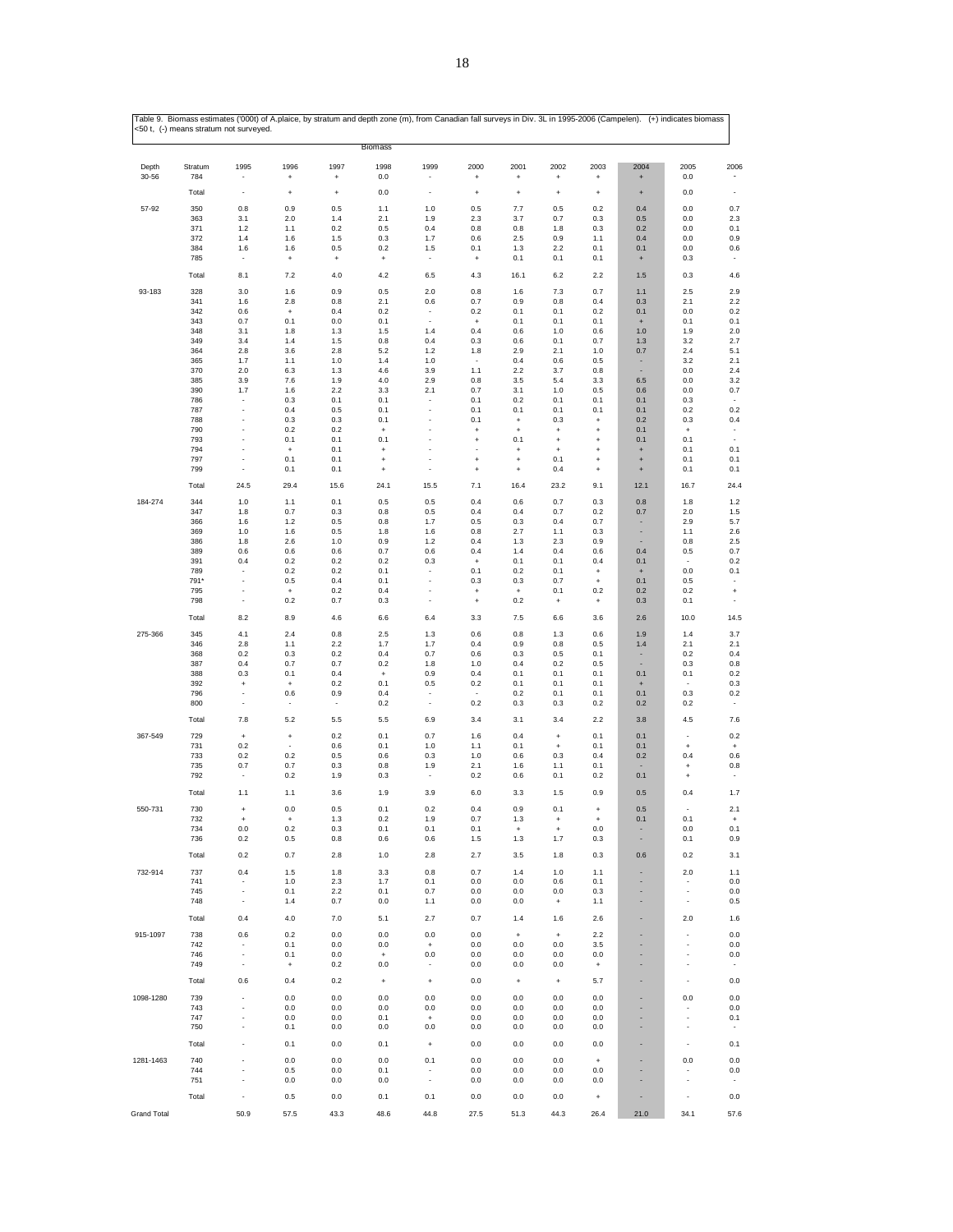|                    |            |                                  |            |                      | <b>Biomass</b>                   |            |                                  |                                  |            |            |                                         |                                  |                                  |
|--------------------|------------|----------------------------------|------------|----------------------|----------------------------------|------------|----------------------------------|----------------------------------|------------|------------|-----------------------------------------|----------------------------------|----------------------------------|
| Depth              | Stratum    | 1995                             | 1996       | 1997                 | 1998                             | 1999       | 2000                             | 2001                             | 2002       | 2003       | 2004                                    | 2005                             | 2006                             |
| $\leq 56$          | 375        | 1.9                              | 1.1        | 3.9                  | 5.2                              | 0.6        | 1.7                              | 0.6                              | 9.8        | 2.3        | 2.3                                     | 3.0                              | $2.2\,$                          |
|                    | 376        | 4.7                              | 2.4        | 7.7                  | 4.4                              | 4.3        | 35.8                             | 15.4                             | 34.1       | 6.4        | 11.1                                    | 20.3                             | 16.0                             |
|                    | Total      | 6.6                              | 3.5        | 11.6                 | 9.6                              | 4.9        | 37.5                             | 16.0                             | 43.9       | 8.7        | 13.4                                    | 23.4                             | 18.2                             |
| 57-92              | 360        | 22.3                             | 7.4        | 28.4                 | 39.2                             | 43.4       | 96.4                             | 46.0                             | 67.4       | 99.9       | 105.5                                   | 80.6                             | 67.6                             |
|                    | 361        | 3.5                              | 4.1        | 3.3                  | 2.1                              | 1.8        | 3.9                              | 2.3                              | 9.2        | 3.1        | 7.2                                     | 2.8                              | 2.9                              |
|                    | 362        | 5.0                              | 1.1        | 5.1                  | 2.9                              | 2.9        | 2.6                              | 5.3                              | 6.1        | 2.6        | 2.2                                     | 6.2                              | 3.1                              |
|                    | 373        | 1.8                              | $0.2\,$    | 2.3                  | 1.7                              | 4.2        | 1.7                              | 6.9                              | 2.9        | 1.9        | 0.5                                     | 2.6                              | 2.4                              |
|                    | 374<br>383 | 2.4                              | 0.4<br>0.3 | 1.8<br>0.5           | 1.3<br>0.8                       | 2.7<br>0.8 | 1.7<br>$\ddot{}$                 | 3.7<br>0.5                       | 0.5<br>0.5 | 0.6<br>0.1 | 0.6<br>$\begin{array}{c} + \end{array}$ | 4.4<br>0.4                       | 4.0<br>0.3                       |
|                    | Total      | 35.0                             | 13.5       | 41.4                 | 48.0                             | 55.8       | 106.3                            | 64.7                             | 86.6       | 108.2      | 116.0                                   | 97.0                             | 80.3                             |
|                    |            |                                  |            |                      |                                  |            |                                  |                                  |            |            |                                         |                                  |                                  |
| 93-183             | 359        | 2.2                              | 0.3        | 3.8                  | 11.6                             | 9.8        | 32.2                             | 4.0                              | 17.5       | 7.1        | 9.2                                     | 1.2                              | 14.1                             |
|                    | 377<br>382 | 0.5<br>0.3                       | 0.4<br>0.3 | 2.3<br>0.8           | 1.1<br>6.1                       | 0.9<br>2.7 | 0.7<br>1.0                       | 3.0<br>3.5                       | 6.1<br>2.2 | 1.9<br>0.0 | 1.4<br>0.2                              | 3.8<br>0.9                       | 5.0<br>0.5                       |
|                    |            |                                  |            |                      |                                  |            |                                  |                                  |            |            |                                         |                                  |                                  |
|                    | Total      | 3.0                              | 1.0        | 6.9                  | 18.8                             | 13.4       | 33.9                             | 10.5                             | 25.8       | 9.0        | 10.9                                    | 6.0                              | 19.7                             |
| 184-274            | 358        | 0.8                              | 0.2        | 0.4                  | 0.3                              | 0.3        | 0.6                              | 1.0                              | 0.2        | 0.0        | 0.4                                     | $\ddot{}$                        | 0.1                              |
|                    | 378        | 0.1                              | 0.2        | 0.1                  | 0.1                              | 0.4        | 0.2                              | 0.1                              | 0.4        | 0.5        | 0.3                                     | 0.2                              | 0.4                              |
|                    | 381        | 0.1                              | 0.4        | 0.2                  | 0.1                              | 0.3        | 0.3                              | 0.3                              | 0.1        | 0.5        | 0.6                                     | 0.6                              | 0.6                              |
|                    | Total      | 1.0                              | 0.8        | 0.7                  | 0.5                              | 1.0        | 1.1                              | 1.4                              | 0.7        | 1.0        | 1.3                                     | 0.8                              | 1.1                              |
| 275-366            | 357        | 0.1                              | 0.1        | 0.0                  | $\bf{+}$                         | ×,         | $\begin{array}{c} + \end{array}$ | $\begin{array}{c} + \end{array}$ | $\ddot{}$  | 0.0        | $\ddot{}$                               | 0.2                              | $\ddag$                          |
|                    | 379        | $\begin{array}{c} + \end{array}$ | 0.2        | 0.1                  | $\ddot{}$                        | 0.3        | $\ddot{}$                        | 0.1                              | $\ddot{}$  | 0.0        | 0.5                                     | $\begin{array}{c} + \end{array}$ | 0.0                              |
|                    | 380        | 0.1                              | 0.2        | 0.1                  | 0.1                              | 0.7        | 0.3                              | 0.1                              | $\ddot{}$  | 0.1        | 0.1                                     | 0.1                              | 0.2                              |
|                    | Total      | 0.2                              | 0.5        | 0.2                  | 0.1                              | 1.0        | 0.3                              | 0.2                              | $\ddot{}$  | 0.1        | 0.6                                     | 0.1                              | 0.2                              |
| 367-549            | 723        | $\ddot{}$                        | $\ddot{}$  | 0.0                  | 0.1                              | $\ddot{}$  | $\ddot{}$                        | $\begin{array}{c} + \end{array}$ | 0.0        | 0.0        | $\ddot{}$                               | $\ddot{}$                        | $0.0\,$                          |
|                    | 725        | 0.1                              | 0.1        | 0.0                  | $\ddot{}$                        | 0.1        | 0.2                              | $\ddot{}$                        | 0.0        | 0.0        |                                         | 0.1                              | $\ddot{}$                        |
|                    | 727        | $\ddot{}$                        | 0.1        | 0.1                  | 0.1                              | 1.5        | 0.4                              | 0.1                              | 0.3        | 0.3        | 0.2                                     | 0.2                              | 0.1                              |
|                    | Total      | 0.1                              | 0.2        | 0.2                  | 0.2                              | 1.6        | 0.6                              | 0.1                              | 0.3        | 0.3        | 0.2                                     | 0.4                              | 0.1                              |
| 550-731            | 724        | 0.1                              | 0.3        | 0.0                  | 0.0                              | 0.1        | 0.0                              | 0.0                              | 0.0        | ä,         | $\ddot{}$                               | $\ddot{}$                        | 0.0                              |
|                    | 726        | $\ddot{}$                        | 0.3        | 0.1                  |                                  |            | $\ddot{}$                        |                                  | 0.0        | 0.0        | $\ddot{}$                               | 0.0                              | 0.0                              |
|                    | 728        | $\ddot{}$                        | 0.8        | 0.1                  | 0.1                              | 0.3        | 0.6                              | $\ddot{}$                        | 0.1        | 0.0        | 1.1                                     | 0.2                              | $\begin{array}{c} + \end{array}$ |
|                    | Total      | 0.1                              | 1.4        | 0.2                  | 0.1                              | 0.4        | 0.6                              | $\ddot{}$                        | 0.1        | 0.0        | 1.1                                     | 0.2                              | 0.0                              |
|                    |            |                                  |            |                      |                                  | ä,         |                                  |                                  |            | ä,         |                                         |                                  |                                  |
| 732-914            | 752<br>756 | ÷,                               | ä,         | ä,<br>$\blacksquare$ | 1.5<br>0.1                       | ä,         | 0.0                              | 0.0<br>0.0                       | 0.0<br>0.0 |            | Ĭ.                                      | 0.0                              | ä,                               |
|                    | 760        |                                  |            | J.                   | 0.0                              | ä,         | ٠<br>$\blacksquare$              | 0.0                              | 0.0        | J.         | ł,                                      | 0.0                              | ä,                               |
|                    | Total      |                                  |            |                      | 0.0                              | ä,         | 0.0                              | 0.0                              | 0.0        |            |                                         |                                  | ×,                               |
| 915-1097           | 753        |                                  | ٠          | ä,                   | $\begin{array}{c} + \end{array}$ | ä,         | 0.0                              | 0.0                              | 0.0        | ł.         |                                         | ÷.                               |                                  |
|                    | 757        |                                  | ä,         | ÷.                   | 0.0                              | ×,         | ٠                                | 0.0                              | 0.0        | ×,         | ÷,                                      | 0.0                              | ×,                               |
|                    | 761        |                                  |            | l,                   | 0.0                              |            | ä,                               | 0.0                              | 0.0        |            | L.                                      | 0.0                              | Ĭ.                               |
|                    | Total      |                                  |            |                      | $\ddot{}$                        |            | 0.0                              | 0.0                              | 0.0        |            |                                         |                                  |                                  |
| 1098-1280          | 754        |                                  |            |                      | 0.0                              |            | 0.0                              | 0.0                              | 0.0        |            |                                         |                                  |                                  |
|                    | 758        |                                  |            | ÷,                   | 0.0                              | ä,         | 0.0                              | 0.0                              | 0.0        |            | ÷,                                      | 0.0                              |                                  |
|                    | 762        |                                  | ÷          |                      |                                  |            | ä,                               | 0.0                              | 0.0        |            | ÷,                                      | 0.0                              | ä,                               |
|                    | Total      |                                  |            | ä,                   | 0.0                              | ä,         | 0.0                              | 0.0                              | 0.0        |            |                                         | ÷,                               |                                  |
| 1281-1463          | 755        |                                  | ×,         | ÷,                   | 0.0                              | ä,         | 0.0                              | 0.0                              | 0.0        | ×,         |                                         |                                  |                                  |
|                    | 759        |                                  |            | ÷,                   | 0.0                              |            | ٠                                | 0.0                              | 0.0        |            | ÷,                                      | 0.0                              | ٠                                |
|                    | 763        |                                  |            |                      |                                  |            | $\overline{\phantom{a}}$         | 0.0                              | 0.0        |            |                                         | 0.0                              | ٠                                |
|                    | Total      |                                  |            |                      | 0.0                              |            | 0.0                              | 0.0                              | 0.0        |            |                                         |                                  |                                  |
| <b>Grand Total</b> |            | 46.0                             | 20.9       | 61.0                 | 77.3                             | 78.1       | 180.3                            | 92.9                             | 157.4      | 127.4      | 143.4                                   | 127.8                            | 119.5                            |
|                    |            |                                  |            |                      |                                  |            |                                  |                                  |            |            |                                         |                                  |                                  |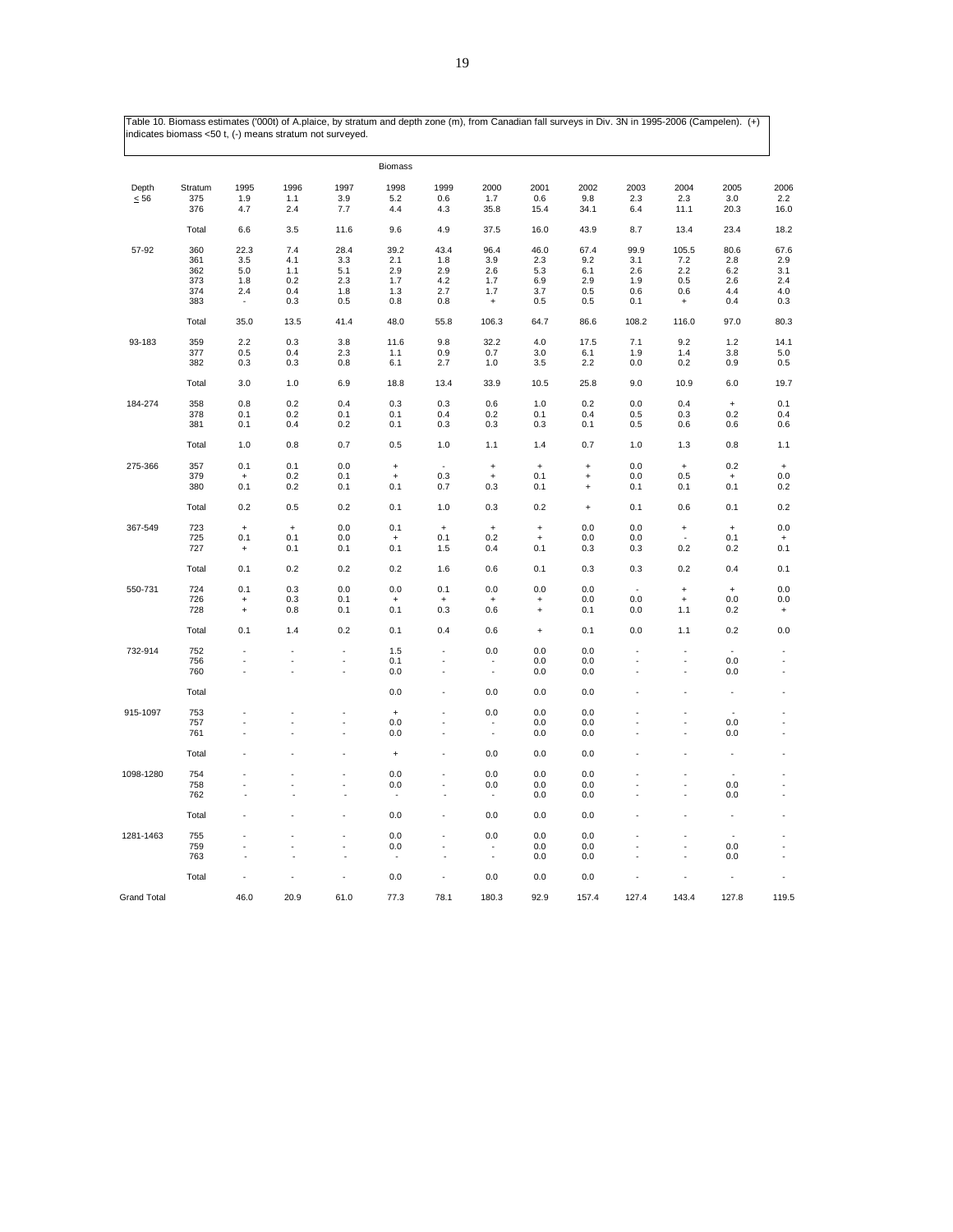|                    | $\overline{\phantom{a}}$<br>$\sqrt{ }$ |           |                | $\cdots$             |                                  | ╭                        |                                  |                   |           |                                  |                       |                                  |                      |
|--------------------|----------------------------------------|-----------|----------------|----------------------|----------------------------------|--------------------------|----------------------------------|-------------------|-----------|----------------------------------|-----------------------|----------------------------------|----------------------|
|                    |                                        |           |                |                      | <b>Biomass</b>                   |                          |                                  |                   |           |                                  |                       |                                  |                      |
| Depth              | Stratum                                | 1995      | 1996           | 1997                 | 1998                             | 1999                     | 2000                             | 2001              | 2002      | 2003                             | 2004                  | 2005                             | 2006                 |
| 57-92              | 330                                    | 7.7       | 0.8            | 5.5                  | 5.9                              | 5.4                      | 5.3                              | 5.9               | 4.5       | 4.0                              | 5.6                   | 4.5                              | 6.6                  |
|                    | 331                                    | 1.2       | 0.3            | 0.9                  | 1.8                              | 1.0                      | 1.0                              | 1.1               | 1.2       | 1.5                              | 1.0                   | 1.6                              | 1.0                  |
|                    | 338                                    | 6.6       | 3.3            | 6.4                  | 3.4                              | 3.8                      | 2.1                              | 4.4               | $\sim$    | 6.7                              | 5.3                   | 5.4                              | 2.8                  |
|                    | 340                                    | 7.2       | 0.4            | 3.2                  | 1.1                              | 2.8                      | 2.2                              | 1.7               | 3.7       | 0.9                              | 2.6                   | 2.6                              | 1.7                  |
|                    | 351                                    | 1.7       | 0.9            | 5.2                  | 3.3                              | 2.9                      | 6.4                              | 4.3               | 2.9       | 3.7                              | 3.9                   | 2.2                              | 3.5                  |
|                    | 352                                    | 4.6       | 9.1            | 6.9                  | 8.4                              | 3.2                      | 8.4                              | 8.0               | 6.7       | 7.7                              | 10.9                  | 11.3                             | 6.9                  |
|                    | 353                                    | 5.6       | 14.4           | 14.8                 | 19.3                             | 10.3                     | 14.5                             | 13.9              | 11.2      | 14.4                             | 24.6                  | 15.6                             | 21.0                 |
|                    | Total                                  | 34.6      | 29.2           | 42.9                 | 43.2                             | 29.4                     | 39.9                             | 39.3              | 30.2      | 38.8                             | 54.0                  | 43.2                             | 43.4                 |
| 93-183             | 329                                    | 3.2       | 1.5            | 2.7                  | 5.0                              | 6.6                      | 8.0                              | 7.6               | 3.7       | 1.6                              | 5.2                   | 3.6                              | 2.5                  |
|                    | 332                                    | 3.5       | 3.9            | 1.6                  | 3.9                              | 1.9                      | 2.8                              | 1.3               | 2.5       | 3.0                              | 3.7                   | 4.1                              | 4.7                  |
|                    | 337                                    | 2.4       | 25.3           | 2.5                  | 1.5                              | 1.4                      | 1.8                              | 0.5               | 1.3       | 0.6                              | 1.1                   | 2.2                              | 1.7                  |
|                    | 339                                    | 6.5       | 0.9            | 5.1                  | 1.4                              | $\overline{\phantom{a}}$ | 3.8                              | 2.4               | 3.2       | 3.3                              | 2.2                   | 4.9                              | 1.2                  |
|                    | 354                                    | 4.5       | 8.0            | 2.4                  | 3.7                              | 27.0                     | 3.8                              | 2.7               | 3.0       | 21.1                             | 1.9                   | 0.8                              | 2.1                  |
|                    | Total                                  | 20.1      | 39.6           | 14.4                 | 15.5                             | 36.9                     | 20.2                             | 14.5              | 13.7      | 29.6                             | 14.1                  | 15.6                             | 12.0                 |
| 184-274            | 333                                    | $\ddot{}$ | $\sim$         | $\ddot{}$            | $\ddot{}$                        | 0.1                      | $\ddot{}$                        | 0.0               | 0.1       | $\ddot{}$                        | $\ddot{}$             | $\ddot{}$                        | $\ddot{}$            |
|                    | 336                                    | $\ddot{}$ | 0.1            | 0.1                  | $\ddot{}$                        | 0.1                      | 0.1                              | $\ddag$           | 0.1       | $\ddot{}$                        | $\qquad \qquad +$     | $\qquad \qquad +$                | 0.1                  |
|                    | 355                                    | 0.2       | 5.4            | 0.1                  | $\ddot{}$                        | 0.3                      | $\pmb{+}$                        | 0.1               | 0.1       | $\ddot{}$                        | 0.1                   | 0.1                              | 0.1                  |
|                    | Total                                  | 0.2       | 5.5            | 0.2                  | $\ddot{}$                        | 0.5                      | 0.1                              | 0.1               | 0.3       | $\ddot{}$                        | 0.1                   | 0.1                              | 0.2                  |
| 275-366            | 334                                    | 0.0       | ł,             | $\ddot{}$            | $\ddot{}$                        | $\ddot{}$                | 0.0                              | 0.0               | 0.0       | 0.0                              | $\ddot{}$             | $\ddot{}$                        | $\ddot{}$            |
|                    | 335                                    | $\ddot{}$ | $\ddot{}$      | $\ddot{}$            | $\ddot{}$                        | $\ddot{}$                | $\begin{array}{c} + \end{array}$ | $\ddot{}$         | $\ddot{}$ | $\ddot{}$                        | $\ddot{}$             | $\qquad \qquad +$                | $\ddot{}$            |
|                    | 356                                    | 0.0       | 0.1            | $\ddot{}$            | $\ddot{}$                        | $\ddot{}$                | $\ddag$                          | 0.0               | 0.0       | $\ddot{}$                        | $\qquad \qquad +$     | $\ddot{}$                        | $\ddot{}$            |
|                    | Total                                  | $\pmb{+}$ | 0.1            | 0.1                  | $\qquad \qquad +$                | 0.1                      | 0.0                              | 0.0               | 0.0       | 0.0                              | $\qquad \qquad +$     | $\qquad \qquad +$                | $\ddot{}$            |
| 367-549            | 717                                    | 0.0       | ÷.             | $\qquad \qquad +$    | 0.0                              | $\ddot{}$                | $\ddot{}$                        | $\qquad \qquad +$ | 0.0       | 0.0                              | 0.0                   | 0.0                              | $\ddot{}$            |
|                    | 719                                    | $\ddot{}$ | 0.2            | 0.0                  | $\ddot{}$                        | $\ddot{}$                | $\begin{array}{c} + \end{array}$ | 0.0               | 0.0       | $\begin{array}{c} + \end{array}$ | $\ddot{}$             | $\ddot{}$                        | $\ddot{}$            |
|                    | 721                                    | $\ddot{}$ | 0.6            | 0.0                  | 0.0                              | $\ddot{}$                | $\qquad \qquad +$                | 0.0               | 0.0       | 0.0                              | 0.0                   | 0.0                              | $\ddot{}$            |
|                    | Total                                  | $\ddot{}$ | 0.8            | $\, +$               | $\ddot{}$                        | $\ddot{}$                | $\begin{array}{c} + \end{array}$ | 0.0               | 0.0       | 0.0                              | 0.0                   | 0.0                              | 0.0                  |
| 550-731            | 718                                    | 0.0       | $\sim$         | 0.0                  | $\begin{array}{c} + \end{array}$ | 0.0                      | 0.0                              | 0.0               | 0.0       | 0.0                              | 0.0                   | $\begin{array}{c} + \end{array}$ |                      |
|                    | 720                                    | 0.0       | $\ddot{}$      | ÷                    | $\qquad \qquad +$                | $\overline{1}$           | $\qquad \qquad +$                | 0.0               | 0.0       | 0.0                              | 0.0                   | 0.0                              | $\ddot{}$            |
|                    | 722                                    | 0.0       | $\ddot{}$      | 0.0                  | 0.0                              | $\ddot{}$                | 0.0                              | 0.0               | 0.0       | 0.0                              | 0.0                   | 0.0                              | 0.0                  |
|                    | Total                                  | 0.0       | $\ddot{}$      | 0.0                  | $\begin{array}{c} + \end{array}$ | $\ddot{}$                | $\qquad \qquad +$                | 0.0               | 0.0       | 0.0                              | 0.0                   | 0.0                              | 0.0                  |
| 732-914            | 764                                    | ÷,        |                | ٠                    | 0.0                              |                          | $\sim$                           | 0.0               | 0.0       | $\overline{\phantom{a}}$         | $\blacksquare$        | 0.0                              | $\sim$               |
|                    | 768                                    | ÷.        | $\overline{a}$ | ÷.                   | 0.0                              |                          | ÷.                               | 0.0               | 0.0       | $\sim$                           | $\tilde{\phantom{a}}$ | 0.0                              | $\sim$               |
|                    | 772                                    |           |                | ä,                   | 0.0                              |                          |                                  | $\sim$            | 0.0       | 0.0                              | ÷,                    | 0.0                              | $\sim$               |
|                    | Total                                  |           |                |                      | 0.0                              |                          |                                  | 0.0               | 0.0       | 0.0                              |                       | 0.0                              |                      |
| 915-1097           | 765                                    |           |                | ÷,                   | 0.0                              |                          | ä,                               | 0.0               | 0.0       | $\overline{\phantom{a}}$         | $\blacksquare$        | 0.0                              | ÷,                   |
|                    | 769                                    |           |                | ÷,                   | 0.0                              |                          | $\sim$                           | 0.0               | 0.0       | J.                               |                       | 0.0                              | ÷,                   |
|                    | 773                                    | ÷.        |                | ÷.                   | 0.0                              |                          | $\overline{a}$                   | 0.0               | 0.0       | 0.0                              | ÷.                    | 0.0                              | $\sim$               |
|                    | Total                                  |           |                |                      | 0.0                              |                          | $\sim$                           | 0.0               | 0.0       | 0.0                              |                       | 0.0                              | ÷,                   |
| 1098-1280          | 766                                    |           |                |                      |                                  | ÷,                       | 0.0                              | 0.0               | 0.0       | $\overline{\phantom{a}}$         |                       | 0.0                              |                      |
|                    | 770                                    |           |                |                      | ÷,                               | ł,                       | 0.0                              | 0.0               | 0.0       | ٠                                |                       | 0.0                              | ÷,                   |
|                    | 774                                    |           | ä,             | $\ddot{\phantom{1}}$ | $\ddot{\phantom{1}}$             | $\ddot{\phantom{1}}$     | 0.0                              | 0.0               | 0.0       | 0.0                              | $\ddot{\phantom{1}}$  | 0.0                              | $\sim$               |
|                    | Total                                  |           |                |                      |                                  | ä,                       | 0.0                              | 0.0               | 0.0       | 0.0                              |                       | 0.0                              | $\ddot{\phantom{1}}$ |
| 1281-1463          | 767                                    |           |                |                      |                                  | Ĭ.                       | 0.0                              | 0.0               | 0.0       | ÷,                               |                       | 0.0                              |                      |
|                    | 771                                    |           |                |                      |                                  | ÷,                       | 0.0                              | 0.0               | 0.0       |                                  |                       | 0.0                              | ÷,                   |
|                    | 775                                    |           |                |                      |                                  | ł,                       | 0.0                              | 0.0               | 0.0       | 0.0                              | L.                    | 0.0                              | J.                   |
|                    | Total                                  |           |                |                      |                                  | ä,                       | 0.0                              | 0.0               | 0.0       | 0.0                              |                       | 0.0                              |                      |
| <b>Grand Total</b> |                                        | 54.9      | 75.2           | 57.5                 | 58.7                             | 66.9                     | 60.2                             | 53.9              | 44.2      | 68.4                             | 68.1                  | 58.8                             | 55.6                 |

Table 11. Biomass estimates ('000t) of A.plaice, by stratum and depth zone (m), from Canadian fall surveys in Div. 3O in 1995-2006 (Campelen). (+) indicates biomass <50 t, (-) means stratum not surveyed.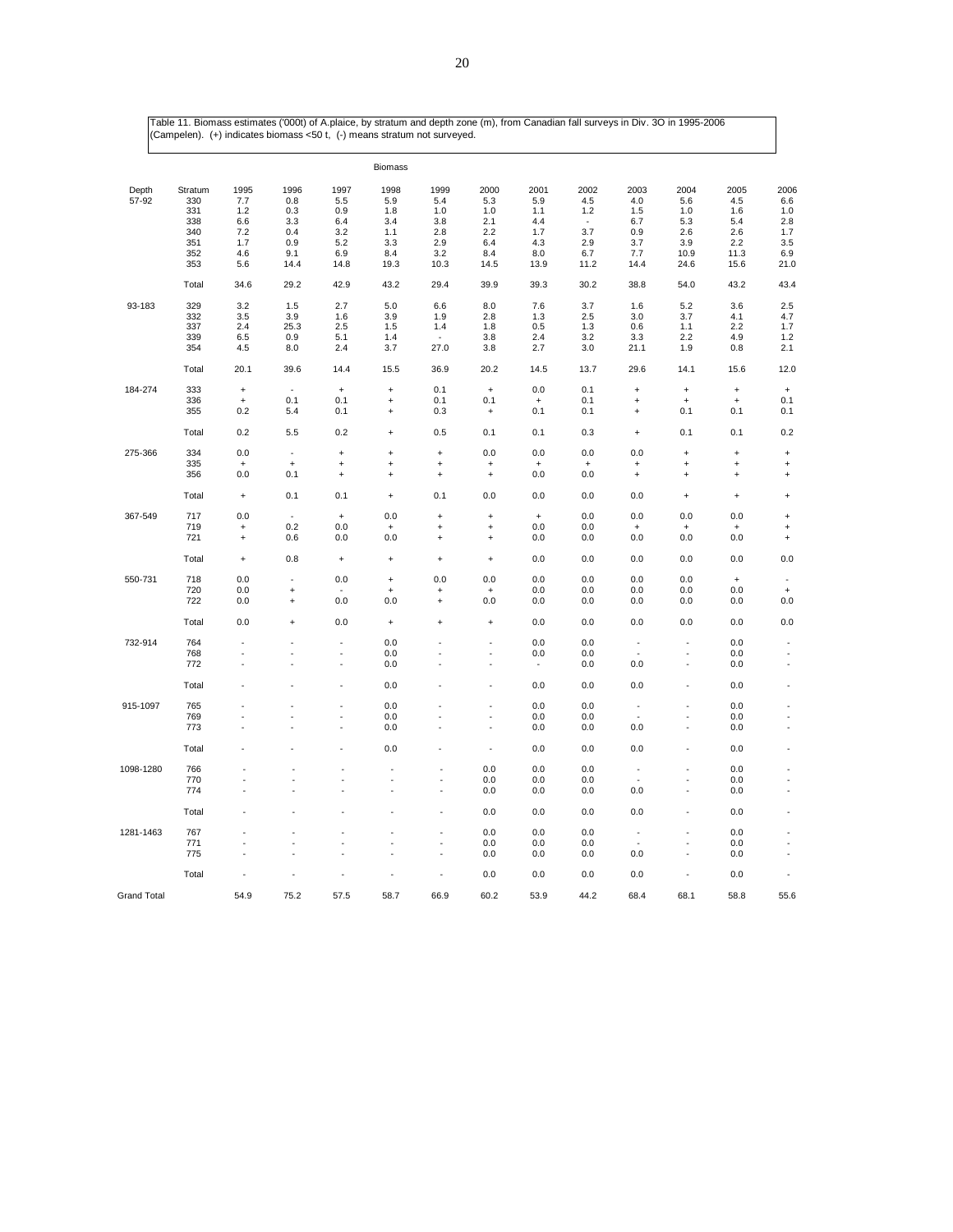| Table 12. Abundance index, trombar and the proper of A. And in the independent fall surveys from 1990 to 2000. |  |
|----------------------------------------------------------------------------------------------------------------|--|
|                                                                                                                |  |
|                                                                                                                |  |
|                                                                                                                |  |
|                                                                                                                |  |
|                                                                                                                |  |
|                                                                                                                |  |
|                                                                                                                |  |
|                                                                                                                |  |
|                                                                                                                |  |
|                                                                                                                |  |
|                                                                                                                |  |

| Ages 0+<br>Ages 6+<br>Ages 9+<br>Ages 12+ |                                                                                                                                                                                                                                                                                |  |  | 8<br>2009 5 4 5 4 5 5 6 7 6 7 7 8 9 7 8 |  |  |  |  |  |  |  |  |  |  |
|-------------------------------------------|--------------------------------------------------------------------------------------------------------------------------------------------------------------------------------------------------------------------------------------------------------------------------------|--|--|-----------------------------------------|--|--|--|--|--|--|--|--|--|--|
|                                           |                                                                                                                                                                                                                                                                                |  |  |                                         |  |  |  |  |  |  |  |  |  |  |
|                                           |                                                                                                                                                                                                                                                                                |  |  |                                         |  |  |  |  |  |  |  |  |  |  |
|                                           |                                                                                                                                                                                                                                                                                |  |  |                                         |  |  |  |  |  |  |  |  |  |  |
|                                           |                                                                                                                                                                                                                                                                                |  |  |                                         |  |  |  |  |  |  |  |  |  |  |
|                                           |                                                                                                                                                                                                                                                                                |  |  |                                         |  |  |  |  |  |  |  |  |  |  |
|                                           |                                                                                                                                                                                                                                                                                |  |  |                                         |  |  |  |  |  |  |  |  |  |  |
|                                           |                                                                                                                                                                                                                                                                                |  |  |                                         |  |  |  |  |  |  |  |  |  |  |
|                                           |                                                                                                                                                                                                                                                                                |  |  |                                         |  |  |  |  |  |  |  |  |  |  |
|                                           | ្រួច ០០ ។ វា 60 គ្រូ អង្គ ស្រុក ស្រុក ស្រុក ស្រុក ស្រុក ស្រុក ស្រុក ស្រុក ស្រុក ស្រុក ស្រុក ស្រុក ស្រុក ស្រុក<br>ប្រសាសន៍ ស្រុក ស្រុក ស្រុក ស្រុក ស្រុក ស្រុក ស្រុក ស្រុក ស្រុក ស្រុក ស្រុក ស្រុក ស្រុក ស្រុក ស្រុក ស្រុក ស្រុក                                                |  |  |                                         |  |  |  |  |  |  |  |  |  |  |
|                                           |                                                                                                                                                                                                                                                                                |  |  |                                         |  |  |  |  |  |  |  |  |  |  |
|                                           | $\begin{smallmatrix} 2\,4 & 5\,4 & 6\,4 & 6\,4 & 6\,4 & 6\,4 & 6\,4 & 6\,4 & 6\,4 & 6\,4 & 6\,4 & 6\,4 & 6\,4 & 6\,4 & 6\,4 & 6\,4 & 6\,4 & 6\,4 & 6\,4 & 6\,4 & 6\,4 & 6\,4 & 6\,4 & 6\,4 & 6\,4 & 6\,4 & 6\,4 & 6\,4 & 6\,4 & 6\,4 & 6\,4 & 6\,4 & 6\,4 & 6\,4 & 6\,4 & 6\,$ |  |  |                                         |  |  |  |  |  |  |  |  |  |  |
|                                           |                                                                                                                                                                                                                                                                                |  |  |                                         |  |  |  |  |  |  |  |  |  |  |
|                                           |                                                                                                                                                                                                                                                                                |  |  |                                         |  |  |  |  |  |  |  |  |  |  |
|                                           |                                                                                                                                                                                                                                                                                |  |  |                                         |  |  |  |  |  |  |  |  |  |  |
|                                           |                                                                                                                                                                                                                                                                                |  |  |                                         |  |  |  |  |  |  |  |  |  |  |
|                                           |                                                                                                                                                                                                                                                                                |  |  |                                         |  |  |  |  |  |  |  |  |  |  |
|                                           |                                                                                                                                                                                                                                                                                |  |  |                                         |  |  |  |  |  |  |  |  |  |  |
|                                           |                                                                                                                                                                                                                                                                                |  |  |                                         |  |  |  |  |  |  |  |  |  |  |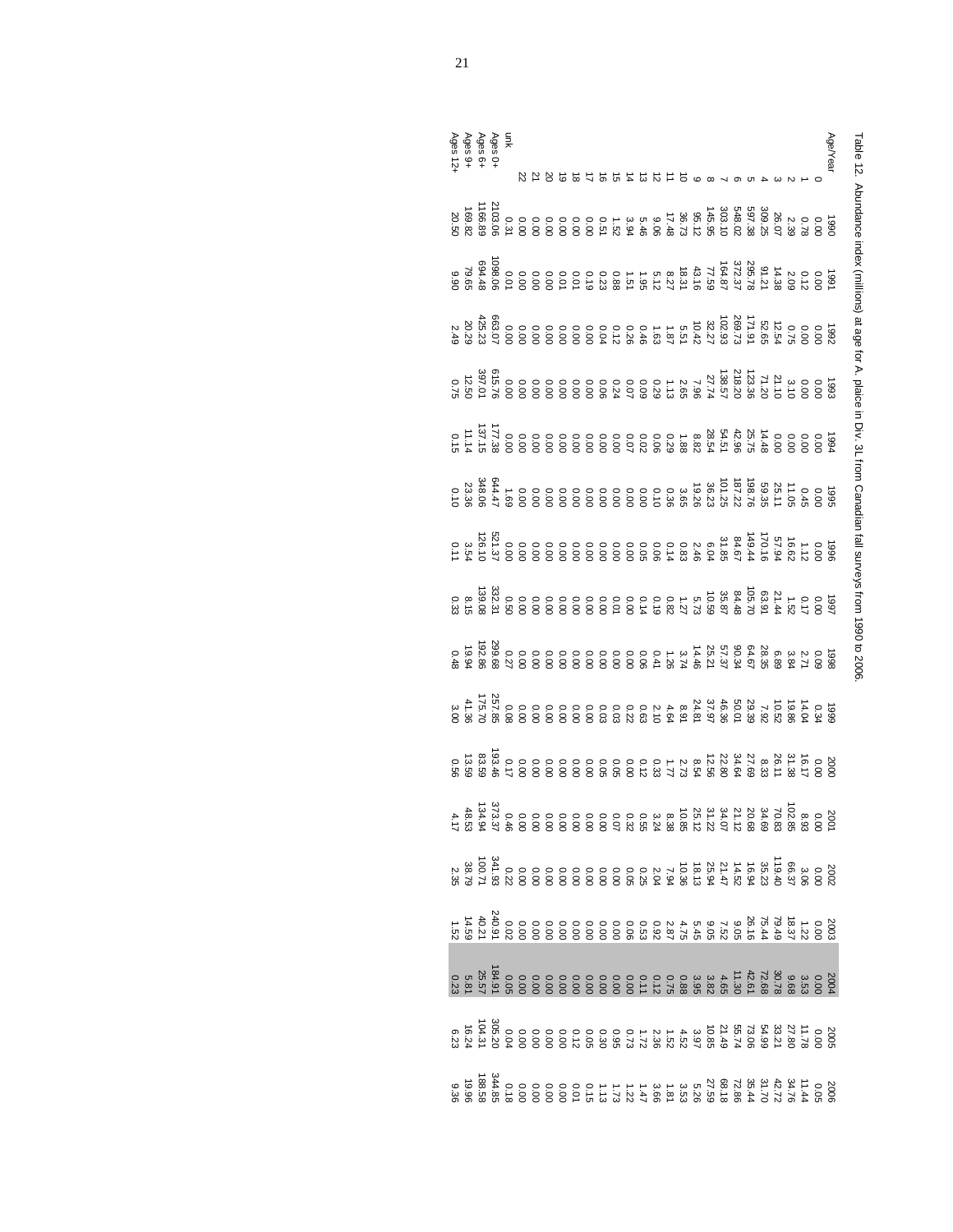| I                                                                                                                                                                                                                                    |
|--------------------------------------------------------------------------------------------------------------------------------------------------------------------------------------------------------------------------------------|
|                                                                                                                                                                                                                                      |
|                                                                                                                                                                                                                                      |
| $\ddot{\phantom{a}}$                                                                                                                                                                                                                 |
| i                                                                                                                                                                                                                                    |
| $\ddot{\phantom{a}}$                                                                                                                                                                                                                 |
|                                                                                                                                                                                                                                      |
| ֖֖֖֧֢ׅ֧֦֧֦֧֦֧֧֦֧֦֧֧֚֚֚֚֚֚֚֚֚֚֚֚֚֚֚֚֚֚֬֡֘֝֬֓                                                                                                                                                                                          |
| ֦                                                                                                                                                                                                                                    |
|                                                                                                                                                                                                                                      |
| <b>CONSIDERED AND AND AND CONSIDERED ACTIVITY CONSIDERED AND ACTIVITY AND ACTIVITY OF A SECTION AND ACTIVITY CONSIDERED AND ACTIVITY OF A SECTION AND A SECTION AND ALL CONSIDERED AND ALL CONSIDERED AND ALL CONSIDERED AND ALL</b> |
|                                                                                                                                                                                                                                      |
|                                                                                                                                                                                                                                      |
|                                                                                                                                                                                                                                      |
| X<br>ì                                                                                                                                                                                                                               |
| i                                                                                                                                                                                                                                    |

| Ages 0+<br>Ages 6+<br>Ages 9+<br>Ages 12+ |  |  | Age/Year                                                                                                                                                                                                                                                                                                                  |
|-------------------------------------------|--|--|---------------------------------------------------------------------------------------------------------------------------------------------------------------------------------------------------------------------------------------------------------------------------------------------------------------------------|
|                                           |  |  |                                                                                                                                                                                                                                                                                                                           |
|                                           |  |  |                                                                                                                                                                                                                                                                                                                           |
|                                           |  |  |                                                                                                                                                                                                                                                                                                                           |
|                                           |  |  |                                                                                                                                                                                                                                                                                                                           |
|                                           |  |  | $\begin{smallmatrix} 2 & 5 & 5 & 5 & 6 \\ 2 & 5 & 6 & 8 & 8 \\ 2 & 6 & 6 & 8 & 8 \\ 3 & 6 & 6 & 8 & 8 \\ 4 & 5 & 6 & 8 & 8 \\ 5 & 6 & 6 & 8 & 8 \\ 6 & 6 & 6 & 8 & 8 \\ 6 & 6 & 6 & 8 & 8 \\ 7 & 8 & 6 & 8 & 8 \\ 8 & 9 & 10 & 10 & 10 \\ 10 & 10 & 10 & 10 & 10 \\ 11 & 11 & 12 & 10 & 10 \\ 12 & 13 & 13 & 15 & 10 \\ $ |
|                                           |  |  | ទី មាន ស្ថិត មាន ស្ថិត មាន ស្ថិត មាន ស្ថិត មាន ស្ថិត មាន ស្ថិត មាន ស្ថិត មាន ស្ថិត មាន ស្ថិត មាន ស្ថិត មាន ស្ថិត<br>ស្ថិត ស្ថិត មាន ស្ថិត ស្ថិត ស្ថិត ស្ថិត ស្ថិត ស្ថិត មាន ស្ថិត មាន ស្ថិត មាន អ្នក មាន អ្នក ស្ថិត ស្ថិត អ្នក ម                                                                                          |
|                                           |  |  |                                                                                                                                                                                                                                                                                                                           |
|                                           |  |  |                                                                                                                                                                                                                                                                                                                           |
|                                           |  |  |                                                                                                                                                                                                                                                                                                                           |
|                                           |  |  |                                                                                                                                                                                                                                                                                                                           |
|                                           |  |  |                                                                                                                                                                                                                                                                                                                           |
|                                           |  |  |                                                                                                                                                                                                                                                                                                                           |
|                                           |  |  |                                                                                                                                                                                                                                                                                                                           |
|                                           |  |  |                                                                                                                                                                                                                                                                                                                           |
|                                           |  |  |                                                                                                                                                                                                                                                                                                                           |
|                                           |  |  |                                                                                                                                                                                                                                                                                                                           |
|                                           |  |  |                                                                                                                                                                                                                                                                                                                           |
|                                           |  |  |                                                                                                                                                                                                                                                                                                                           |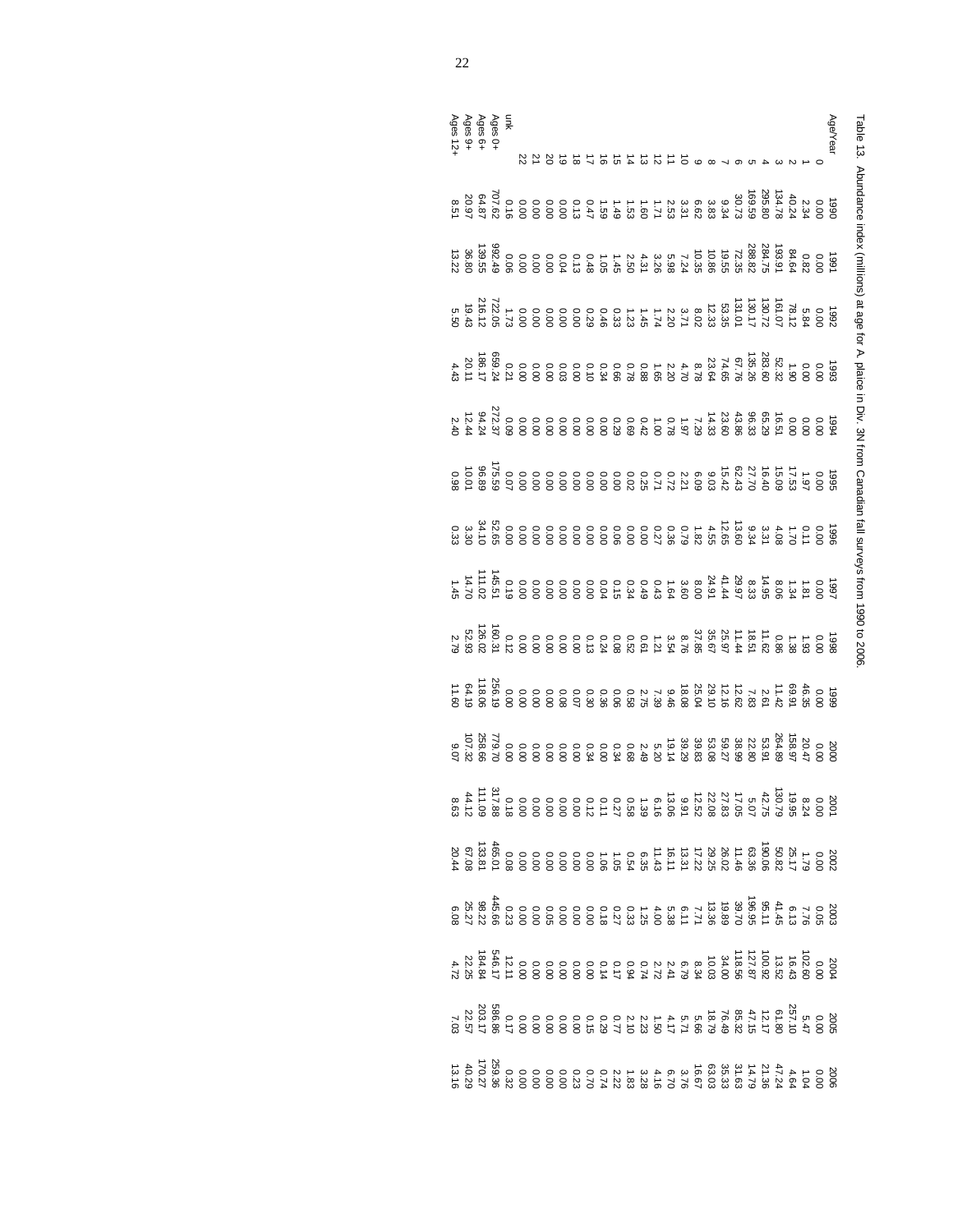| l                                                                                                                   |
|---------------------------------------------------------------------------------------------------------------------|
|                                                                                                                     |
|                                                                                                                     |
|                                                                                                                     |
| $\vdots$                                                                                                            |
|                                                                                                                     |
|                                                                                                                     |
|                                                                                                                     |
|                                                                                                                     |
|                                                                                                                     |
| !                                                                                                                   |
|                                                                                                                     |
| ١                                                                                                                   |
|                                                                                                                     |
| respectively to the contract of the contract of the contract of the contract of the contract of the contract o<br>֠ |
|                                                                                                                     |
|                                                                                                                     |
|                                                                                                                     |
|                                                                                                                     |
| ŏ<br>$\frac{1}{2}$                                                                                                  |
|                                                                                                                     |
| )<br>)<br>)                                                                                                         |

| unk<br>Ages 6∔<br>Ages 6∔<br>Ages 12+ |  |                                                                                                                                                                                                                                                                                                                                                                                                   |  |  |  |  |  |  |  |  |  |  |  | Age/Year |
|---------------------------------------|--|---------------------------------------------------------------------------------------------------------------------------------------------------------------------------------------------------------------------------------------------------------------------------------------------------------------------------------------------------------------------------------------------------|--|--|--|--|--|--|--|--|--|--|--|----------|
|                                       |  |                                                                                                                                                                                                                                                                                                                                                                                                   |  |  |  |  |  |  |  |  |  |  |  |          |
|                                       |  | $\begin{array}{l}228888787888872788364288884228884288842888428884288844288844288884428884428884428884428884428884428884428884428884428884428884428884428884428884428884428884428884428884428884428884428884428884428884428884428884428$                                                                                                                                                           |  |  |  |  |  |  |  |  |  |  |  |          |
|                                       |  |                                                                                                                                                                                                                                                                                                                                                                                                   |  |  |  |  |  |  |  |  |  |  |  |          |
|                                       |  |                                                                                                                                                                                                                                                                                                                                                                                                   |  |  |  |  |  |  |  |  |  |  |  |          |
|                                       |  | $\begin{array}{l} 698.75 \rightarrow 0.0000 \\ 698.75 \rightarrow 0.0000 \\ 698.75 \rightarrow 0.0000 \\ 698.75 \rightarrow 0.0000 \\ 698.75 \rightarrow 0.0000 \\ 698.75 \rightarrow 0.0000 \\ 698.75 \rightarrow 0.0000 \\ 698.75 \rightarrow 0.0000 \\ 698.75 \rightarrow 0.0000 \\ 698.75 \rightarrow 0.0000 \\ 698.75 \rightarrow 0.0000 \\ 698.75 \rightarrow 0.0000 \\ 698.75 \rightarrow$ |  |  |  |  |  |  |  |  |  |  |  |          |
|                                       |  |                                                                                                                                                                                                                                                                                                                                                                                                   |  |  |  |  |  |  |  |  |  |  |  |          |
|                                       |  |                                                                                                                                                                                                                                                                                                                                                                                                   |  |  |  |  |  |  |  |  |  |  |  |          |
|                                       |  | ្រ<br>១ - ស្រុក អ្នក អ្នក អ្នក អ្នក ស្រុក មាន ទី ខាន ខាន ខាន ខាន មាន អ្នក ខា<br>១ - ស្រុក អ្នក អ្នក អ្នក អ្នក ស្រុក មាន ទី ខាន ខាន ខាន ខាន ខាន ខា                                                                                                                                                                                                                                                 |  |  |  |  |  |  |  |  |  |  |  |          |
|                                       |  |                                                                                                                                                                                                                                                                                                                                                                                                   |  |  |  |  |  |  |  |  |  |  |  |          |
|                                       |  |                                                                                                                                                                                                                                                                                                                                                                                                   |  |  |  |  |  |  |  |  |  |  |  |          |
|                                       |  |                                                                                                                                                                                                                                                                                                                                                                                                   |  |  |  |  |  |  |  |  |  |  |  |          |
|                                       |  |                                                                                                                                                                                                                                                                                                                                                                                                   |  |  |  |  |  |  |  |  |  |  |  |          |
|                                       |  |                                                                                                                                                                                                                                                                                                                                                                                                   |  |  |  |  |  |  |  |  |  |  |  |          |
|                                       |  |                                                                                                                                                                                                                                                                                                                                                                                                   |  |  |  |  |  |  |  |  |  |  |  |          |
|                                       |  |                                                                                                                                                                                                                                                                                                                                                                                                   |  |  |  |  |  |  |  |  |  |  |  |          |
|                                       |  |                                                                                                                                                                                                                                                                                                                                                                                                   |  |  |  |  |  |  |  |  |  |  |  |          |
|                                       |  |                                                                                                                                                                                                                                                                                                                                                                                                   |  |  |  |  |  |  |  |  |  |  |  |          |
|                                       |  |                                                                                                                                                                                                                                                                                                                                                                                                   |  |  |  |  |  |  |  |  |  |  |  |          |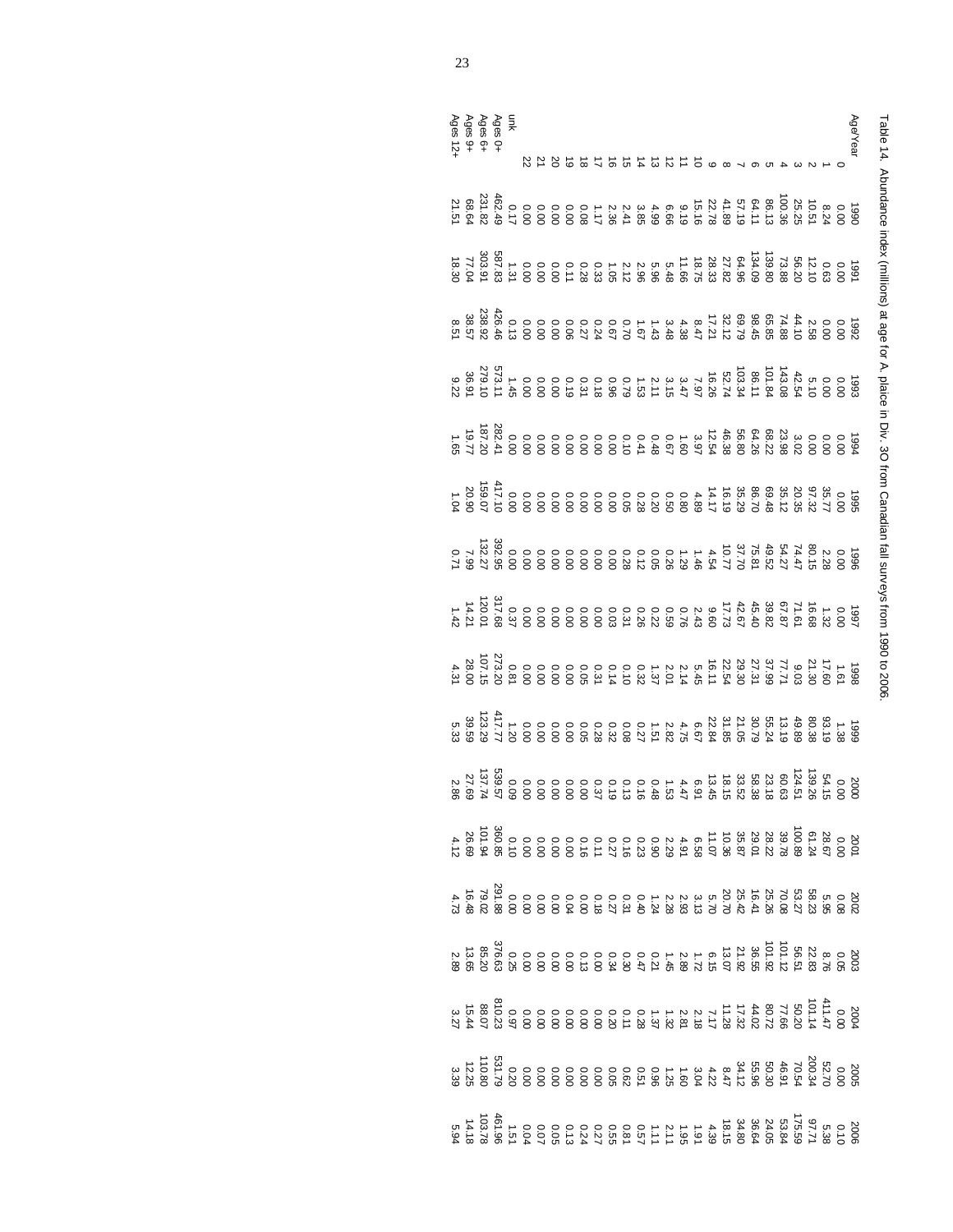| I                                                                                                                                                                                                                                   |
|-------------------------------------------------------------------------------------------------------------------------------------------------------------------------------------------------------------------------------------|
| I                                                                                                                                                                                                                                   |
| יינו הייתו הייתה הייתה הייתה הייתה הייתה הייתה הייתה הייתה הייתה הייתה הייתה הייתה הייתה הייתה הייתה הייתה היי<br>תוכנית הייתה הייתה הייתה הייתה הייתה הייתה הייתה הייתה הייתה הייתה הייתה הייתה הייתה הייתה הייתה הייתה הייתה<br>í |
| j<br>Ì                                                                                                                                                                                                                              |
|                                                                                                                                                                                                                                     |
| í                                                                                                                                                                                                                                   |
| l                                                                                                                                                                                                                                   |
| J                                                                                                                                                                                                                                   |
|                                                                                                                                                                                                                                     |
|                                                                                                                                                                                                                                     |
|                                                                                                                                                                                                                                     |
| ;<br>;<br>$\ddot{\phantom{a}}$                                                                                                                                                                                                      |
| ואמת כתמים<br>,<br>í                                                                                                                                                                                                                |
| )<br>)<br>)                                                                                                                                                                                                                         |

| Ages O+<br>Ages 6+<br>Ages 9+<br>Ages 12+<br>proportion 9+<br>proportion 9+                                                                                                                                                                                                                                                                                                     |  |  |  |  |                                                                                                                                                                                                                                                                                                                                                                                  |  |  |  |  |  |           |  |  |  |  | Age/Year |
|---------------------------------------------------------------------------------------------------------------------------------------------------------------------------------------------------------------------------------------------------------------------------------------------------------------------------------------------------------------------------------|--|--|--|--|----------------------------------------------------------------------------------------------------------------------------------------------------------------------------------------------------------------------------------------------------------------------------------------------------------------------------------------------------------------------------------|--|--|--|--|--|-----------|--|--|--|--|----------|
|                                                                                                                                                                                                                                                                                                                                                                                 |  |  |  |  |                                                                                                                                                                                                                                                                                                                                                                                  |  |  |  |  |  | 185255156 |  |  |  |  |          |
|                                                                                                                                                                                                                                                                                                                                                                                 |  |  |  |  |                                                                                                                                                                                                                                                                                                                                                                                  |  |  |  |  |  |           |  |  |  |  |          |
|                                                                                                                                                                                                                                                                                                                                                                                 |  |  |  |  |                                                                                                                                                                                                                                                                                                                                                                                  |  |  |  |  |  |           |  |  |  |  |          |
|                                                                                                                                                                                                                                                                                                                                                                                 |  |  |  |  |                                                                                                                                                                                                                                                                                                                                                                                  |  |  |  |  |  |           |  |  |  |  |          |
|                                                                                                                                                                                                                                                                                                                                                                                 |  |  |  |  |                                                                                                                                                                                                                                                                                                                                                                                  |  |  |  |  |  |           |  |  |  |  |          |
|                                                                                                                                                                                                                                                                                                                                                                                 |  |  |  |  |                                                                                                                                                                                                                                                                                                                                                                                  |  |  |  |  |  |           |  |  |  |  |          |
|                                                                                                                                                                                                                                                                                                                                                                                 |  |  |  |  |                                                                                                                                                                                                                                                                                                                                                                                  |  |  |  |  |  |           |  |  |  |  |          |
|                                                                                                                                                                                                                                                                                                                                                                                 |  |  |  |  |                                                                                                                                                                                                                                                                                                                                                                                  |  |  |  |  |  |           |  |  |  |  |          |
|                                                                                                                                                                                                                                                                                                                                                                                 |  |  |  |  |                                                                                                                                                                                                                                                                                                                                                                                  |  |  |  |  |  |           |  |  |  |  |          |
|                                                                                                                                                                                                                                                                                                                                                                                 |  |  |  |  | 98 + 26 36 36 36 36 36 36 36 36 36 37 38 39 30 31 32 33 33 34 35 36 37 37 38 39 31 32 32 33 34 35 36 37 37 37 3<br>第25 38 38 38 39 30 31 32 33 33 34 35 35 36 36 36 36 37 37 37 3                                                                                                                                                                                                |  |  |  |  |  |           |  |  |  |  |          |
|                                                                                                                                                                                                                                                                                                                                                                                 |  |  |  |  |                                                                                                                                                                                                                                                                                                                                                                                  |  |  |  |  |  |           |  |  |  |  |          |
|                                                                                                                                                                                                                                                                                                                                                                                 |  |  |  |  |                                                                                                                                                                                                                                                                                                                                                                                  |  |  |  |  |  |           |  |  |  |  |          |
|                                                                                                                                                                                                                                                                                                                                                                                 |  |  |  |  |                                                                                                                                                                                                                                                                                                                                                                                  |  |  |  |  |  |           |  |  |  |  |          |
| $\begin{array}{cccccccccccccc} & \xi_1 & \xi_2 & \xi_3 & \xi_4 & \xi_5 & \xi_6 & \xi_7 & \xi_8 & \xi_9 & \xi_1 & \xi_1 & \xi_2 & \xi_3 & \xi_4 & \xi_5 & \xi_6 & \xi_7 & \xi_7 & \xi_8 & \xi_7 & \xi_8 & \xi_7 & \xi_8 & \xi_7 & \xi_7 & \xi_8 & \xi_7 & \xi_7 & \xi_8 & \xi_7 & \xi_7 & \xi_7 & \xi_8 & \xi_8 & \xi_7 & \xi_7 & \xi_8 & \xi_8 & \xi_7 & \xi_7 & \xi_8 & \xi_8$ |  |  |  |  |                                                                                                                                                                                                                                                                                                                                                                                  |  |  |  |  |  |           |  |  |  |  |          |
|                                                                                                                                                                                                                                                                                                                                                                                 |  |  |  |  |                                                                                                                                                                                                                                                                                                                                                                                  |  |  |  |  |  |           |  |  |  |  |          |
|                                                                                                                                                                                                                                                                                                                                                                                 |  |  |  |  |                                                                                                                                                                                                                                                                                                                                                                                  |  |  |  |  |  |           |  |  |  |  |          |
|                                                                                                                                                                                                                                                                                                                                                                                 |  |  |  |  |                                                                                                                                                                                                                                                                                                                                                                                  |  |  |  |  |  |           |  |  |  |  |          |
|                                                                                                                                                                                                                                                                                                                                                                                 |  |  |  |  | $\begin{array}{c} 80.75\, \frac{15}{10}\, \frac{26}{10}\, \frac{2}{10}\, \frac{2}{10}\, \frac{2}{10}\, \frac{2}{10}\, \frac{2}{10}\, \frac{2}{10}\, \frac{2}{10}\, \frac{2}{10}\, \frac{2}{10}\, \frac{2}{10}\, \frac{2}{10}\, \frac{2}{10}\, \frac{2}{10}\, \frac{2}{10}\, \frac{2}{10}\, \frac{2}{10}\, \frac{2}{10}\, \frac{2}{10}\, \frac{2}{10}\, \frac{2}{10}\, \frac{2}{$ |  |  |  |  |  |           |  |  |  |  |          |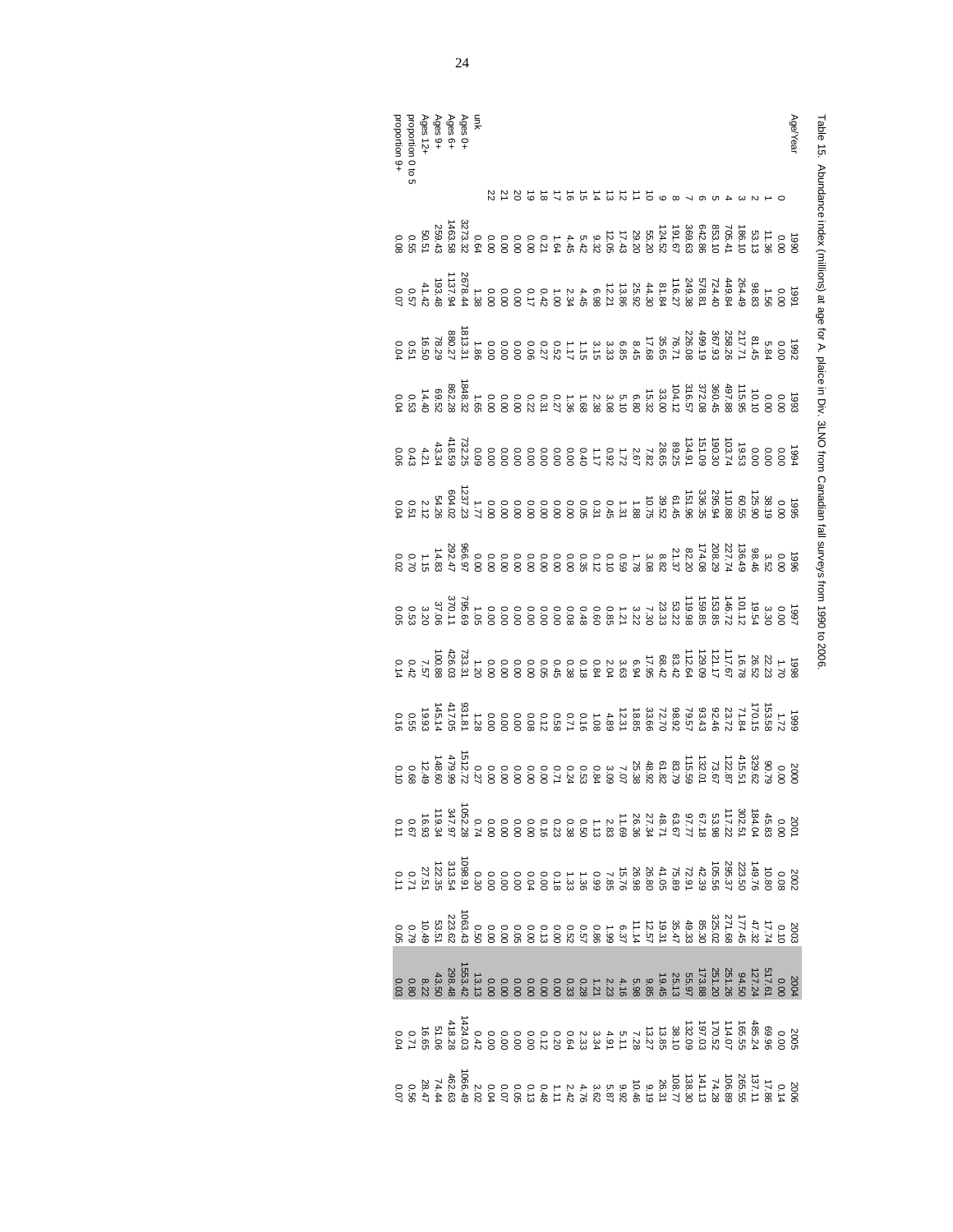|              |                | 3L          | 3N                                             |             | 30             | 3LNO  |
|--------------|----------------|-------------|------------------------------------------------|-------------|----------------|-------|
|              | OT             | Gillnet     | ОT                                             | OT          | Gillnet        | Total |
| Jan          |                |             | 21                                             |             | $\overline{2}$ | 23    |
| Feb          |                |             | 16                                             |             |                | 16    |
| Mar          |                |             | 54                                             |             |                | 54    |
| Apr          |                |             | 159                                            | 92          |                | 251   |
| May          | 61             |             | 174                                            | 96          |                | 331   |
| Jun          | $\overline{7}$ |             | 159                                            | 21          | 1              | 188   |
| Jul          |                |             |                                                |             |                |       |
| Augl         |                | 13          |                                                | 13          |                | 26    |
| Sep          |                | 17          | 64                                             | 74          |                | 155   |
| Oct          |                |             | 145                                            | 18          |                | 163   |
| Nov          | $\overline{2}$ |             | 133                                            | 41          |                | 176   |
| Dec          |                |             | 80                                             | 1           |                | 81    |
| <b>Total</b> | 70             | 30          | 1005                                           | 356         | 3              | 1464  |
|              |                |             |                                                |             |                |       |
| Summaries:   |                | $GN = 33$   |                                                | $3L = 100$  |                |       |
|              |                | $OT = 1431$ |                                                | $3N = 1005$ |                |       |
|              |                |             |                                                | $30 = 359$  |                |       |
|              |                |             |                                                |             |                |       |
|              |                |             | By-catch in directed yellowtail fishery = 1425 |             |                |       |

By-catch in directed G.halibut fishery = 33 By-catch in other directed fisheries = 6

Table 16. Canadian catches of A. plaice by Division, month and gear during 2005.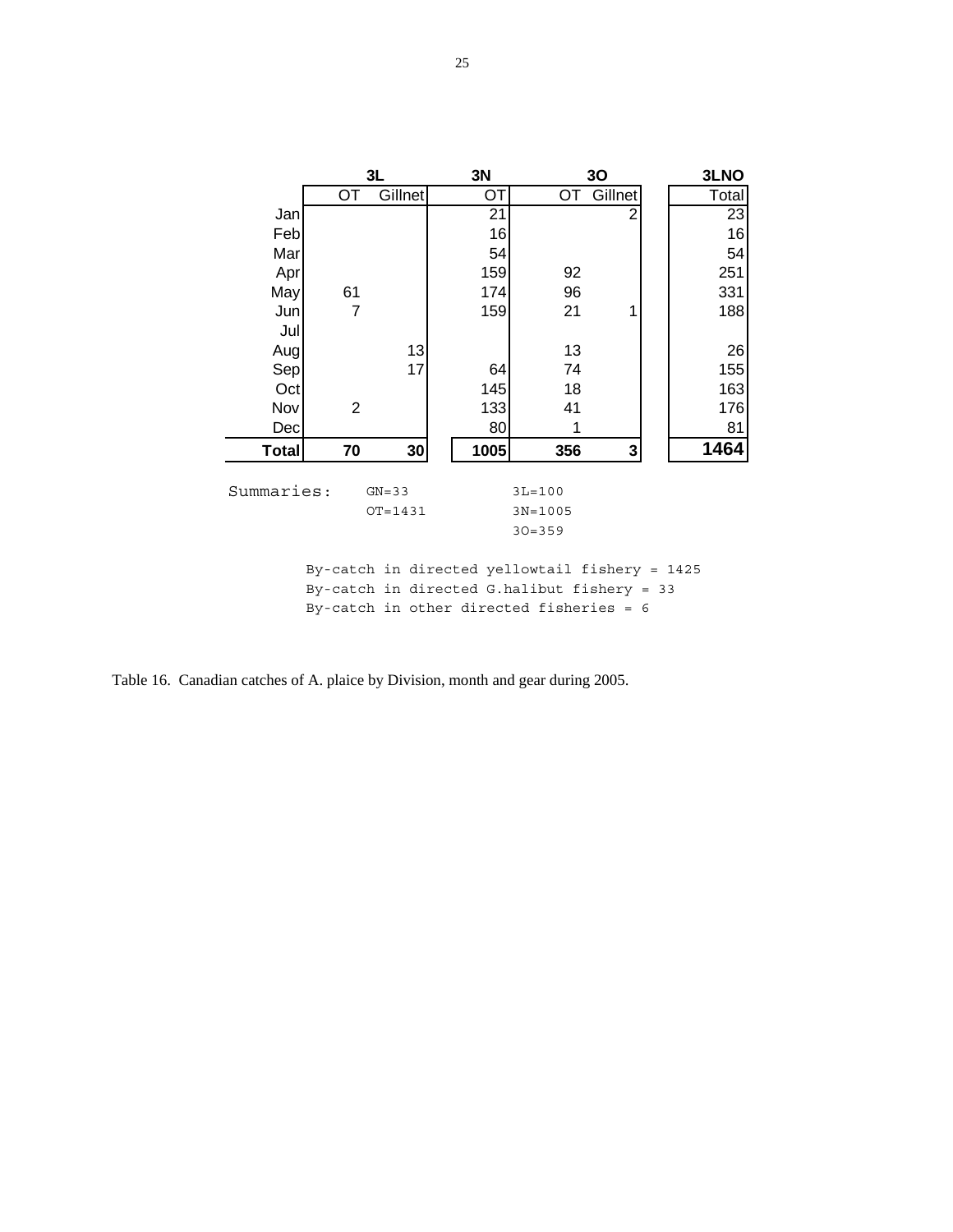

Table 17. Canadian catches of A. plaice by Division, month and gear during 2006.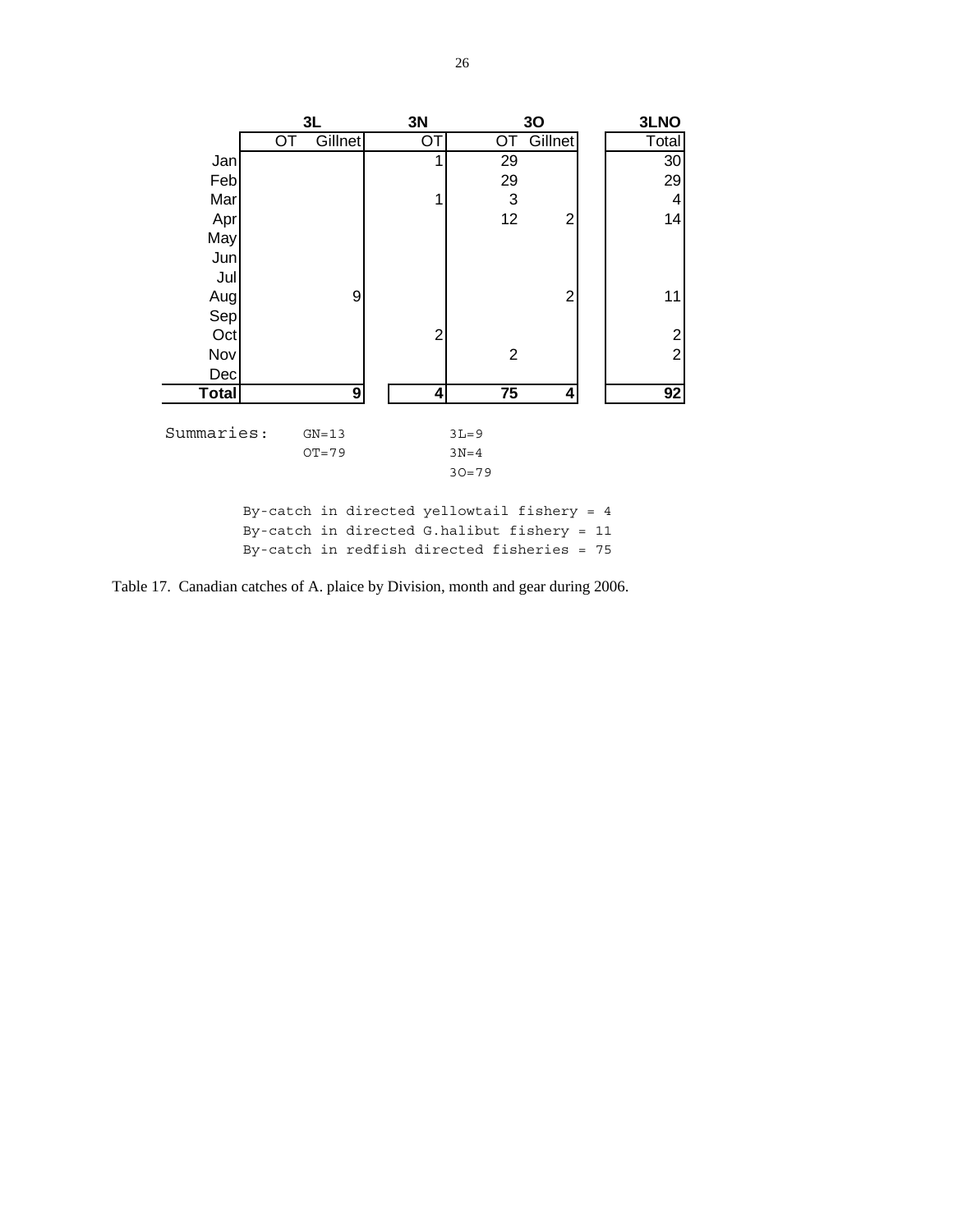Table 18. Catch at age (000 of fish) and mean length (cm) and weights (kg) at age from the Canadian catch of A. plaice in Div. 3LNO in 2005. S.O.P. is catch numbers x mean weights. An asterisk indicates catch of less than 500 fish.

|                |          |      |                |       |        | 2005     |           | 3LNO                |
|----------------|----------|------|----------------|-------|--------|----------|-----------|---------------------|
| Age            | 3L       | 3N   | 30             | Total | Pctg   | Mean len |           | Mean wgt S.O.P. (t) |
| 4              |          |      | $^\star$       | 0.2   | 0.01   | 30.5     | 0.241     | 0.0                 |
| 5              | 3        | 9    | 5              | 17    | 0.90   | 32.5     | 0.308     | 5.2                 |
| 6              | 12       | 97   | 27             | 136   | 7.19   | 34.7     | 0.379     | 51.5                |
| $\overline{7}$ | 23       | 299  | 121            | 444   | 23.49  | 37.2     | 0.478     | 212.2               |
| 8              | 30       | 213  | 97             | 340   | 17.99  | 39.5     | 0.580     | 197.2               |
| 9              | 26       | 173  | 90             | 289   | 15.29  | 41.4     | 0.686     | 198.3               |
| 10             | 23       | 110  | 78             | 211   | 11.16  | 43.7     | 0.829     | 174.9               |
| 11             | 23       | 92   | 61             | 177   | 9.36   | 45.7     | 0.950     | 168.2               |
| 12             | 5        | 69   | 28             | 102   | 5.40   | 48.9     | 1.197     | 122.1               |
| 13             | 2        | 44   | 15             | 62    | 3.28   | 52.0     | 1.462     | 90.6                |
| 14             | 3        | 34   | 9              | 47    | 2.49   | 52.7     | 1.552     | 72.9                |
| 15             | *        | 25   | 10             | 35    | 1.85   | 54.7     | 1.750     | 61.3                |
| 16             | $^\star$ | 13   | 3              | 16    | 0.85   | 58.9     | 2.196     | 35.1                |
| 17             |          | 4    | 1              | 6     | 0.32   | 59.5     | 2.259     | 13.6                |
| 18             |          | 5    | $\overline{2}$ | 7     | 0.37   | 57.5     | 2.047     | 14.3                |
| 19             |          | 1    |                | 1     | 0.05   | 60.6     | 2.385     | 2.4                 |
| 20             |          | ¥    |                | 0.1   | 0.01   | 68.5     | 3.549     | 0.4                 |
| Total          | 150      | 1188 | 547            | 1890  | 100.00 |          |           | 1420                |
|                |          |      |                |       |        |          | $catch =$ | 1464                |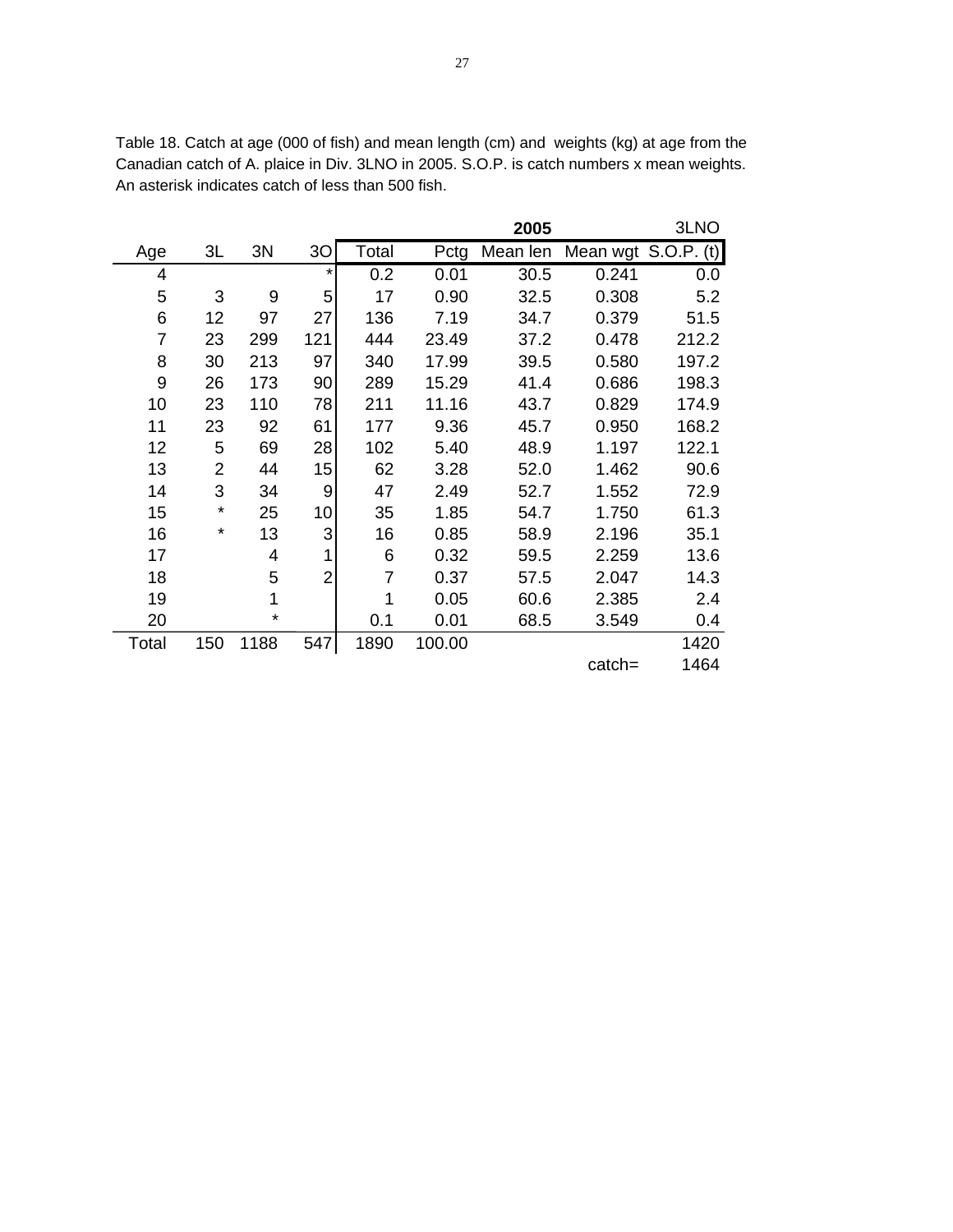|       |    |    |                |                |        | 2006 |                                   | 3LNO |
|-------|----|----|----------------|----------------|--------|------|-----------------------------------|------|
| Age   | 3L | 3N | 3 <sub>O</sub> | Total          |        |      | Pctg Mean len Mean wgt S.O.P. (t) |      |
| 4     |    |    |                |                |        |      |                                   |      |
| 5     |    |    |                | 1.5            | 0.95   | 28.3 | 0.190                             | 0.3  |
| 6     |    |    |                | 11             | 6.94   | 30.1 | 0.234                             | 2.6  |
| 7     |    |    |                | 34             | 21.46  | 33.6 | 0.341                             | 11.6 |
| 8     |    |    |                | 28             | 17.68  | 37.9 | 0.512                             | 14.3 |
| 9     |    |    |                | 25             | 15.78  | 40.3 | 0.623                             | 15.6 |
| 10    |    |    |                | 22             | 13.89  | 41.5 | 0.694                             | 15.3 |
| 11    |    |    |                | 17             | 10.73  | 44.6 | 0.872                             | 14.8 |
| 12    |    |    |                | $\overline{7}$ | 4.42   | 46.5 | 1.020                             | 7.1  |
| 13    |    |    |                | 4              | 2.53   | 47.8 | 1.119                             | 4.5  |
| 14    |    |    |                | 3              | 1.89   | 51.6 | 1.471                             | 4.4  |
| 15    |    |    |                | 4              | 2.53   | 51.9 | 1.493                             | 6.0  |
| 16    |    |    |                | 1.0            | 0.63   | 57.7 | 2.080                             | 2.1  |
| 17    |    |    |                | 0.3            | 0.19   | 54.0 | 1.613                             | 0.5  |
| 18    |    |    |                | 0.6            | 0.38   | 50.9 | 1.342                             | 0.8  |
| 19    |    |    |                |                |        |      |                                   |      |
| Total |    |    |                | 158            | 100.00 |      |                                   | 99.8 |
|       |    |    |                |                |        |      | $catch =$                         | 92   |

Table 19. Catch at age (000 of fish) and mean length (cm) and weights (kg) at age from the Canadian catch of A. plaice in Div. 3LNO in 2006. S.O.P. is catch numbers x mean weights. An asterisk indicates catch of less than 500 fish.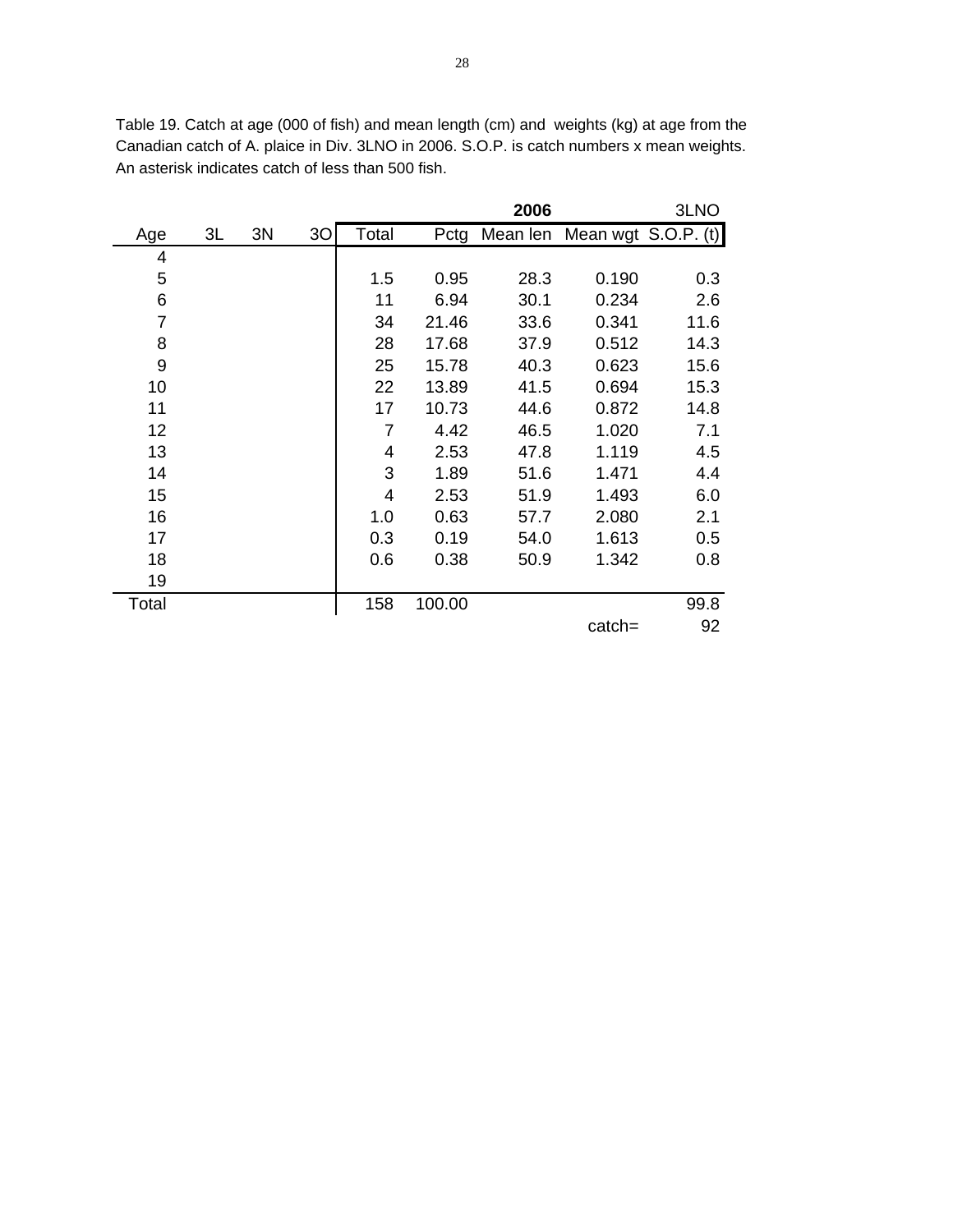|            |                        |       |        |      |                   |       |        |     |                        | 2005  |        |     |                        |                             |        |     |    |    |                                        |       |
|------------|------------------------|-------|--------|------|-------------------|-------|--------|-----|------------------------|-------|--------|-----|------------------------|-----------------------------|--------|-----|----|----|----------------------------------------|-------|
|            | Russia                 |       |        |      | Spain             |       |        |     | Canada                 |       |        |     |                        | Overall (LF data available) |        |     |    |    | Portugal Estonia Lithuania France (SP) | Japan |
|            | 3LNO Mean len Mean wgt |       | S.O.P. | 3LNO | Mean len Mean wgt |       | S.O.P. |     | 3LNO Mean len Mean wgt |       | S.O.P. |     | 3LNO Mean len Mean wgt |                             | S.O.P. |     |    |    |                                        |       |
|            | 0.0                    | 0.000 |        |      | 0.0               | 0.000 |        |     |                        |       |        |     | 0.0                    | 0.000                       |        |     |    |    |                                        |       |
|            | 0.0                    | 0.000 |        |      | 17.4              | 0.038 |        |     |                        |       |        |     | 17.4                   | 0.038                       |        |     |    |    |                                        |       |
|            | 14.5                   | 0.020 |        | 13   | 18.4              | 0.045 |        |     |                        |       |        | 13  | 18.4                   | 0.045                       |        |     |    |    |                                        |       |
|            | 23.4                   | 0.100 |        | 11   | 19.5              | 0.055 |        |     | 30.5                   | 0.241 |        | 11  | 19.9                   | 0.058                       |        |     |    |    |                                        |       |
|            | 27.3                   | 0.166 |        | 26   | 25.0              | 0.124 |        | 17  | 32.5                   | 0.308 |        | 44  | 28.6                   | 0.195                       |        |     |    |    |                                        |       |
|            | 30.0                   | 0.229 |        | 79   | 32.2              | 0.290 | 23     | 136 | 34.7                   | 0.379 | 52     | 219 | 33.9                   | 0.344                       |        |     |    |    |                                        |       |
|            | 33.5                   | 0.328 |        | 307  | 36.5              | 0.439 | 134    | 444 | 37.2                   | 0.478 | 212    | 758 | 37.1                   | 0.461                       | 349    |     |    |    |                                        |       |
|            | 36.2                   | 0.425 |        | 295  | 39.0              | 0.545 | 161    | 340 | 39.5                   | 0.580 | 197    | 639 | 39.4                   | 0.563                       | 360    |     |    |    |                                        |       |
|            | 38.4                   | 0.519 |        | 298  | 40.5              | 0.619 | 185    | 289 | 41.4                   | 0.686 | 198    | 591 | 41.1                   | 0.651                       | 385    |     |    |    |                                        |       |
|            | 41.6                   | 0.674 |        | 225  | 42.4              | 0.719 | 162    | 211 | 43.7                   | 0.829 | 175    | 440 | 43.3                   | 0.771                       | 339    |     |    |    |                                        |       |
|            | 44.4                   | 0.839 |        | 226  | 44.9              | 0.873 | 198    | 177 | 45.7                   | 0.950 | 168    | 407 | 45.4                   | 0.906                       | 369    |     |    |    |                                        |       |
| 12         | 46.6                   | 0.986 |        | 155  | 47.6              | 1.059 | 164    | 102 | 48.9                   | 1.197 | 122    | 259 | 48.3                   | 1.113                       | 289    |     |    |    |                                        |       |
| 13         | 48.3                   | 1.111 |        | 134  | 51.3              | 1.353 | 182    | 62  | 52.0                   | 1.462 | 91     | 197 | 51.6                   | 1.386                       | 273    |     |    |    |                                        |       |
| 14         | 55.7                   | 1.785 |        | 88   | 54.2              | 1.632 | 143    | 47  | 52.7                   | 1.552 | 73     | 135 | 53.9                   | 1.604                       | 217    |     |    |    |                                        |       |
| 15         | 58.1                   | 2.057 |        | 67   | 58.0              | 2.042 | 137    | 35  | 54.7                   | 1.750 | 61     | 102 | 57.1                   | 1.942                       | 199    |     |    |    |                                        |       |
| 16         | 58.4                   | 2.087 |        |      | 61.8              | 2.522 | 34     | 16  | 58.9                   | 2.196 | 35     | 30  | 60.5                   | 2.345                       |        |     |    |    |                                        |       |
|            | 64.0                   | 2.832 |        |      | 62.9              | 2.671 | 21     |     | 59.5                   | 2.259 | 14     | 14  | 61.6                   | 2.497                       |        |     |    |    |                                        |       |
| 18         | 64.5                   | 2.907 |        |      | 64.5              | 2.907 |        |     | 57.5                   | 2.047 |        |     | 59.4                   | 2.213                       |        |     |    |    |                                        |       |
| 19         | 0.0                    | 0.000 |        |      | 0.0               | 0.000 |        |     | 60.6                   | 2.385 |        |     | 60.8                   | 2.385                       |        |     |    |    |                                        |       |
| <b>UNK</b> | 62.8                   | 2.655 |        |      | 68.7              | 3.580 |        |     | 68.5                   | 3.549 |        |     | 68.6                   | 3.559                       |        |     |    |    |                                        |       |
| Total SOP  |                        |       |        |      |                   |       |        |     |                        |       |        |     |                        |                             |        |     |    |    |                                        |       |
| (t)        |                        |       |        |      |                   |       | 1568   |     |                        |       | 1420   |     |                        |                             | 3007   |     |    |    |                                        |       |
| catch      |                        |       |        |      |                   |       |        |     |                        |       |        |     |                        |                             |        | 886 | 34 | 14 | 12                                     | 28    |

Table 20. Catch at age for all fleets Div. 3LNO American plaice for 2005. Note that total catch adjusted for catch with no length frequencies.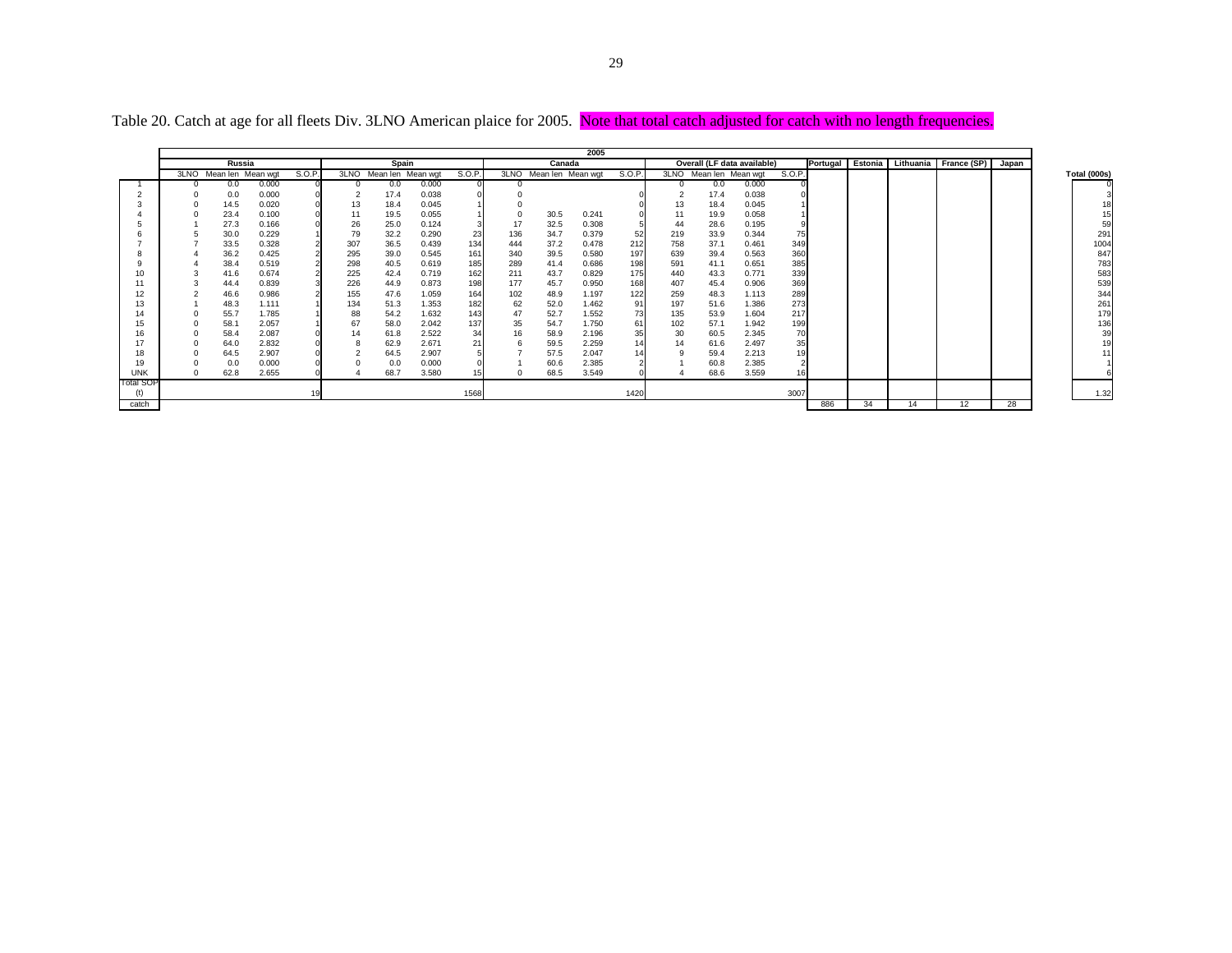|            | Russia                 |       |        |          | Spain                  |       |       |     | Portugal               |       | 2006   |    | Canada                 |       |        |               |      | Overall (LF data available) |        |    | Estonia Lithuania | Japan |              |
|------------|------------------------|-------|--------|----------|------------------------|-------|-------|-----|------------------------|-------|--------|----|------------------------|-------|--------|---------------|------|-----------------------------|--------|----|-------------------|-------|--------------|
|            | 3LNO Mean len Mean wgt |       | S.O.P. |          | 3LNO Mean len Mean wgt |       | S.O.P |     | 3LNO Mean len Mean wgt |       | S.O.P. |    | 3LNO Mean len Mean wot |       | S.O.P. | 3LNO Mean len |      | Mean wgt                    | S.O.P. |    |                   |       | Total (000s) |
|            | 0.0                    | 0.000 |        | $\Omega$ | 0.0                    | 0.000 |       |     | 0.0                    | 0.000 |        |    |                        |       |        |               | 0.0  | 0.000                       |        |    |                   |       |              |
|            | 16.9                   | 0.034 |        |          | 0.0                    | 0.000 |       |     | 15.5                   | 0.025 |        |    |                        |       |        |               | 15.5 | 0.025                       |        |    |                   |       |              |
|            | 19.5                   | 0.055 |        |          | 24.5                   | 0.116 |       | 12  | 21.4                   | 0.074 |        |    |                        |       |        | 12            | 21.5 | 0.075                       |        |    |                   |       |              |
|            | 21.4                   | 0.074 |        |          | 26.5                   | 0.150 |       | 14  | 23.9                   | 0.107 |        |    |                        |       |        | 15            | 24.2 | 0.111                       |        |    |                   |       |              |
|            | 24.4                   | 0.114 |        | 16       | 28.5                   | 0.192 |       | 55  | 26.9                   | 0.160 |        |    | 28.3                   | 0.190 |        | 74            | 27.3 | 0.166                       |        |    |                   |       |              |
|            | 28.3                   | 0.187 |        | 98       | 32.8                   | 0.308 | 30    | 108 | 30.3                   | 0.235 | 25     | 11 | 30.7                   | 0.234 |        | 222           | 31.4 | 0.266                       | 59     |    |                   |       |              |
|            | 32.8                   | 0.308 |        | 412      | 36.4                   | 0.435 | 179   | 167 | 34.9                   | 0.376 | 63     | 34 | 33.6                   | 0.341 |        | 618           | 35.9 | 0.413                       | 255    |    |                   |       |              |
|            | 35.7                   | 0.406 |        | 412      | 39.1                   | 0.549 | 226   | 98  | 38.1                   | 0.503 | 49     | 28 | 37.9                   | 0.512 |        | 542           | 38.8 | 0.538                       | 291    |    |                   |       |              |
|            | 37.5                   | 0.479 |        | 359      | 40.5                   | 0.618 | 222   | 67  | 39.8                   | 0.581 | 39     | 25 | 40.3                   | 0.623 |        | 455           | 40.4 | 0.612                       | 278    |    |                   |       |              |
|            | 40.1                   | 0.599 |        | 265      | 42.5                   | 0.725 | 192   | 55  | 42.8                   | 0.744 | 41     | 22 | 41.5                   | 0.694 |        | 344           | 42.5 | 0.725                       | 249    |    |                   |       |              |
|            | 42.5                   | 0.726 |        | 222      | 46.6                   | 0.983 | 218   | 61  | 48.0                   | 1.087 | 67     | 17 | 44.6                   | 0.872 |        | 302           | 46.7 | 0.996                       | 301    |    |                   |       |              |
|            | 46.6                   | 0.983 |        | 180      | 47.9                   | 1.080 | 195   | 56  | 48.8                   | 1.153 | 65     |    | 46.5                   | 1.020 |        | 245           | 48.1 | 1.095                       | 268    |    |                   |       |              |
|            | 46.8                   | 1.001 |        | 137      | 50.7                   | 1.307 | 180   | 63  | 51.1                   | 1.337 | 84     |    | 47.8                   | 1.119 |        | 204           | 50.8 | 1.312                       | 268    |    |                   |       |              |
|            | 49.2                   | 1.182 |        | 109      | 54.9                   | 1.697 | 185   | 38  | 53.5                   | 1.559 | 59     |    | 51.6                   | 1.471 |        | 150           | 54.5 | 1.658                       | 249    |    |                   |       |              |
|            | 53.8                   | 1.586 |        | 98       | 57.8                   | 2.012 | 197   | 21  | 55.8                   | 1.797 | 37     |    | 51.9                   | 1.493 |        | 122           | 57.3 | 1.959                       | 240    |    |                   |       |              |
|            | 50.5                   | 1.289 |        | 13       | 64.4                   | 2.896 | 38    |     | 62.5                   | 2.618 |        |    | 57.7                   | 2.080 |        | 15            | 64.0 | 2.827                       |        |    |                   |       |              |
|            | 0.0                    | 0.000 |        | 25       | 63.3                   | 2.729 |       |     | 64.5                   | 2.903 |        |    | 54.0                   | 1.613 |        | 28            | 63.3 | 2.733                       |        |    |                   |       |              |
|            | 0.0                    | 0.000 |        |          | 64.5                   | 2.907 |       |     | 64.5                   | 2.907 |        |    | 50.9                   | 1.342 |        |               | 63.6 | 2.779                       | 20     |    |                   |       |              |
|            | 0.0                    | 0.000 |        |          | 0.0                    | 0.000 |       |     | 0.0                    | 0.000 |        |    |                        |       |        |               | 0.0  | 0.000                       |        |    |                   |       |              |
| <b>UNK</b> | 54.5                   | 1.660 |        |          | 67.9                   | 3.448 |       |     | 55.5                   | 1.760 |        |    |                        |       |        |               | 67.6 | 3.389                       |        |    |                   |       |              |
| Total SOI  |                        |       |        |          |                        |       |       |     |                        |       |        |    |                        |       |        |               |      |                             |        |    |                   |       |              |
| (t)        |                        |       |        |          |                        |       | 1969  |     |                        |       | 548    |    |                        |       | 100    |               |      |                             | 2628   |    |                   |       |              |
| catch      |                        |       |        |          |                        |       |       |     |                        |       |        |    |                        |       |        |               |      |                             |        | 23 | 10 <sup>1</sup>   | 15    |              |

Table 21. Catch at age for all fleets Div. 3LNO American plaice for 2006. Note that total catch adjusted for catch with no length frequencies.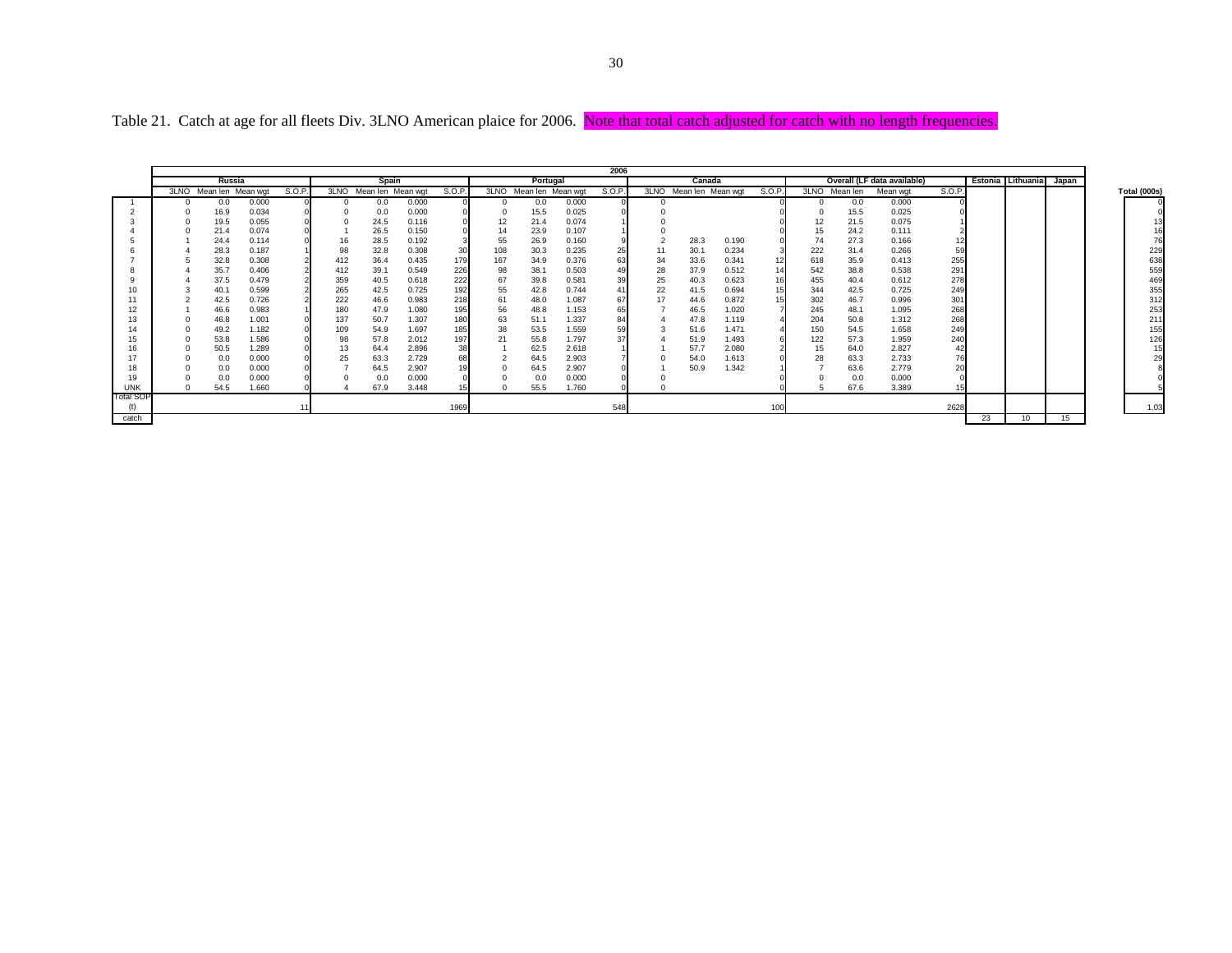Table 22. Numbers at age of American plaice from the Canadian spring RV survey (1985-2005) (a), Canadian fall RV survey (1990- 2003; 2005-6) and Spanish Div. 3NO survey from 1998-2006 (c).

a. Canadian spring survey

| Spring | 5       | 6       | 7       | 8       | 9       | 10      | 11     | 12     | 13     | 14     |
|--------|---------|---------|---------|---------|---------|---------|--------|--------|--------|--------|
|        |         |         |         |         |         |         |        |        |        |        |
| 1985.5 | 263.811 | 454.551 | 595.652 | 389.798 | 208.007 | 140.238 | 84.297 | 45.199 | 22.716 | 13.977 |
| 1986.5 | 256.002 | 561.361 | 577.156 | 307.058 | 193.651 | 98.117  | 45.955 | 34.378 | 21.735 | 8.903  |
| 1987.5 | 460.214 | 747.454 | 656.206 | 398.314 | 184.639 | 101.101 | 41.829 | 33.798 | 19.928 | 11.136 |
| 1988.5 | 368.612 | 616.621 | 543.875 | 314.972 | 217.849 | 85.292  | 48.628 | 32.575 | 18.745 | 11.969 |
| 1989.5 | 336.143 | 551.765 | 470.169 | 273.725 | 187.637 | 74.679  | 39.843 | 27.071 | 16.825 | 9.650  |
| 1990.5 | 618.749 | 377.901 | 371.001 | 200.264 | 130.479 | 77.524  | 32.385 | 21.463 | 14.428 | 8.809  |
| 1991.5 | 398.190 | 364.155 | 180.205 | 112.916 | 67.544  | 35.190  | 22.260 | 13.356 | 7.224  | 5.529  |
| 1992.5 | 110.276 | 190.141 | 150.915 | 63.403  | 34.120  | 17.503  | 9.447  | 5.402  | 3.343  | 1.767  |
| 1993.5 | 138.054 | 180.137 | 160.064 | 89.449  | 32.226  | 16.510  | 7.626  | 4.264  | 1.783  | 1.325  |
| 1994.5 | 99.220  | 106.040 | 85.372  | 43.270  | 19.992  | 5.397   | 3.952  | 1.396  | 1.241  | 0.996  |
| 1995.5 | 41.914  | 57.524  | 59.883  | 49.937  | 27.484  | 8.339   | 2.664  | 0.539  | 0.093  | 0.035  |
| 1996.5 | 133.678 | 130.513 | 97.122  | 39.511  | 16.189  | 4.502   | 1.942  | 2.233  | 0.518  | 0.250  |
| 1997.5 | 65.278  | 84.402  | 79.311  | 48.718  | 18.944  | 6.047   | 2.678  | 1.819  | 0.562  | 0.174  |
| 1998.5 | 69.797  | 69.196  | 76.743  | 79.391  | 47.909  | 19.560  | 9.928  | 3.281  | 1.624  | 0.445  |
| 1999.5 | 66.741  | 104.510 | 104.869 | 111.518 | 107.309 | 65.322  | 30.521 | 13.021 | 6.508  | 1.894  |
| 2000.5 | 34.977  | 67.015  | 78.009  | 64.565  | 59.164  | 47.188  | 27.929 | 9.536  | 4.042  | 0.900  |
| 2001.5 | 28.853  | 36.351  | 73.856  | 62.438  | 58.427  | 45.042  | 34.569 | 16.018 | 5.541  | 2.771  |
| 2002.5 | 56.503  | 41.334  | 51.938  | 53.824  | 38.253  | 24.420  | 20.028 | 12.561 | 4.006  | 2.010  |
| 2003.5 | 188.242 | 72.503  | 46.058  | 49.745  | 39.965  | 18.074  | 13.764 | 11.463 | 4.506  | 2.168  |
| 2004.5 | 96.532  | 161.935 | 51.282  | 29.336  | 19.920  | 15.555  | 9.207  | 8.200  | 4.490  | 2.707  |
| 2005.5 | 149.659 | 163.831 | 143.874 | 55.103  | 31.863  | 16.505  | 13.679 | 8.236  | 6.219  | 4.662  |

b. Canadian fall survey

| Fall   | 5       | 6       |         | 8       | 9       | 10     | 11     | 12     | 13     | 14    |
|--------|---------|---------|---------|---------|---------|--------|--------|--------|--------|-------|
| 1990.9 | 853.098 | 642.862 | 369.626 | 191.668 | 124.519 | 55.198 | 29.201 | 17.43  | 12.054 | 9.316 |
| 1991.9 | 724.397 | 578.812 | 249.38  | 116.271 | 81.837  | 44.303 | 25.916 | 13.857 | 12.207 | 6.977 |
| 1992.9 | 367.927 | 499.192 | 226.077 | 76.712  | 35.653  | 17.68  | 8.451  | 6.848  | 3.333  | 3.151 |
| 1993.9 | 360.452 | 372.076 | 316.567 | 104.116 | 33      | 15.316 | 6.798  | 5.095  | 3.077  | 2.383 |
| 1994.9 | 190.297 | 151.085 | 134.913 | 89.251  | 28.649  | 7.822  | 2.667  | 1.723  | 0.919  | 1.168 |
| 1995.9 | 278.383 | 322.484 | 123.253 | 55.26   | 26.66   | 7.981  | 1.619  | 1.211  | 0.452  | 0.307 |
| 1996.9 | 208.293 | 174.079 | 82.201  | 21.365  | 8.82    | 3.077  | 1.781  | 0.587  | 0.098  | 0.116 |
| 1997.9 | 153.853 | 159.848 | 119.979 | 53.224  | 23.331  | 7.304  | 3.217  | 1.208  | 0.849  | 0.595 |
| 1998.9 | 121.174 | 129.09  | 112.639 | 83.42   | 68.417  | 17.949 | 6.944  | 3.63   | 2.041  | 0.844 |
| 1999.9 | 92.461  | 93.426  | 79.565  | 98.916  | 72.701  | 33.661 | 18.853 | 12.311 | 4.889  | 1.076 |
| 2000.9 | 73.671  | 132.006 | 115.595 | 83.788  | 61.816  | 48.924 | 25.380 | 7.069  | 3.091  | 0.843 |
| 2001.9 | 53.977  | 67.182  | 97.770  | 63.670  | 48.712  | 27.344 | 26.360 | 11.691 | 2.834  | 1.128 |
| 2002.9 | 105.561 | 42.394  | 72.913  | 75.893  | 41.055  | 26,800 | 26.982 | 15.759 | 7.846  | 0.989 |
| 2003.9 | 325.025 | 85.303  | 49.333  | 35.469  | 19.314  | 12.574 | 11.135 | 6.373  | 1.987  | 0.857 |
| 2005.9 | 170.516 | 197.026 | 132.092 | 38.105  | 13.853  | 13.272 | 7.282  | 5.112  | 4.912  | 3.339 |
| 2006.9 | 74.278  | 141.128 | 138.301 | 108.766 | 26.315  | 9.192  | 10.458 | 9.922  | 5.866  | 3.616 |

c. Spanish Div. 3NO survey

| Age/Year | 5       | 6       |         | 8      | 9      | 10     | 11     | 12     | 13    | 14    |
|----------|---------|---------|---------|--------|--------|--------|--------|--------|-------|-------|
| 1998.5   | 8.582   | 14.252  | 29.988  | 48.494 | 33.834 | 13.683 | 5.388  | 1.968  | 0.950 | 1.028 |
| 1999.5   | 12.890  | 37.921  | 32.147  | 42.532 | 60.516 | 50.117 | 20.463 | 9.189  | 5.005 | 1.871 |
| 2000.5   | 10.996  | 19.645  | 49.713  | 39.491 | 51.904 | 46.981 | 29.088 | 13.556 | 6.375 | 0.973 |
| 2001.5   | 4.815   | 11.438  | 30.592  | 28.505 | 27.167 | 20.443 | 21.202 | 8.264  | 2.273 | 0.962 |
| 2002.5   | 38.405  | 11.404  | 10.045  | 18.840 | 14.277 | 8.863  | 10.671 | 7.449  | 1.841 | 1.030 |
| 2003.5   | 235.167 | 56.430  | 22.530  | 16.910 | 19.425 | 8.112  | 8.500  | 10.412 | 3.875 | 1.732 |
| 2004.5   | 76.802  | 204.706 | 47.136  | 12.832 | 11.172 | 11.953 | 6.443  | 7.897  | 4.393 | 3.803 |
| 2005.5   | 40.627  | 91.456  | 121.134 | 42.371 | 17.815 | 6.106  | 4.385  | 4.292  | 3.295 | 2.381 |
| 2006.5   | 55.020  | 82.792  | 99.311  | 41.064 | 23.227 | 7.521  | 4.912  | 3.994  | 2.835 | 2.207 |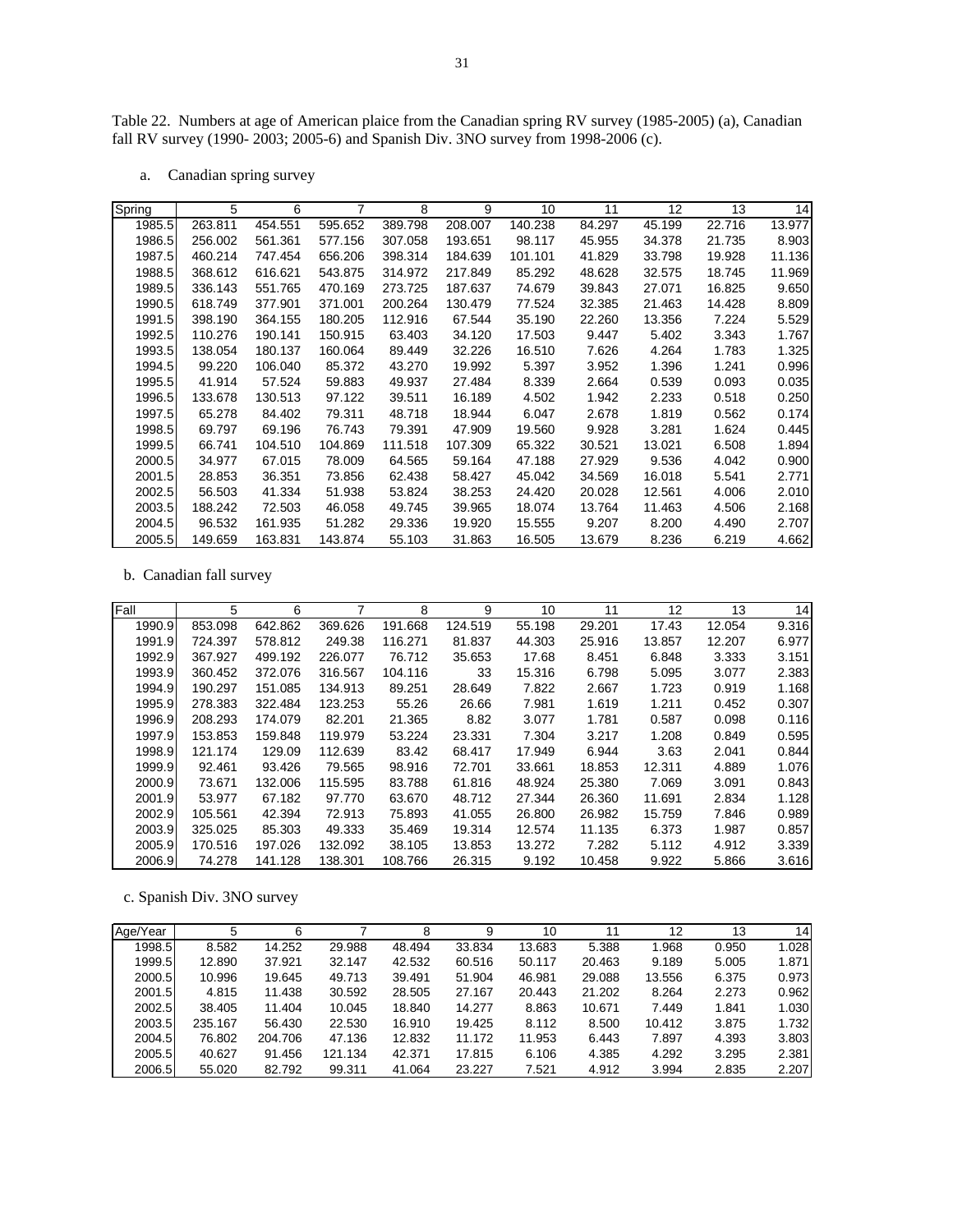Table 23. Catch at age used in the virtual population analyses. Age 15 is a plus group.

|                     | 5       |            | 7       |             | 9       | 10      | 11      | 12      |              | 14     |              |
|---------------------|---------|------------|---------|-------------|---------|---------|---------|---------|--------------|--------|--------------|
| catch to 60<br>1960 | 44.7    | 6<br>318.8 | 841.8   | 8<br>1365.9 | 1738.3  | 2280.0  | 2540.0  | 3473.6  | 13<br>2752.5 | 2564.7 | 15<br>4588.8 |
| 1961                | 28.1    | 200.4      | 531.2   | 1230.9      | 2463.9  | 3174.2  | 2467.1  | 2272.0  | 3894.1       | 2579.4 | 5102.7       |
| 1962                | 62.4    | 445.1      | 657.2   | 1096.1      | 1184.5  | 1669.1  | 2432.4  | 2697.6  | 2409.5       | 3276.8 | 5958.8       |
|                     |         |            |         |             |         |         |         |         |              |        |              |
| 1963                | 144.3   | 1029.7     | 1866.4  | 1434.1      | 1546.8  | 2237.6  | 3104.3  | 4174.8  | 3896.9       | 3851.9 | 5622.8       |
| 1964                | 268.6   | 1916.7     | 4997.5  | 3253.4      | 6174.5  | 8768.6  | 6960.2  | 6149.8  | 3245.9       | 3033.6 | 5552.8       |
| 1965                | 475.5   | 3157.0     | 7234.8  | 9305.9      | 7048.0  | 7562.9  | 5731.6  | 5790.8  | 5214.6       | 4333.2 | 6510.2       |
| 1966                | 1759.8  | 6271.7     | 10036.6 | 11132.5     | 9516.7  | 7266.3  | 7106.4  | 5667.6  | 5731.0       | 5009.8 | 8475.7       |
| 1967                | 433.9   | 3345.3     | 10834.8 | 7647.2      | 9504.5  | 13713.2 | 13672.7 | 14564.6 | 9495.5       | 6572.1 | 13247.8      |
| 1968                | 275.8   | 2342.3     | 4139.2  | 9785.9      | 11210.5 | 11631.0 | 7735.4  | 13842.2 | 8778.0       | 6339.2 | 8419.3       |
| 1969                | 690.3   | 2453.1     | 7875.0  | 14186.6     | 18181.9 | 12778.9 | 12735.3 | 10396.6 | 7053.8       | 5305.1 | 7666.2       |
| 1970                | 115.9   | 2172.2     | 2554.1  | 10006.8     | 13536.7 | 11286.1 | 11179.1 | 8248.5  | 5556.4       | 4661.3 | 9285.0       |
| 1971                | 1135.9  | 1749.6     | 8411.7  | 10457.6     | 15504.1 | 14164.8 | 10993.1 | 9026.5  | 5195.2       | 3720.6 | 7130.5       |
| 1972                | 578.2   | 2573.8     | 2367.8  | 7696.8      | 11301.7 | 12765.9 | 12718.0 | 10706.0 | 6783.8       | 4354.0 | 7033.1       |
| 1973                | 46.4    | 1079.1     | 6329.1  | 10518.1     | 13016.7 | 10042.3 | 9980.4  | 6762.3  | 6589.6       | 3733.8 | 7013.8       |
| 1974                | 354.0   | 5955.0     | 10475.0 | 10069.0     | 7768.0  | 9004.0  | 7086.0  | 4596.0  | 3809.0       | 2278.0 | 2164.0       |
| 1975                | 883.0   | 3128.0     | 7220.0  | 9433.0      | 9234.0  | 7903.0  | 5701.0  | 4732.0  | 3788.0       | 2617.0 | 2933.0       |
| 1976                | 837.0   | 3907.0     | 8781.0  | 19363.0     | 16597.0 | 12338.0 | 8323.0  | 5156.0  | 3024.0       | 2309.0 | 2241.0       |
| 1977                | 974.0   | 6723.0     | 8743.0  | 11730.0     | 13559.0 | 11157.0 | 6520.0  | 4257.0  | 2369.0       | 1493.0 | 1625.0       |
| 1978                | 1558.0  | 4467.0     | 9195.0  | 10397.0     | 12743.0 | 13881.0 | 9938.0  | 6823.0  | 3655.0       | 2239.0 | 2440.0       |
| 1979                | 1257.0  | 6551.0     | 13532.0 | 18747.0     | 14977.0 | 12506.0 | 8791.0  | 3775.0  | 1843.0       | 714.0  | 580.0        |
| 1980                | 263.0   | 2977.0     | 9531.0  | 12578.0     | 14111.0 | 14212.0 | 11288.0 | 8088.0  | 3732.0       | 1565.0 | 1022.0       |
| 1981                | 154.0   | 554.0      | 2248.0  | 4786.0      | 7921.0  | 11425.0 | 13565.0 | 11872.0 | 8693.0       | 5591.0 | 4697.0       |
| 1982                | 27.0    | 314.0      | 1814.0  | 4799.0      | 8946.0  | 12836.0 | 15801.0 | 14489.0 | 7942.0       | 4224.0 | 2943.0       |
| 1983                | 119.0   | 991.0      | 3053.0  | 5797.0      | 8343.0  | 7707.0  | 8493.0  | 7517.0  | 4588.0       | 2480.0 | 1771.0       |
| 1984                | 48.0    | 397.0      | 1516.0  | 3311.0      | 5853.0  | 9958.0  | 12887.0 | 8964.0  | 5072.0       | 2515.0 | 1602.0       |
| 1985                | 296.0   | 788.0      | 2362.0  | 5652.0      | 10694.0 | 15741.0 | 14528.0 | 9233.0  | 4108.0       | 1969.0 | 1792.0       |
| 1986                | 4407.0  | 9707.0     | 12556.0 | 12530.0     | 13372.0 | 13874.0 | 14246.0 | 10376.0 | 5947.0       | 2637.0 | 2155.0       |
| 1987                | 2237.0  | 4941.0     | 7691.0  | 10893.0     | 15867.0 | 17640.0 | 11404.0 | 6986.0  | 3076.0       | 1303.0 | 1046.0       |
| 1988                | 2908.0  | 3213.0     | 4853.0  | 7269.0      | 10123.0 | 10325.0 | 9260.0  | 6040.0  | 2692.0       | 1156.0 | 962.0        |
| 1989                | 12745.0 | 11553.0    | 11432.0 | 9652.0      | 14180.0 | 12387.0 | 8405.0  | 4972.0  | 2029.0       | 1027.0 | 715.0        |
| 1990                | 15134.0 | 7694.0     | 4489.0  | 4604.0      | 8666.0  | 8666.0  | 6452.0  | 3633.0  | 1702.0       | 945.0  | 548.0        |
| 1991                | 6103.0  | 12152.0    | 7846.0  | 9331.0      | 7856.0  | 6589.0  | 4394.0  | 2294.0  | 811.0        | 364.0  | 484.0        |
| 1992                | 148.0   | 1023.0     | 2591.0  | 3395.0      | 3618.0  | 2154.0  | 1507.0  | 875.0   | 576.0        | 513.0  | 579.0        |
| 1993                | 1172.4  | 3712.9     | 8820.9  | 11590.5     | 5720.0  | 3376.9  | 1853.1  | 1002.5  | 526.9        | 354.7  | 526.8        |
| 1994                | 4316.3  | 3837.1     | 5426.1  | 4459.7      | 2777.0  | 736.9   | 475.6   | 162.8   | 120.9        | 54.7   | 27.7         |
| 1995                | 99.2    | 313.9      | 453.2   | 333.0       | 203.3   | 65.5    | 13.6    | 4.1     | 0.1          | 0.1    | 0.4          |
| 1996                | 180.9   | 742.8      | 975.0   | 452.7       | 211.1   | 51.9    | 10.4    | 8.1     | 2.3          | 1.0    | 1.3          |
| 1997                | 19.4    | 134.9      | 543.7   | 719.4       | 409.4   | 149.3   | 93.5    | 56.8    | 26.2         | 1.4    | 1.4          |
| 1998                | 10.6    | 54.8       | 272.7   | 767.1       | 804.9   | 455.5   | 278.5   | 117.3   | 69.0         | 49.2   | 18.3         |
| 1999                | 26.0    | 174.5      | 268.4   | 579.2       | 1029.9  | 1079.4  | 627.4   | 278.1   | 125.6        | 39.6   | 38.3         |
| 2000                | 15.2    | 226.3      | 726.8   | 915.1       | 1442.7  | 1532.7  | 979.1   | 429.1   | 195.2        | 43.9   | 116.6        |
| 2001                | 111.0   | 331.5      | 1139.1  | 1413.3      | 1583.8  | 1595.5  | 1403.9  | 665.1   | 232.4        | 86.1   | 109.1        |
| 2002                | 312.2   | 308.3      | 609.9   | 1488.3      | 1431.7  | 1082.1  | 1059.3  | 605.2   | 203.5        | 62.4   | 60.6         |
| 2003                | 1212.4  |            |         | 1707.9      |         |         | 999.9   | 879.7   |              |        |              |
|                     |         | 983.0      | 1104.7  |             | 1993.6  | 1201.8  |         |         | 358.2        | 156.5  | 131.8        |
| 2004                | 346.2   | 1898.8     | 1215.9  | 967.5       | 1086.1  | 1013.6  | 739.9   | 591.1   | 320.1        | 201.4  | 124.4        |
| 2005                | 58.9    | 290.5      | 1004.2  | 847.3       | 782.7   | 582.7   | 539.0   | 343.7   | 261.3        | 178.9  | 206.4        |
| 2006                | 76.1    | 228.7      | 638.0   | 559.2       | 469.5   | 354.8   | 312.1   | 252.9   | 211.0        | 154.7  | 177.8        |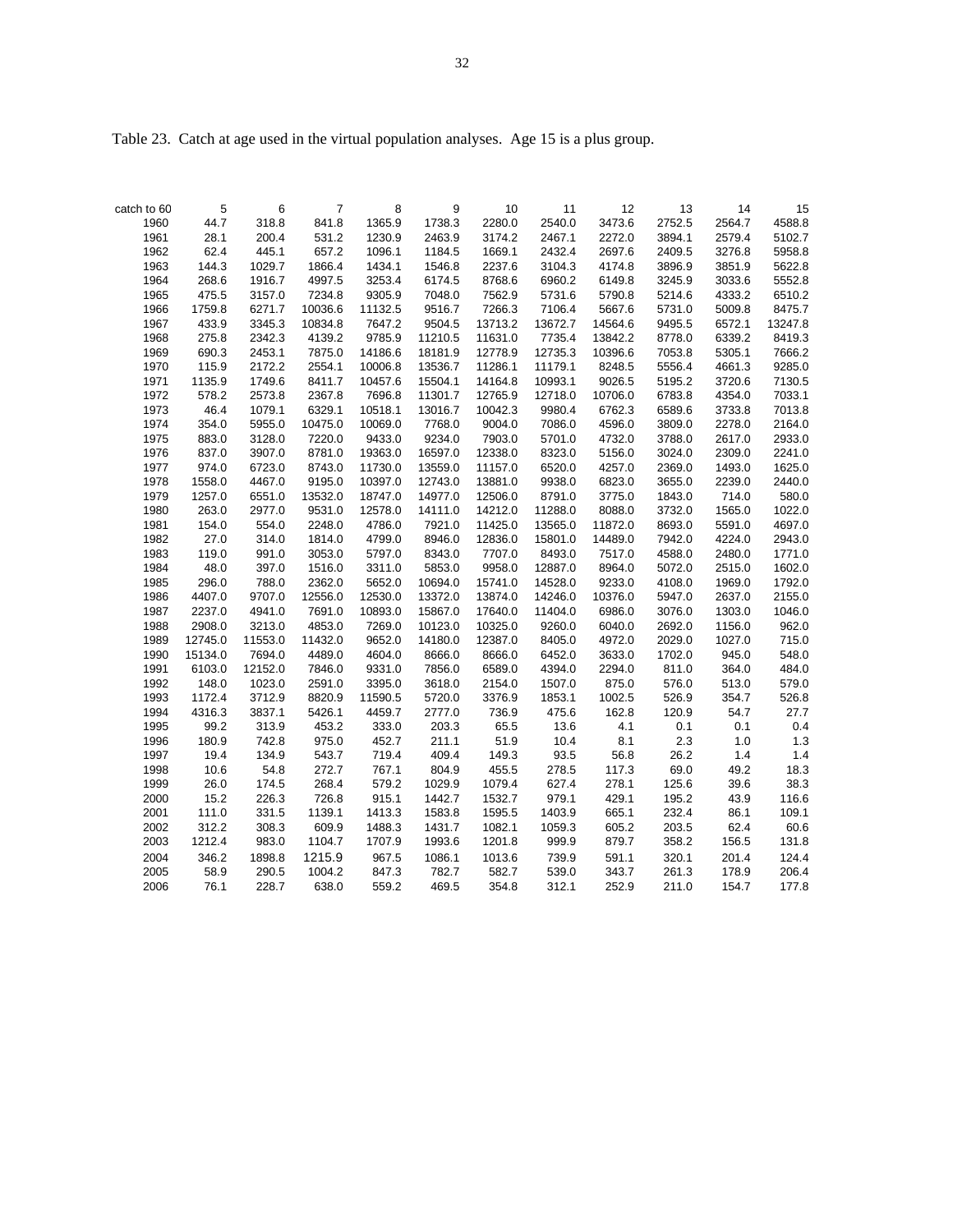| mid year | $\sqrt{5}$ | $\,6\,$ | $\overline{7}$ | 8     | $\boldsymbol{9}$ | 10    | 11    | 12    | 13    | $14.15+$ |       |
|----------|------------|---------|----------------|-------|------------------|-------|-------|-------|-------|----------|-------|
| 1960     | 0.209      | 0.193   | 0.274          | 0.363 | 0.487            | 0.594 | 0.695 | 0.857 | 0.903 | 1.193    | 1.340 |
| 1961     | 0.209      | 0.187   | 0.279          | 0.373 | 0.493            | 0.596 | 0.741 | 0.865 | 0.888 | 1.199    | 1.360 |
| 1962     | 0.209      | 0.177   | 0.276          | 0.38  | 0.522            | 0.611 | 0.738 | 0.885 | 0.905 | 1.206    | 1.369 |
| 1963     | 0.209      | 0.227   | 0.297          | 0.384 | 0.525            | 0.621 | 0.731 | 0.845 | 0.867 | 1.152    | 1.528 |
| 1964     | 0.209      | 0.285   | 0.378          | 0.491 | 0.547            | 0.639 | 0.76  | 0.851 | 0.92  | 1.208    | 1.586 |
| 1965     | 0.209      | 0.289   | 0.365          | 0.498 | 0.625            | 0.703 | 0.827 | 0.869 | 0.932 | 1.258    | 1.669 |
| 1966     | 0.209      | 0.277   | 0.369          | 0.499 | 0.64             | 0.788 | 0.976 | 0.988 | 0.984 | 1.287    | 1.658 |
| 1967     | 0.209      | 0.287   | 0.383          | 0.469 | 0.61             | 0.788 | 0.847 | 1.03  | 1.064 | 1.369    | 1.898 |
| 1968     | 0.209      | 0.276   | 0.348          | 0.45  | 0.602            | 0.697 | 0.851 | 0.991 | 1.075 | 1.397    | 1.898 |
| 1969     | 0.209      | 0.29    | 0.332          | 0.412 | 0.564            | 0.67  | 0.785 | 0.982 | 1.05  | 1.401    | 1.886 |
| 1970     | 0.209      | 0.275   | 0.33           | 0.397 | 0.536            | 0.68  | 0.795 | 0.841 | 1.043 | 1.166    | 1.596 |
| 1971     | 0.209      | 0.259   | 0.331          | 0.404 | 0.494            | 0.612 | 0.772 | 0.909 | 1.034 | 1.132    | 1.572 |
| 1972     | 0.209      | 0.278   | 0.372          | 0.484 | 0.527            | 0.629 | 0.753 | 0.867 | 0.935 | 1.175    | 1.647 |
| 1973     | 0.209      | 0.244   | 0.292          | 0.38  | 0.519            | 0.629 | 0.816 | 1.041 | 1.243 | 1.334    | 1.828 |
| 1974     | 0.210      | 0.252   | 0.339          | 0.416 | 0.568            | 0.694 | 0.917 | 1.108 | 1.36  | 1.567    | 2.178 |
| 1975     | 0.213      | 0.254   | 0.348          | 0.417 | 0.564            | 0.692 | 0.896 | 1.077 | 1.318 | 1.523    | 2.108 |
| 1976     | 0.207      | 0.261   | 0.346          | 0.414 | 0.557            | 0.66  | 0.829 | 1.017 | 1.142 | 1.347    | 1.859 |
| 1977     | 0.209      | 0.264   | 0.357          | 0.43  | 0.614            | 0.672 | 0.878 | 1.018 | 1.231 | 1.415    | 1.976 |
| 1978     | 0.195      | 0.26    | 0.353          | 0.412 | 0.512            | 0.614 | 0.768 | 0.917 | 1.184 | 1.38     | 1.869 |
| 1979     | 0.209      | 0.322   | 0.374          | 0.453 | 0.551            | 0.609 | 0.702 | 0.934 | 1.228 | 1.688    | 2.048 |
| 1980     | 0.209      | 0.328   | 0.408          | 0.482 | 0.541            | 0.57  | 0.65  | 0.739 | 0.982 | 1.355    | 1.830 |
| 1981     | 0.209      | 0.379   | 0.406          | 0.453 | 0.487            | 0.536 | 0.551 | 0.676 | 0.792 | 1.005    | 1.543 |
| 1982     | 0.256      | 0.298   | 0.36           | 0.427 | 0.485            | 0.533 | 0.596 | 0.739 | 0.976 | 1.275    | 1.776 |
| 1983     | 0.298      | 0.382   | 0.473          | 0.555 | 0.658            | 0.698 | 0.697 | 0.756 | 0.959 | 1.22     | 1.768 |
| 1984     | 0.270      | 0.314   | 0.382          | 0.46  | 0.551            | 0.563 | 0.654 | 0.852 | 1.128 | 1.444    | 2.198 |
| 1985     | 0.212      | 0.329   | 0.43           | 0.473 | 0.549            | 0.655 | 0.82  | 1.102 | 1.472 | 1.898    | 2.554 |
| 1986     | 0.122      | 0.194   | 0.277          | 0.411 | 0.548            | 0.666 | 0.776 | 0.989 | 1.296 | 1.674    | 2.284 |
| 1987     | 0.230      | 0.293   | 0.398          | 0.439 | 0.497            | 0.655 | 0.843 | 1.103 | 1.395 | 1.735    | 2.429 |
| 1988     | 0.170      | 0.254   | 0.343          | 0.446 | 0.489            | 0.601 | 0.774 | 1.034 | 1.369 | 1.745    | 2.451 |
| 1989     | 0.101      | 0.186   | 0.261          | 0.388 | 0.488            | 0.608 | 0.806 | 1.068 | 1.446 | 1.805    | 2.455 |
| 1990     | 0.149      | 0.246   | 0.345          | 0.445 | 0.554            | 0.704 | 0.913 | 1.205 | 1.624 | 1.992    | 2.327 |
| 1991     | 0.200      | 0.31    | 0.418          | 0.483 | 0.608            | 0.788 | 1.014 | 1.334 | 1.812 | 2.177    | 2.484 |
| 1992     | 0.231      | 0.284   | 0.352          | 0.413 | 0.548            | 0.732 | 0.941 | 1.184 | 1.494 | 1.8      | 2.488 |
| 1993     | 0.114      | 0.225   | 0.275          | 0.365 | 0.496            | 0.589 | 0.729 | 0.912 | 1.227 | 1.438    | 2.240 |
| 1994     | 0.119      | 0.193   | 0.266          | 0.374 | 0.533            | 0.757 | 0.897 | 1.127 | 1.484 | 1.701    | 2.232 |
| 1995     | 0.179      | 0.237   | 0.330          | 0.438 | 0.709            | 1.034 | 1.605 | 1.676 | 1.53  | 2.304    | 1.855 |
| 1996     | 0.148      | 0.210   | 0.296          | 0.451 | 0.657            | 0.918 | 1.083 | 1.323 | 1.576 | 2.907    | 2.402 |
| 1997     | 0.164      | 0.242   | 0.336          | 0.486 | 0.652            | 0.844 | 0.990 | 1.302 | 1.771 | 2.349    | 2.349 |
| 1998     | 0.169      | 0.167   | 0.269          | 0.365 | 0.504            | 0.615 | 0.770 | 0.980 | 1.220 | 1.694    | 1.727 |
| 1999     | 0.191      | 0.264   | 0.308          | 0.371 | 0.463            | 0.607 | 0.736 | 0.961 | 1.155 | 1.507    | 1.932 |
| 2000     | 0.166      | 0.296   | 0.371          | 0.420 | 0.533            | 0.691 | 0.845 | 1.090 | 1.370 | 1.593    | 2.047 |
| 2001     | 0.223      | 0.321   | 0.401          | 0.489 | 0.520            | 0.640 | 0.815 | 1.028 | 1.242 | 1.413    | 2.010 |
| 2002     | 0.225      | 0.322   | 0.395          | 0.472 | 0.531            | 0.650 | 0.816 | 1.085 | 1.237 | 1.588    | 2.149 |
| 2003     | 0.242      | 0.332   | 0.422          | 0.498 | 0.621            | 0.763 | 0.889 | 1.090 | 1.329 | 1.600    | 2.233 |
| 2004     | 0.221      | 0.324   | 0.420          | 0.518 | 0.652            | 0.810 | 0.920 | 1.073 | 1.330 | 1.772    | 2.444 |
|          | 0.195      | 0.344   |                |       |                  |       |       |       |       |          |       |
| 2005     |            |         | 0.461          | 0.563 | 0.651            | 0.771 | 0.906 | 1.113 | 1.386 | 1.604    | 2.087 |
| 2006     | 0.166      | 0.266   | 0.413          | 0.538 | 0.612            | 0.725 | 0.996 | 1.095 | 1.312 | 1.658    | 2.194 |

Table 24. Commercial weight-at-age for Div. 3LNO American plaice (Jan. 1).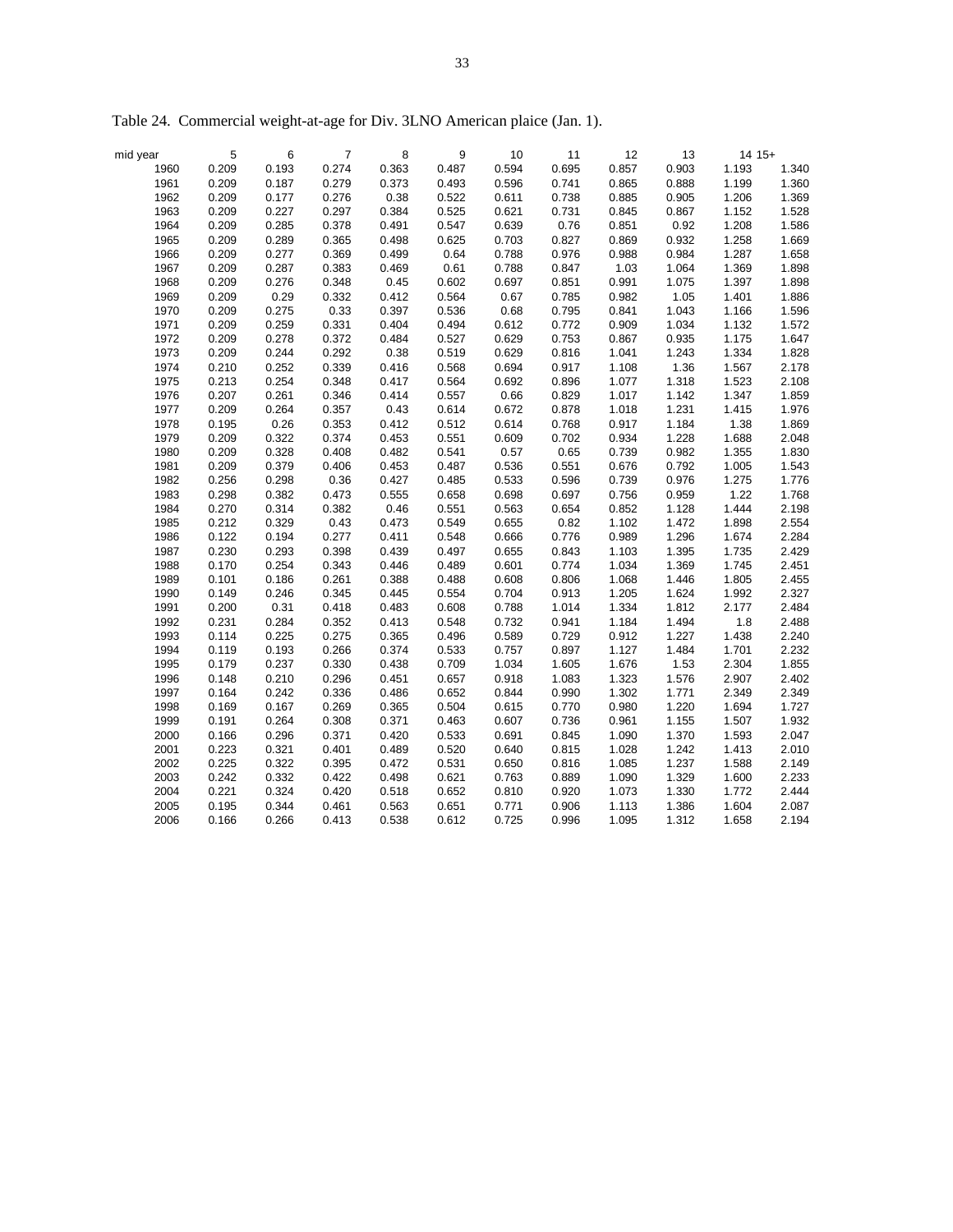| 5<br>7<br>8<br>9<br>10<br>11<br>12<br>13<br>14<br>15<br>6<br>0.002<br>0.004<br>0.016<br>0.040<br>0.127<br>0.232<br>0.561<br>0.810<br>0.932<br>0.977<br>0.992<br>1960<br>0.992<br>1961<br>0.003<br>0.005<br>0.014<br>0.046<br>0.333<br>0.564<br>0.810<br>0.932<br>0.977<br>0.105<br>0.250<br>0.632<br>0.992<br>1962<br>0.002<br>0.009<br>0.013<br>0.041<br>0.126<br>0.847<br>0.932<br>0.977<br>1963<br>0.001<br>0.006<br>0.027<br>0.117<br>0.298<br>0.486<br>0.855<br>0.960<br>0.992<br>0.037<br>0.977<br>1964<br>0.001<br>0.002<br>0.019<br>0.082<br>0.100<br>0.291<br>0.556<br>0.728<br>0.953<br>0.990<br>0.992<br>0.998<br>1965<br>0.005<br>0.004<br>0.009<br>0.056<br>0.218<br>0.240<br>0.559<br>0.787<br>0.884<br>0.986<br>0.474<br>0.996<br>1966<br>0.013<br>0.016<br>0.017<br>0.038<br>0.158<br>0.468<br>0.797<br>0.916<br>0.956<br>1967<br>0.050<br>0.063<br>0.371<br>0.735<br>0.924<br>0.984<br>0.005<br>0.033<br>0.141<br>0.720<br>0.970<br>1968<br>0.209<br>0.649<br>0.880<br>0.990<br>0.003<br>0.012<br>0.082<br>0.143<br>0.404<br>0.897<br>0.974<br>1969<br>0.031<br>0.190<br>0.346<br>0.509<br>0.737<br>0.853<br>0.965<br>0.991<br>0.003<br>0.008<br>0.955<br>0.001<br>0.023<br>0.078<br>0.381<br>0.802<br>0.921<br>0.948<br>0.984<br>1970<br>0.009<br>0.627<br>0.989<br>0.842<br>0.941<br>0.996<br>1971<br>0.000<br>0.002<br>0.025<br>0.062<br>0.183<br>0.618<br>0.980<br>0.983<br>0.000<br>0.002<br>0.008<br>0.065<br>0.160<br>0.809<br>0.944<br>0.984<br>0.995<br>0.994<br>1972<br>0.372<br>1973<br>0.001<br>0.007<br>0.610<br>0.999<br>0.000<br>0.026<br>0.158<br>0.353<br>0.918<br>0.982<br>0.996<br>1974<br>0.002<br>0.006<br>0.025<br>0.086<br>0.338<br>0.611<br>0.806<br>0.967<br>0.994<br>0.999<br>0.001<br>0.007<br>0.998<br>1975<br>0.002<br>0.006<br>0.025<br>0.085<br>0.248<br>0.581<br>0.818<br>0.917<br>0.987<br>0.021<br>0.258<br>0.537<br>0.995<br>1976<br>0.002<br>0.007<br>0.029<br>0.108<br>0.790<br>0.928<br>0.967<br>0.023<br>0.563<br>1977<br>0.001<br>0.007<br>0.070<br>0.121<br>0.359<br>0.803<br>0.911<br>0.974<br>0.987<br>1978<br>0.000<br>0.004<br>0.023<br>0.073<br>0.212<br>0.386<br>0.723<br>0.827<br>0.935<br>0.965<br>0.991<br>1979<br>0.001<br>0.001<br>0.015<br>0.070<br>0.209<br>0.491<br>0.742<br>0.924<br>0.947<br>0.980<br>0.987<br>1980<br>0.001<br>0.004<br>0.008<br>0.057<br>0.193<br>0.469<br>0.775<br>0.929<br>0.983<br>0.985<br>0.994<br>1981<br>0.002<br>0.024<br>0.047<br>0.192<br>0.432<br>0.747<br>0.925<br>0.984<br>0.996<br>0.996<br>0.006<br>0.707<br>1982<br>0.000<br>0.031<br>0.122<br>0.224<br>0.483<br>0.908<br>0.978<br>0.999<br>0.010<br>0.996<br>0.786<br>1983<br>0.001<br>0.003<br>0.051<br>0.152<br>0.442<br>0.628<br>0.884<br>0.971<br>0.994<br>0.999<br>1984<br>0.000<br>0.009<br>0.030<br>0.229<br>0.501<br>0.818<br>0.908<br>0.936<br>0.960<br>0.991<br>0.998<br>0.997<br>1985<br>0.004<br>0.005<br>0.064<br>0.228<br>0.620<br>0.850<br>0.962<br>0.983<br>0.983<br>0.987<br>0.996<br>1986<br>0.008<br>0.022<br>0.055<br>0.345<br>0.738<br>0.900<br>0.970<br>0.993<br>0.997<br>0.996<br>0.803<br>0.980<br>1987<br>0.004<br>0.036<br>0.112<br>0.424<br>0.964<br>0.994<br>0.999<br>1.000<br>0.999<br>1988<br>0.412<br>0.904<br>0.969<br>0.996<br>0.996<br>0.999<br>1.000<br>0.002<br>0.018<br>0.155<br>1.000<br>1989<br>0.002<br>0.010<br>0.077<br>0.474<br>0.796<br>0.992<br>0.996<br>1.000<br>0.999<br>1.000<br>1.000<br>0.272<br>1990<br>0.003<br>0.009<br>0.050<br>0.815<br>0.956<br>0.999<br>0.999<br>1.000<br>1.000<br>1.000<br>0.209<br>0.992<br>1.000<br>1991<br>0.006<br>0.013<br>0.052<br>0.626<br>0.956<br>1.000<br>1.000<br>1.000<br>0.059<br>0.241<br>1.000<br>1992<br>0.001<br>0.022<br>0.573<br>0.883<br>0.991<br>0.999<br>1.000<br>1.000<br>1993<br>0.008<br>0.082<br>0.232<br>0.872<br>0.971<br>1.000<br>1.000<br>0.005<br>0.647<br>0.998<br>1.000<br>1994<br>0.067<br>0.260<br>0.595<br>0.972<br>0.993<br>1.000<br>1.000<br>0.026<br>0.034<br>0.914<br>1.000<br>1995<br>0.075<br>0.195<br>0.377<br>0.579<br>0.877<br>0.984<br>0.994<br>0.999<br>1.000<br>1.000<br>0.106<br>0.009<br>0.345<br>0.627<br>0.837<br>0.843<br>0.972<br>0.997<br>0.999<br>1.000<br>1996<br>0.173<br>1.000<br>0.994<br>1.000<br>1.000<br>1997<br>0.004<br>0.040<br>0.349<br>0.701<br>0.921<br>0.977<br>0.954<br>1.000<br>1998<br>0.018<br>0.026<br>0.159<br>0.578<br>0.913<br>0.988<br>0.997<br>0.988<br>0.999<br>1.000<br>1.000<br>1999<br>0.463<br>0.998<br>1.000<br>0.997<br>1.000<br>0.016<br>0.066<br>0.137<br>0.779<br>0.979<br>1.000<br>2000<br>0.008<br>0.065<br>0.217<br>0.488<br>0.797<br>0.900<br>0.995<br>1.000<br>1.000<br>1.000<br>0.999<br>0.234<br>0.521<br>0.851<br>0.959<br>1.000<br>2001<br>0.019<br>0.044<br>0.947<br>0.999<br>1.000<br>1.000<br>0.213<br>0.574<br>0.809<br>0.972<br>0.988<br>0.983<br>1.000<br>1.000<br>2002<br>0.031<br>0.099<br>1.000<br>2003<br>0.048<br>0.132<br>0.380<br>0.613<br>0.856<br>0.943<br>0.995<br>0.997<br>0.993<br>1.000<br>1.000<br>2004<br>0.033<br>0.210<br>0.416<br>0.903<br>0.963<br>0.985<br>0.999<br>0.999<br>0.997<br>1.000<br>0.773<br>0.771<br>0.950<br>0.982<br>0.991<br>1.000<br>0.999<br>2005<br>0.033<br>0.147<br>0.582<br>0.996<br>1.000<br>2006<br>0.459<br>0.879<br>0.941<br>0.991<br>0.997<br>0.998<br>0.999<br>1.000<br>1.000<br>0.033<br>0.147 |  |  |  |  |  |  |
|------------------------------------------------------------------------------------------------------------------------------------------------------------------------------------------------------------------------------------------------------------------------------------------------------------------------------------------------------------------------------------------------------------------------------------------------------------------------------------------------------------------------------------------------------------------------------------------------------------------------------------------------------------------------------------------------------------------------------------------------------------------------------------------------------------------------------------------------------------------------------------------------------------------------------------------------------------------------------------------------------------------------------------------------------------------------------------------------------------------------------------------------------------------------------------------------------------------------------------------------------------------------------------------------------------------------------------------------------------------------------------------------------------------------------------------------------------------------------------------------------------------------------------------------------------------------------------------------------------------------------------------------------------------------------------------------------------------------------------------------------------------------------------------------------------------------------------------------------------------------------------------------------------------------------------------------------------------------------------------------------------------------------------------------------------------------------------------------------------------------------------------------------------------------------------------------------------------------------------------------------------------------------------------------------------------------------------------------------------------------------------------------------------------------------------------------------------------------------------------------------------------------------------------------------------------------------------------------------------------------------------------------------------------------------------------------------------------------------------------------------------------------------------------------------------------------------------------------------------------------------------------------------------------------------------------------------------------------------------------------------------------------------------------------------------------------------------------------------------------------------------------------------------------------------------------------------------------------------------------------------------------------------------------------------------------------------------------------------------------------------------------------------------------------------------------------------------------------------------------------------------------------------------------------------------------------------------------------------------------------------------------------------------------------------------------------------------------------------------------------------------------------------------------------------------------------------------------------------------------------------------------------------------------------------------------------------------------------------------------------------------------------------------------------------------------------------------------------------------------------------------------------------------------------------------------------------------------------------------------------------------------------------------------------------------------------------------------------------------------------------------------------------------------------------------------------------------------------------------------------------------------------------------------------------------------------------------------------------------------------------------------------------------------------------------------------------------------------------------------------------------------------------------------------------------------------------------------------------------------------------------------------------------------------------------------------------------------------------------------------------------------------------------------------------------------------------------------------------------------------------------------------------------------------------------------------------------------------------------------------------------------------------------------------|--|--|--|--|--|--|
|                                                                                                                                                                                                                                                                                                                                                                                                                                                                                                                                                                                                                                                                                                                                                                                                                                                                                                                                                                                                                                                                                                                                                                                                                                                                                                                                                                                                                                                                                                                                                                                                                                                                                                                                                                                                                                                                                                                                                                                                                                                                                                                                                                                                                                                                                                                                                                                                                                                                                                                                                                                                                                                                                                                                                                                                                                                                                                                                                                                                                                                                                                                                                                                                                                                                                                                                                                                                                                                                                                                                                                                                                                                                                                                                                                                                                                                                                                                                                                                                                                                                                                                                                                                                                                                                                                                                                                                                                                                                                                                                                                                                                                                                                                                                                                                                                                                                                                                                                                                                                                                                                                                                                                                                                                                                                                |  |  |  |  |  |  |
|                                                                                                                                                                                                                                                                                                                                                                                                                                                                                                                                                                                                                                                                                                                                                                                                                                                                                                                                                                                                                                                                                                                                                                                                                                                                                                                                                                                                                                                                                                                                                                                                                                                                                                                                                                                                                                                                                                                                                                                                                                                                                                                                                                                                                                                                                                                                                                                                                                                                                                                                                                                                                                                                                                                                                                                                                                                                                                                                                                                                                                                                                                                                                                                                                                                                                                                                                                                                                                                                                                                                                                                                                                                                                                                                                                                                                                                                                                                                                                                                                                                                                                                                                                                                                                                                                                                                                                                                                                                                                                                                                                                                                                                                                                                                                                                                                                                                                                                                                                                                                                                                                                                                                                                                                                                                                                |  |  |  |  |  |  |
|                                                                                                                                                                                                                                                                                                                                                                                                                                                                                                                                                                                                                                                                                                                                                                                                                                                                                                                                                                                                                                                                                                                                                                                                                                                                                                                                                                                                                                                                                                                                                                                                                                                                                                                                                                                                                                                                                                                                                                                                                                                                                                                                                                                                                                                                                                                                                                                                                                                                                                                                                                                                                                                                                                                                                                                                                                                                                                                                                                                                                                                                                                                                                                                                                                                                                                                                                                                                                                                                                                                                                                                                                                                                                                                                                                                                                                                                                                                                                                                                                                                                                                                                                                                                                                                                                                                                                                                                                                                                                                                                                                                                                                                                                                                                                                                                                                                                                                                                                                                                                                                                                                                                                                                                                                                                                                |  |  |  |  |  |  |
|                                                                                                                                                                                                                                                                                                                                                                                                                                                                                                                                                                                                                                                                                                                                                                                                                                                                                                                                                                                                                                                                                                                                                                                                                                                                                                                                                                                                                                                                                                                                                                                                                                                                                                                                                                                                                                                                                                                                                                                                                                                                                                                                                                                                                                                                                                                                                                                                                                                                                                                                                                                                                                                                                                                                                                                                                                                                                                                                                                                                                                                                                                                                                                                                                                                                                                                                                                                                                                                                                                                                                                                                                                                                                                                                                                                                                                                                                                                                                                                                                                                                                                                                                                                                                                                                                                                                                                                                                                                                                                                                                                                                                                                                                                                                                                                                                                                                                                                                                                                                                                                                                                                                                                                                                                                                                                |  |  |  |  |  |  |
|                                                                                                                                                                                                                                                                                                                                                                                                                                                                                                                                                                                                                                                                                                                                                                                                                                                                                                                                                                                                                                                                                                                                                                                                                                                                                                                                                                                                                                                                                                                                                                                                                                                                                                                                                                                                                                                                                                                                                                                                                                                                                                                                                                                                                                                                                                                                                                                                                                                                                                                                                                                                                                                                                                                                                                                                                                                                                                                                                                                                                                                                                                                                                                                                                                                                                                                                                                                                                                                                                                                                                                                                                                                                                                                                                                                                                                                                                                                                                                                                                                                                                                                                                                                                                                                                                                                                                                                                                                                                                                                                                                                                                                                                                                                                                                                                                                                                                                                                                                                                                                                                                                                                                                                                                                                                                                |  |  |  |  |  |  |
|                                                                                                                                                                                                                                                                                                                                                                                                                                                                                                                                                                                                                                                                                                                                                                                                                                                                                                                                                                                                                                                                                                                                                                                                                                                                                                                                                                                                                                                                                                                                                                                                                                                                                                                                                                                                                                                                                                                                                                                                                                                                                                                                                                                                                                                                                                                                                                                                                                                                                                                                                                                                                                                                                                                                                                                                                                                                                                                                                                                                                                                                                                                                                                                                                                                                                                                                                                                                                                                                                                                                                                                                                                                                                                                                                                                                                                                                                                                                                                                                                                                                                                                                                                                                                                                                                                                                                                                                                                                                                                                                                                                                                                                                                                                                                                                                                                                                                                                                                                                                                                                                                                                                                                                                                                                                                                |  |  |  |  |  |  |
|                                                                                                                                                                                                                                                                                                                                                                                                                                                                                                                                                                                                                                                                                                                                                                                                                                                                                                                                                                                                                                                                                                                                                                                                                                                                                                                                                                                                                                                                                                                                                                                                                                                                                                                                                                                                                                                                                                                                                                                                                                                                                                                                                                                                                                                                                                                                                                                                                                                                                                                                                                                                                                                                                                                                                                                                                                                                                                                                                                                                                                                                                                                                                                                                                                                                                                                                                                                                                                                                                                                                                                                                                                                                                                                                                                                                                                                                                                                                                                                                                                                                                                                                                                                                                                                                                                                                                                                                                                                                                                                                                                                                                                                                                                                                                                                                                                                                                                                                                                                                                                                                                                                                                                                                                                                                                                |  |  |  |  |  |  |
|                                                                                                                                                                                                                                                                                                                                                                                                                                                                                                                                                                                                                                                                                                                                                                                                                                                                                                                                                                                                                                                                                                                                                                                                                                                                                                                                                                                                                                                                                                                                                                                                                                                                                                                                                                                                                                                                                                                                                                                                                                                                                                                                                                                                                                                                                                                                                                                                                                                                                                                                                                                                                                                                                                                                                                                                                                                                                                                                                                                                                                                                                                                                                                                                                                                                                                                                                                                                                                                                                                                                                                                                                                                                                                                                                                                                                                                                                                                                                                                                                                                                                                                                                                                                                                                                                                                                                                                                                                                                                                                                                                                                                                                                                                                                                                                                                                                                                                                                                                                                                                                                                                                                                                                                                                                                                                |  |  |  |  |  |  |
|                                                                                                                                                                                                                                                                                                                                                                                                                                                                                                                                                                                                                                                                                                                                                                                                                                                                                                                                                                                                                                                                                                                                                                                                                                                                                                                                                                                                                                                                                                                                                                                                                                                                                                                                                                                                                                                                                                                                                                                                                                                                                                                                                                                                                                                                                                                                                                                                                                                                                                                                                                                                                                                                                                                                                                                                                                                                                                                                                                                                                                                                                                                                                                                                                                                                                                                                                                                                                                                                                                                                                                                                                                                                                                                                                                                                                                                                                                                                                                                                                                                                                                                                                                                                                                                                                                                                                                                                                                                                                                                                                                                                                                                                                                                                                                                                                                                                                                                                                                                                                                                                                                                                                                                                                                                                                                |  |  |  |  |  |  |
|                                                                                                                                                                                                                                                                                                                                                                                                                                                                                                                                                                                                                                                                                                                                                                                                                                                                                                                                                                                                                                                                                                                                                                                                                                                                                                                                                                                                                                                                                                                                                                                                                                                                                                                                                                                                                                                                                                                                                                                                                                                                                                                                                                                                                                                                                                                                                                                                                                                                                                                                                                                                                                                                                                                                                                                                                                                                                                                                                                                                                                                                                                                                                                                                                                                                                                                                                                                                                                                                                                                                                                                                                                                                                                                                                                                                                                                                                                                                                                                                                                                                                                                                                                                                                                                                                                                                                                                                                                                                                                                                                                                                                                                                                                                                                                                                                                                                                                                                                                                                                                                                                                                                                                                                                                                                                                |  |  |  |  |  |  |
|                                                                                                                                                                                                                                                                                                                                                                                                                                                                                                                                                                                                                                                                                                                                                                                                                                                                                                                                                                                                                                                                                                                                                                                                                                                                                                                                                                                                                                                                                                                                                                                                                                                                                                                                                                                                                                                                                                                                                                                                                                                                                                                                                                                                                                                                                                                                                                                                                                                                                                                                                                                                                                                                                                                                                                                                                                                                                                                                                                                                                                                                                                                                                                                                                                                                                                                                                                                                                                                                                                                                                                                                                                                                                                                                                                                                                                                                                                                                                                                                                                                                                                                                                                                                                                                                                                                                                                                                                                                                                                                                                                                                                                                                                                                                                                                                                                                                                                                                                                                                                                                                                                                                                                                                                                                                                                |  |  |  |  |  |  |
|                                                                                                                                                                                                                                                                                                                                                                                                                                                                                                                                                                                                                                                                                                                                                                                                                                                                                                                                                                                                                                                                                                                                                                                                                                                                                                                                                                                                                                                                                                                                                                                                                                                                                                                                                                                                                                                                                                                                                                                                                                                                                                                                                                                                                                                                                                                                                                                                                                                                                                                                                                                                                                                                                                                                                                                                                                                                                                                                                                                                                                                                                                                                                                                                                                                                                                                                                                                                                                                                                                                                                                                                                                                                                                                                                                                                                                                                                                                                                                                                                                                                                                                                                                                                                                                                                                                                                                                                                                                                                                                                                                                                                                                                                                                                                                                                                                                                                                                                                                                                                                                                                                                                                                                                                                                                                                |  |  |  |  |  |  |
|                                                                                                                                                                                                                                                                                                                                                                                                                                                                                                                                                                                                                                                                                                                                                                                                                                                                                                                                                                                                                                                                                                                                                                                                                                                                                                                                                                                                                                                                                                                                                                                                                                                                                                                                                                                                                                                                                                                                                                                                                                                                                                                                                                                                                                                                                                                                                                                                                                                                                                                                                                                                                                                                                                                                                                                                                                                                                                                                                                                                                                                                                                                                                                                                                                                                                                                                                                                                                                                                                                                                                                                                                                                                                                                                                                                                                                                                                                                                                                                                                                                                                                                                                                                                                                                                                                                                                                                                                                                                                                                                                                                                                                                                                                                                                                                                                                                                                                                                                                                                                                                                                                                                                                                                                                                                                                |  |  |  |  |  |  |
|                                                                                                                                                                                                                                                                                                                                                                                                                                                                                                                                                                                                                                                                                                                                                                                                                                                                                                                                                                                                                                                                                                                                                                                                                                                                                                                                                                                                                                                                                                                                                                                                                                                                                                                                                                                                                                                                                                                                                                                                                                                                                                                                                                                                                                                                                                                                                                                                                                                                                                                                                                                                                                                                                                                                                                                                                                                                                                                                                                                                                                                                                                                                                                                                                                                                                                                                                                                                                                                                                                                                                                                                                                                                                                                                                                                                                                                                                                                                                                                                                                                                                                                                                                                                                                                                                                                                                                                                                                                                                                                                                                                                                                                                                                                                                                                                                                                                                                                                                                                                                                                                                                                                                                                                                                                                                                |  |  |  |  |  |  |
|                                                                                                                                                                                                                                                                                                                                                                                                                                                                                                                                                                                                                                                                                                                                                                                                                                                                                                                                                                                                                                                                                                                                                                                                                                                                                                                                                                                                                                                                                                                                                                                                                                                                                                                                                                                                                                                                                                                                                                                                                                                                                                                                                                                                                                                                                                                                                                                                                                                                                                                                                                                                                                                                                                                                                                                                                                                                                                                                                                                                                                                                                                                                                                                                                                                                                                                                                                                                                                                                                                                                                                                                                                                                                                                                                                                                                                                                                                                                                                                                                                                                                                                                                                                                                                                                                                                                                                                                                                                                                                                                                                                                                                                                                                                                                                                                                                                                                                                                                                                                                                                                                                                                                                                                                                                                                                |  |  |  |  |  |  |
|                                                                                                                                                                                                                                                                                                                                                                                                                                                                                                                                                                                                                                                                                                                                                                                                                                                                                                                                                                                                                                                                                                                                                                                                                                                                                                                                                                                                                                                                                                                                                                                                                                                                                                                                                                                                                                                                                                                                                                                                                                                                                                                                                                                                                                                                                                                                                                                                                                                                                                                                                                                                                                                                                                                                                                                                                                                                                                                                                                                                                                                                                                                                                                                                                                                                                                                                                                                                                                                                                                                                                                                                                                                                                                                                                                                                                                                                                                                                                                                                                                                                                                                                                                                                                                                                                                                                                                                                                                                                                                                                                                                                                                                                                                                                                                                                                                                                                                                                                                                                                                                                                                                                                                                                                                                                                                |  |  |  |  |  |  |
|                                                                                                                                                                                                                                                                                                                                                                                                                                                                                                                                                                                                                                                                                                                                                                                                                                                                                                                                                                                                                                                                                                                                                                                                                                                                                                                                                                                                                                                                                                                                                                                                                                                                                                                                                                                                                                                                                                                                                                                                                                                                                                                                                                                                                                                                                                                                                                                                                                                                                                                                                                                                                                                                                                                                                                                                                                                                                                                                                                                                                                                                                                                                                                                                                                                                                                                                                                                                                                                                                                                                                                                                                                                                                                                                                                                                                                                                                                                                                                                                                                                                                                                                                                                                                                                                                                                                                                                                                                                                                                                                                                                                                                                                                                                                                                                                                                                                                                                                                                                                                                                                                                                                                                                                                                                                                                |  |  |  |  |  |  |
|                                                                                                                                                                                                                                                                                                                                                                                                                                                                                                                                                                                                                                                                                                                                                                                                                                                                                                                                                                                                                                                                                                                                                                                                                                                                                                                                                                                                                                                                                                                                                                                                                                                                                                                                                                                                                                                                                                                                                                                                                                                                                                                                                                                                                                                                                                                                                                                                                                                                                                                                                                                                                                                                                                                                                                                                                                                                                                                                                                                                                                                                                                                                                                                                                                                                                                                                                                                                                                                                                                                                                                                                                                                                                                                                                                                                                                                                                                                                                                                                                                                                                                                                                                                                                                                                                                                                                                                                                                                                                                                                                                                                                                                                                                                                                                                                                                                                                                                                                                                                                                                                                                                                                                                                                                                                                                |  |  |  |  |  |  |
|                                                                                                                                                                                                                                                                                                                                                                                                                                                                                                                                                                                                                                                                                                                                                                                                                                                                                                                                                                                                                                                                                                                                                                                                                                                                                                                                                                                                                                                                                                                                                                                                                                                                                                                                                                                                                                                                                                                                                                                                                                                                                                                                                                                                                                                                                                                                                                                                                                                                                                                                                                                                                                                                                                                                                                                                                                                                                                                                                                                                                                                                                                                                                                                                                                                                                                                                                                                                                                                                                                                                                                                                                                                                                                                                                                                                                                                                                                                                                                                                                                                                                                                                                                                                                                                                                                                                                                                                                                                                                                                                                                                                                                                                                                                                                                                                                                                                                                                                                                                                                                                                                                                                                                                                                                                                                                |  |  |  |  |  |  |
|                                                                                                                                                                                                                                                                                                                                                                                                                                                                                                                                                                                                                                                                                                                                                                                                                                                                                                                                                                                                                                                                                                                                                                                                                                                                                                                                                                                                                                                                                                                                                                                                                                                                                                                                                                                                                                                                                                                                                                                                                                                                                                                                                                                                                                                                                                                                                                                                                                                                                                                                                                                                                                                                                                                                                                                                                                                                                                                                                                                                                                                                                                                                                                                                                                                                                                                                                                                                                                                                                                                                                                                                                                                                                                                                                                                                                                                                                                                                                                                                                                                                                                                                                                                                                                                                                                                                                                                                                                                                                                                                                                                                                                                                                                                                                                                                                                                                                                                                                                                                                                                                                                                                                                                                                                                                                                |  |  |  |  |  |  |
|                                                                                                                                                                                                                                                                                                                                                                                                                                                                                                                                                                                                                                                                                                                                                                                                                                                                                                                                                                                                                                                                                                                                                                                                                                                                                                                                                                                                                                                                                                                                                                                                                                                                                                                                                                                                                                                                                                                                                                                                                                                                                                                                                                                                                                                                                                                                                                                                                                                                                                                                                                                                                                                                                                                                                                                                                                                                                                                                                                                                                                                                                                                                                                                                                                                                                                                                                                                                                                                                                                                                                                                                                                                                                                                                                                                                                                                                                                                                                                                                                                                                                                                                                                                                                                                                                                                                                                                                                                                                                                                                                                                                                                                                                                                                                                                                                                                                                                                                                                                                                                                                                                                                                                                                                                                                                                |  |  |  |  |  |  |
|                                                                                                                                                                                                                                                                                                                                                                                                                                                                                                                                                                                                                                                                                                                                                                                                                                                                                                                                                                                                                                                                                                                                                                                                                                                                                                                                                                                                                                                                                                                                                                                                                                                                                                                                                                                                                                                                                                                                                                                                                                                                                                                                                                                                                                                                                                                                                                                                                                                                                                                                                                                                                                                                                                                                                                                                                                                                                                                                                                                                                                                                                                                                                                                                                                                                                                                                                                                                                                                                                                                                                                                                                                                                                                                                                                                                                                                                                                                                                                                                                                                                                                                                                                                                                                                                                                                                                                                                                                                                                                                                                                                                                                                                                                                                                                                                                                                                                                                                                                                                                                                                                                                                                                                                                                                                                                |  |  |  |  |  |  |
|                                                                                                                                                                                                                                                                                                                                                                                                                                                                                                                                                                                                                                                                                                                                                                                                                                                                                                                                                                                                                                                                                                                                                                                                                                                                                                                                                                                                                                                                                                                                                                                                                                                                                                                                                                                                                                                                                                                                                                                                                                                                                                                                                                                                                                                                                                                                                                                                                                                                                                                                                                                                                                                                                                                                                                                                                                                                                                                                                                                                                                                                                                                                                                                                                                                                                                                                                                                                                                                                                                                                                                                                                                                                                                                                                                                                                                                                                                                                                                                                                                                                                                                                                                                                                                                                                                                                                                                                                                                                                                                                                                                                                                                                                                                                                                                                                                                                                                                                                                                                                                                                                                                                                                                                                                                                                                |  |  |  |  |  |  |
|                                                                                                                                                                                                                                                                                                                                                                                                                                                                                                                                                                                                                                                                                                                                                                                                                                                                                                                                                                                                                                                                                                                                                                                                                                                                                                                                                                                                                                                                                                                                                                                                                                                                                                                                                                                                                                                                                                                                                                                                                                                                                                                                                                                                                                                                                                                                                                                                                                                                                                                                                                                                                                                                                                                                                                                                                                                                                                                                                                                                                                                                                                                                                                                                                                                                                                                                                                                                                                                                                                                                                                                                                                                                                                                                                                                                                                                                                                                                                                                                                                                                                                                                                                                                                                                                                                                                                                                                                                                                                                                                                                                                                                                                                                                                                                                                                                                                                                                                                                                                                                                                                                                                                                                                                                                                                                |  |  |  |  |  |  |
|                                                                                                                                                                                                                                                                                                                                                                                                                                                                                                                                                                                                                                                                                                                                                                                                                                                                                                                                                                                                                                                                                                                                                                                                                                                                                                                                                                                                                                                                                                                                                                                                                                                                                                                                                                                                                                                                                                                                                                                                                                                                                                                                                                                                                                                                                                                                                                                                                                                                                                                                                                                                                                                                                                                                                                                                                                                                                                                                                                                                                                                                                                                                                                                                                                                                                                                                                                                                                                                                                                                                                                                                                                                                                                                                                                                                                                                                                                                                                                                                                                                                                                                                                                                                                                                                                                                                                                                                                                                                                                                                                                                                                                                                                                                                                                                                                                                                                                                                                                                                                                                                                                                                                                                                                                                                                                |  |  |  |  |  |  |
|                                                                                                                                                                                                                                                                                                                                                                                                                                                                                                                                                                                                                                                                                                                                                                                                                                                                                                                                                                                                                                                                                                                                                                                                                                                                                                                                                                                                                                                                                                                                                                                                                                                                                                                                                                                                                                                                                                                                                                                                                                                                                                                                                                                                                                                                                                                                                                                                                                                                                                                                                                                                                                                                                                                                                                                                                                                                                                                                                                                                                                                                                                                                                                                                                                                                                                                                                                                                                                                                                                                                                                                                                                                                                                                                                                                                                                                                                                                                                                                                                                                                                                                                                                                                                                                                                                                                                                                                                                                                                                                                                                                                                                                                                                                                                                                                                                                                                                                                                                                                                                                                                                                                                                                                                                                                                                |  |  |  |  |  |  |
|                                                                                                                                                                                                                                                                                                                                                                                                                                                                                                                                                                                                                                                                                                                                                                                                                                                                                                                                                                                                                                                                                                                                                                                                                                                                                                                                                                                                                                                                                                                                                                                                                                                                                                                                                                                                                                                                                                                                                                                                                                                                                                                                                                                                                                                                                                                                                                                                                                                                                                                                                                                                                                                                                                                                                                                                                                                                                                                                                                                                                                                                                                                                                                                                                                                                                                                                                                                                                                                                                                                                                                                                                                                                                                                                                                                                                                                                                                                                                                                                                                                                                                                                                                                                                                                                                                                                                                                                                                                                                                                                                                                                                                                                                                                                                                                                                                                                                                                                                                                                                                                                                                                                                                                                                                                                                                |  |  |  |  |  |  |
|                                                                                                                                                                                                                                                                                                                                                                                                                                                                                                                                                                                                                                                                                                                                                                                                                                                                                                                                                                                                                                                                                                                                                                                                                                                                                                                                                                                                                                                                                                                                                                                                                                                                                                                                                                                                                                                                                                                                                                                                                                                                                                                                                                                                                                                                                                                                                                                                                                                                                                                                                                                                                                                                                                                                                                                                                                                                                                                                                                                                                                                                                                                                                                                                                                                                                                                                                                                                                                                                                                                                                                                                                                                                                                                                                                                                                                                                                                                                                                                                                                                                                                                                                                                                                                                                                                                                                                                                                                                                                                                                                                                                                                                                                                                                                                                                                                                                                                                                                                                                                                                                                                                                                                                                                                                                                                |  |  |  |  |  |  |
|                                                                                                                                                                                                                                                                                                                                                                                                                                                                                                                                                                                                                                                                                                                                                                                                                                                                                                                                                                                                                                                                                                                                                                                                                                                                                                                                                                                                                                                                                                                                                                                                                                                                                                                                                                                                                                                                                                                                                                                                                                                                                                                                                                                                                                                                                                                                                                                                                                                                                                                                                                                                                                                                                                                                                                                                                                                                                                                                                                                                                                                                                                                                                                                                                                                                                                                                                                                                                                                                                                                                                                                                                                                                                                                                                                                                                                                                                                                                                                                                                                                                                                                                                                                                                                                                                                                                                                                                                                                                                                                                                                                                                                                                                                                                                                                                                                                                                                                                                                                                                                                                                                                                                                                                                                                                                                |  |  |  |  |  |  |
|                                                                                                                                                                                                                                                                                                                                                                                                                                                                                                                                                                                                                                                                                                                                                                                                                                                                                                                                                                                                                                                                                                                                                                                                                                                                                                                                                                                                                                                                                                                                                                                                                                                                                                                                                                                                                                                                                                                                                                                                                                                                                                                                                                                                                                                                                                                                                                                                                                                                                                                                                                                                                                                                                                                                                                                                                                                                                                                                                                                                                                                                                                                                                                                                                                                                                                                                                                                                                                                                                                                                                                                                                                                                                                                                                                                                                                                                                                                                                                                                                                                                                                                                                                                                                                                                                                                                                                                                                                                                                                                                                                                                                                                                                                                                                                                                                                                                                                                                                                                                                                                                                                                                                                                                                                                                                                |  |  |  |  |  |  |
|                                                                                                                                                                                                                                                                                                                                                                                                                                                                                                                                                                                                                                                                                                                                                                                                                                                                                                                                                                                                                                                                                                                                                                                                                                                                                                                                                                                                                                                                                                                                                                                                                                                                                                                                                                                                                                                                                                                                                                                                                                                                                                                                                                                                                                                                                                                                                                                                                                                                                                                                                                                                                                                                                                                                                                                                                                                                                                                                                                                                                                                                                                                                                                                                                                                                                                                                                                                                                                                                                                                                                                                                                                                                                                                                                                                                                                                                                                                                                                                                                                                                                                                                                                                                                                                                                                                                                                                                                                                                                                                                                                                                                                                                                                                                                                                                                                                                                                                                                                                                                                                                                                                                                                                                                                                                                                |  |  |  |  |  |  |
|                                                                                                                                                                                                                                                                                                                                                                                                                                                                                                                                                                                                                                                                                                                                                                                                                                                                                                                                                                                                                                                                                                                                                                                                                                                                                                                                                                                                                                                                                                                                                                                                                                                                                                                                                                                                                                                                                                                                                                                                                                                                                                                                                                                                                                                                                                                                                                                                                                                                                                                                                                                                                                                                                                                                                                                                                                                                                                                                                                                                                                                                                                                                                                                                                                                                                                                                                                                                                                                                                                                                                                                                                                                                                                                                                                                                                                                                                                                                                                                                                                                                                                                                                                                                                                                                                                                                                                                                                                                                                                                                                                                                                                                                                                                                                                                                                                                                                                                                                                                                                                                                                                                                                                                                                                                                                                |  |  |  |  |  |  |
|                                                                                                                                                                                                                                                                                                                                                                                                                                                                                                                                                                                                                                                                                                                                                                                                                                                                                                                                                                                                                                                                                                                                                                                                                                                                                                                                                                                                                                                                                                                                                                                                                                                                                                                                                                                                                                                                                                                                                                                                                                                                                                                                                                                                                                                                                                                                                                                                                                                                                                                                                                                                                                                                                                                                                                                                                                                                                                                                                                                                                                                                                                                                                                                                                                                                                                                                                                                                                                                                                                                                                                                                                                                                                                                                                                                                                                                                                                                                                                                                                                                                                                                                                                                                                                                                                                                                                                                                                                                                                                                                                                                                                                                                                                                                                                                                                                                                                                                                                                                                                                                                                                                                                                                                                                                                                                |  |  |  |  |  |  |
|                                                                                                                                                                                                                                                                                                                                                                                                                                                                                                                                                                                                                                                                                                                                                                                                                                                                                                                                                                                                                                                                                                                                                                                                                                                                                                                                                                                                                                                                                                                                                                                                                                                                                                                                                                                                                                                                                                                                                                                                                                                                                                                                                                                                                                                                                                                                                                                                                                                                                                                                                                                                                                                                                                                                                                                                                                                                                                                                                                                                                                                                                                                                                                                                                                                                                                                                                                                                                                                                                                                                                                                                                                                                                                                                                                                                                                                                                                                                                                                                                                                                                                                                                                                                                                                                                                                                                                                                                                                                                                                                                                                                                                                                                                                                                                                                                                                                                                                                                                                                                                                                                                                                                                                                                                                                                                |  |  |  |  |  |  |
|                                                                                                                                                                                                                                                                                                                                                                                                                                                                                                                                                                                                                                                                                                                                                                                                                                                                                                                                                                                                                                                                                                                                                                                                                                                                                                                                                                                                                                                                                                                                                                                                                                                                                                                                                                                                                                                                                                                                                                                                                                                                                                                                                                                                                                                                                                                                                                                                                                                                                                                                                                                                                                                                                                                                                                                                                                                                                                                                                                                                                                                                                                                                                                                                                                                                                                                                                                                                                                                                                                                                                                                                                                                                                                                                                                                                                                                                                                                                                                                                                                                                                                                                                                                                                                                                                                                                                                                                                                                                                                                                                                                                                                                                                                                                                                                                                                                                                                                                                                                                                                                                                                                                                                                                                                                                                                |  |  |  |  |  |  |
|                                                                                                                                                                                                                                                                                                                                                                                                                                                                                                                                                                                                                                                                                                                                                                                                                                                                                                                                                                                                                                                                                                                                                                                                                                                                                                                                                                                                                                                                                                                                                                                                                                                                                                                                                                                                                                                                                                                                                                                                                                                                                                                                                                                                                                                                                                                                                                                                                                                                                                                                                                                                                                                                                                                                                                                                                                                                                                                                                                                                                                                                                                                                                                                                                                                                                                                                                                                                                                                                                                                                                                                                                                                                                                                                                                                                                                                                                                                                                                                                                                                                                                                                                                                                                                                                                                                                                                                                                                                                                                                                                                                                                                                                                                                                                                                                                                                                                                                                                                                                                                                                                                                                                                                                                                                                                                |  |  |  |  |  |  |
|                                                                                                                                                                                                                                                                                                                                                                                                                                                                                                                                                                                                                                                                                                                                                                                                                                                                                                                                                                                                                                                                                                                                                                                                                                                                                                                                                                                                                                                                                                                                                                                                                                                                                                                                                                                                                                                                                                                                                                                                                                                                                                                                                                                                                                                                                                                                                                                                                                                                                                                                                                                                                                                                                                                                                                                                                                                                                                                                                                                                                                                                                                                                                                                                                                                                                                                                                                                                                                                                                                                                                                                                                                                                                                                                                                                                                                                                                                                                                                                                                                                                                                                                                                                                                                                                                                                                                                                                                                                                                                                                                                                                                                                                                                                                                                                                                                                                                                                                                                                                                                                                                                                                                                                                                                                                                                |  |  |  |  |  |  |
|                                                                                                                                                                                                                                                                                                                                                                                                                                                                                                                                                                                                                                                                                                                                                                                                                                                                                                                                                                                                                                                                                                                                                                                                                                                                                                                                                                                                                                                                                                                                                                                                                                                                                                                                                                                                                                                                                                                                                                                                                                                                                                                                                                                                                                                                                                                                                                                                                                                                                                                                                                                                                                                                                                                                                                                                                                                                                                                                                                                                                                                                                                                                                                                                                                                                                                                                                                                                                                                                                                                                                                                                                                                                                                                                                                                                                                                                                                                                                                                                                                                                                                                                                                                                                                                                                                                                                                                                                                                                                                                                                                                                                                                                                                                                                                                                                                                                                                                                                                                                                                                                                                                                                                                                                                                                                                |  |  |  |  |  |  |
|                                                                                                                                                                                                                                                                                                                                                                                                                                                                                                                                                                                                                                                                                                                                                                                                                                                                                                                                                                                                                                                                                                                                                                                                                                                                                                                                                                                                                                                                                                                                                                                                                                                                                                                                                                                                                                                                                                                                                                                                                                                                                                                                                                                                                                                                                                                                                                                                                                                                                                                                                                                                                                                                                                                                                                                                                                                                                                                                                                                                                                                                                                                                                                                                                                                                                                                                                                                                                                                                                                                                                                                                                                                                                                                                                                                                                                                                                                                                                                                                                                                                                                                                                                                                                                                                                                                                                                                                                                                                                                                                                                                                                                                                                                                                                                                                                                                                                                                                                                                                                                                                                                                                                                                                                                                                                                |  |  |  |  |  |  |
|                                                                                                                                                                                                                                                                                                                                                                                                                                                                                                                                                                                                                                                                                                                                                                                                                                                                                                                                                                                                                                                                                                                                                                                                                                                                                                                                                                                                                                                                                                                                                                                                                                                                                                                                                                                                                                                                                                                                                                                                                                                                                                                                                                                                                                                                                                                                                                                                                                                                                                                                                                                                                                                                                                                                                                                                                                                                                                                                                                                                                                                                                                                                                                                                                                                                                                                                                                                                                                                                                                                                                                                                                                                                                                                                                                                                                                                                                                                                                                                                                                                                                                                                                                                                                                                                                                                                                                                                                                                                                                                                                                                                                                                                                                                                                                                                                                                                                                                                                                                                                                                                                                                                                                                                                                                                                                |  |  |  |  |  |  |
|                                                                                                                                                                                                                                                                                                                                                                                                                                                                                                                                                                                                                                                                                                                                                                                                                                                                                                                                                                                                                                                                                                                                                                                                                                                                                                                                                                                                                                                                                                                                                                                                                                                                                                                                                                                                                                                                                                                                                                                                                                                                                                                                                                                                                                                                                                                                                                                                                                                                                                                                                                                                                                                                                                                                                                                                                                                                                                                                                                                                                                                                                                                                                                                                                                                                                                                                                                                                                                                                                                                                                                                                                                                                                                                                                                                                                                                                                                                                                                                                                                                                                                                                                                                                                                                                                                                                                                                                                                                                                                                                                                                                                                                                                                                                                                                                                                                                                                                                                                                                                                                                                                                                                                                                                                                                                                |  |  |  |  |  |  |
|                                                                                                                                                                                                                                                                                                                                                                                                                                                                                                                                                                                                                                                                                                                                                                                                                                                                                                                                                                                                                                                                                                                                                                                                                                                                                                                                                                                                                                                                                                                                                                                                                                                                                                                                                                                                                                                                                                                                                                                                                                                                                                                                                                                                                                                                                                                                                                                                                                                                                                                                                                                                                                                                                                                                                                                                                                                                                                                                                                                                                                                                                                                                                                                                                                                                                                                                                                                                                                                                                                                                                                                                                                                                                                                                                                                                                                                                                                                                                                                                                                                                                                                                                                                                                                                                                                                                                                                                                                                                                                                                                                                                                                                                                                                                                                                                                                                                                                                                                                                                                                                                                                                                                                                                                                                                                                |  |  |  |  |  |  |
|                                                                                                                                                                                                                                                                                                                                                                                                                                                                                                                                                                                                                                                                                                                                                                                                                                                                                                                                                                                                                                                                                                                                                                                                                                                                                                                                                                                                                                                                                                                                                                                                                                                                                                                                                                                                                                                                                                                                                                                                                                                                                                                                                                                                                                                                                                                                                                                                                                                                                                                                                                                                                                                                                                                                                                                                                                                                                                                                                                                                                                                                                                                                                                                                                                                                                                                                                                                                                                                                                                                                                                                                                                                                                                                                                                                                                                                                                                                                                                                                                                                                                                                                                                                                                                                                                                                                                                                                                                                                                                                                                                                                                                                                                                                                                                                                                                                                                                                                                                                                                                                                                                                                                                                                                                                                                                |  |  |  |  |  |  |
|                                                                                                                                                                                                                                                                                                                                                                                                                                                                                                                                                                                                                                                                                                                                                                                                                                                                                                                                                                                                                                                                                                                                                                                                                                                                                                                                                                                                                                                                                                                                                                                                                                                                                                                                                                                                                                                                                                                                                                                                                                                                                                                                                                                                                                                                                                                                                                                                                                                                                                                                                                                                                                                                                                                                                                                                                                                                                                                                                                                                                                                                                                                                                                                                                                                                                                                                                                                                                                                                                                                                                                                                                                                                                                                                                                                                                                                                                                                                                                                                                                                                                                                                                                                                                                                                                                                                                                                                                                                                                                                                                                                                                                                                                                                                                                                                                                                                                                                                                                                                                                                                                                                                                                                                                                                                                                |  |  |  |  |  |  |
|                                                                                                                                                                                                                                                                                                                                                                                                                                                                                                                                                                                                                                                                                                                                                                                                                                                                                                                                                                                                                                                                                                                                                                                                                                                                                                                                                                                                                                                                                                                                                                                                                                                                                                                                                                                                                                                                                                                                                                                                                                                                                                                                                                                                                                                                                                                                                                                                                                                                                                                                                                                                                                                                                                                                                                                                                                                                                                                                                                                                                                                                                                                                                                                                                                                                                                                                                                                                                                                                                                                                                                                                                                                                                                                                                                                                                                                                                                                                                                                                                                                                                                                                                                                                                                                                                                                                                                                                                                                                                                                                                                                                                                                                                                                                                                                                                                                                                                                                                                                                                                                                                                                                                                                                                                                                                                |  |  |  |  |  |  |
|                                                                                                                                                                                                                                                                                                                                                                                                                                                                                                                                                                                                                                                                                                                                                                                                                                                                                                                                                                                                                                                                                                                                                                                                                                                                                                                                                                                                                                                                                                                                                                                                                                                                                                                                                                                                                                                                                                                                                                                                                                                                                                                                                                                                                                                                                                                                                                                                                                                                                                                                                                                                                                                                                                                                                                                                                                                                                                                                                                                                                                                                                                                                                                                                                                                                                                                                                                                                                                                                                                                                                                                                                                                                                                                                                                                                                                                                                                                                                                                                                                                                                                                                                                                                                                                                                                                                                                                                                                                                                                                                                                                                                                                                                                                                                                                                                                                                                                                                                                                                                                                                                                                                                                                                                                                                                                |  |  |  |  |  |  |
|                                                                                                                                                                                                                                                                                                                                                                                                                                                                                                                                                                                                                                                                                                                                                                                                                                                                                                                                                                                                                                                                                                                                                                                                                                                                                                                                                                                                                                                                                                                                                                                                                                                                                                                                                                                                                                                                                                                                                                                                                                                                                                                                                                                                                                                                                                                                                                                                                                                                                                                                                                                                                                                                                                                                                                                                                                                                                                                                                                                                                                                                                                                                                                                                                                                                                                                                                                                                                                                                                                                                                                                                                                                                                                                                                                                                                                                                                                                                                                                                                                                                                                                                                                                                                                                                                                                                                                                                                                                                                                                                                                                                                                                                                                                                                                                                                                                                                                                                                                                                                                                                                                                                                                                                                                                                                                |  |  |  |  |  |  |
|                                                                                                                                                                                                                                                                                                                                                                                                                                                                                                                                                                                                                                                                                                                                                                                                                                                                                                                                                                                                                                                                                                                                                                                                                                                                                                                                                                                                                                                                                                                                                                                                                                                                                                                                                                                                                                                                                                                                                                                                                                                                                                                                                                                                                                                                                                                                                                                                                                                                                                                                                                                                                                                                                                                                                                                                                                                                                                                                                                                                                                                                                                                                                                                                                                                                                                                                                                                                                                                                                                                                                                                                                                                                                                                                                                                                                                                                                                                                                                                                                                                                                                                                                                                                                                                                                                                                                                                                                                                                                                                                                                                                                                                                                                                                                                                                                                                                                                                                                                                                                                                                                                                                                                                                                                                                                                |  |  |  |  |  |  |

Table 25. Estimated proportion mature-at-age for Div. 3LNO American plaice.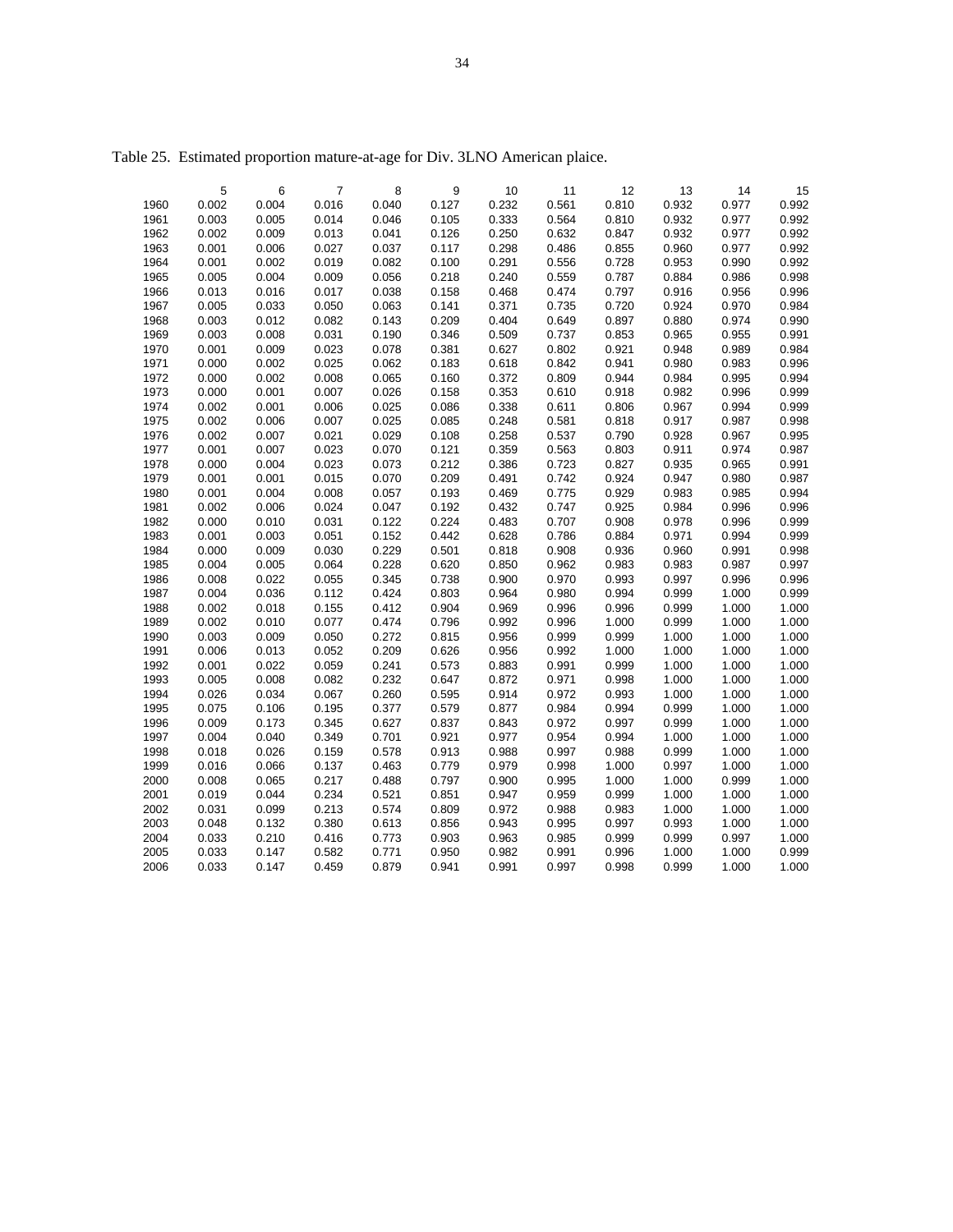Table 26. Results of ADAPT for Div. 3LNO American plaice using Canadian spring and fall surveys and Spanish Div. 3NO survey.

| ORTHOGONALITY OFFSET<br>MEAN SQUARE RESIDUALS |           | 0.000773<br>0.277037  |             |           |          |
|-----------------------------------------------|-----------|-----------------------|-------------|-----------|----------|
| Parameter                                     | Estimate  | <b>Standard Error</b> | <b>Bias</b> | Rel. Err. | Rel.Bias |
| N[2007 6]                                     | 1.953E+04 | 7.656E+03             | 1.553E+03   | 0.392     | 0.080    |
| N[2007 7]                                     | 2.396E+04 | 5.974E+03             | 7.990E+02   | 0.249     | 0.033    |
| N[2007 8]                                     | 2.277E+04 | 4.893E+03             | 5.670E+02   | 0.215     | 0.025    |
| N[2007 9]                                     | 2.200E+04 | 4.099E+03             | 4.121E+02   | 0.186     | 0.019    |
| N[2007 10]                                    | 5.099E+03 | 9.716E+02             | 8.986E+01   | 0.191     | 0.018    |
| N[2007 11]                                    | 1.298E+03 | 3.109E+02             | 2.997E+01   | 0.240     | 0.023    |
| N[2007 12]                                    | 8.940E+02 | 2.306E+02             | 2.300E+01   | 0.258     | 0.026    |
| N[2007 13]                                    | 7.005E+02 | 1.893E+02             | 1.968E+01   | 0.270     | 0.028    |
| N[2007 14]                                    | 4.402E+02 | 1.255E+02             | 1.329E+01   | 0.285     | 0.030    |
| N[2007 15]                                    | 1.076E+03 | 2.349E+02             | 1.726E+01   | 0.218     | 0.016    |
| q ID#[1]                                      | 3.004E-03 | 3.522E-04             | 1.575E-05   | 0.117     | 0.005    |
| q ID#[2]                                      | 4.927E-03 | 5.739E-04             | 2.611E-05   | 0.116     | 0.005    |
| q ID#[3]                                      | 6.240E-03 | 7.242E-04             | 3.362E-05   | 0.116     | 0.005    |
| q ID#[4]                                      | 6.219E-03 | 7.205E-04             | 3.394E-05   | 0.116     | 0.005    |
| q ID#[5]                                      | 5.974E-03 | 6.924E-04             | 3.304E-05   | 0.116     | 0.006    |
| q ID#[6]                                      | 4.792E-03 | 5.560E-04             | 2.692E-05   | 0.116     | 0.006    |
| q ID#[7]                                      | 4.729E-03 | 5.500E-04             | 2.718E-05   | 0.116     | 0.006    |
| q ID#[8]                                      | 5.272E-03 | 6.163E-04             | 3.125E-05   | 0.117     | 0.006    |
| q ID#[9]                                      | 5.046E-03 | 5.947E-04             | 3.110E-05   | 0.118     | 0.006    |
| q ID#[10]                                     | 5.208E-03 | 6.139E-04             | 3.197E-05   | 0.118     | 0.006    |
| q ID#[11]                                     | 7.442E-03 | 1.019E-03             | 5.392E-05   | 0.137     | 0.007    |
| q ID#[12]                                     | 9.533E-03 | 1.283E-03             | 6.799E-05   | 0.135     | 0.007    |
| q ID#[13]                                     | 9.793E-03 | 1.310E-03             | 7.075E-05   | 0.134     | 0.007    |
| q ID#[14]                                     | 8.695E-03 | 1.161E-03             | 6.445E-05   | 0.134     | 0.007    |
| q ID#[15]                                     | 8.141E-03 | 1.089E-03             | 6.270E-05   | 0.134     | 0.008    |
| q ID#[16]                                     | 6.846E-03 | 9.196E-04             | 5.620E-05   | 0.134     | 0.008    |
| q ID#[17]                                     | 7.143E-03 | 9.651E-04             | 6.126E-05   | 0.135     | 0.009    |
| q ID#[18]                                     | 8.066E-03 | 1.093E-03             | 6.927E-05   | 0.135     | 0.009    |
| q ID#[19]                                     | 7.709E-03 | 1.057E-03             | 6.998E-05   | 0.137     | 0.009    |
| q ID#[20]                                     | 7.882E-03 | 1.096E-03             | 7.254E-05   | 0.139     | 0.009    |
| q ID#[21]                                     | 1.274E-03 | 2.411E-04             | 1.850E-05   | 0.189     | 0.015    |
| q ID#[22]                                     | 2.130E-03 | 3.907E-04             | 2.902E-05   | 0.183     | 0.014    |
| q ID#[23]                                     | 3.001E-03 | 5.439E-04             | 4.043E-05   | 0.181     | 0.013    |
| q ID#[24]                                     | 3.310E-03 | 5.961E-04             | 4.460E-05   | 0.180     | 0.013    |
| q ID#[25]                                     | 4.660E-03 | 8.392E-04             | 6.433E-05   | 0.180     | 0.014    |
| q ID#[26]                                     | 4.442E-03 | 8.037E-04             | 6.427E-05   | 0.181     | 0.014    |
| q ID#[27]                                     | 5.002E-03 | 9.100E-04             | 7.504E-05   | 0.182     | 0.015    |
| q ID#[28]                                     | 6.175E-03 | 1.135E-03             | 9.691E-05   | 0.184     | 0.016    |
| q ID#[29]                                     | 5.301E-03 | 9.917E-04             | 8.836E-05   | 0.187     | 0.017    |
| q ID#[30]                                     | 4.912E-03 | 9.396E-04             | 8.566E-05   | 0.191     | 0.017    |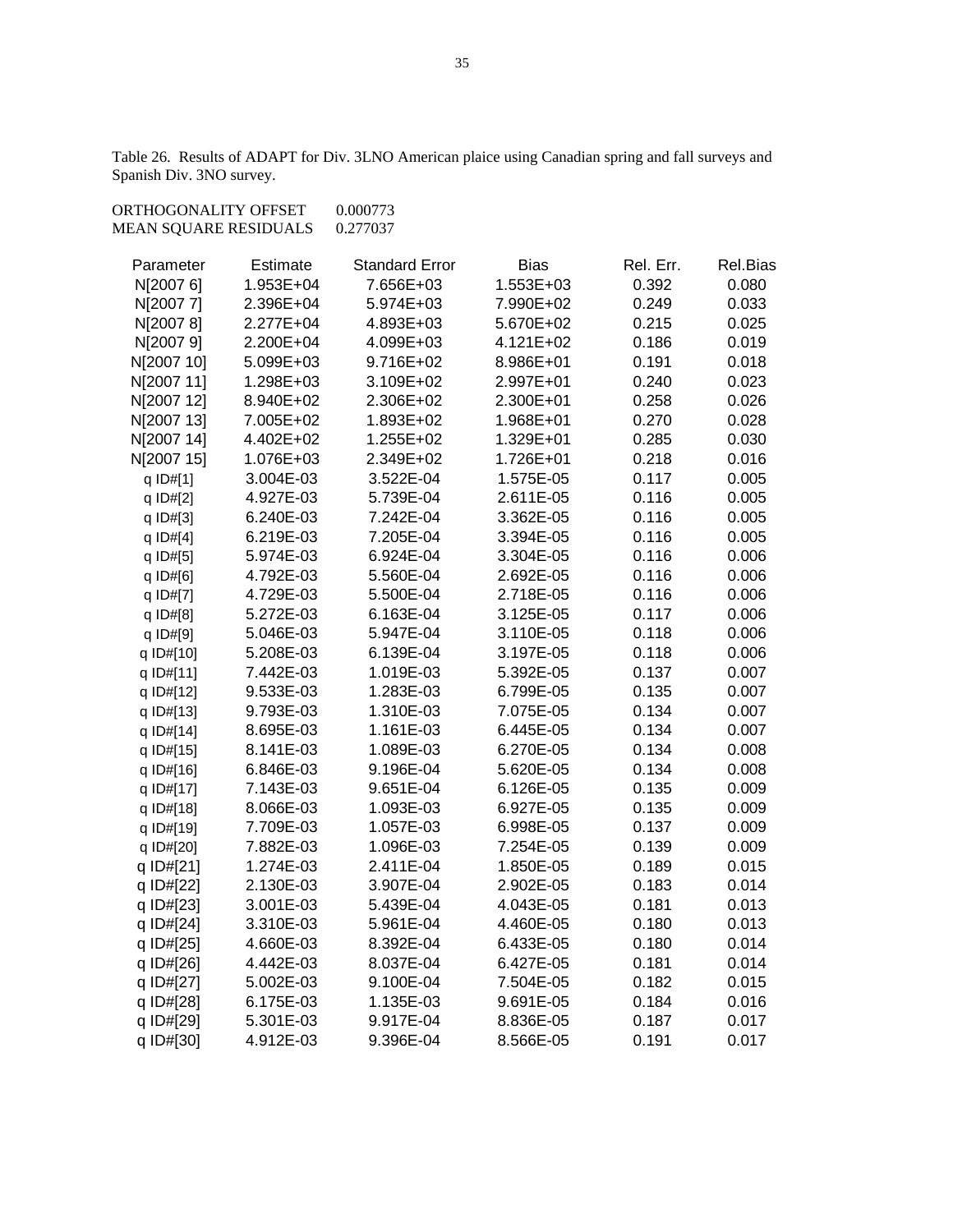| Pop #s Biased | 5      | 6      | $\overline{7}$ | 8      | 9      | 10     | 11    | 12    | 13    | 14    | 15    |
|---------------|--------|--------|----------------|--------|--------|--------|-------|-------|-------|-------|-------|
| 1960          | 299711 | 215972 | 141212         | 120313 | 90754  | 59599  | 48429 | 34426 | 21984 | 16264 | 29100 |
| 1961          | 283342 | 245342 | 176535         | 114854 | 97270  | 72734  | 46737 | 37358 | 25054 | 15519 | 30700 |
| 1962          | 265661 | 231955 | 200688         | 144055 | 92923  | 77414  | 56684 | 36039 | 28536 | 17006 | 30925 |
| 1963          | 270974 | 217448 | 189507         | 163716 | 116952 | 75009  | 61874 | 44214 | 27073 | 21190 | 30932 |
| 1964          | 260403 | 221724 | 177102         | 153470 | 132744 | 94355  | 59392 | 47856 | 32435 | 18655 | 34147 |
| 1965          | 288220 | 212957 | 179802         | 140486 | 122713 | 103109 | 69345 | 42353 | 33640 | 23629 | 35500 |
| 1966          | 250042 | 235545 | 171504         | 140679 | 106625 | 94109  | 77596 | 51606 | 29459 | 22846 | 38652 |
| 1967          | 223369 | 203128 | 187185         | 131359 | 105137 | 78715  | 70496 | 57122 | 37142 | 18963 | 38224 |
| 1968          | 176502 | 182487 | 163286         | 143478 | 100647 | 77508  | 52103 | 45415 | 33683 | 21879 | 29058 |
| 1969          | 174804 | 144258 | 147292         | 129950 | 108641 | 72298  | 52983 | 35691 | 24763 | 19692 | 28456 |
| 1970          | 164081 | 142494 | 115893         | 113486 | 93606  | 72579  | 47691 | 31933 | 19890 | 13941 | 27770 |
| 1971          | 204824 | 134234 | 114703         | 92579  | 83891  | 64445  | 49259 | 28997 | 18734 | 11295 | 21647 |
| 1972          | 242725 | 166670 | 108321         | 86323  | 66372  | 54731  | 40026 | 30446 | 15643 | 10674 | 17241 |
| 1973          | 292802 | 198204 | 134133         | 86548  | 63734  | 44166  | 33335 | 21363 | 15334 | 6744  | 12668 |
| 1974          | 280066 | 239684 | 161301         | 104107 | 61381  | 40472  | 27132 | 18336 | 11425 | 6663  | 6330  |
| 1975          | 293986 | 228979 | 190860         | 122611 | 76157  | 43255  | 25040 | 15849 | 10883 | 5939  | 6656  |
| 1976          | 276667 | 239898 | 184647         | 149745 | 91877  | 54031  | 28301 | 15376 | 8729  | 5515  | 5353  |
| 1977          | 232203 | 225760 | 192883         | 143251 | 105154 | 60285  | 33144 | 15701 | 7966  | 4437  | 4829  |
| 1978          | 218524 | 189232 | 178767         | 150028 | 106705 | 73876  | 39317 | 21270 | 9032  | 4396  | 4791  |
| 1979          | 200728 | 177505 | 150896         | 138064 | 113453 | 75878  | 47994 | 23261 | 11295 | 4125  | 3351  |
| 1980          | 193502 | 163207 | 139415         | 111341 | 96148  | 79394  | 50864 | 31382 | 15645 | 7589  | 4956  |
| 1981          | 188436 | 158188 | 130934         | 105545 | 79821  | 66010  | 52211 | 31494 | 18428 | 9455  | 7943  |
| 1982          | 191224 | 154139 | 129013         | 105170 | 82093  | 58210  | 43760 | 30561 | 15155 | 7327  | 5105  |
| 1983          | 189763 | 156536 | 125915         | 103989 | 81775  | 59148  | 36117 | 21672 | 12088 | 5332  | 3808  |
| 1984          | 191367 | 155257 | 127266         | 100334 | 79908  | 59430  | 41482 | 21936 | 11007 | 5789  | 3688  |
| 1985          | 186966 | 156634 | 126755         | 102827 | 79157  | 60143  | 39692 | 22402 | 9941  | 4482  | 4079  |
| 1986          | 159476 | 152808 | 127530         | 101646 | 79088  | 55174  | 35101 | 19484 | 10082 | 4465  | 3649  |
| 1987          | 141542 | 126589 | 116350         | 93092  | 71929  | 52713  | 32707 | 15994 | 6711  | 2971  | 2385  |
| 1988          | 161172 | 113864 | 99182          | 88321  | 66400  | 44623  | 27343 | 16558 | 6851  | 2748  | 2286  |
| 1989          | 185889 | 129331 | 90323          | 76824  | 65755  | 45247  | 27253 | 14086 | 8146  | 3200  | 2228  |
| 1990          | 181826 | 99790  | 67411          | 44563  | 37956  | 28100  | 17412 | 9803  | 4615  | 3282  | 1903  |
| 1991          | 90782  | 95604  | 52929          | 36288  | 22760  | 15867  | 10108 | 5487  | 3089  | 1460  | 1942  |
| 1992          | 60473  | 48825  | 47130          | 25259  | 14404  | 7585   | 4498  | 2728  | 1545  | 1214  | 1370  |
| 1993          | 51254  | 35482  | 27964          | 25782  | 12314  | 5780   | 2862  | 1532  | 957   | 484   | 719   |
| 1994          | 56573  | 29280  | 18087          | 9916   | 6691   | 3068   | 973   | 366   | 189   | 182   | 92    |
| 1995          | 48838  | 30041  | 14348          | 6616   | 2572   | 1898   | 1256  | 226   | 96    | 25    | 100   |
| 1996          | 33418  | 28671  | 17444          | 8102   | 3642   | 1361   | 1067  | 729   | 130   | 57    | 74    |
| 1997          | 21900  | 19533  | 16314          | 9531   | 4427   | 1984   | 762   | 620   | 423   | 75    | 75    |
| 1998          | 19388  | 17913  | 15871          | 12866  | 7154   | 3255   | 1490  | 539   | 457   | 323   | 120   |
| 1999          | 19630  | 15864  | 14616          | 12747  | 9841   | 5132   | 2255  | 969   | 336   | 312   | 302   |
| 2000          | 14035  | 16048  | 12831          | 11724  | 9914   | 7129   | 3231  | 1283  | 544   | 163   | 432   |
| 2001          | 11570  | 11477  | 12935          | 9849   | 8774   | 6817   | 4458  | 1767  | 666   | 270   | 343   |
| 2002          | 20378  | 9372   | 9098           | 9563   | 6791   | 5758   | 4147  | 2391  | 851   | 337   | 327   |
| 2003          | 55632  | 16402  | 7395           | 6898   | 6489   | 4272   | 3740  | 2444  | 1414  | 514   | 433   |
| 2004          | 43317  | 44453  | 12542          | 5060   | 4113   | 3524   | 2419  | 2164  | 1213  | 836   | 516   |
| 2005          | 36119  | 35153  | 34681          | 9172   | 3272   | 2392   | 1975  | 1316  | 1241  | 705   | 814   |
| 2006          | 23932  | 29519  | 28518          | 27488  | 6746   | 1975   | 1435  | 1133  | 769   | 781   | 898   |
| 2007          | 33455  | 19525  | 23961          | 22773  | 22000  | 5099   | 1298  | 894   | 700   | 440   | 1075  |

Table 27. Bias adjusted population numbers (000 t) from VPA.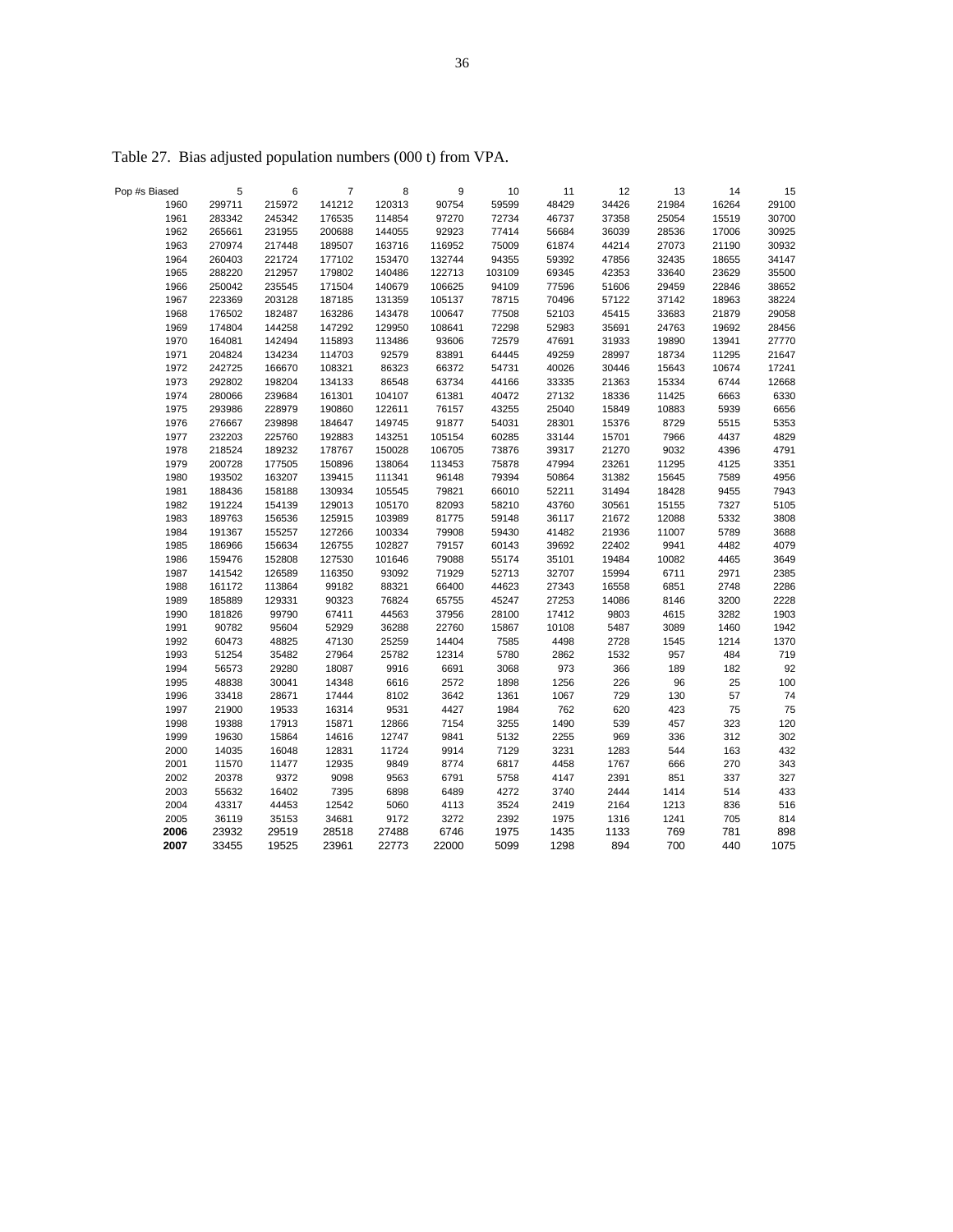| F Biased | 5     | 6     | $\overline{7}$ | 8     | 9     | 10    | 11    | 12    | 13    | 14    |       | 15 Mean (9-14 |
|----------|-------|-------|----------------|-------|-------|-------|-------|-------|-------|-------|-------|---------------|
| 1960     | 0.000 | 0.002 | 0.007          | 0.013 | 0.021 | 0.043 | 0.060 | 0.118 | 0.148 | 0.190 | 0.190 | 0.097         |
| 1961     | 0.000 | 0.001 | 0.003          | 0.012 | 0.028 | 0.049 | 0.060 | 0.069 | 0.187 | 0.202 | 0.202 | 0.099         |
| 1962     | 0.000 | 0.002 | 0.004          | 0.008 | 0.014 | 0.024 | 0.048 | 0.086 | 0.098 | 0.238 | 0.238 | 0.085         |
| 1963     | 0.001 | 0.005 | 0.011          | 0.010 | 0.015 | 0.033 | 0.057 | 0.110 | 0.172 | 0.223 | 0.223 | 0.102         |
| 1964     | 0.001 | 0.010 | 0.032          | 0.024 | 0.053 | 0.108 | 0.138 | 0.152 | 0.117 | 0.197 | 0.197 | 0.127         |
| 1965     | 0.002 | 0.016 | 0.045          | 0.076 | 0.065 | 0.084 | 0.095 | 0.163 | 0.187 | 0.225 | 0.225 | 0.137         |
| 1966     | 0.008 | 0.030 | 0.067          | 0.091 | 0.103 | 0.089 | 0.106 | 0.129 | 0.241 | 0.276 | 0.276 | 0.157         |
| 1967     | 0.002 | 0.018 | 0.066          | 0.066 | 0.105 | 0.213 | 0.240 | 0.328 | 0.329 | 0.477 | 0.477 | 0.282         |
| 1968     | 0.002 | 0.014 | 0.028          | 0.078 | 0.131 | 0.180 | 0.178 | 0.407 | 0.337 | 0.382 | 0.382 | 0.269         |
| 1969     | 0.004 | 0.019 | 0.061          | 0.128 | 0.203 | 0.216 | 0.306 | 0.385 | 0.374 | 0.350 | 0.350 | 0.306         |
| 1970     | 0.001 | 0.017 | 0.025          | 0.102 | 0.173 | 0.188 | 0.298 | 0.333 | 0.366 | 0.456 | 0.456 | 0.302         |
| 1971     | 0.006 | 0.014 | 0.084          | 0.133 | 0.227 | 0.276 | 0.281 | 0.417 | 0.363 | 0.447 | 0.447 | 0.335         |
| 1972     | 0.003 | 0.017 | 0.024          | 0.103 | 0.207 | 0.296 | 0.428 | 0.486 | 0.641 | 0.590 | 0.590 | 0.441         |
| 1973     | 0.000 | 0.006 | 0.053          | 0.144 | 0.254 | 0.287 | 0.398 | 0.426 | 0.633 | 0.921 | 0.921 | 0.487         |
| 1974     | 0.001 | 0.028 | 0.074          | 0.113 | 0.150 | 0.280 | 0.338 | 0.322 | 0.454 | 0.469 | 0.469 | 0.335         |
| 1975     | 0.003 | 0.015 | 0.043          | 0.089 | 0.143 | 0.224 | 0.288 | 0.396 | 0.480 | 0.656 | 0.656 | 0.364         |
| 1976     | 0.003 | 0.018 | 0.054          | 0.154 | 0.221 | 0.289 | 0.389 | 0.458 | 0.477 | 0.611 | 0.611 | 0.407         |
| 1977     | 0.005 | 0.033 | 0.051          | 0.095 | 0.153 | 0.227 | 0.244 | 0.353 | 0.394 | 0.460 | 0.460 | 0.305         |
| 1978     | 0.008 | 0.026 | 0.058          | 0.079 | 0.141 | 0.231 | 0.325 | 0.433 | 0.584 | 0.809 | 0.809 | 0.420         |
| 1979     | 0.007 | 0.042 | 0.104          | 0.162 | 0.157 | 0.200 | 0.225 | 0.197 | 0.198 | 0.211 | 0.211 | 0.198         |
| 1980     | 0.002 | 0.020 | 0.078          | 0.133 | 0.176 | 0.219 | 0.279 | 0.332 | 0.304 | 0.257 | 0.257 | 0.261         |
| 1981     | 0.001 | 0.004 | 0.019          | 0.051 | 0.116 | 0.211 | 0.336 | 0.531 | 0.722 | 1.026 | 1.026 | 0.490         |
| 1982     | 0.000 | 0.002 | 0.016          | 0.052 | 0.128 | 0.277 | 0.503 | 0.727 | 0.845 | 0.983 | 0.983 | 0.577         |
| 1983     | 0.001 | 0.007 | 0.027          | 0.063 | 0.119 | 0.155 | 0.299 | 0.478 | 0.536 | 0.708 | 0.708 | 0.382         |
| 1984     | 0.000 | 0.003 | 0.013          | 0.037 | 0.084 | 0.204 | 0.416 | 0.591 | 0.698 | 0.643 | 0.643 | 0.439         |
| 1985     | 0.002 | 0.006 | 0.021          | 0.062 | 0.161 | 0.338 | 0.512 | 0.598 | 0.600 | 0.653 | 0.653 | 0.477         |
| 1986     | 0.031 | 0.073 | 0.115          | 0.146 | 0.206 | 0.323 | 0.586 | 0.866 | 1.022 | 1.024 | 1.024 | 0.671         |
| 1987     | 0.018 | 0.044 | 0.076          | 0.138 | 0.277 | 0.456 | 0.481 | 0.648 | 0.693 | 0.651 | 0.651 | 0.534         |
| 1988     | 0.020 | 0.032 | 0.055          | 0.095 | 0.184 | 0.293 | 0.463 | 0.509 | 0.561 | 0.615 | 0.615 | 0.438         |
| 1989     | 0.092 | 0.122 | 0.176          | 0.175 | 0.320 | 0.425 | 0.492 | 0.586 | 0.379 | 0.518 | 0.518 | 0.453         |
| 1990     | 0.113 | 0.104 | 0.089          | 0.142 | 0.342 | 0.492 | 0.625 | 0.625 | 0.621 | 0.452 | 0.452 | 0.526         |
| 1991     | 0.090 | 0.177 | 0.210          | 0.394 | 0.569 | 0.731 | 0.780 | 0.738 | 0.404 | 0.380 | 0.380 | 0.600         |
| 1992     | 0.003 | 0.027 | 0.073          | 0.188 | 0.383 | 0.444 | 0.547 | 0.518 | 0.630 | 0.749 | 0.749 | 0.545         |
| 1993     | 0.030 | 0.144 | 0.507          | 0.819 | 0.860 | 1.252 | 1.527 | 1.562 | 1.128 | 2.037 | 2.037 | 1.394         |
| 1994     | 0.103 | 0.183 | 0.476          | 0.819 | 0.730 | 0.363 | 0.929 | 0.806 | 1.489 | 0.476 | 0.476 | 0.799         |
| 1995     | 0.003 | 0.014 | 0.041          | 0.067 | 0.107 | 0.045 | 0.014 | 0.024 | 0.001 | 0.005 | 0.005 | 0.033         |
| 1996     | 0.007 | 0.034 | 0.074          | 0.074 | 0.077 | 0.050 | 0.013 | 0.014 | 0.023 | 0.023 | 0.023 | 0.033         |
| 1997     | 0.001 | 0.008 | 0.037          | 0.087 | 0.107 | 0.087 | 0.145 | 0.106 | 0.071 | 0.021 | 0.021 | 0.089         |
| 1998     | 0.001 | 0.003 | 0.019          | 0.068 | 0.132 | 0.167 | 0.230 | 0.273 | 0.182 | 0.184 | 0.184 | 0.195         |
| 1999     | 0.001 | 0.012 | 0.020          | 0.051 | 0.122 | 0.263 | 0.364 | 0.378 | 0.526 | 0.151 | 0.151 | 0.301         |
| 2000     | 0.001 | 0.016 | 0.064          | 0.090 | 0.174 | 0.269 | 0.404 | 0.456 | 0.499 | 0.351 | 0.351 | 0.359         |
| 2001     | 0.011 | 0.032 | 0.102          | 0.172 | 0.221 | 0.297 | 0.423 | 0.531 | 0.482 | 0.429 | 0.429 | 0.397         |
| 2002     | 0.017 | 0.037 | 0.077          | 0.188 | 0.263 | 0.231 | 0.329 | 0.325 | 0.305 | 0.228 | 0.228 | 0.280         |
| 2003     | 0.024 | 0.068 | 0.180          | 0.317 | 0.410 | 0.369 | 0.347 | 0.501 | 0.326 | 0.406 | 0.406 | 0.393         |
| 2004     | 0.009 | 0.048 | 0.113          | 0.236 | 0.342 | 0.379 | 0.408 | 0.356 | 0.342 | 0.307 | 0.307 | 0.356         |
| 2005     | 0.002 | 0.009 | 0.032          | 0.107 | 0.305 | 0.311 | 0.356 | 0.337 | 0.263 | 0.326 | 0.326 | 0.316         |
| 2006     | 0.004 | 0.009 | 0.025          | 0.023 | 0.080 | 0.220 | 0.273 | 0.281 | 0.358 | 0.245 | 0.245 | 0.243         |
|          |       |       |                |       |       |       |       |       |       |       |       |               |

Table 28. Bias adjusted fishing mortalities from VPA.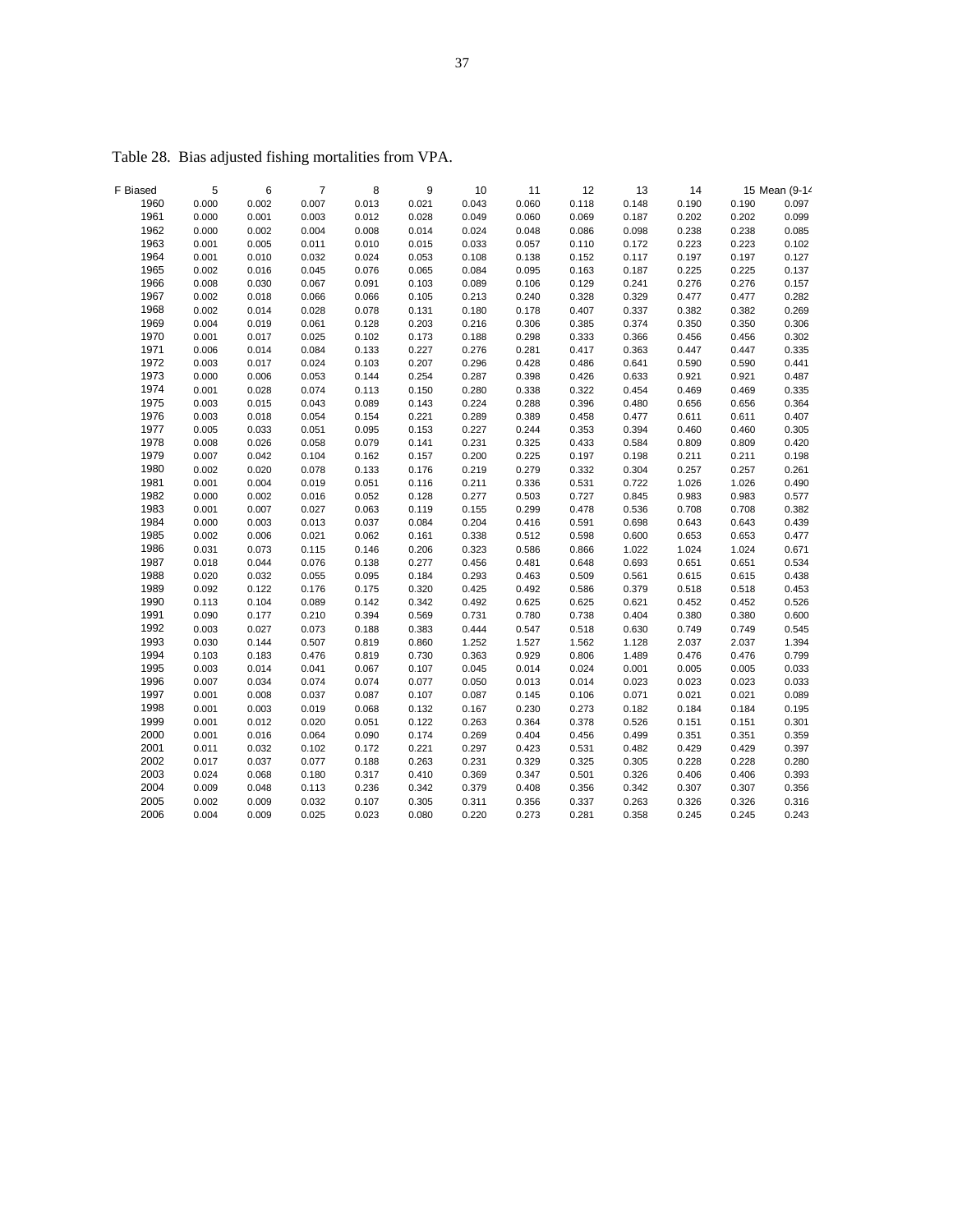|      | 5   | 6    | 7    | 8    | 9     | 10    | 11    | 12    | 13    | 14    | 15    |
|------|-----|------|------|------|-------|-------|-------|-------|-------|-------|-------|
| 1960 | 114 | 190  | 532  | 1528 | 4864  | 7455  | 18016 | 21629 | 17877 | 16539 | 36787 |
| 1961 | 183 | 230  | 558  | 1707 | 4321  | 13049 | 17502 | 23471 | 20374 | 15781 | 38809 |
| 1962 | 103 | 396  | 611  | 1923 | 5158  | 10610 | 23763 | 24732 | 23535 | 17199 | 39328 |
| 1963 | 27  | 286  | 1191 | 1991 | 6105  | 12732 | 20081 | 29864 | 22759 | 21145 | 41669 |
| 1964 | 51  | 125  | 971  | 4777 | 6068  | 15880 | 22698 | 27483 | 27258 | 18906 | 45816 |
| 1965 | 274 | 228  | 550  | 3442 | 14844 | 15363 | 28181 | 27097 | 26474 | 25062 | 50291 |
| 1966 | 569 | 929  | 945  | 2286 | 9515  | 30903 | 30497 | 37174 | 24957 | 23912 | 55593 |
| 1967 | 184 | 1632 | 3058 | 3445 | 8164  | 20721 | 42310 | 41263 | 35185 | 21347 | 58774 |
| 1968 | 87  | 521  | 4221 | 8537 | 11165 | 20415 | 27685 | 37325 | 31202 | 25983 | 46357 |
| 1969 | 110 | 283  | 1377 | 9330 | 18961 | 23351 | 28888 | 27827 | 24371 | 23068 | 45793 |
| 1970 | 19  | 317  | 808  | 3207 | 16744 | 28173 | 27925 | 23887 | 19080 | 15249 | 40849 |
| 1971 | 18  | 67   | 859  | 2100 | 6786  | 22793 | 30045 | 23193 | 17114 | 12062 | 29198 |
| 1972 | 12  | 73   | 254  | 2234 | 4894  | 11342 | 21987 | 23514 | 14194 | 11706 | 23411 |
| 1973 | 18  | 53   | 257  | 847  | 5050  | 8983  | 14578 | 17356 | 15626 | 7501  | 18545 |
| 1974 | 87  | 79   | 257  | 890  | 2448  | 8205  | 12583 | 14049 | 13145 | 9245  | 10779 |
| 1975 | 119 | 307  | 371  | 1164 | 3151  | 6724  | 11469 | 12888 | 12054 | 8438  | 12074 |
| 1976 | 120 | 397  | 1122 | 1665 | 4765  | 8492  | 11502 | 11597 | 8986  | 7104  | 8962  |
| 1977 | 43  | 394  | 1360 | 3855 | 6423  | 13259 | 14210 | 11577 | 8119  | 5492  | 7777  |
| 1978 | 8   | 170  | 1270 | 4216 | 10607 | 17528 | 20426 | 15790 | 9267  | 5531  | 7718  |
| 1979 | 25  | 64   | 708  | 3880 | 11304 | 20790 | 23382 | 18204 | 11349 | 5717  | 5560  |

Table 29. Spawning stock biomass from VPA output.

 30 183 423 2685 9205 20879 24815 21005 14724 9643 8659 59 250 1140 2137 7416 15355 21864 19316 13867 9358 11440 14 373 1466 5345 8631 14329 17485 17710 12038 7336 6815 63 158 2415 7047 19144 21629 17313 12866 9878 5782 5713 17 417 1459 10694 22159 29596 25455 15814 9762 6752 6028 168 211 2979 9967 24650 30708 25955 18695 10941 6474 7814 95 686 2106 14755 29724 30014 24264 17427 12014 6977 7565 127 863 3617 13778 26098 30450 24020 14715 7873 4453 4805 53 500 4873 15332 27807 23636 19393 15402 8410 4286 4715 20 235 1784 13272 24414 24467 18890 12802 9954 5029 4610 50 148 847 4129 14346 15745 12964 9656 6078 5569 3900 89 261 884 3098 7417 10021 8470 6055 4564 2746 4319 14 262 915 2530 4243 4467 3837 2984 2181 2192 3188 23 68 644 2146 3607 2861 2031 1416 1153 710 1444 123 146 295 826 1753 1718 687 330 220 263 165 609 534 705 851 766 1235 1362 276 126 46 178 35 961 1597 1960 1636 925 1098 1059 211 119 173 15 148 1512 2536 2210 1445 693 732 647 144 196 47 76 646 2608 3231 2035 1197 525 575 559 242 47 223 453 1866 3152 2777 1514 833 356 423 546 13 248 873 2059 3513 3630 2302 1149 624 220 759 42 117 1046 2183 3493 3770 3207 1645 774 376 613 117 249 691 2389 2802 3253 2960 2211 959 473 570 561 589 1035 1877 3006 2566 2829 2299 1686 723 815 253 2607 1949 1828 2115 2407 1995 2112 1459 1279 1021 199 1423 7786 3434 1805 1666 1678 1327 1513 1030 1563 84 989 4934 12027 3722 1344 1254 1127 928 1184 1684 166 749 4167 8895 12414 3531 1110 889 848 662 2071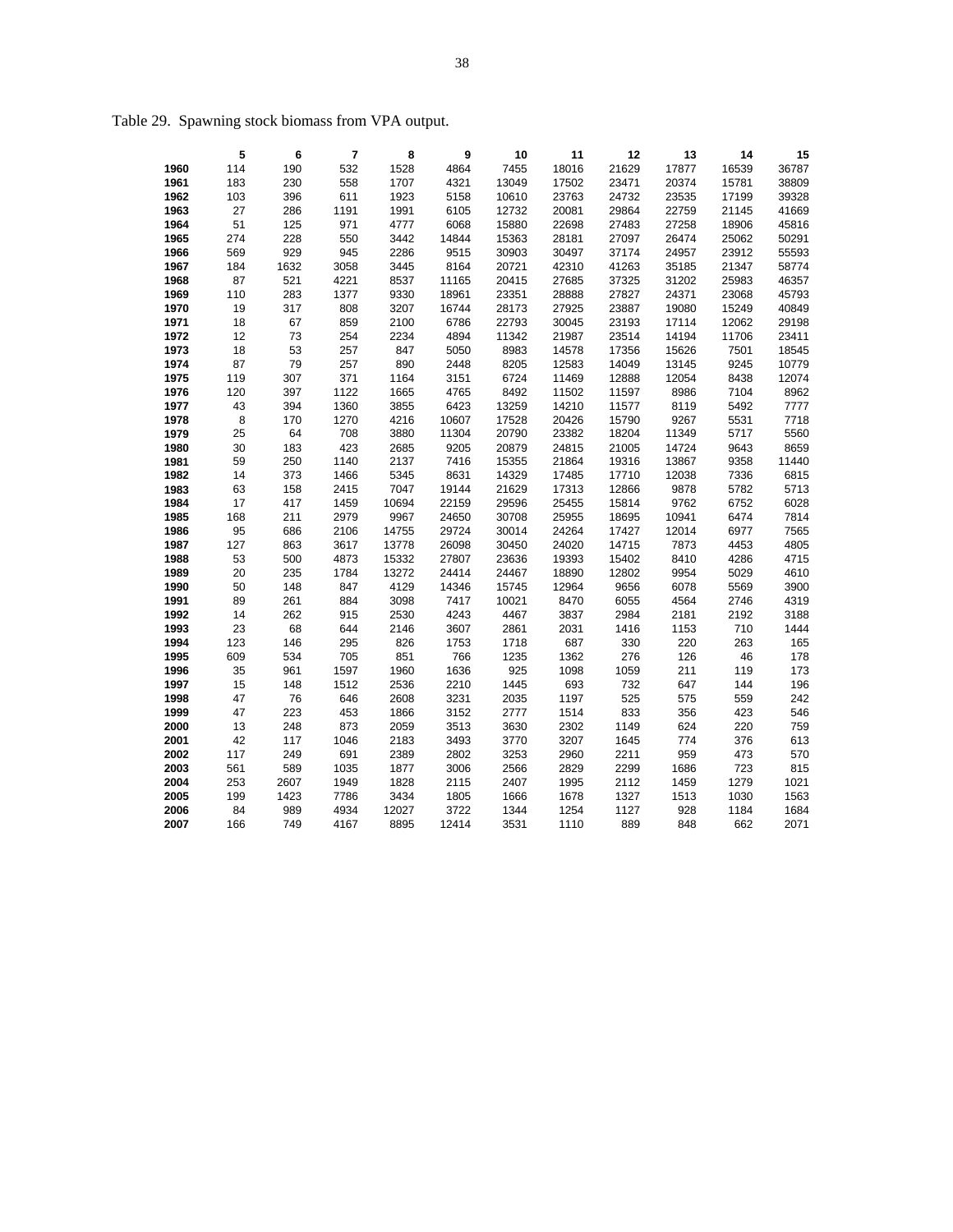Table 30. Retrospective comparison (one year) of numbers at age estimated from ADAPT. Table entries provide the ratio of the estimated numbers from the current assessment to those estimated in the previous assessment (model formulation unchanged). Shaded entries highlight changes in excess of +/- 10%.

| 2007/2006           |       |       |                |       |       |       |       |       |       |       |       |
|---------------------|-------|-------|----------------|-------|-------|-------|-------|-------|-------|-------|-------|
| <b>Retro Matrix</b> | 5     | 6     | $\overline{7}$ | 8     | 9     | 10    | 11    | 12    | 13    | 14    | 15    |
| 1960                | 1.000 | 1.000 | 1.000          | 1.000 | 1.000 | 1.000 | 1.000 | 1.000 | 1.000 | 1.000 | 1.000 |
| 1961                | 1.000 | 1.000 | 1.000          | 1.000 | 1.000 | 1.000 | 1.000 | 1.000 | 1.000 | 1.000 | 1.000 |
| 1962                | 1.000 | 1.000 | 1.000          | 1.000 | 1.000 | 1.000 | 1.000 | 1.000 | 1.000 | 1.000 | 1.000 |
| 1963                | 1.000 | 1.000 | 1.000          | 1.000 | 1.000 | 1.000 | 1.000 | 1.000 | 1.000 | 1.000 | 1.000 |
| 1964                | 1.000 | 1.000 | 1.000          | 1.000 | 1.000 | 1.000 | 1.000 | 1.000 | 1.000 | 1.000 | 1.000 |
| 1965                | 1.000 | 1.000 | 1.000          | 1.000 | 1.000 | 1.000 | 1.000 | 1.000 | 1.000 | 1.000 | 1.000 |
| 1966                | 1.000 | 1.000 | 1.000          | 1.000 | 1.000 | 1.000 | 1.000 | 1.000 | 1.000 | 1.000 | 1.000 |
| 1967                | 1.000 | 1.000 | 1.000          | 1.000 | 1.000 | 1.000 | 1.000 | 1.000 | 1.000 | 1.000 | 1.000 |
| 1968                | 1.000 | 1.000 | 1.000          | 1.000 | 1.000 | 1.000 | 1.000 | 1.000 | 1.000 | 1.000 | 1.000 |
| 1969                | 1.000 | 1.000 | 1.000          | 1.000 | 1.000 | 1.000 | 1.000 | 1.000 | 1.000 | 1.000 | 1.000 |
| 1970                | 1.000 | 1.000 | 1.000          | 1.000 | 1.000 | 1.000 | 1.000 | 1.000 | 1.000 | 1.000 | 1.000 |
| 1971                | 1.000 | 1.000 | 1.000          | 1.000 | 1.000 | 1.000 | 1.000 | 1.000 | 1.000 | 1.000 | 1.000 |
| 1972                | 1.000 | 1.000 | 1.000          | 1.000 | 1.000 | 1.000 | 1.000 | 1.000 | 1.000 | 1.000 | 1.000 |
| 1973                | 1.000 | 1.000 | 1.000          | 1.000 | 1.000 | 1.000 | 1.000 | 1.000 | 1.000 | 1.000 | 1.000 |
| 1974                | 1.000 | 1.000 | 1.000          | 1.000 | 1.000 | 1.000 | 1.000 | 1.000 | 1.000 | 1.000 | 1.000 |
| 1975                | 1.000 | 1.000 | 1.000          | 1.000 | 1.000 | 1.000 | 1.000 | 1.000 | 1.000 | 1.000 | 1.000 |
| 1976                | 1.000 | 1.000 | 1.000          | 1.000 | 1.000 | 1.000 | 1.000 | 1.000 | 1.000 | 1.000 | 1.000 |
| 1977                | 1.000 | 1.000 | 1.000          | 1.000 | 1.000 | 1.000 | 1.000 | 1.000 | 1.000 | 1.000 | 1.000 |
| 1978                | 1.000 | 1.000 | 1.000          | 1.000 | 1.000 | 1.000 | 1.000 | 1.000 | 1.000 | 1.000 | 1.000 |
| 1979                | 1.000 | 1.000 | 1.000          | 1.000 | 1.000 | 1.000 | 1.000 | 1.000 | 1.000 | 1.000 | 1.000 |
| 1980                | 1.000 | 1.000 | 1.000          | 1.000 | 1.000 | 1.000 | 1.000 | 1.000 | 1.000 | 1.000 | 1.000 |
| 1981                | 1.000 | 1.000 | 1.000          | 1.000 | 1.000 | 1.000 | 1.000 | 1.000 | 1.000 | 1.000 | 1.000 |
| 1982                | 1.000 | 1.000 | 1.000          | 1.000 | 1.000 | 1.000 | 1.000 | 1.000 | 1.000 | 1.000 | 1.000 |
| 1983                | 1.000 | 1.000 | 1.000          | 1.000 | 1.000 | 1.000 | 1.000 | 1.000 | 1.000 | 1.000 | 1.000 |
| 1984                | 1.000 | 1.000 | 1.000          | 1.000 | 1.000 | 1.000 | 1.000 | 1.000 | 1.000 | 1.000 | 1.000 |
| 1985                | 0.999 | 1.000 | 1.000          | 1.000 | 1.000 | 1.000 | 1.000 | 1.000 | 1.000 | 1.000 | 1.000 |
| 1986                | 1.000 | 0.999 | 1.000          | 1.000 | 1.000 | 1.000 | 1.000 | 1.000 | 1.000 | 1.000 | 1.000 |
| 1987                | 0.999 | 1.000 | 0.999          | 1.000 | 1.000 | 1.000 | 1.000 | 1.000 | 1.000 | 1.000 | 1.000 |
| 1988                | 0.998 | 0.999 | 1.000          | 0.999 | 1.000 | 1.000 | 1.000 | 1.000 | 1.000 | 1.000 | 1.000 |
| 1989                | 0.993 | 0.998 | 0.999          | 1.000 | 0.999 | 1.000 | 1.000 | 1.000 | 0.999 | 0.999 | 0.999 |
| 1990                | 0.994 | 0.993 | 0.998          | 0.999 | 1.000 | 0.998 | 0.999 | 0.999 | 0.999 | 0.999 | 0.999 |
| 1991                | 0.995 | 0.994 | 0.992          | 0.998 | 0.998 | 0.999 | 0.997 | 0.999 | 0.999 | 0.999 | 0.999 |
| 1992                | 0.988 | 0.995 | 0.992          | 0.990 | 0.997 | 0.997 | 0.999 | 0.995 | 0.998 | 0.998 | 0.998 |
| 1993                | 0.980 | 0.988 | 0.994          | 0.992 | 0.988 | 0.995 | 0.995 | 0.998 | 0.991 | 0.996 | 0.996 |
| 1994                | 0.976 | 0.980 | 0.986          | 0.991 | 0.982 | 0.973 | 0.984 | 0.981 | 0.990 | 0.975 | 0.975 |
| 1995                | 0.952 | 0.973 | 0.976          | 0.978 | 0.980 | 0.964 | 0.962 | 0.961 | 0.960 | 0.960 | 0.960 |
| 1996                | 0.943 | 0.952 | 0.973          | 0.975 | 0.976 | 0.978 | 0.963 | 0.961 | 0.960 | 0.960 | 0.960 |
| 1997                | 1.049 | 0.942 | 0.950          | 0.971 | 0.973 | 0.974 | 0.977 | 0.962 | 0.961 | 0.959 | 0.959 |
| 1998                | 1.018 | 1.049 | 0.942          | 0.949 | 0.968 | 0.970 | 0.972 | 0.973 | 0.958 | 0.958 | 0.958 |
| 1999                | 1.008 | 1.018 | 1.049          | 0.941 | 0.945 | 0.964 | 0.965 | 0.965 | 0.965 | 0.950 | 0.950 |
| 2000                | 1.019 | 1.008 | 1.018          | 1.050 | 0.938 | 0.939 | 0.954 | 0.950 | 0.950 | 0.942 | 0.942 |
| 2001                | 0.996 | 1.019 | 1.009          | 1.019 | 1.055 | 0.927 | 0.921 | 0.932 | 0.924 | 0.920 | 0.920 |
| 2002                | 0.918 | 0.996 | 1.019          | 1.010 | 1.023 | 1.070 | 0.904 | 0.885 | 0.891 | 0.883 | 0.883 |
| 2003                | 0.814 | 0.917 | 0.996          | 1.021 | 1.012 | 1.030 | 1.090 | 0.872 | 0.847 | 0.857 | 0.857 |
| 2004                | 0.903 | 0.811 | 0.911          | 0.995 | 1.029 | 1.017 | 1.044 | 1.131 | 0.806 | 0.801 | 0.801 |
| 2005                | 0.910 | 0.902 | 0.803          | 0.902 | 0.994 | 1.041 | 1.026 | 1.068 | 1.198 | 0.747 | 0.747 |
| 2006                |       | 0.910 | 0.901          | 0.798 | 0.892 | 0.992 | 1.057 | 1.037 | 1.097 | 1.274 | 0.681 |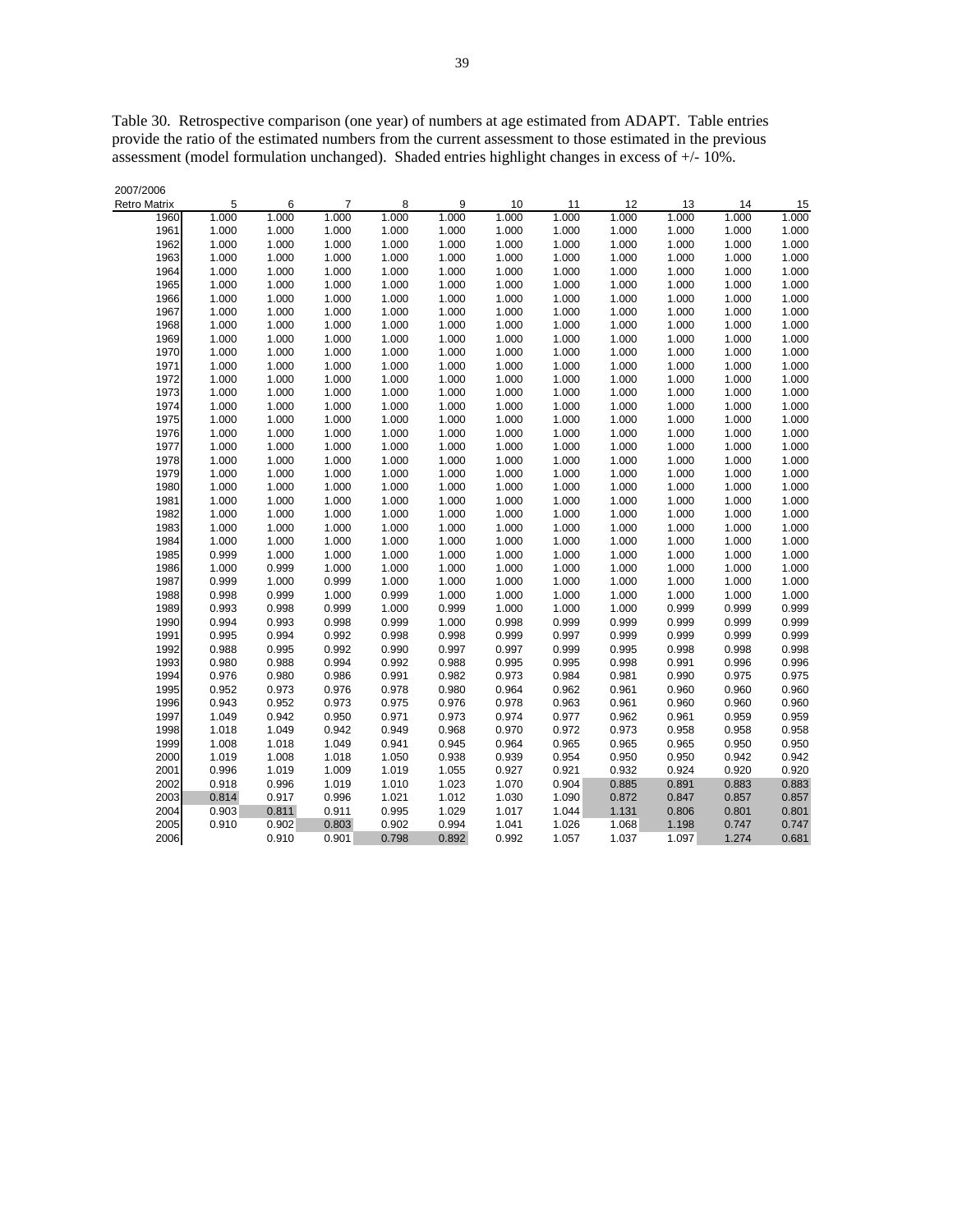Table 31. Retrospective comparison (one year) of fishing mortality at age estimated from ADAPT. Table entries provide the ratio of the estimated fishing mortality from the current assessment to those estimated in the previous assessment (model formulation unchanged). Shaded entries highlight changes in excess of +/- 10%.

| 2007/2006           |       |       |                |       |       |       |       |       |       |       |       |
|---------------------|-------|-------|----------------|-------|-------|-------|-------|-------|-------|-------|-------|
| <b>Retro Matrix</b> | 5     | 6     | $\overline{7}$ | 8     | 9     | 10    | 11    | 12    | 13    | 14    | 15    |
| 1960                | 1.000 | 1.000 | 1.000          | 1.000 | 1.000 | 1.000 | 1.000 | 1.000 | 1.000 | 1.000 | 1.000 |
| 1961                | 1.000 | 1.000 | 1.000          | 1.000 | 1.000 | 1.000 | 1.000 | 1.000 | 1.000 | 1.000 | 1.000 |
| 1962                | 1.000 | 1.000 | 1.000          | 1.000 | 1.000 | 1.000 | 1.000 | 1.000 | 1.000 | 1.000 | 1.000 |
| 1963                | 1.000 | 1.000 | 1.000          | 1.000 | 1.000 | 1.000 | 1.000 | 1.000 | 1.000 | 1.000 | 1.000 |
| 1964                | 1.000 | 1.000 | 1.000          | 1.000 | 1.000 | 1.000 | 1.000 | 1.000 | 1.000 | 1.000 | 1.000 |
| 1965                | 1.000 | 1.000 | 1.000          | 1.000 | 1.000 | 1.000 | 1.000 | 1.000 | 1.000 | 1.000 | 1.000 |
| 1966                | 1.000 | 1.000 | 1.000          | 1.000 | 1.000 | 1.000 | 1.000 | 1.000 | 1.000 | 1.000 | 1.000 |
| 1967                | 1.000 | 1.000 | 1.000          | 1.000 | 1.000 | 1.000 | 1.000 | 1.000 | 1.000 | 1.000 | 1.000 |
| 1968                | 1.000 | 1.000 | 1.000          | 1.000 | 1.000 | 1.000 | 1.000 | 1.000 | 1.000 | 1.000 | 1.000 |
| 1969                | 1.000 | 1.000 | 1.000          | 1.000 | 1.000 | 1.000 | 1.000 | 1.000 | 1.000 | 1.000 | 1.000 |
| 1970                | 1.000 | 1.000 | 1.000          | 1.000 | 1.000 | 1.000 | 1.000 | 1.000 | 1.000 | 1.000 | 1.000 |
| 1971                | 1.000 | 1.000 | 1.000          | 1.000 | 1.000 | 1.000 | 1.000 | 1.000 | 1.000 | 1.000 | 1.000 |
| 1972                | 1.000 | 1.000 | 1.000          | 1.000 | 1.000 | 1.000 | 1.000 | 1.000 | 1.000 | 1.000 | 1.000 |
| 1973                | 1.000 | 1.000 | 1.000          | 1.000 | 1.000 | 1.000 | 1.000 | 1.000 | 1.000 | 1.000 | 1.000 |
| 1974                | 1.000 | 1.000 | 1.000          | 1.000 | 1.000 | 1.000 | 1.000 | 1.000 | 1.000 | 1.000 | 1.000 |
| 1975                | 1.000 | 1.000 | 1.000          | 1.000 | 1.000 | 1.000 | 1.000 | 1.000 | 1.000 | 1.000 | 1.000 |
| 1976                | 1.000 | 1.000 | 1.000          | 1.000 | 1.000 | 1.000 | 1.000 | 1.000 | 1.000 | 1.000 | 1.000 |
| 1977                | 1.000 | 1.000 | 1.000          | 1.000 | 1.000 | 1.000 | 1.000 | 1.000 | 1.000 | 1.000 | 1.000 |
| 1978                | 1.000 | 1.000 | 1.000          | 1.000 | 1.000 | 1.000 | 1.000 | 1.000 | 1.000 | 1.000 | 1.000 |
| 1979                | 1.000 | 1.000 | 1.000          | 1.000 | 1.000 | 1.000 | 1.000 | 1.000 | 1.000 | 1.000 | 1.000 |
| 1980                | 1.000 | 1.000 | 1.000          | 1.000 | 1.000 | 1.000 | 1.000 | 1.000 | 1.000 | 1.000 | 1.000 |
| 1981                | 1.000 | 1.000 | 1.000          | 1.000 | 1.000 | 1.000 | 1.000 | 1.000 | 1.000 | 1.000 | 1.000 |
| 1982                | 1.000 | 1.000 | 1.000          | 1.000 | 1.000 | 1.000 | 1.000 | 1.000 | 1.000 | 1.000 | 1.000 |
| 1983                | 1.000 | 1.000 | 1.000          | 1.000 | 1.000 | 1.000 | 1.000 | 1.000 | 1.000 | 1.000 | 1.000 |
| 1984                | 1.000 | 1.000 | 1.000          | 1.000 | 1.000 | 1.000 | 1.000 | 1.000 | 1.000 | 1.000 | 1.000 |
| 1985                | 1.001 | 1.000 | 1.000          | 1.000 | 1.000 | 1.000 | 1.000 | 1.000 | 1.000 | 1.000 | 1.000 |
| 1986                | 1.000 | 1.001 | 1.000          | 1.000 | 1.000 | 1.000 | 1.000 | 1.000 | 1.000 | 1.000 | 1.000 |
| 1987                | 1.001 | 1.000 | 1.001          | 1.000 | 1.000 | 1.000 | 1.000 | 1.000 | 1.000 | 1.000 | 1.000 |
| 1988                | 1.002 | 1.001 | 1.000          | 1.001 | 1.000 | 1.000 | 1.000 | 1.000 | 1.000 | 1.000 | 1.000 |
| 1989                | 1.007 | 1.002 | 1.001          | 1.000 | 1.001 | 1.000 | 1.001 | 1.001 | 1.001 | 1.001 | 1.001 |
| 1990                | 1.006 | 1.008 | 1.002          | 1.002 | 1.001 | 1.002 | 1.001 | 1.001 | 1.001 | 1.001 | 1.001 |
| 1991                | 1.005 | 1.007 | 1.009          | 1.003 | 1.002 | 1.001 | 1.004 | 1.002 | 1.002 | 1.002 | 1.002 |
| 1992                | 1.012 | 1.006 | 1.008          | 1.011 | 1.004 | 1.004 | 1.002 | 1.007 | 1.003 | 1.003 | 1.003 |
| 1993                | 1.020 | 1.013 | 1.007          | 1.012 | 1.018 | 1.009 | 1.010 | 1.005 | 1.015 | 1.011 | 1.011 |
| 1994                | 1.026 | 1.022 | 1.018          | 1.014 | 1.026 | 1.033 | 1.026 | 1.028 | 1.021 | 1.033 | 1.033 |
| 1995                | 1.050 | 1.028 | 1.025          | 1.024 | 1.021 | 1.038 | 1.040 | 1.041 | 1.042 | 1.042 | 1.042 |
| 1996                | 1.061 | 1.051 | 1.029          | 1.027 | 1.025 | 1.023 | 1.039 | 1.040 | 1.042 | 1.042 | 1.042 |
| 1997                | 0.953 | 1.061 | 1.053          | 1.031 | 1.029 | 1.028 | 1.026 | 1.042 | 1.042 | 1.043 | 1.043 |
| 1998<br>1999        | 0.982 | 0.953 | 1.062          | 1.056 | 1.035 | 1.033 | 1.032 | 1.032 | 1.048 | 1.048 | 1.048 |
|                     | 0.992 | 0.982 | 0.953          | 1.064 | 1.061 | 1.043 | 1.044 | 1.044 | 1.047 | 1.057 | 1.057 |
| 2000                | 0.982 | 0.992 | 0.982          | 0.950 | 1.072 | 1.075 | 1.059 | 1.066 | 1.068 | 1.073 | 1.073 |
| 2001                | 1.004 | 0.981 | 0.991          | 0.979 | 0.942 | 1.091 | 1.105 | 1.094 | 1.104 | 1.107 | 1.107 |
| 2002<br>2003        | 1.090 | 1.004 | 0.980          | 0.990 | 0.974 | 0.927 | 1.124 | 1.153 | 1.143 | 1.148 | 1.148 |
| 2004                | 1.230 | 1.094 | 1.004          | 0.976 | 0.986 | 0.965 | 0.902 | 1.188 | 1.211 | 1.203 | 1.203 |
|                     | 1.108 | 1.239 | 1.103          | 1.005 | 0.967 | 0.979 | 0.948 | 0.861 | 1.285 | 1.290 | 1.290 |
| 2005                | 1.099 | 1.109 | 1.249          | 1.115 | 1.007 | 0.954 | 0.970 | 0.925 | 0.811 | 1.397 | 1.397 |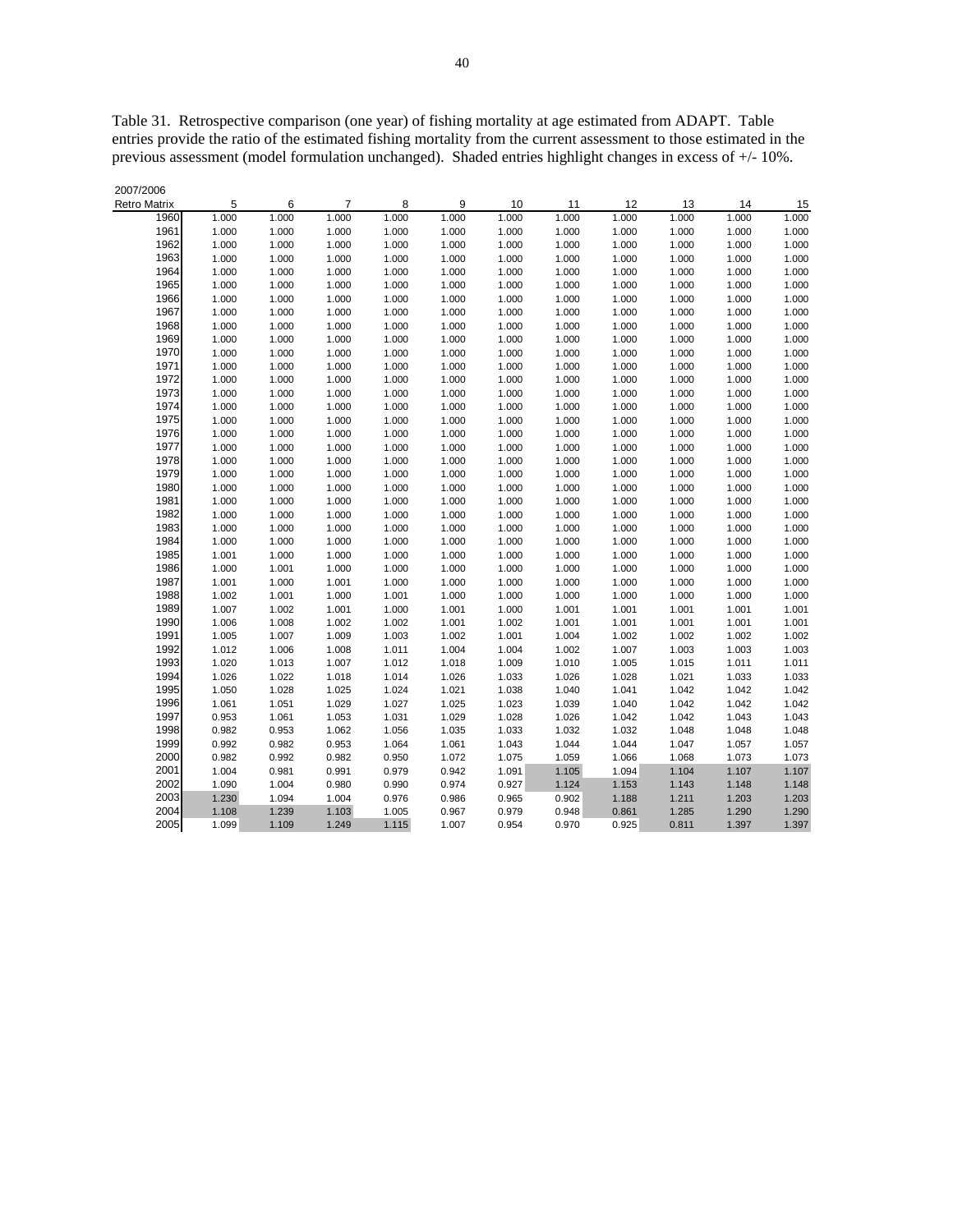

 Figure 1. American plaice catches ('000 tons) from 1960 – 2006 (A) and since the moratorium (1995-2006)  $(B)$ .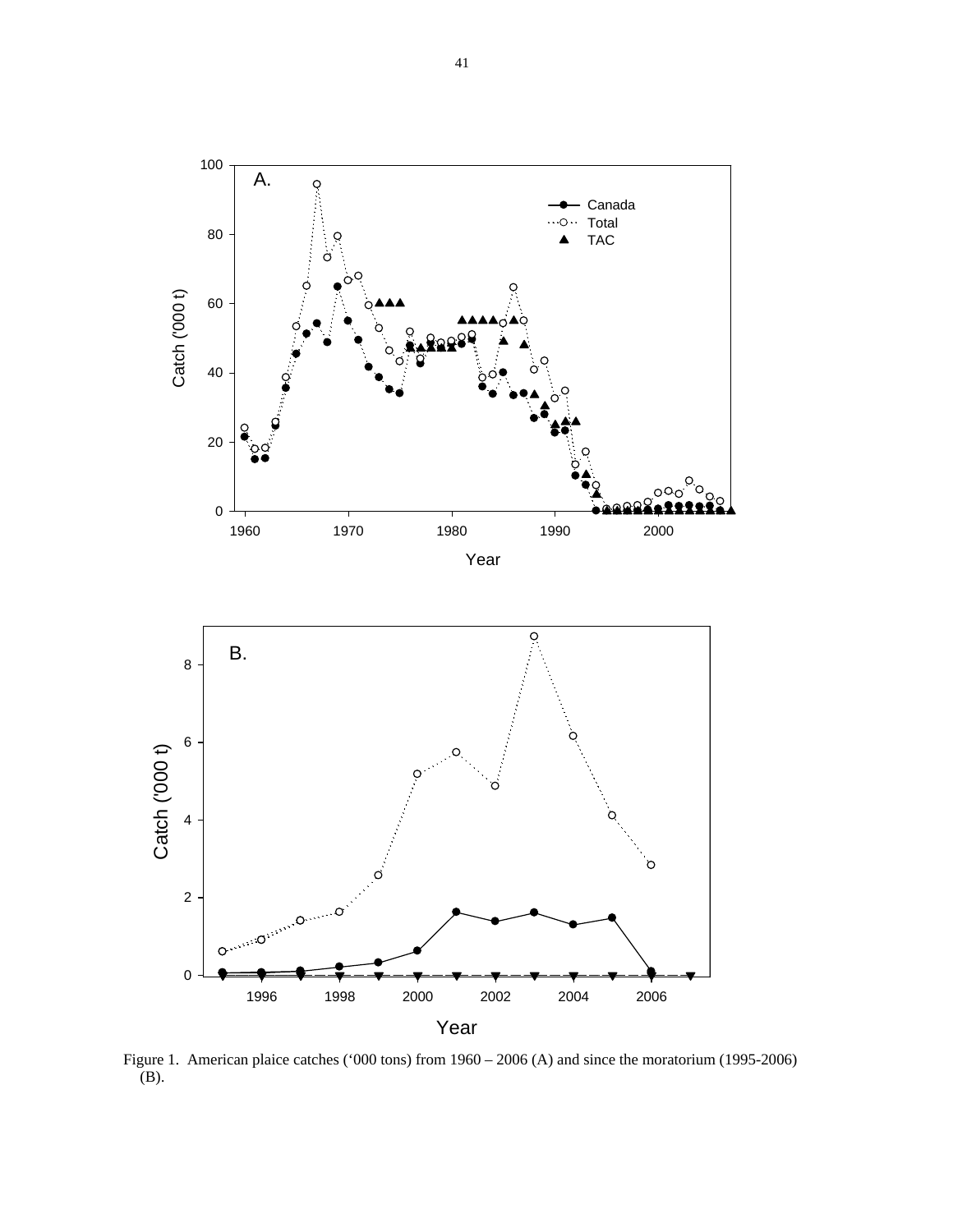

Figure 2. Stratification scheme used in Canadian research vessel surveys of Div. 3LNO.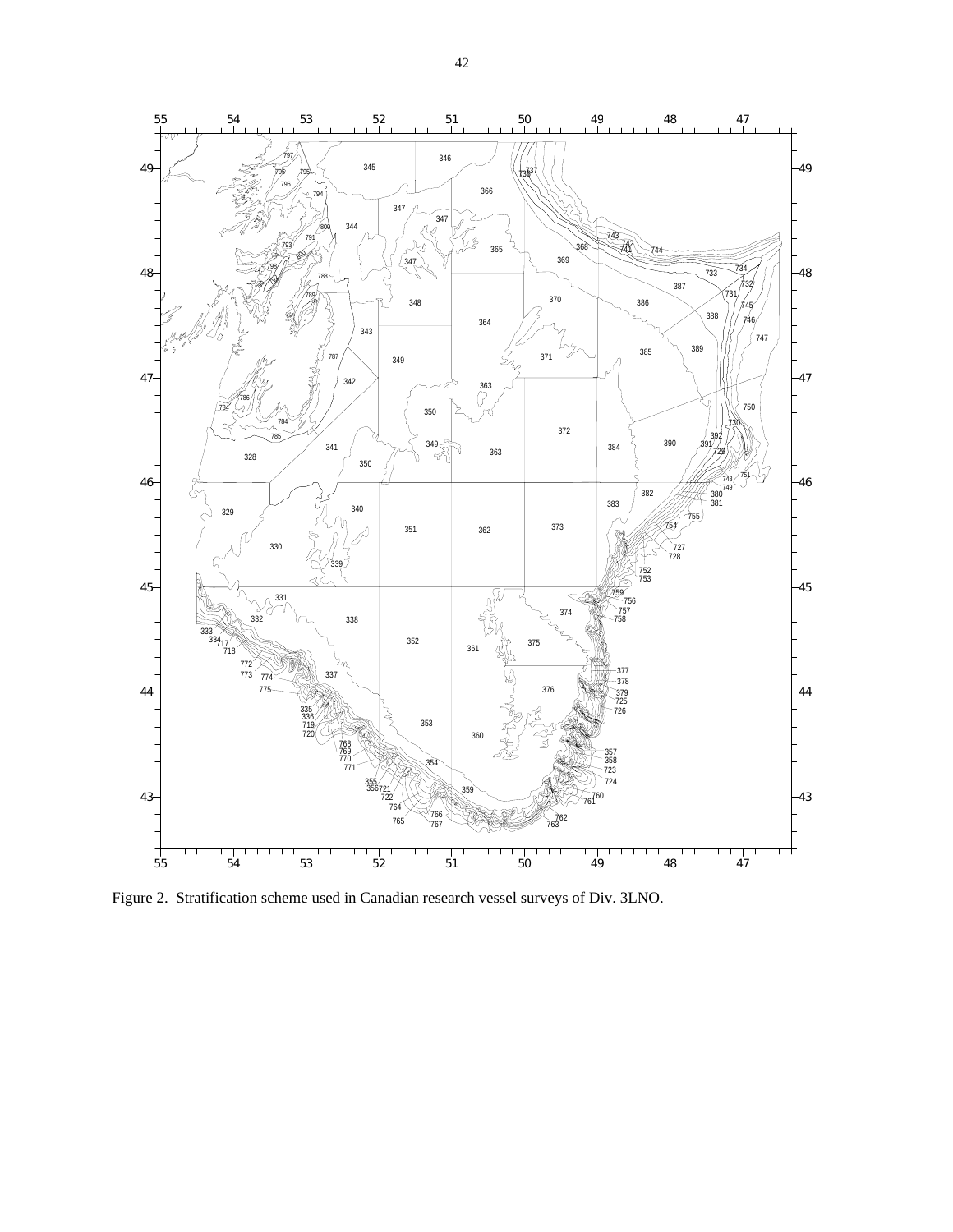

Figure 3. Biomass ('000 tons) of American plaice from spring and fall Canadian surveys in Div. 3LNO combined. Note that open symbol represents years when survey coverage was poor and are not included in 2007 assessment.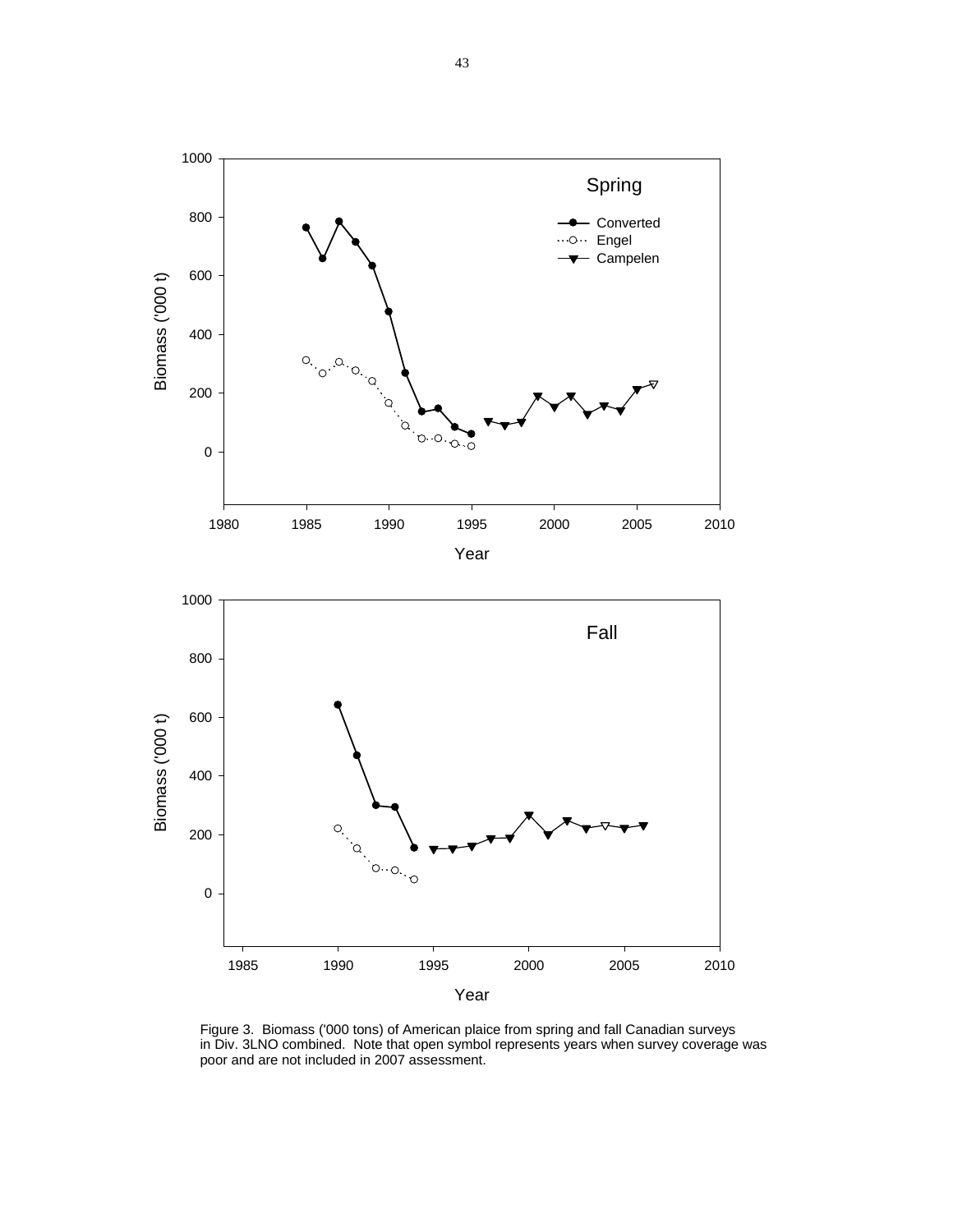

Figure 4. Mean  $($ + 1 Std. dev.) weight per tow  $(Kg)$  of American plaice from Canadian spring surveys inDiv. 3L, 3N and 3O. Note that open symbol represents years when survey coverage was poor and are not included in 2007 assessment.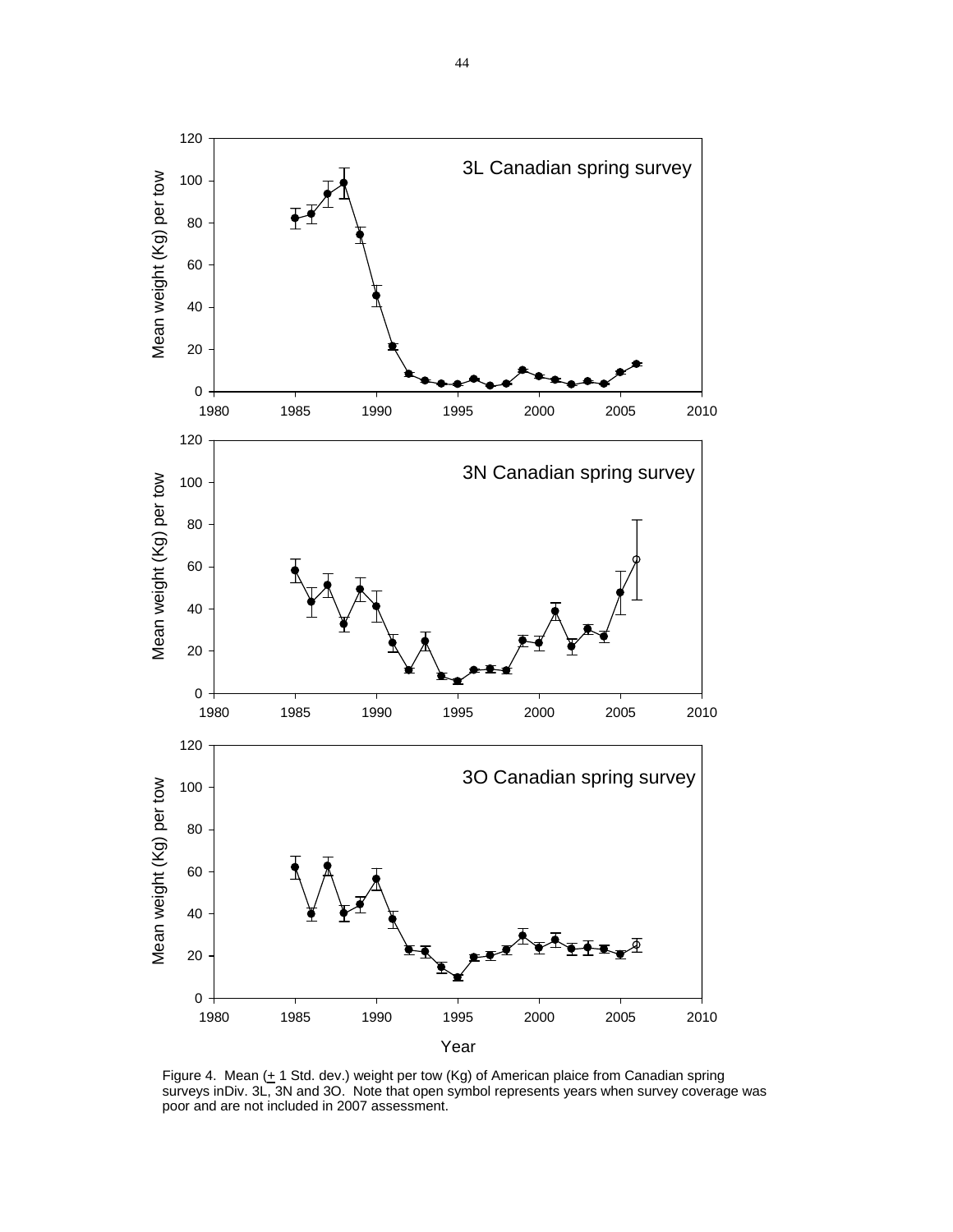

Figure 5. Mean weight per tow  $(± 1$  Std. dev.) of American plaice from Canadian spring and fall surveys of Div. 3LNO combined. Note that open symbol represents years when survey coverage was poor and are not included in 2007 assessment.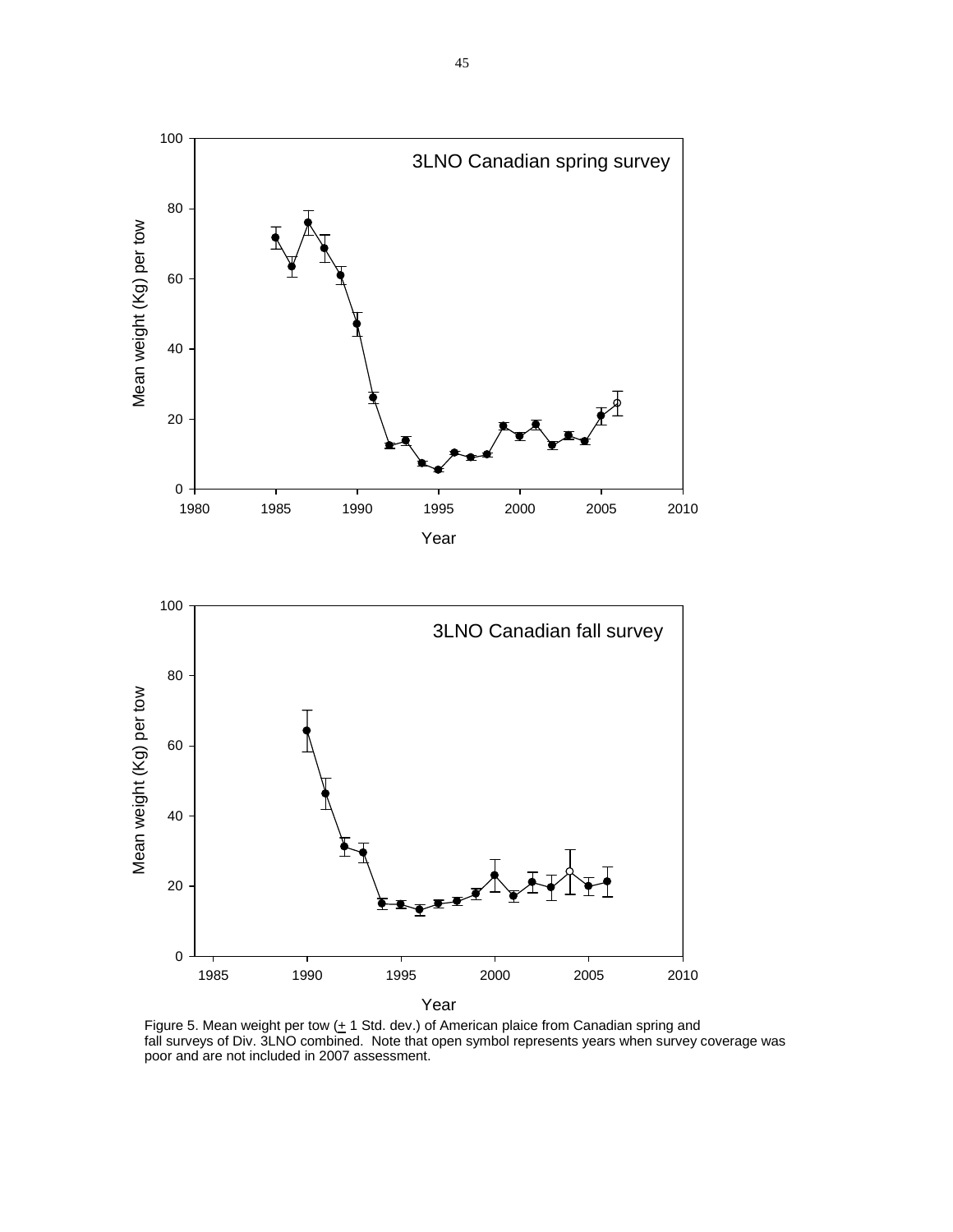

Figure 6. Abundance (millions) of American plaice from spring and fall Canadian surveys in Div. 3LNO combined. Note that open symbol represents years when survey coverage was poor and are not included in 2007 assessment.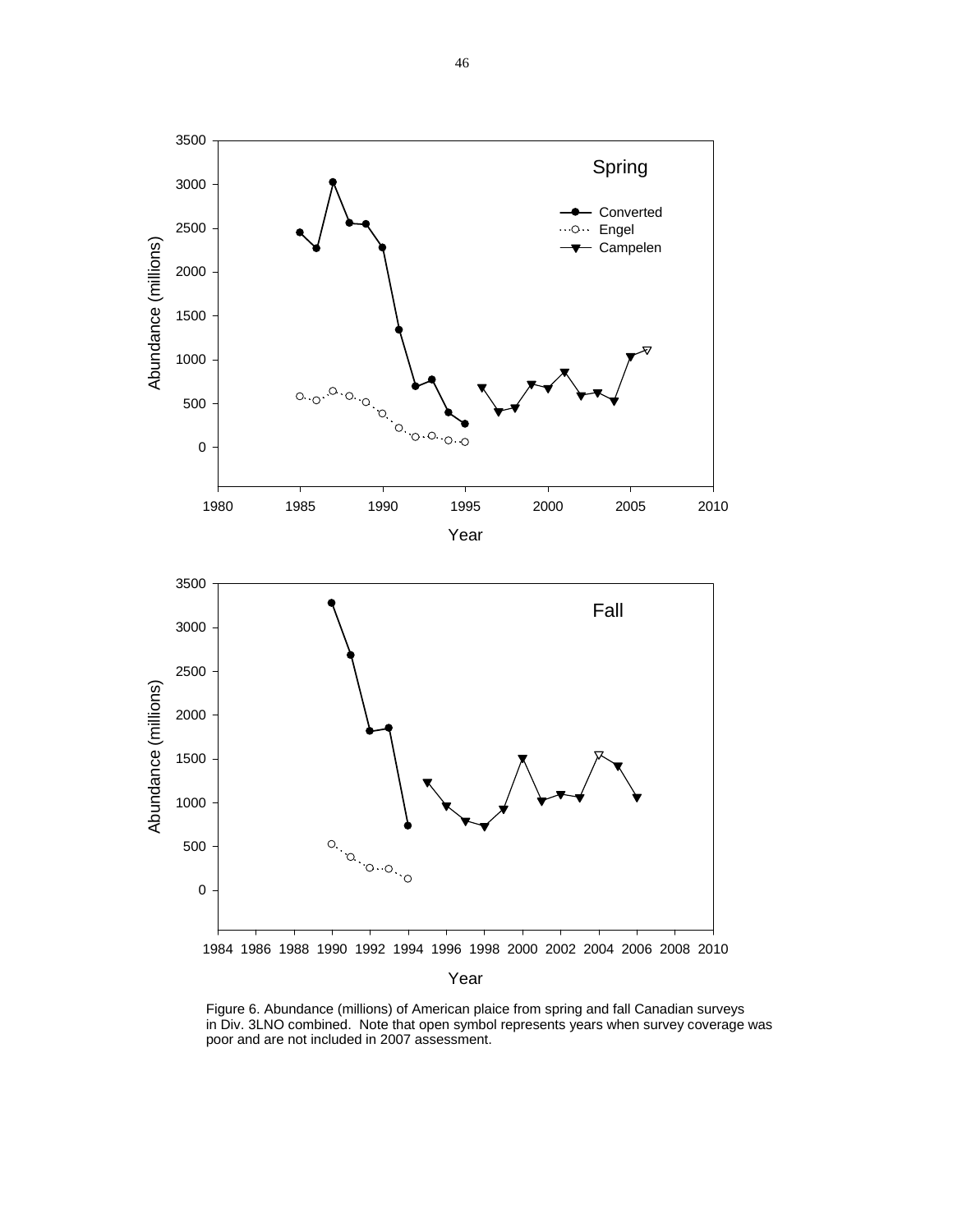

Figure 7. Mean  $(+ 1$  Std. Dev.) number per tow of American plaice from Canadian spring and fall surveys of Div. 3LNO combined. Note that open symbol represents years when survey coverage was poor and are not included in 2007 assessment.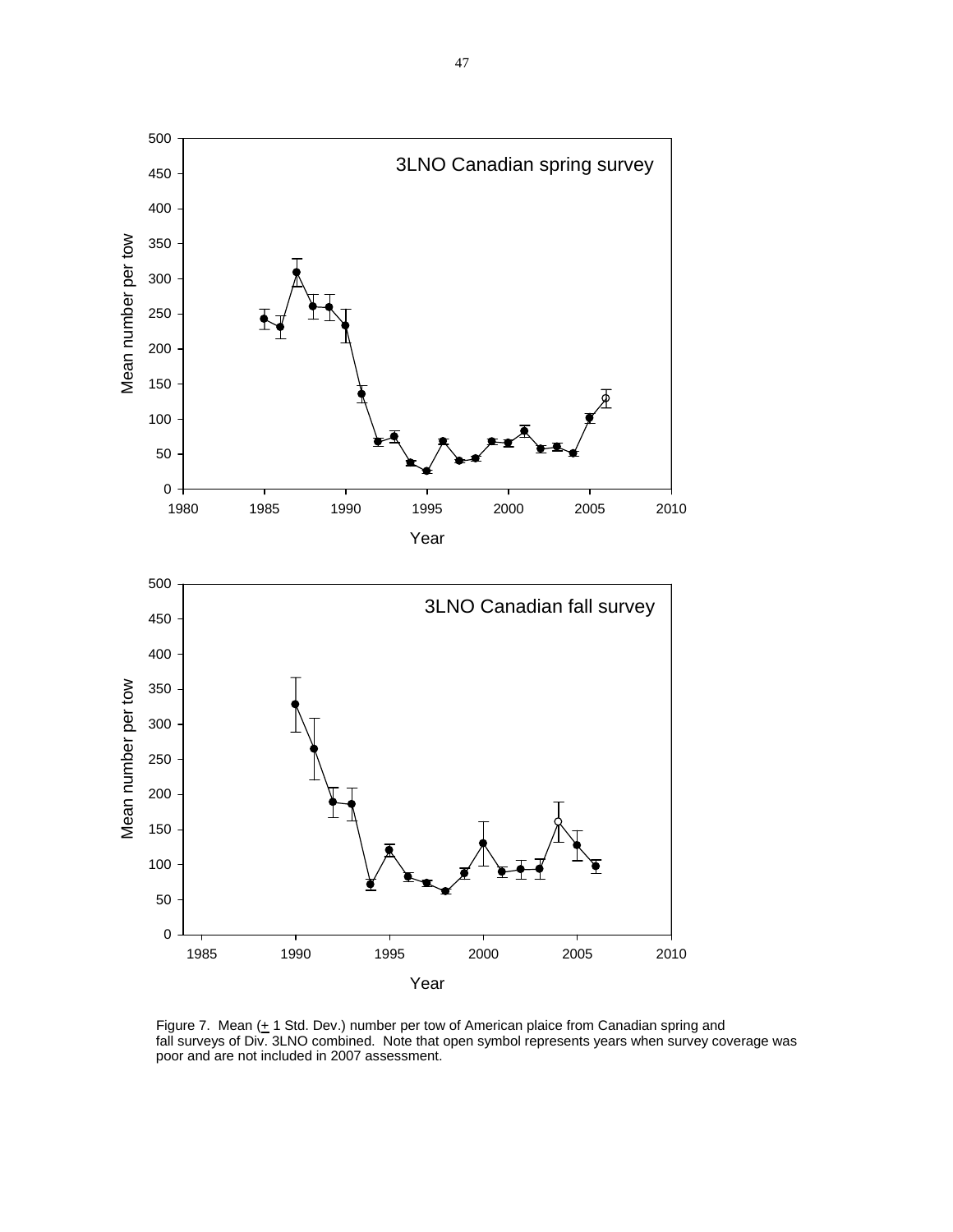

Figure 8. Mean  $($  + 1 Std. Dev.) number per tow of American plaice from Canadian spring surveys of Div. 3L, 3N and 3O. Note that open symbol represents years when survey coverage was poor and are not included in 2007 assessment.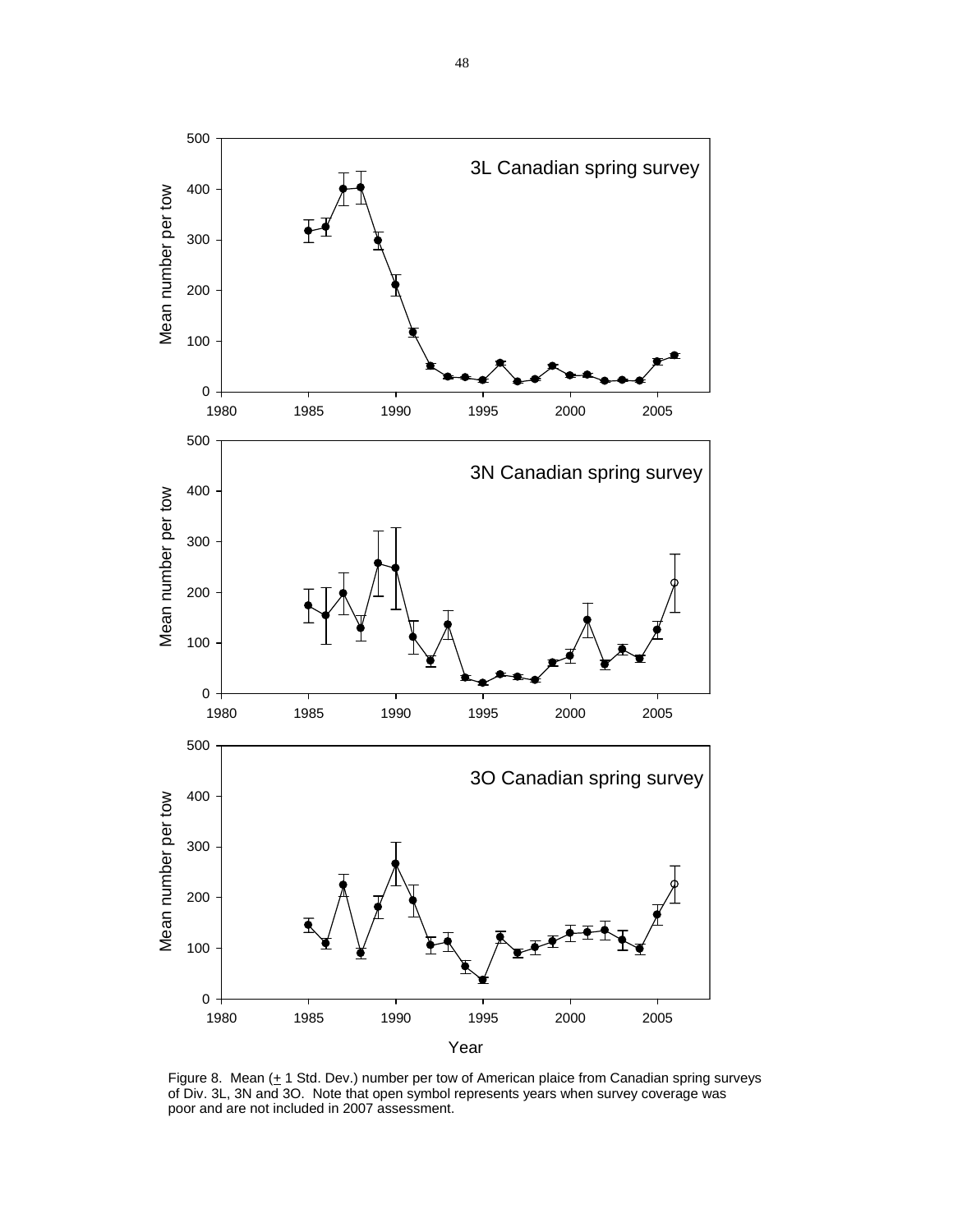

Figure 9. Distribution of American plaice (kg per tow) from Canadian spring surveys in NAFO Divisions 3LNO from 2003-2006. Note survey coverage in 2006 in Div. 3NO.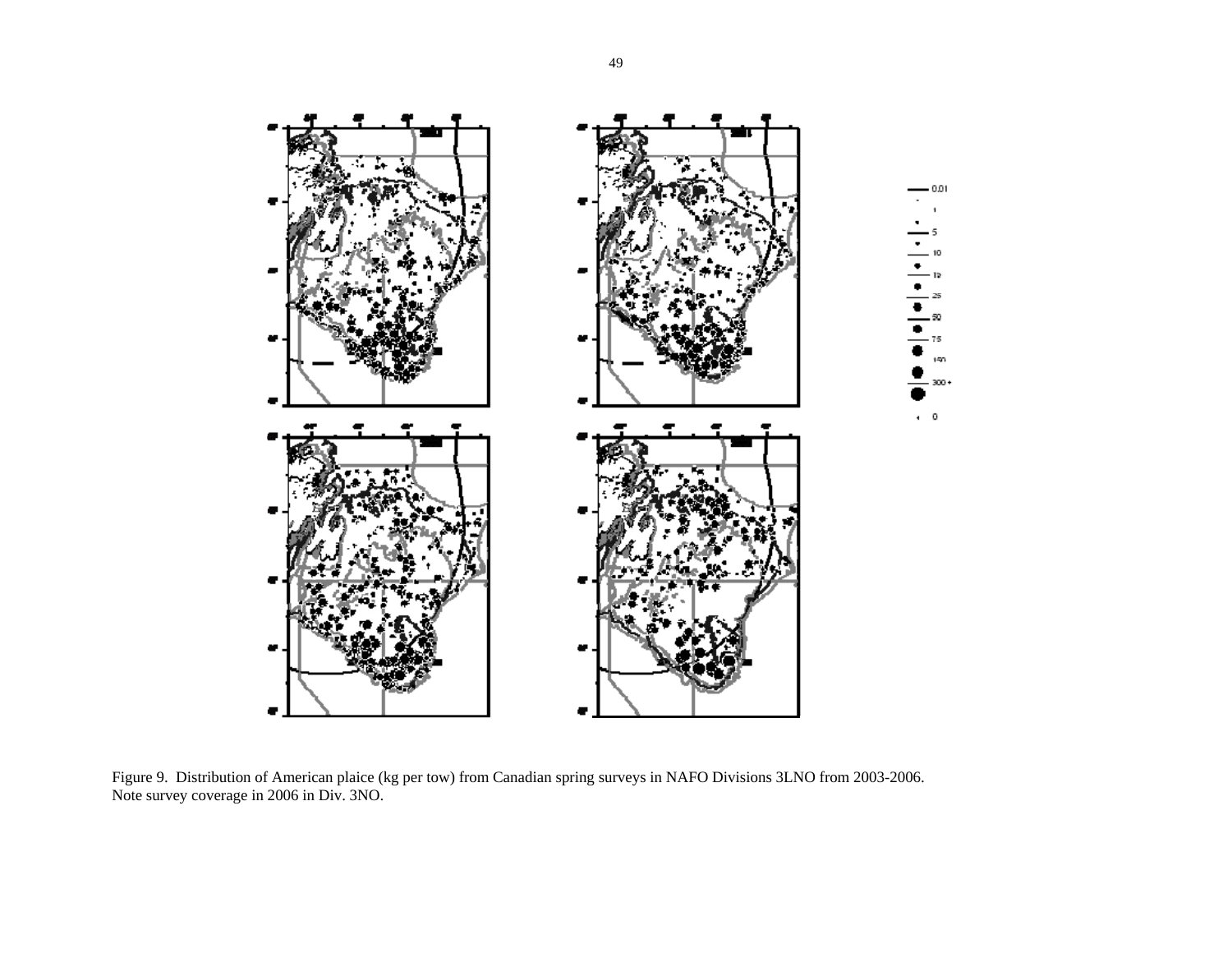

Figure 10. Distribution of American plaice (kg per tow) from Canadian spring surveys in NAFO Divisions 3LNO in 2005 and 2006. Note survey coverage in Div. 3NO.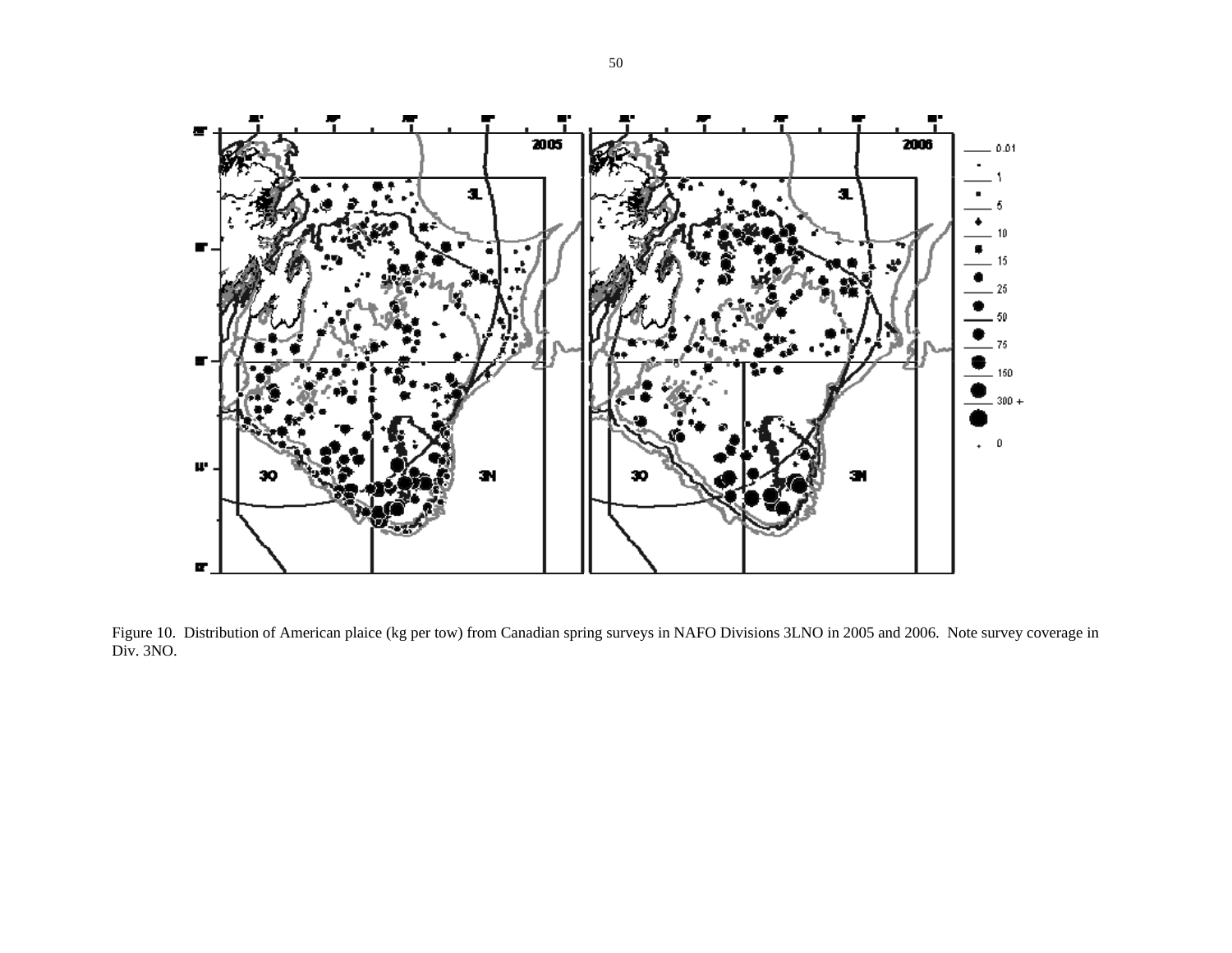

Figure 11. Biomass estimates of American plaice, from Canadian spring surveys in Div. 3LNO. Data are shown in relation to 45 degrees North latitude.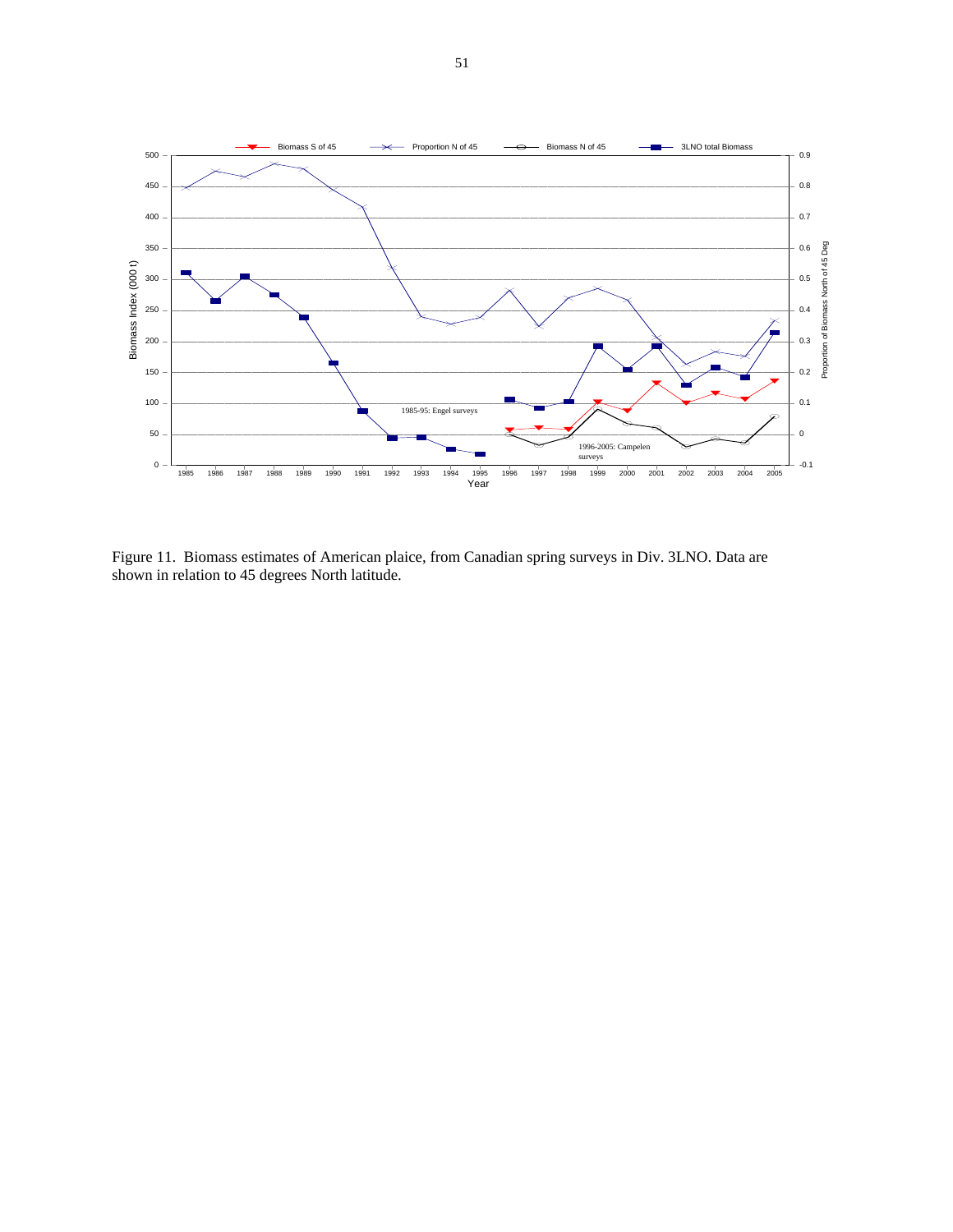

Figure 12. Mean  $(+ 1$  Std. Dev.) weight (Kg) per tow of American plaice from Canadian fall surveys in Div. 3L, 3N and 3O. Note that open symbol represents years when survey coverage was poor and are not included in 2007 assessment.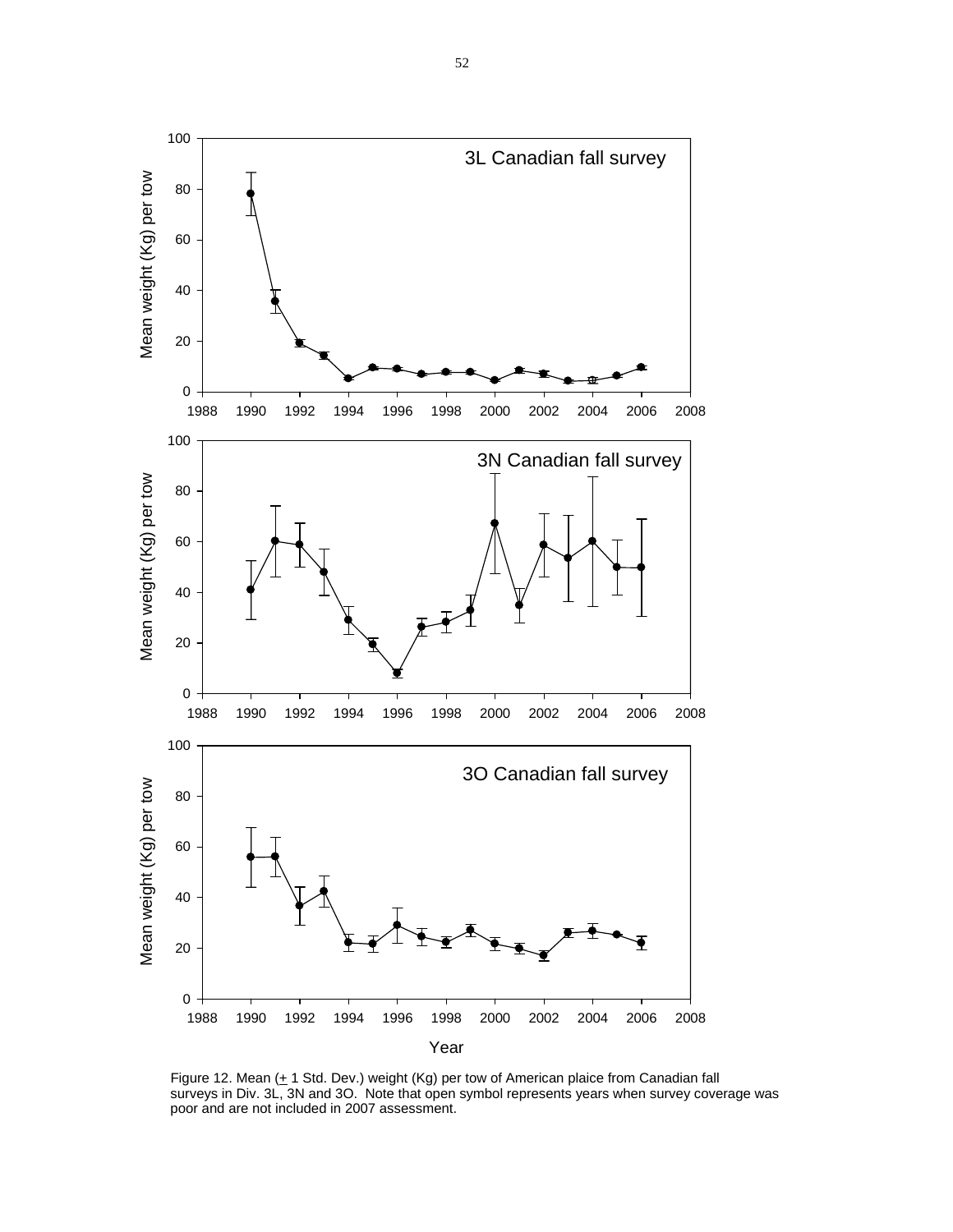

Figure 13. Mean  $(+ 1 \text{ Std. Dev.)}$  number per tow of American plaice from Canadian fall surveys of Div. 3L, 3N and 3O. Note that open symbol represents years when survey coverage was poor and are not included in 2007 assessment.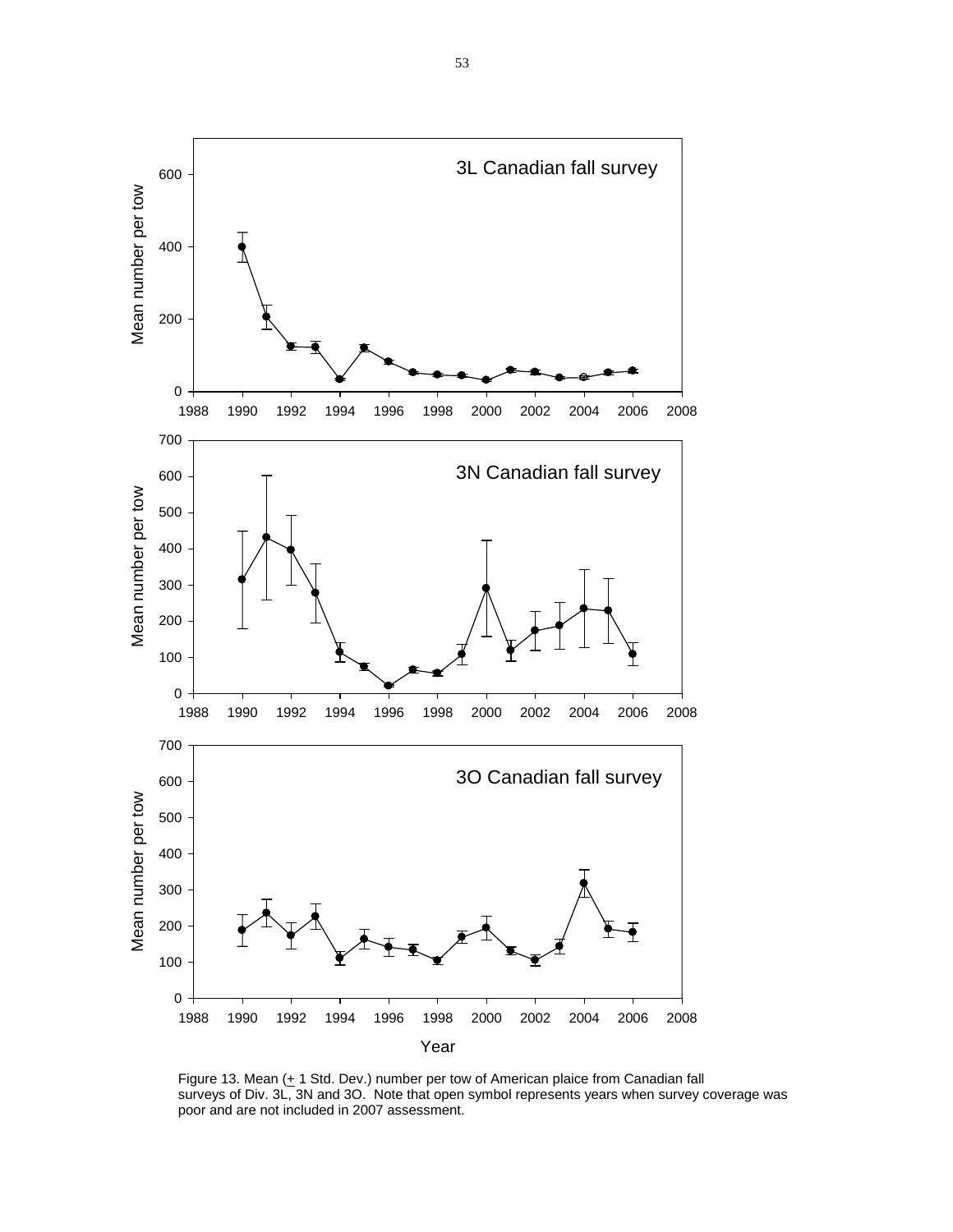

Figure 14. Distribution of American plaice (kg per tow) from Canadian fall surveys in NAFO Divisions 3LNO for 2005 and 2006.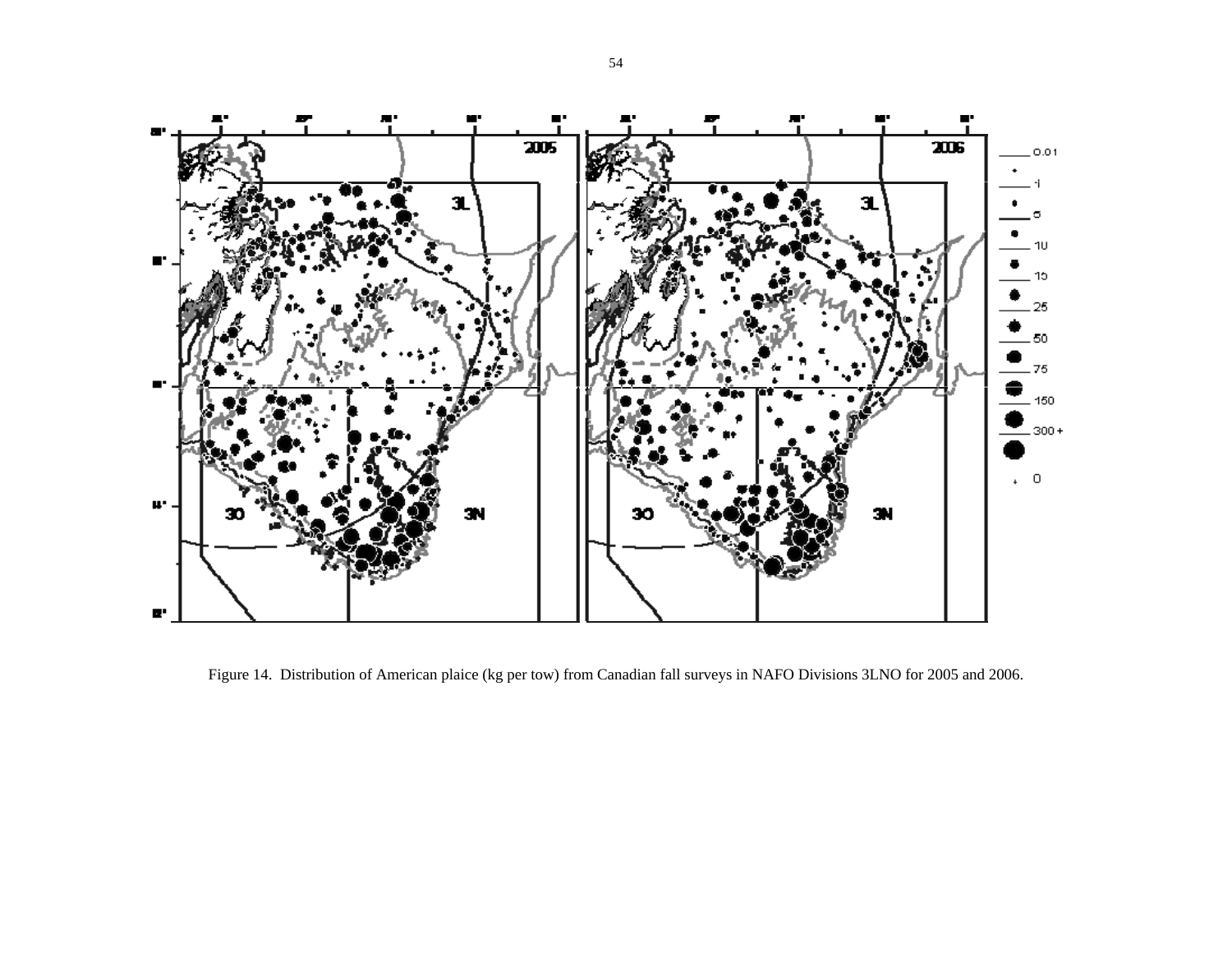

Figure 15. Total catch from 1985 to 2005 and the catch/biomass ratio for the same period.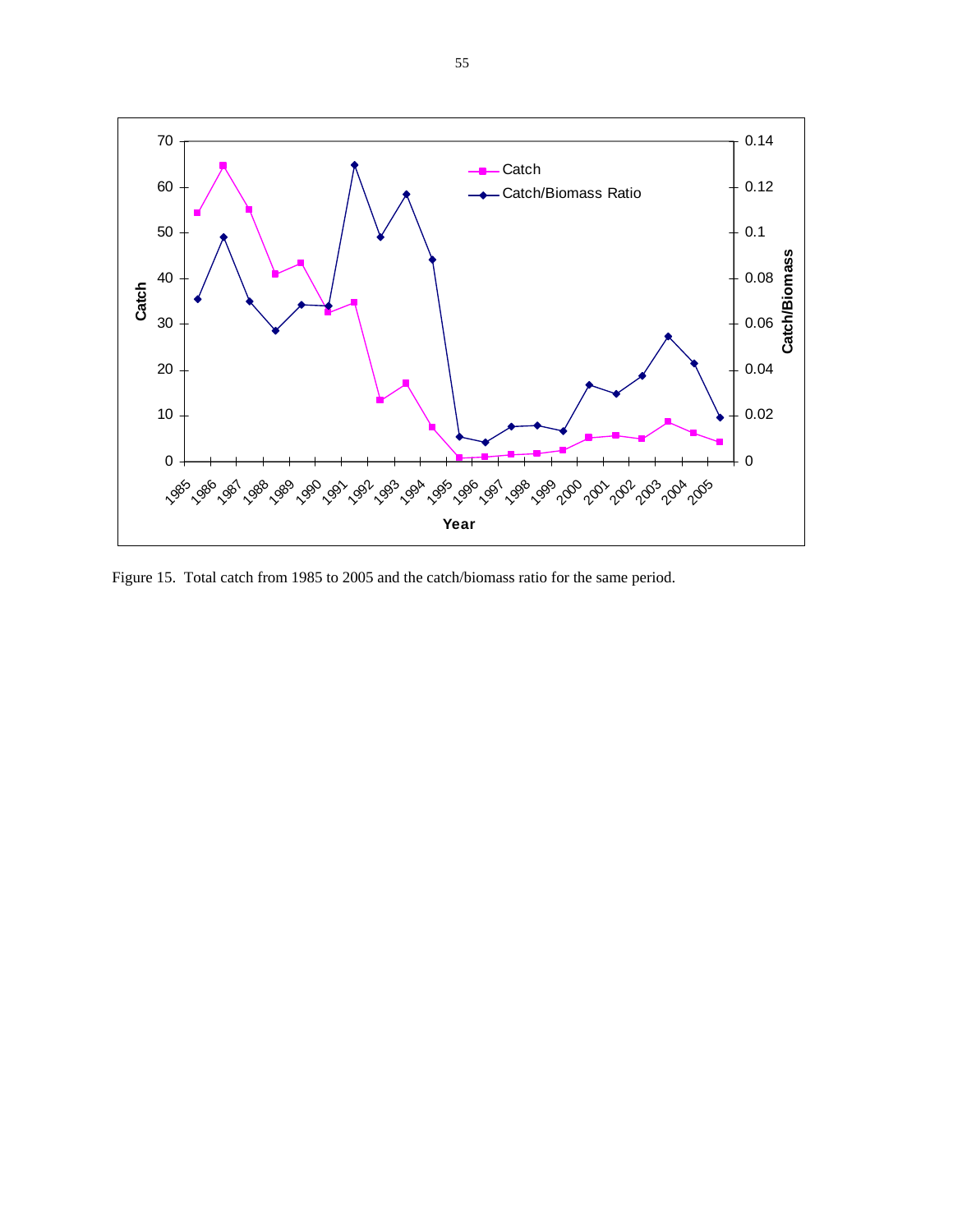

Figure 16. Estimates of mortality for ages 1 to 16 from Canadian spring surveys from 1985 to 2005.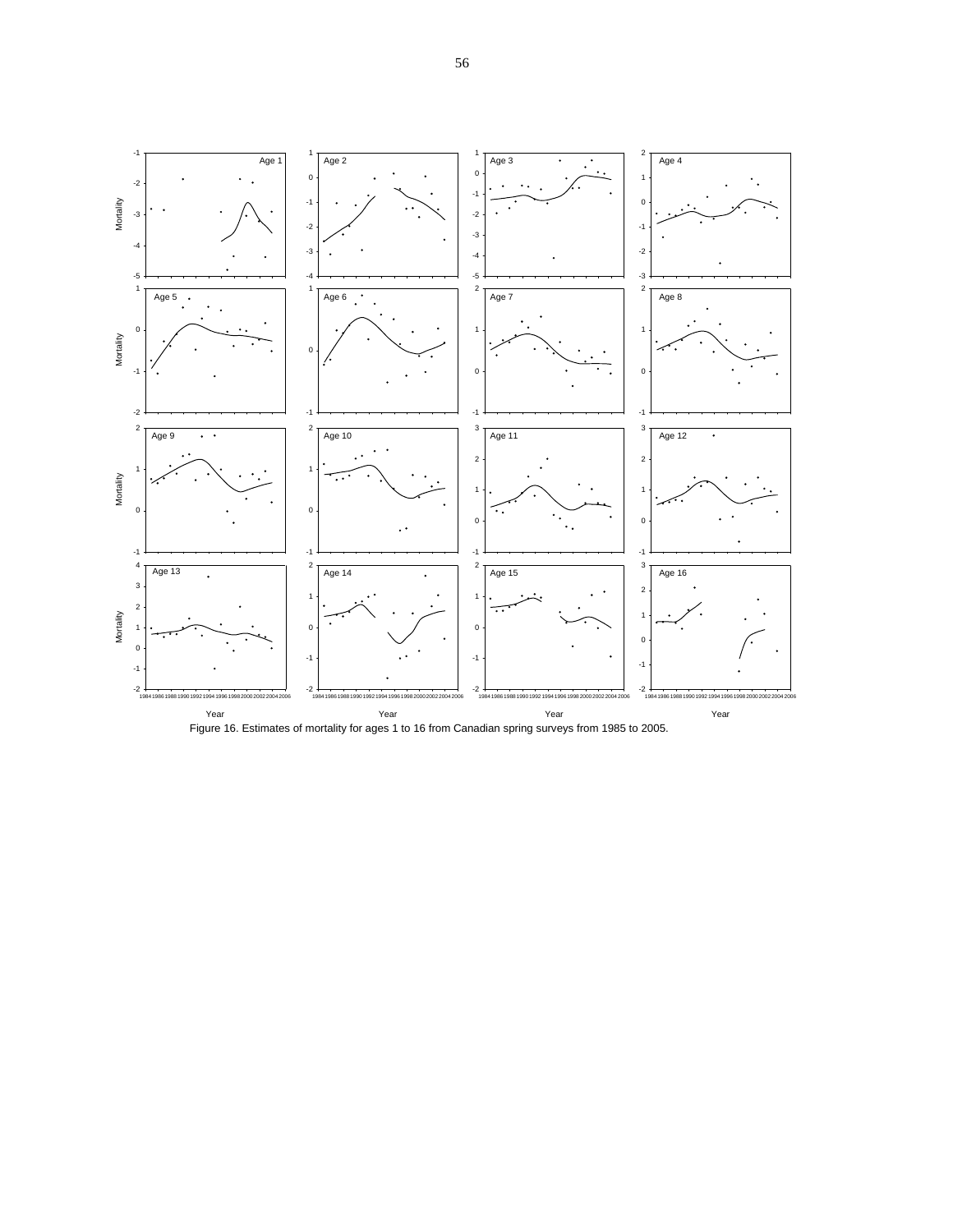

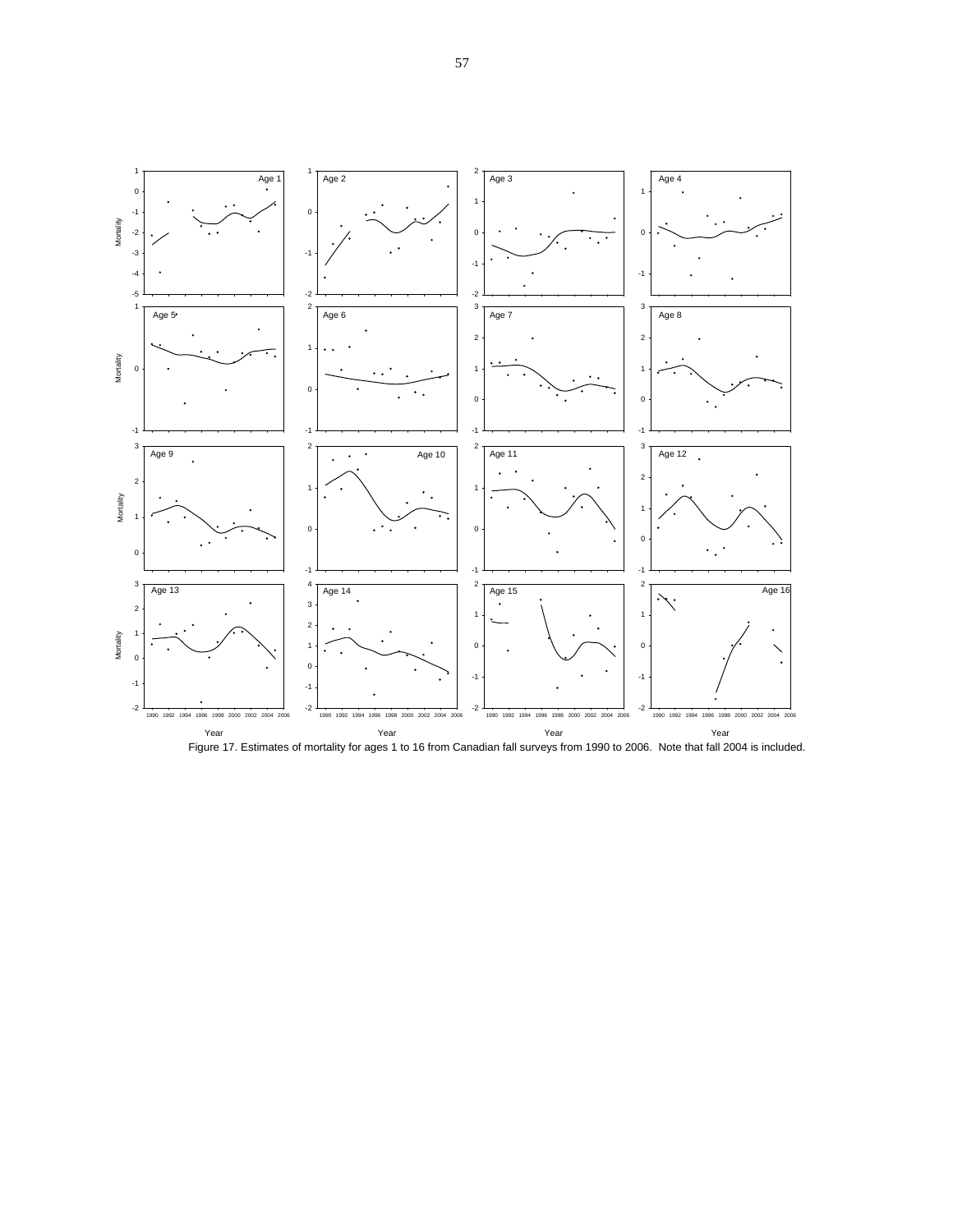



Figure 18. Mean length at age for selected ages of Div. 3LNO American plaice from Canadian spring RV surveys.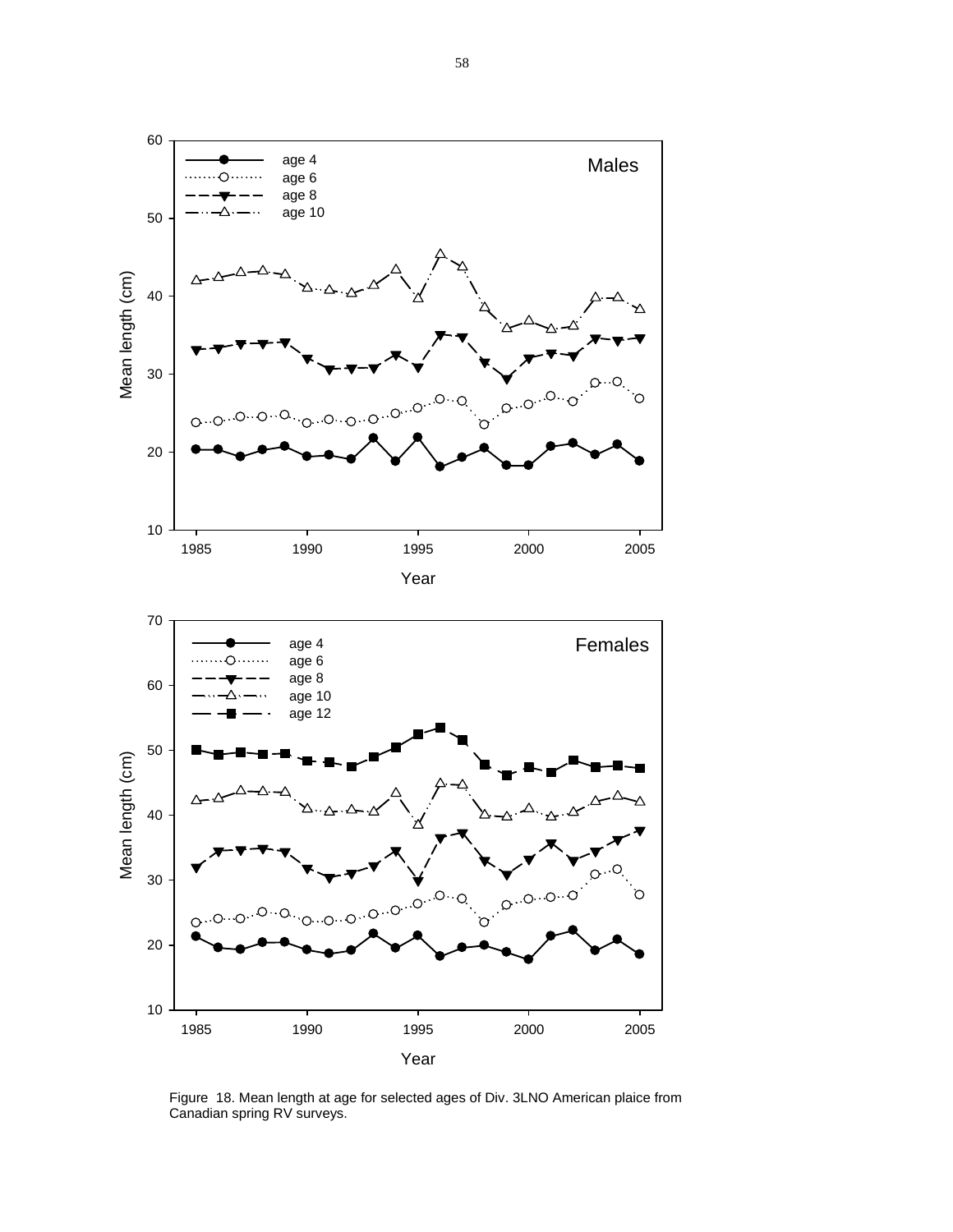Males  $2 - \longrightarrow$  age 4 age 6 age 8 age 10 Mean weight (Kg) Mean weight (Kg) 1 0 1990 1992 1994 1996 1998 2000 2002 2004 2006 Year Females age 4 2 age 6 age 8 age 10 Mean weight (Kg) Mean weight (Kg) age 12 1 Ω. ∩ 0 1990 1992 1994 1996 1998 2000 2002 2004 2006

Year

Figure 19. Mean weight at age for selected ages for male and female American plaice in Div. 3LNO from Canadian spring RV surveys.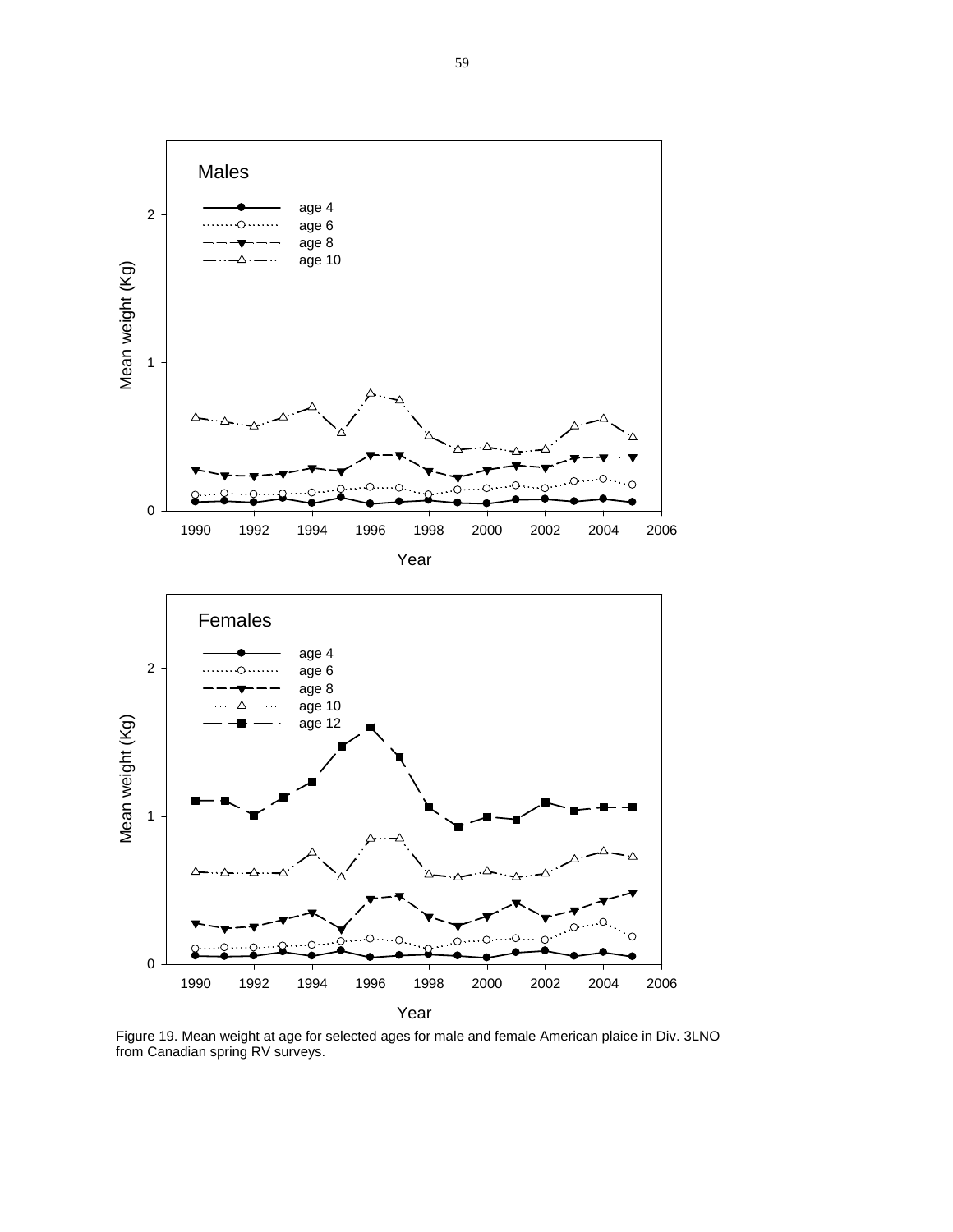

Figure 20. Age at 50% maturity  $(+ 95\%$  fiducial limits) by cohort for male and female American plaice in NAFO Divs. 3LNO.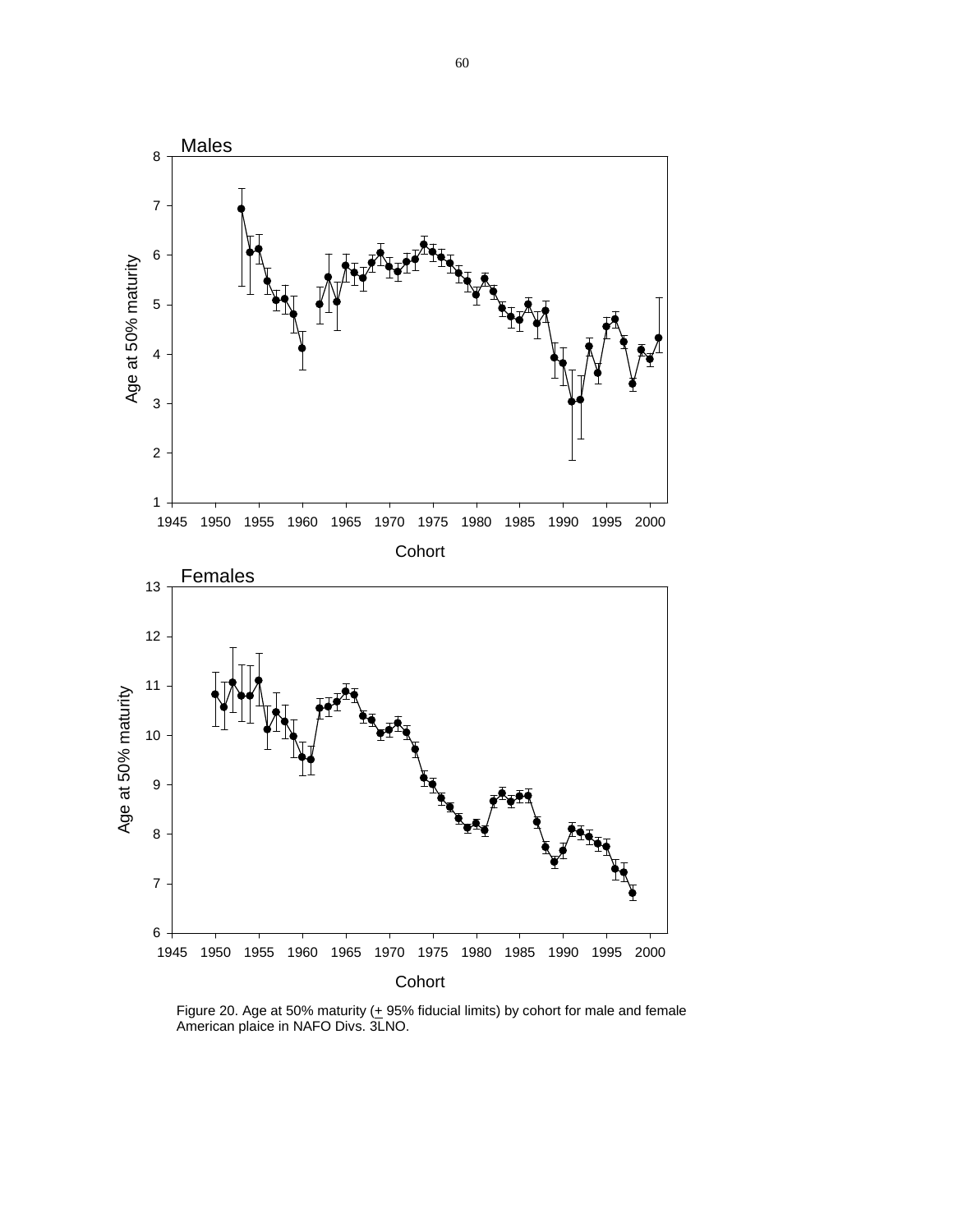

Figure 21. Length at 50% maturity  $(+ 95\%$  fiducial limits) by cohort for male and female American plaice in NAFO Divs. 3LNO.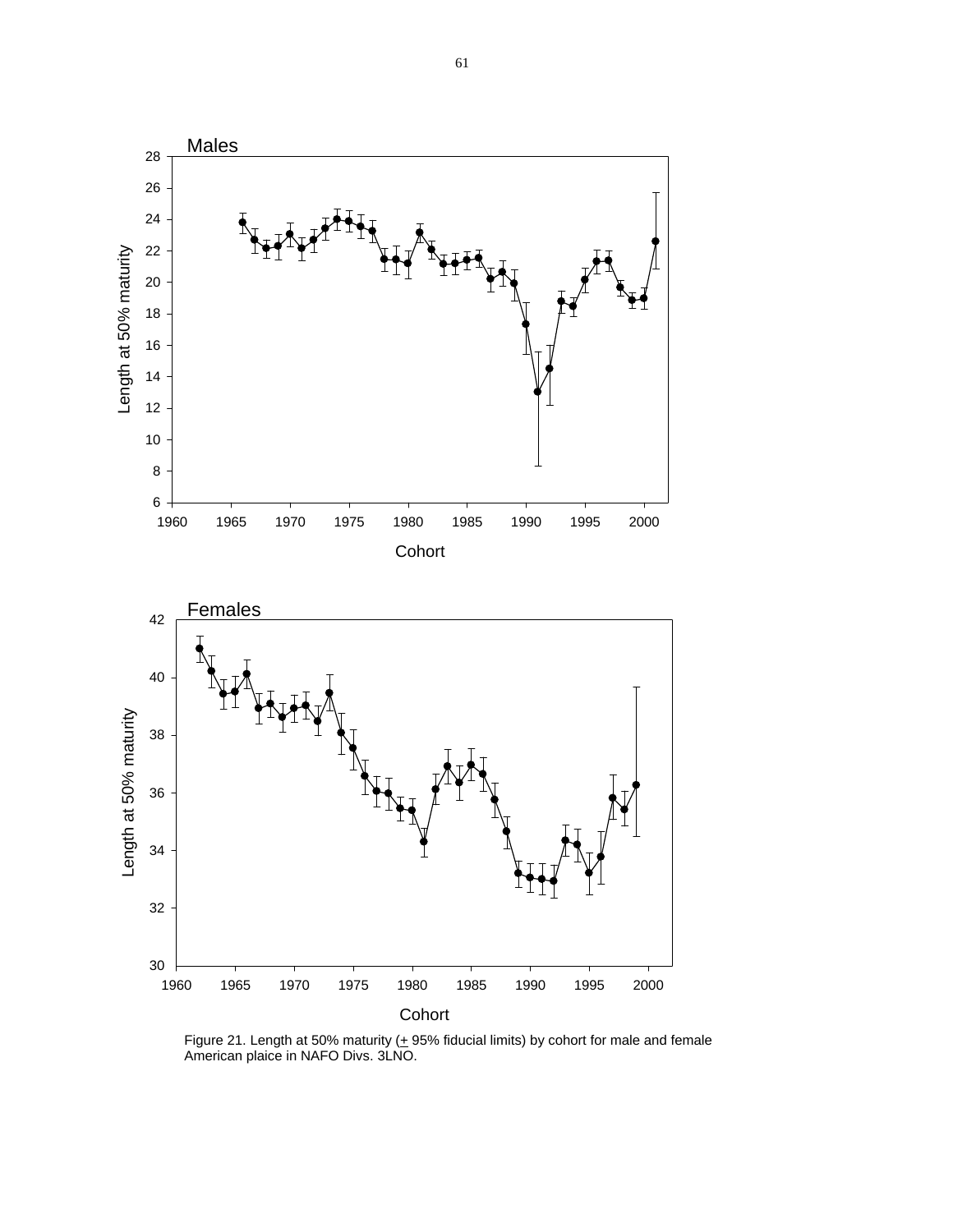

Figure 22. Standardized age by age abundance between surveys (FLR). Note data from Canadian Fall RV survey 2004 is included.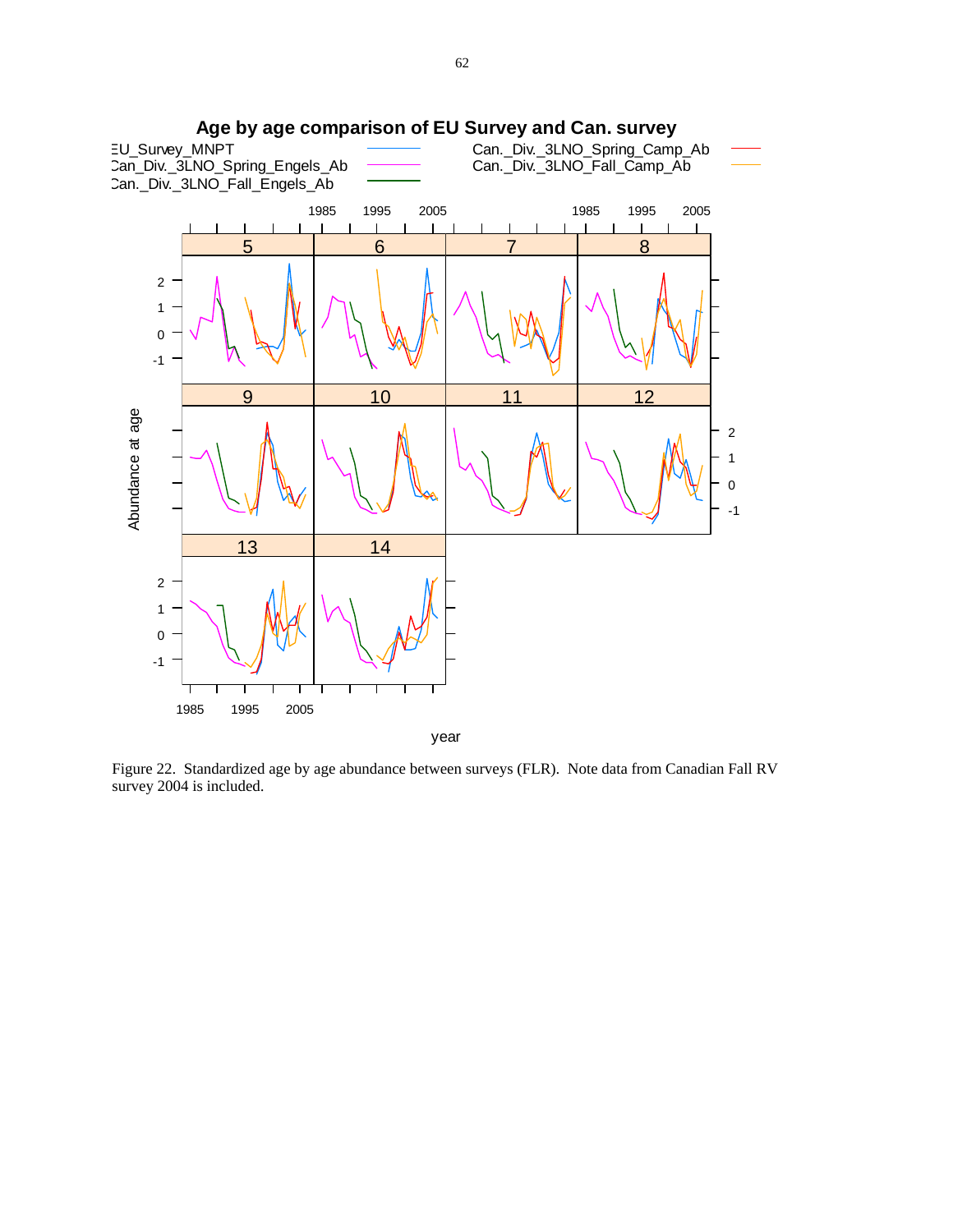

Figure 23. Residuals by year and month (numbers represent ages) for Canadian fall survey (top left), spring survey (top right) and Spanish Div. 3NO survey (bottom). Filled circle is the mean annual residual. Note the scales are different for each plot.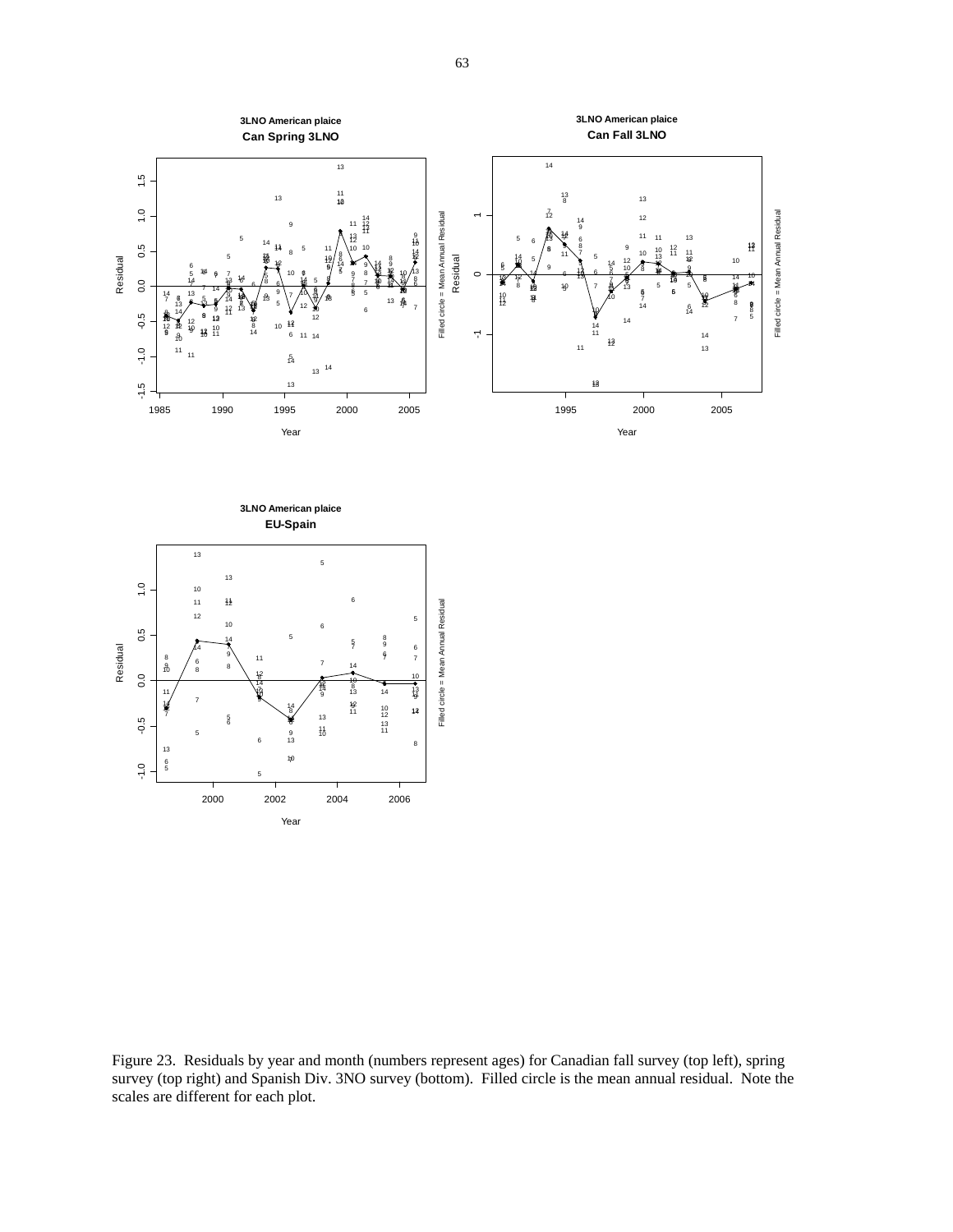

Figure 24. Observed versus predicted abundance for fall and spring indices over time.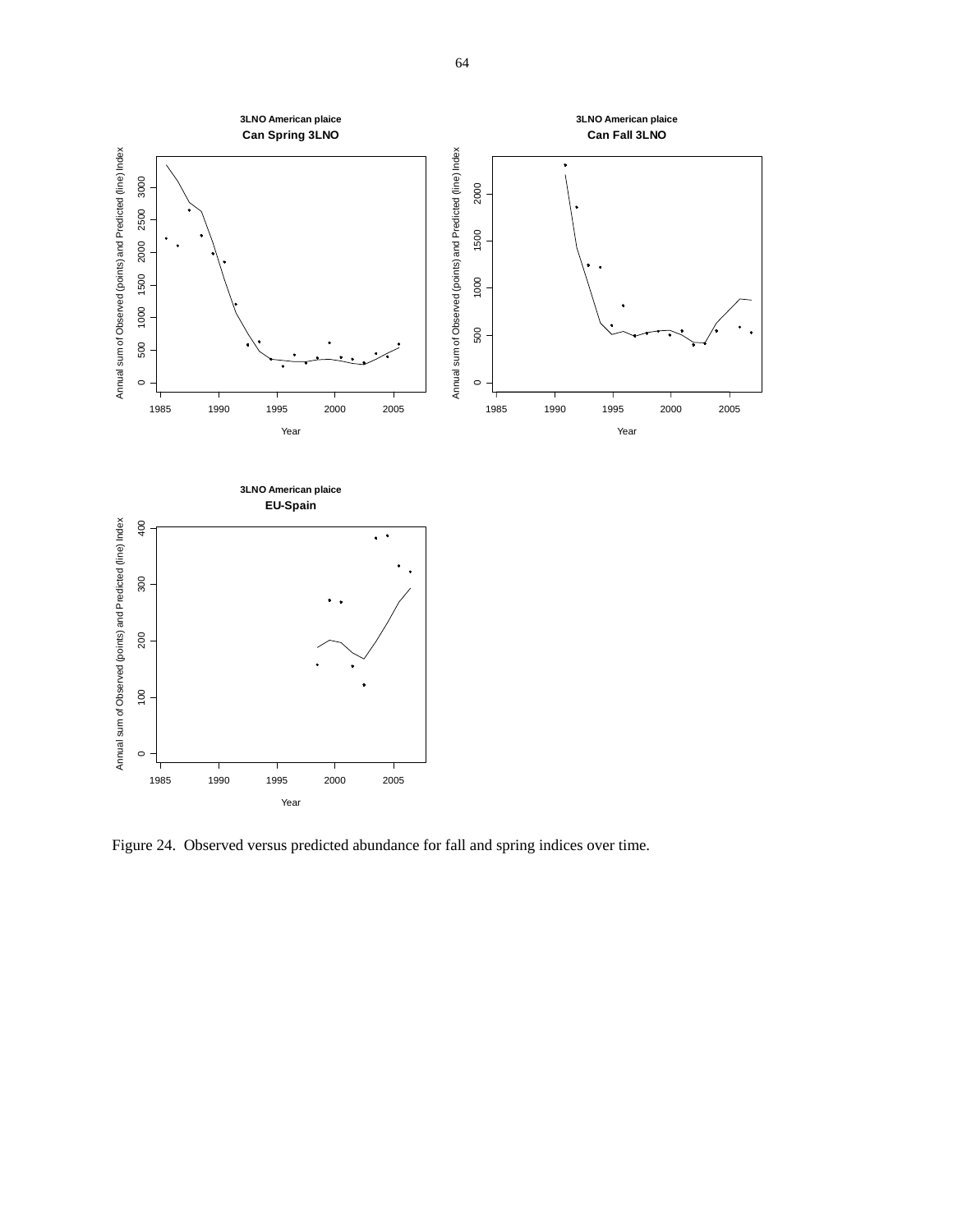

**3LNO American plaice**

Figure 25. Mean squared residuals by age for fall, spring and Spanish Div. 3NO surveys.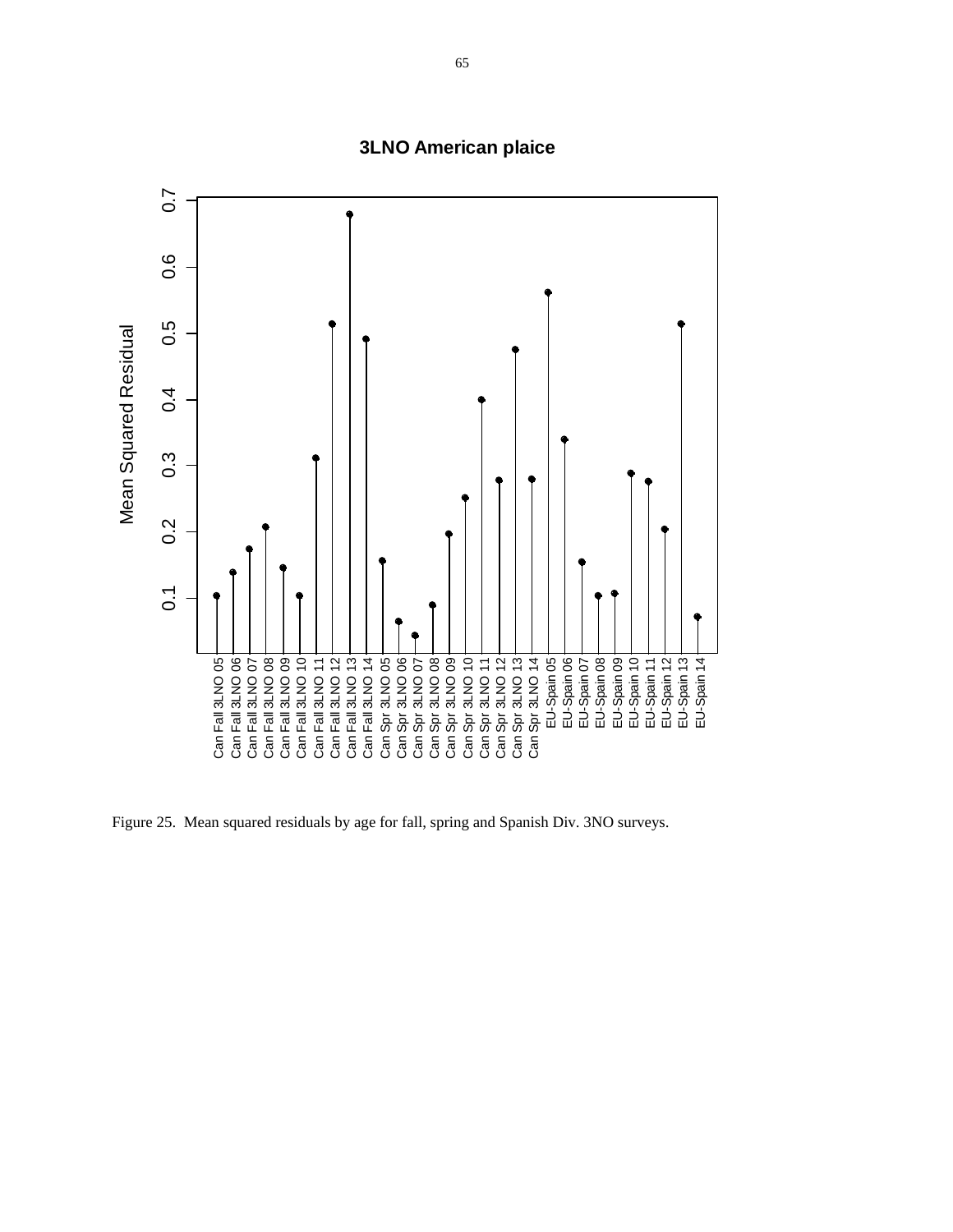

Figure 26. Bottom panel shows the survey catchabilities (q) for each survey by age. Please note Spanish Div. 3NO survey in mean numbers per tow at age, other surveys abundance at age.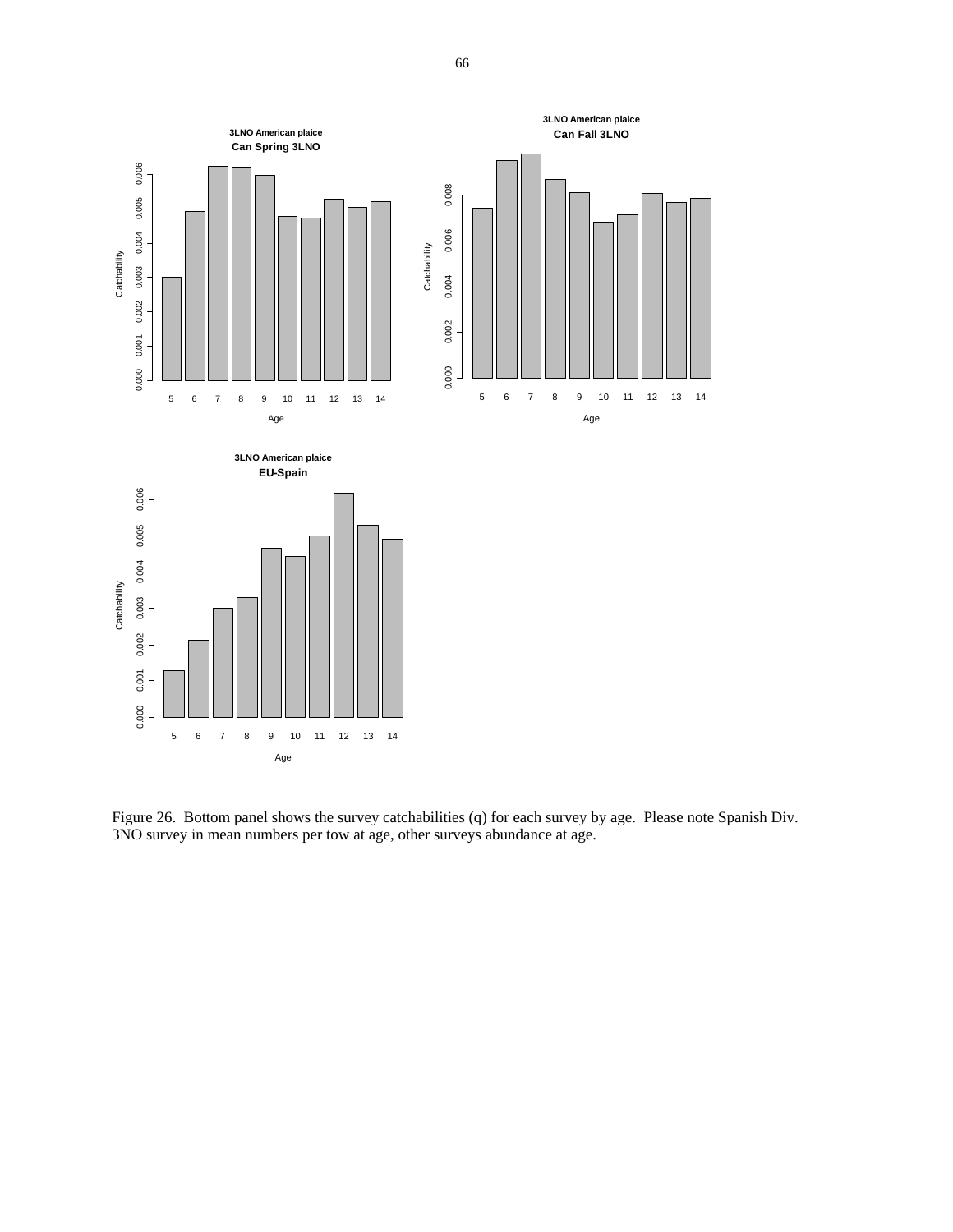

Figure 27. 5+ biomass and abundance (top) and average fishing mortality on ages 9 to 14 and ages 11 to 14 (bottom) from VPA.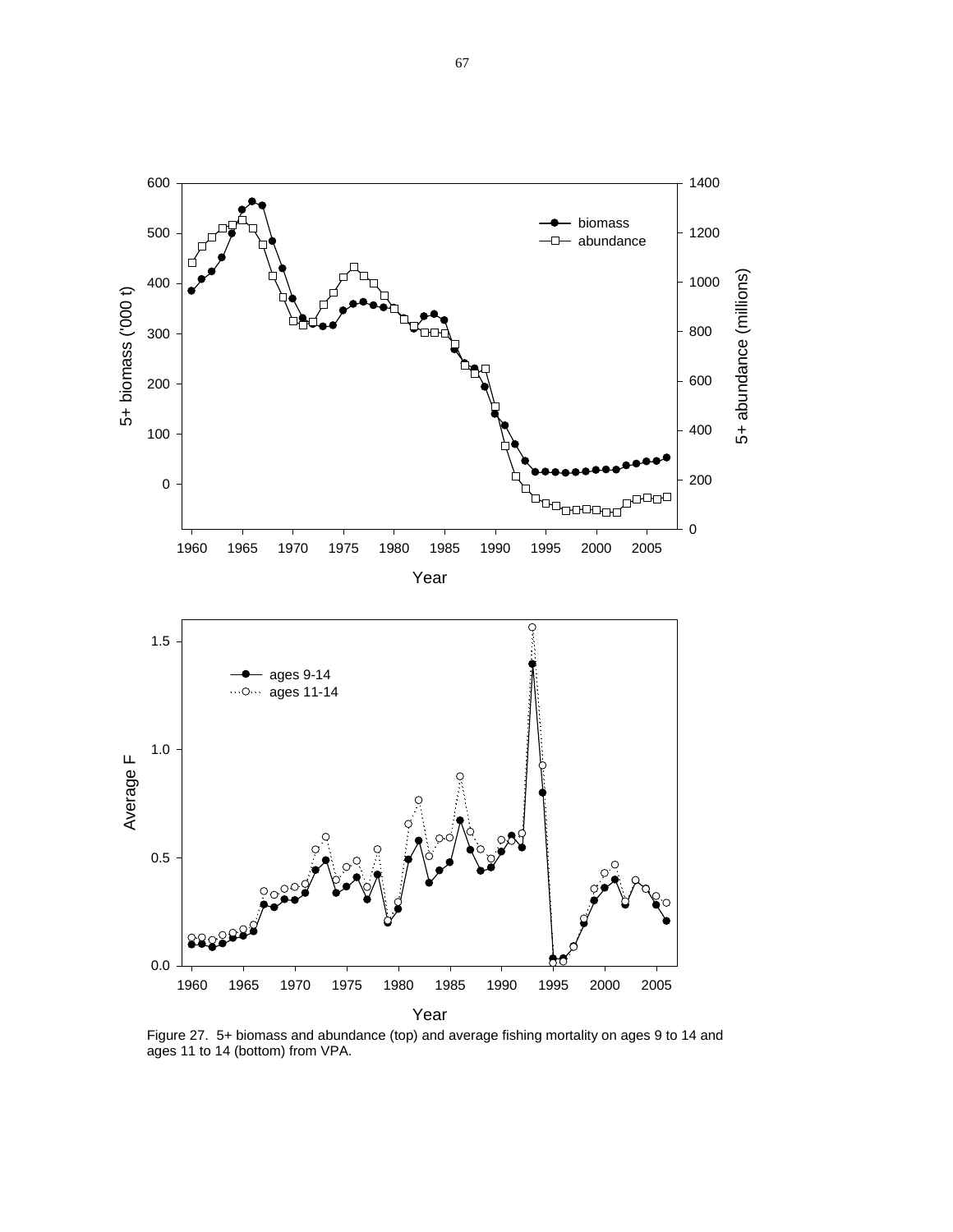



Figure 28. Observed stock recruit scatter. Vertical line illustrates Blim.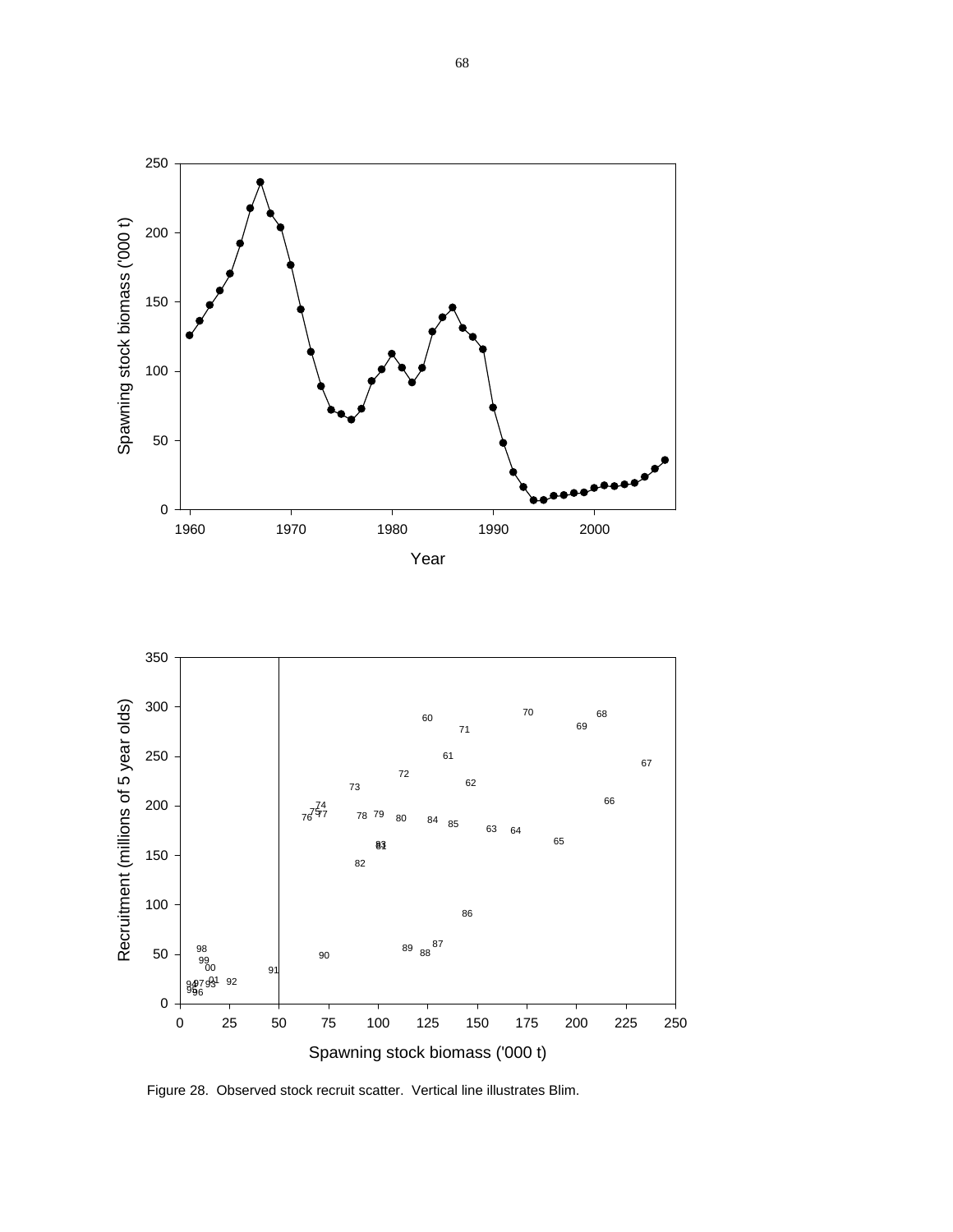

Figure 29. Results of retrospective analysis for Div. 3LNO American plaice. Top panel shows 6+ population abundance for the whole time period while the bottom panel shows only the time period from 1989.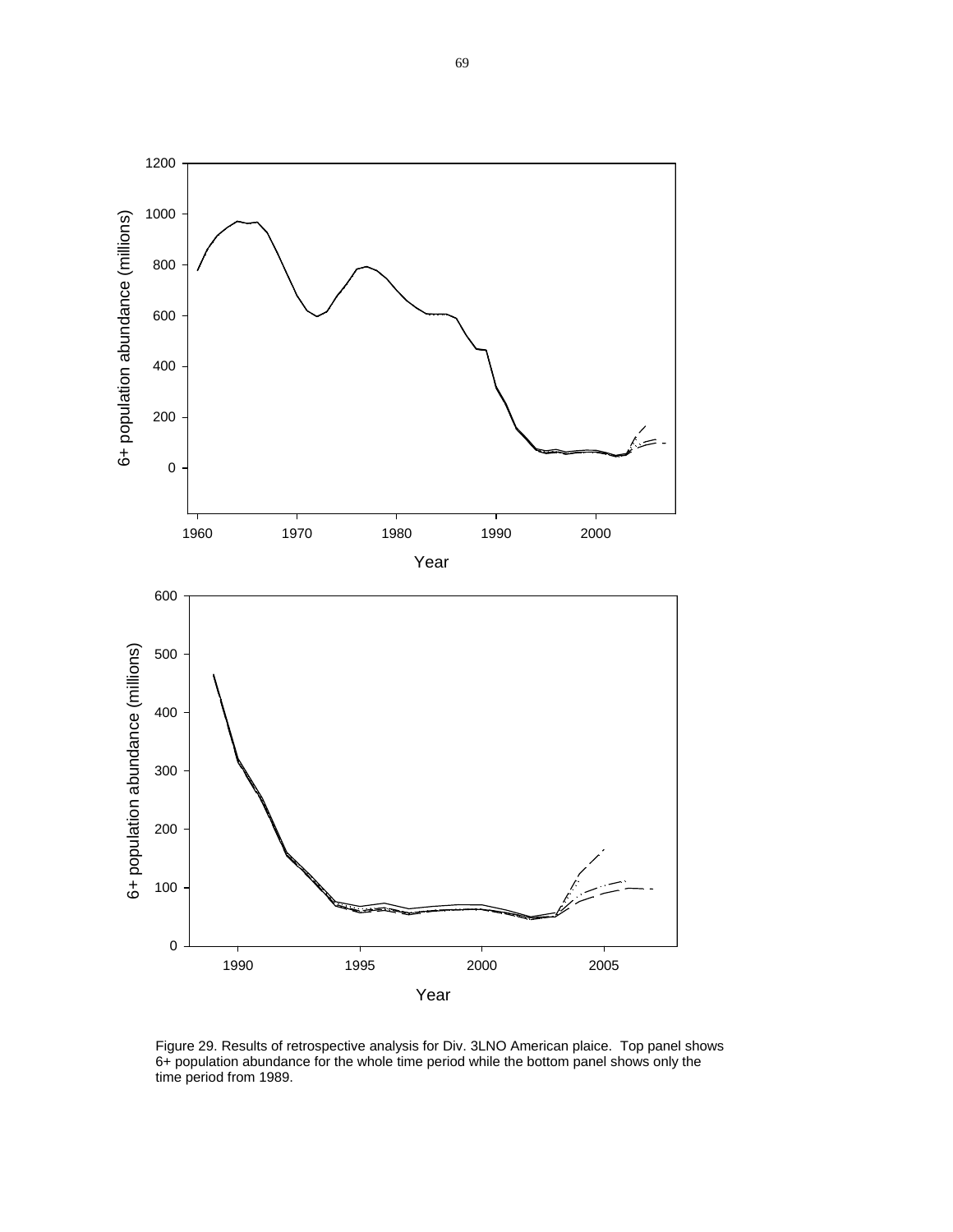

Figure 30. Results of retrospective analysis for Div. 3LNO American plaice. Average fishing mortality over ages 9 to 14.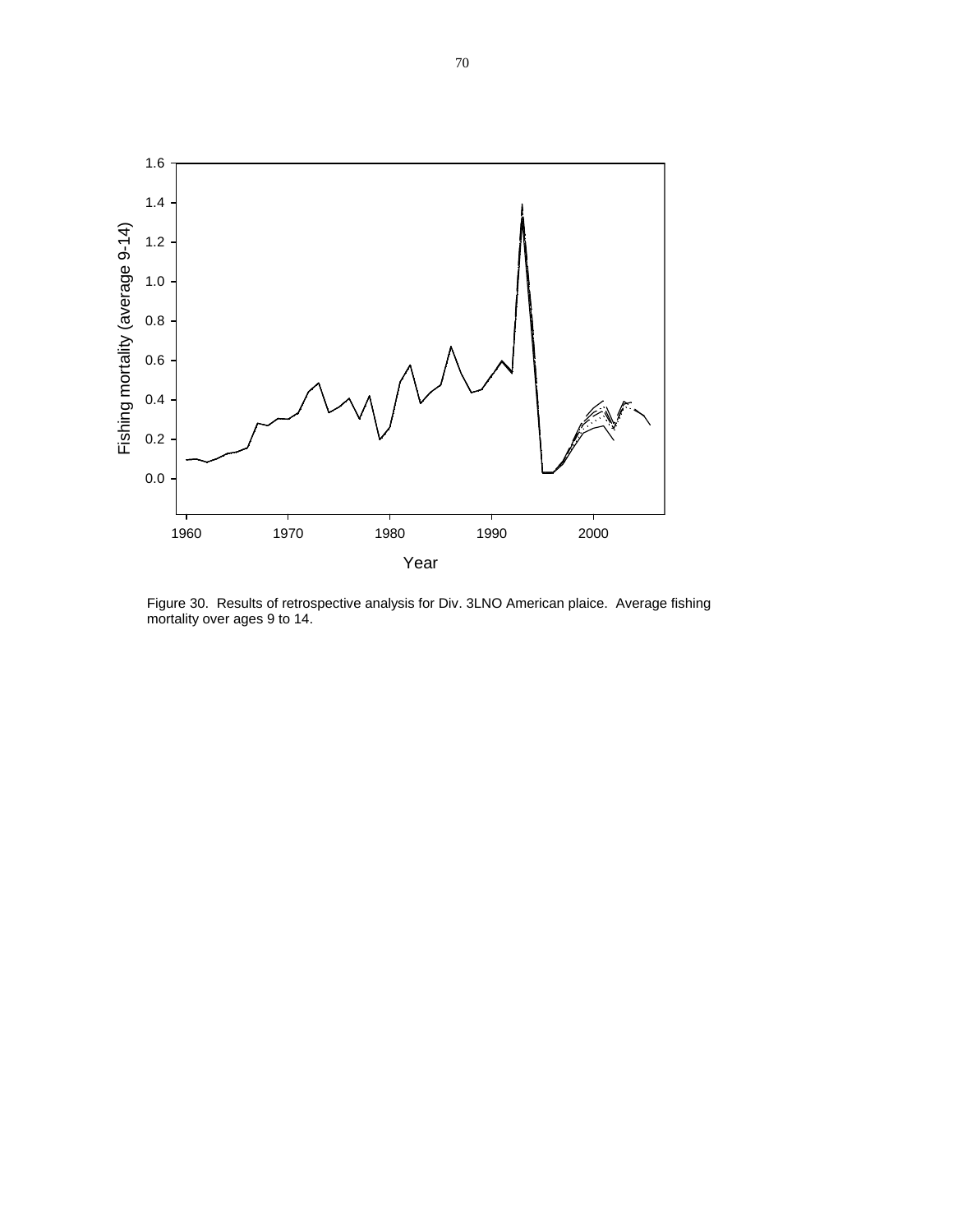

Figure 31. Results of retrospective analysis for Div. 3LNO American plaice. Population numbers (millions) for selected ages.